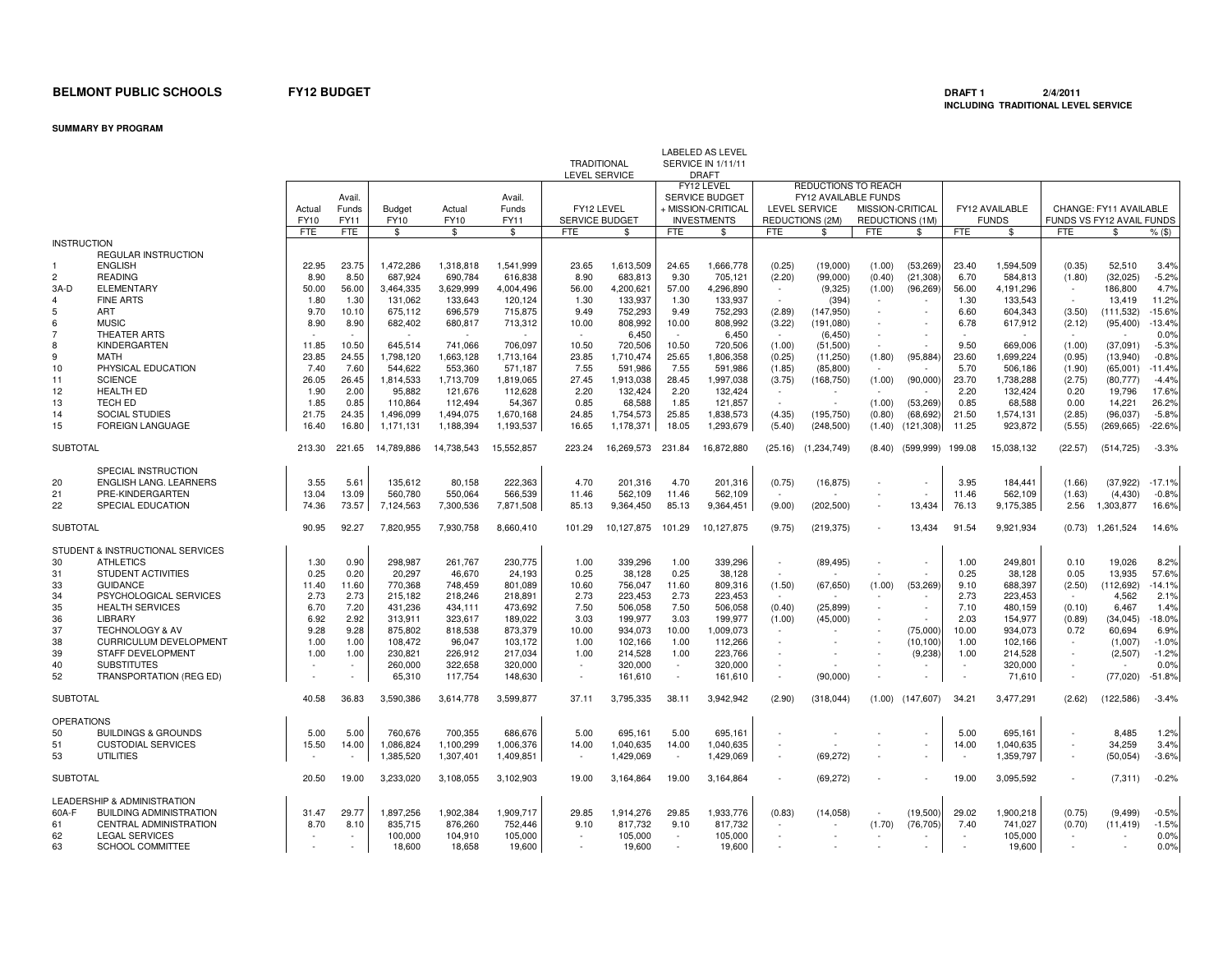| <b>SUBTOTAL</b>                                                                                      | 40.17  | 37.87  | 2,851,571           | 2,902,212  | 2,786,763            | 38.95  | 2,856,608            | 38.95  | 2,876,108            | (0.83)                   | (14,058)    | (1.70)  | (96, 205)  | 36.42  | 2,765,845            | (1.45)  | (20,918) | $-0.8%$      |
|------------------------------------------------------------------------------------------------------|--------|--------|---------------------|------------|----------------------|--------|----------------------|--------|----------------------|--------------------------|-------------|---------|------------|--------|----------------------|---------|----------|--------------|
| CONTRACT ALLOWANCE & FRINGE BENEFITS<br>70<br>CONTRACTUAL ALLOWANCES<br>71<br><b>FRINGE BENEFITS</b> |        |        | 86,109<br>5,482,395 | 5,440,925  | 208,593<br>5,791,167 |        | 208,593<br>6,229,718 |        | 208,593<br>6,333,218 |                          | (162, 252)  |         | (103, 500) |        | 208,593<br>6,067,466 |         | 276,299  | 0.0%<br>4.8% |
| <b>SUBTOTAL</b>                                                                                      |        |        | 5.568.504           | 5.440.925  | 5,999,760            |        | 6,438,311            |        | 6,541,811            | $\overline{\phantom{a}}$ | (162, 252)  |         | (103, 500) |        | 6,276,059            |         | 276,299  | 4.6%         |
| <b>GRAND TOTAL</b>                                                                                   | 405.50 | 407.62 | 37,854,322          | 37,735,272 | 39,702,570           | 419.59 | 42,652,566           | 429.19 | 43,526,480           | (38.64)                  | (2,017,750) | (11.10) | (933, 877) | 380.25 | 40,574,854           | (27.37) | 872,284  | 2.2%         |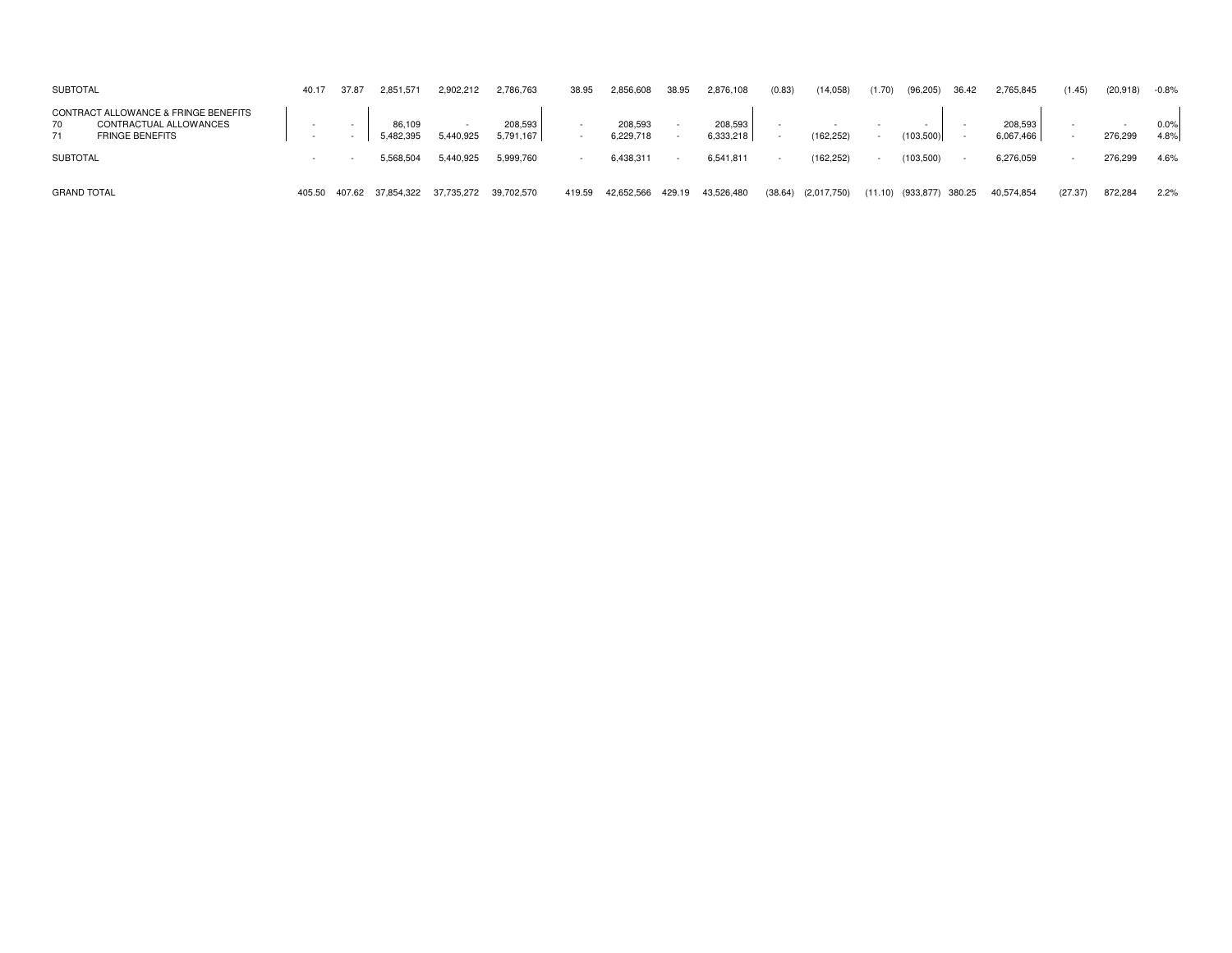### **DRAFT 1 2/4/2011 INCLUDING TRADITIONAL LEVEL SERVICE**

### PROGRAM:

<sup>1</sup> English, Grades 5-12

|               | BUDGET HULDER |
|---------------|---------------|
| <b>RINDER</b> |               |

| $L$ ngnon, araaco o $L$                    |             |             |               | .           |             |                          |           |       |                         |                        |          |                             |                          |            |                |                        |                     |           |
|--------------------------------------------|-------------|-------------|---------------|-------------|-------------|--------------------------|-----------|-------|-------------------------|------------------------|----------|-----------------------------|--------------------------|------------|----------------|------------------------|---------------------|-----------|
|                                            |             |             |               |             |             |                          |           |       | <b>LABELED AS LEVEL</b> |                        |          |                             |                          |            |                |                        |                     |           |
|                                            |             |             |               |             |             | <b>TRADITIONAL</b>       |           |       | SERVICE IN 1/11/11      |                        |          |                             |                          |            |                |                        |                     |           |
|                                            |             |             |               |             |             | LEVEL SERVICE            |           |       | <b>DRAFT</b>            |                        |          |                             |                          |            |                |                        |                     |           |
|                                            |             |             |               |             |             |                          |           |       | FY12 LEVEL              |                        |          | <b>REDUCTIONS TO REACH</b>  |                          |            |                |                        |                     |           |
|                                            |             | Avail.      |               |             | Avail.      |                          |           |       | <b>SERVICE BUDGET</b>   |                        |          | <b>FY12 AVAILABLE FUNDS</b> |                          |            |                |                        |                     |           |
|                                            | Actua       | Funds       | <b>Budget</b> | Actual      | Funds       | FY12 LEVEL               |           |       | + MISSION-CRITICAL      | <b>LEVEL SERVICE</b>   |          | MISSION-CRITICAL            |                          |            | FY12 AVAILABLE | CHANGE: FY11 AVAILABLE |                     |           |
|                                            | <b>FY10</b> | <b>FY11</b> | <b>FY10</b>   | <b>FY10</b> | <b>FY11</b> | <b>SERVICE BUDGET</b>    |           |       | <b>INVESTMENTS</b>      | <b>REDUCTIONS (2M)</b> |          | REDUCTIONS (1M)             |                          |            | <b>FUNDS</b>   |                        | FUNDS VS FY12 AVAIL |           |
| ORG<br><b>DESCRIPTION</b><br>OBJ           | <b>FTE</b>  | <b>FTE</b>  |               |             |             | <b>FTE</b>               |           | FTE   |                         | <b>FTE</b>             |          | <b>FTE</b>                  |                          | <b>FTE</b> |                | <b>FTE</b>             |                     | $%$ (\$)  |
| 00120100 511000 English MS Teachers Salary | 10.75       | 11.75       | 714,617       | 575,648     | 743,661     | 11.25                    | 742,536   | 12.25 | 795,805                 | (0.25)                 | (11,250) | (1.00)                      | (53, 269)                | 11.00      | 731,286        | (0.75)                 | (12, 375)           | $-1.7%$   |
| 00130100 511000 English HS Teachers Salary | 11.20       | 11.00       | 662,704       | 653,005     | 705,690     | 11.40                    | 763,801   | 11.40 | 763,801                 |                        |          |                             | $\overline{\phantom{a}}$ | 11.40      | 763,801        | 0.40                   | 58,111              | 8.2%      |
| 00150100 511000 English Director Salary    | 0.80        | 0.80        | 72,000        | 72,000      | 72,000      | 0.80                     | 74,297    | 0.80  | 74,297                  |                        |          |                             | $\overline{\phantom{a}}$ | 0.80       | 74,297         |                        | 2,297               | 3.2%      |
| 00150200 511000 English Clerical Salary    | 0.20        | 0.20        | 6,808         | 6,486       | 7,668       | 0.20                     | 7,075     | 0.20  | 7,075                   |                        |          |                             | $\overline{\phantom{a}}$ | 0.20       | 7,075          |                        | (593)               | $-7.7%$   |
| 00120500 551000 English MS Supplies        |             |             | 800           | 829         | 1,200       |                          | 1.250     |       | 1,250                   |                        | (1,250)  |                             |                          |            |                |                        | (1,200)             | $-100.0%$ |
| 00120520 552900 English MS Textbooks       |             |             | 1,660         | 1,660       |             |                          | 4.500     |       | 4,500                   |                        | (4,200)  |                             |                          |            | 300            |                        | 300                 | 0.0%      |
| 00130500 551000 English HS Supplies        |             |             | 912           | 658         | 1,300       |                          | 1,300     |       | 1,300                   |                        | (300)    |                             |                          |            | 1,000          |                        | (300)               | $-23.1%$  |
| 00130520 552900 English HS Textbooks       |             |             | 3,285         |             |             |                          | 3,300     |       | 3,300                   |                        | (2,000)  |                             |                          |            | 1,300          | $\sim$                 | 1,300               | 0.0%      |
| 00150515 551000 English General Supplies   |             |             |               |             | 500         |                          | 500       |       | 500                     |                        |          |                             |                          |            | 500            |                        |                     | 0.0%      |
| 00150520 552900 English Professional Books |             |             |               |             | 300         |                          | 300       |       | 300                     |                        |          |                             |                          |            | 300            |                        |                     | 0.0%      |
| 00130600 587000 English HS Repl Equipment  |             |             |               |             |             |                          |           |       |                         |                        |          |                             |                          |            |                |                        |                     | 0.0%      |
| 00150600 573000 English Dues Conferences   |             |             | 500           | 179         | 680         | $\sim$                   | 850       |       | 850                     |                        |          |                             |                          |            | 850            |                        | 170                 | 25.0%     |
| 00150610 551500 English IT Software        |             |             | 9,000         | 8,353       | 9,000       | $\overline{\phantom{a}}$ | 13,800    |       | 13,800                  |                        |          |                             | $\overline{\phantom{a}}$ |            | 13,800         |                        | 4.800               | 53.3%     |
|                                            |             |             |               |             |             |                          |           |       |                         |                        |          |                             |                          |            |                |                        |                     |           |
| PROGRAM TOTALS                             | 22.95       | 23.75       | ,472,286      | 1,318,818   | 1,541,999   | 23.65                    | 1,613,509 | 24.65 | 1,666,778               | (0.25)                 | (19,000) | (1.00)                      | (53, 269)                | 23.40      | 1,594,509      | (0.35)                 | 52,510              | 3.4%      |
|                                            |             |             |               |             |             |                          |           |       |                         |                        |          |                             |                          |            |                |                        |                     |           |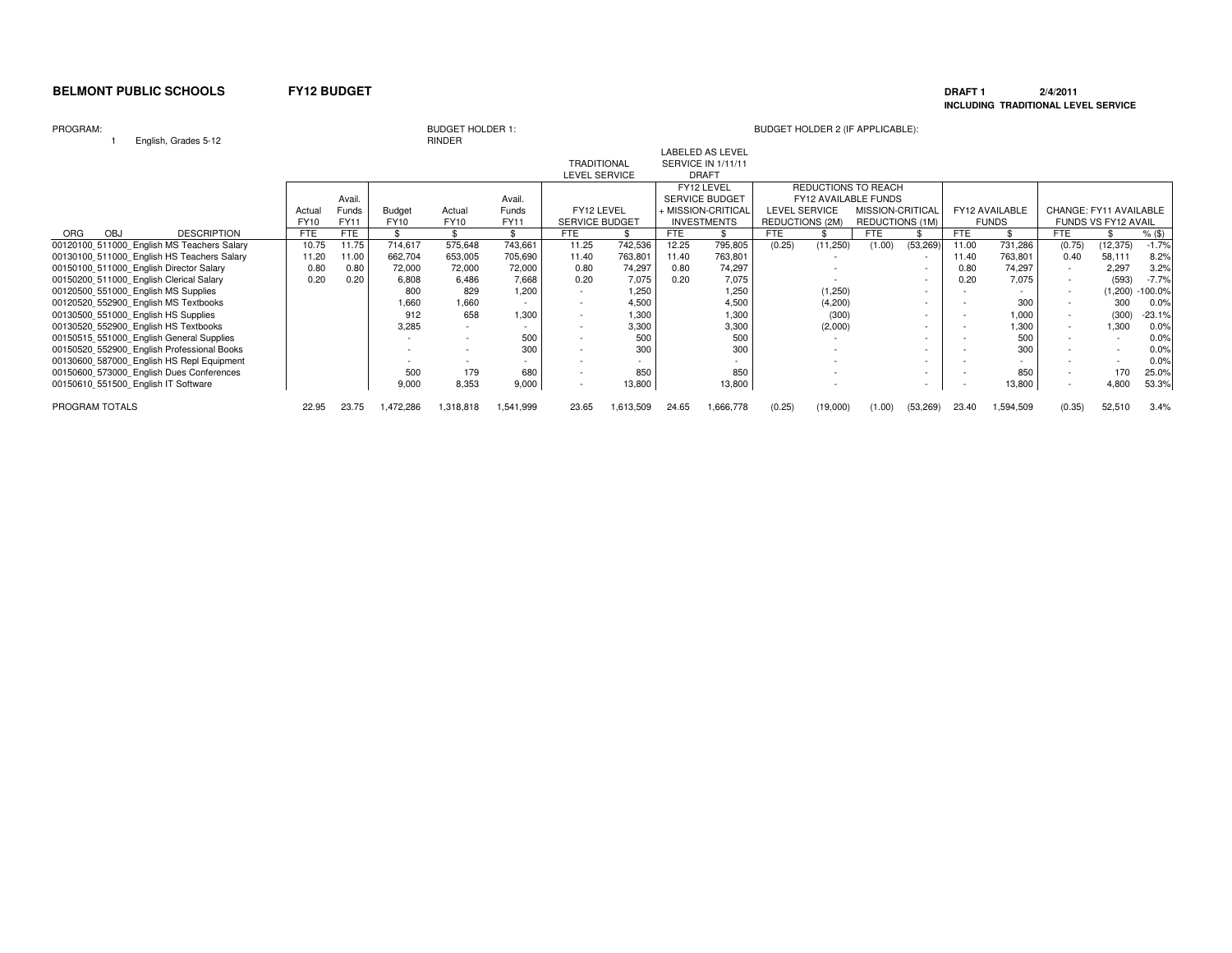### **DRAFT 1 2/4/2011 INCLUDING TRADITIONAL LEVEL SERVICE**

### PROGRAM:

<sup>2</sup> Reading, Grades K-8

# RINDER

|                                                |             |             |               |         |                          |                       |         |      | <b>LABELED AS LEVEL</b> |                        |          |                             |                          |            |                |                        |                            |          |
|------------------------------------------------|-------------|-------------|---------------|---------|--------------------------|-----------------------|---------|------|-------------------------|------------------------|----------|-----------------------------|--------------------------|------------|----------------|------------------------|----------------------------|----------|
|                                                |             |             |               |         |                          | <b>TRADITIONAL</b>    |         |      | SERVICE IN 1/11/11      |                        |          |                             |                          |            |                |                        |                            |          |
|                                                |             |             |               |         |                          | <b>LEVEL SERVICE</b>  |         |      | <b>DRAFT</b>            |                        |          |                             |                          |            |                |                        |                            |          |
|                                                |             |             |               |         |                          |                       |         |      | FY12 LEVEL              |                        |          | REDUCTIONS TO REACH         |                          |            |                |                        |                            |          |
|                                                |             | Avail.      |               |         | Avail                    |                       |         |      | <b>SERVICE BUDGET</b>   |                        |          | <b>FY12 AVAILABLE FUNDS</b> |                          |            |                |                        |                            |          |
|                                                | Actual      | Funds       | <b>Budget</b> | Actual  | Funds                    | FY12 LEVEL            |         |      | + MISSION-CRITICAL      | <b>LEVEL SERVICE</b>   |          | MISSION-CRITICAL            |                          |            | FY12 AVAILABLE | CHANGE: FY11 AVAILABLE |                            |          |
|                                                | <b>FY10</b> | <b>FY11</b> | FY10          | FY10    | <b>FY11</b>              | <b>SERVICE BUDGET</b> |         |      | <b>INVESTMENTS</b>      | <b>REDUCTIONS (2M)</b> |          | REDUCTIONS (1M)             |                          |            | <b>FUNDS</b>   |                        | <b>FUNDS VS FY12 AVAIL</b> |          |
| <b>DESCRIPTION</b><br><b>ORG</b><br><b>OBJ</b> | <b>FTE</b>  | <b>FTE</b>  |               |         |                          | FTE                   |         | FTE  |                         | <b>FTE</b>             |          | FTE                         |                          | <b>FTE</b> |                | FTE                    |                            | $%$ (\$) |
| 00310100 511000 Rtl Reading Interv Specialist  | 0.60        | 0.60        | 26,535        | 36,091  | 40,205                   | 0.60                  | 41,720  | 0.60 | 41,720                  |                        |          |                             |                          | 0.60       | 41,720         |                        | 1.515                      | 3.8%     |
| 00311100 511000 Reading Burbank Teachers       | 1.00        | 1.00        | 92,619        | 94,619  | 92,619                   | 1.00                  | 93,719  | 1.00 | 93,719                  |                        |          |                             |                          | 1.00       | 93,719         |                        | 1,100                      | 1.2%     |
| 00312100 511000 Reading Butler Teachers        | 1.40        | 1.40        | 130,955       | 130,054 | 92,840                   | 1.40                  | 122,467 | 1.40 | 122,467                 |                        |          |                             | $\overline{\phantom{a}}$ | 1.40       | 122.467        | $\sim$                 | 29,627                     | 31.9%    |
| 00313100 511000 Reading Wellington Teachers    | 2.00        | 2.00        | 129,369       | 131,369 | 134,018                  | 2.40                  | 158,756 | 2.40 | 158,756                 | (1.00)                 | (45,000) |                             | $\overline{\phantom{a}}$ | 1.40       | 113,756        | (0.60)                 | (20, 262)                  | $-15.1%$ |
| 00314100 511000 Reading Winn Brook Teachers    | 1.50        | 1.50        | 97,707        | 99,454  | 102,718                  | 1.50                  | 108,009 | 1.50 | 108,009                 |                        |          |                             | $\overline{\phantom{a}}$ | 1.50       | 108,009        |                        | 5.291                      | 5.2%     |
| 00320100 511000 Reading MS Teachers            | 2.40        | 2.00        | 175,904       | 177,607 | 154,138                  | 2.00                  | 157,843 | 2.40 | 179,151                 | (1.20)                 | (54,000) | (0.40)                      | (21, 308)                | 0.80       | 103,843        | (1.20)                 | (50, 295)                  | $-32.6%$ |
| 00350401 530000 Rtl consultants                |             |             | 34,595        | 20,918  |                          |                       |         |      |                         |                        |          |                             |                          |            |                |                        |                            | 0.0%     |
| 00311520 552900 Reading Burbank Books          |             |             |               |         |                          |                       |         |      |                         |                        |          |                             |                          |            |                |                        |                            | 0.0%     |
| 00312520 552900 Reading Butler Books           |             |             |               | 450     | $\sim$                   |                       |         |      |                         |                        |          |                             |                          |            |                |                        |                            | 0.0%     |
| 00313520 552900 Reading Wellington Books       |             |             |               |         |                          |                       |         |      |                         |                        |          |                             |                          |            |                |                        |                            | 0.0%     |
| 00314520 552900 Reading Winn Brook Books       |             |             |               |         |                          |                       |         |      |                         |                        |          |                             |                          |            |                |                        |                            | 0.0%     |
| 00320510 551000 Reading MS Supplies            |             |             | 240           | 222     | 300                      |                       | 350     |      | 350                     |                        |          |                             |                          |            | 350            |                        | 50                         | 16.7%    |
|                                                |             |             |               |         |                          |                       |         |      |                         |                        |          |                             |                          |            |                |                        | 950                        |          |
| 00320520 552900 Reading MS Books               |             |             |               |         | $\overline{\phantom{a}}$ |                       | 950     |      | 950                     |                        |          |                             | $\overline{\phantom{a}}$ |            | 950            |                        |                            | 0.0%     |
| PROGRAM TOTALS                                 | 8.90        | 8.50        | 687,924       | 690,784 | 616,838                  | 8.90                  | 683,813 | 9.30 | 705,121                 | (2.20)                 | (99,000) | (0.40)                      | (21, 308)                | 6.70       | 584,813        | (1.80)                 | (32,025)                   | $-5.2%$  |
|                                                |             |             |               |         |                          |                       |         |      |                         |                        |          |                             |                          |            |                |                        |                            |          |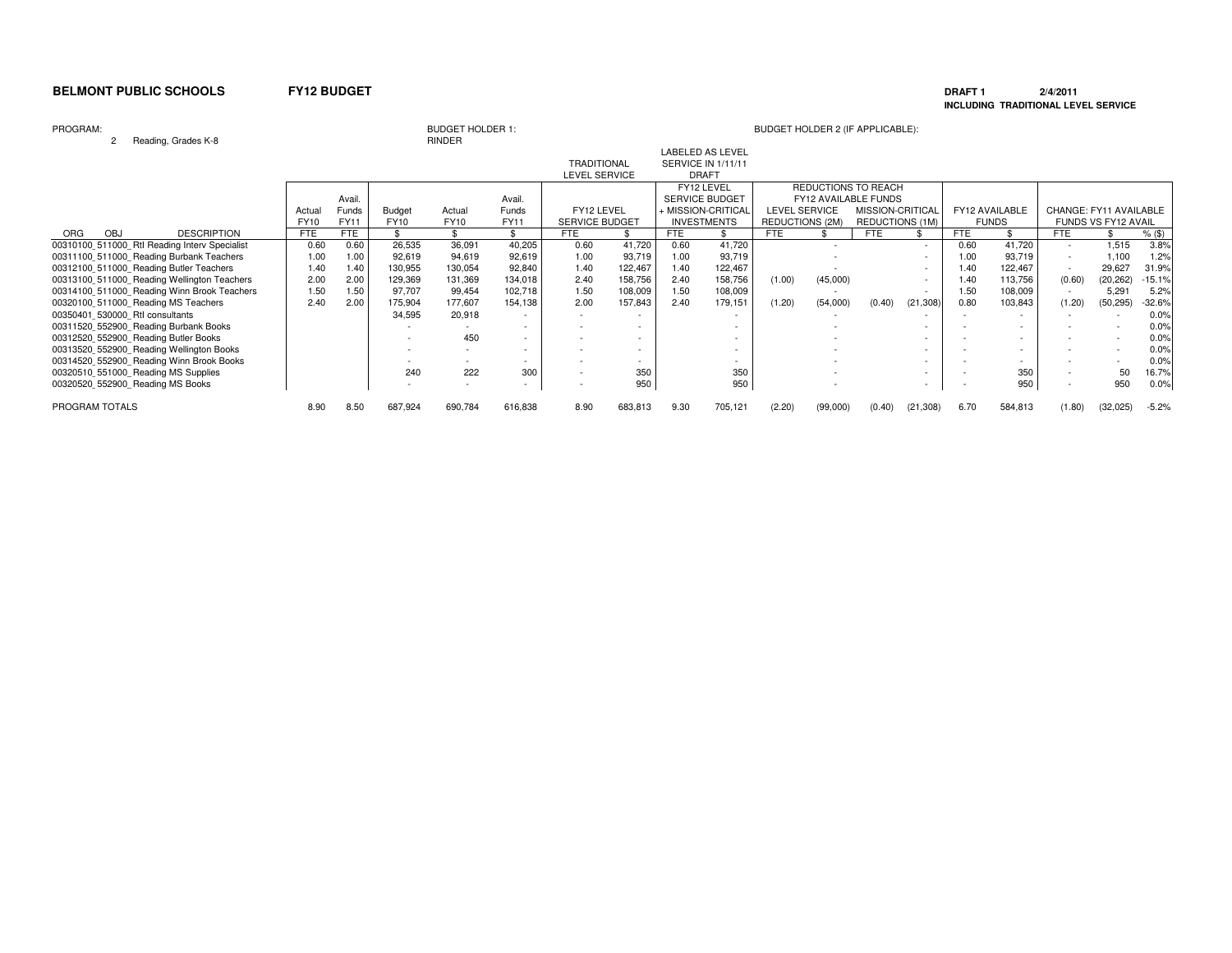# **DRAFT 1 2/4/2011 INCLUDING TRADITIONAL LEVEL SERVICE**

### PROGRAM:

3A Elementary, grades 1-4

# BUDGET HOLDER 1:<br>FRANCIS

| งห<br>Elementary, grades 1-4               |             |        |         | <b>FRANCIO</b>           |                          |                          |         |                           |                         |                          |                  |                          |            |                |                          |                           |           |
|--------------------------------------------|-------------|--------|---------|--------------------------|--------------------------|--------------------------|---------|---------------------------|-------------------------|--------------------------|------------------|--------------------------|------------|----------------|--------------------------|---------------------------|-----------|
|                                            |             |        |         |                          |                          |                          |         |                           | <b>LABELED AS LEVEL</b> |                          |                  |                          |            |                |                          |                           |           |
|                                            |             |        |         |                          |                          | <b>TRADITIONAL</b>       |         | <b>SERVICE IN 1/11/11</b> |                         |                          |                  |                          |            |                |                          |                           |           |
|                                            |             |        |         |                          |                          | LEVEL SERVICE            |         |                           | <b>DRAFT</b>            |                          |                  |                          |            |                |                          |                           |           |
|                                            |             |        |         |                          |                          |                          |         |                           | FY12 LEVEL              | REDUCTIONS TO REACH      |                  |                          |            |                |                          |                           |           |
|                                            |             | Avail. |         |                          | Avail.                   |                          |         |                           | SERVICE BUDGET          | FY12 AVAILABLE FUNDS     |                  |                          |            |                |                          |                           |           |
|                                            | Actual      | Funds  | Budget  | Actual                   | Funds                    | FY12 LEVEL               |         |                           | + MISSION-CRITICAL      | <b>LEVEL SERVICE</b>     | MISSION-CRITICAL |                          |            | FY12 AVAILABLE |                          | CHANGE: FY11 AVAILABLE    |           |
|                                            | <b>FY10</b> | FY11   | FY10    | FY10                     | FY11                     | <b>SERVICE BUDGET</b>    |         |                           | <b>INVESTMENTS</b>      | REDUCTIONS (2M)          | REDUCTIONS (1M)  |                          |            | <b>FUNDS</b>   |                          | FUNDS VS FY12 AVAIL FUNDS |           |
| <b>DESCRIPTION</b><br>ORG<br>OBJ           | <b>FTE</b>  | FTE    |         |                          |                          | FTE                      |         | FTE                       |                         | <b>FTE</b>               | <b>FTE</b>       |                          | <b>FTE</b> |                | <b>FTE</b>               |                           | $%$ (\$)  |
| 00411100 511000 Burbank Elem Teachers Sal  | 11.00       | 12.00  | 719,696 | 803,368                  | 887,082                  | 12.00                    | 918,660 | 12.00                     | 918,660                 | $\overline{\phantom{a}}$ |                  | $\overline{\phantom{a}}$ | 12.00      | 918,660        | $\sim$                   | 31,578                    | 3.6%      |
| 00411300 511100 Burbank Instr Aides        |             | $\sim$ |         |                          | 2,681                    | $\overline{a}$           |         |                           |                         |                          |                  |                          |            |                | $\sim$                   | (2,681)                   | $-100.0%$ |
| 00411511 551000 Burbank Supplies Lang Arts |             |        | 2,176   | 3,955                    | 1,500                    | $\overline{a}$           | 2,850   |                           | 3,350                   |                          |                  | (500)                    |            | 2,850          | $\sim$                   | 1,350                     | 90.0%     |
| 00411512 551000 Burbank Supplies Math      |             |        | 3,776   | 5,220                    | 3,800                    | ٠                        | 3,996   |                           | 5,500                   |                          |                  | (1,504)                  |            | 3,996          |                          | 196                       | 5.2%      |
| 00411513 551000 Burbank Supplies Science   |             |        | 2,864   | 1.876                    | 1,900                    | $\overline{a}$           | 2,850   |                           | 3,350                   |                          |                  | (500)                    |            | 2,850          | ۰                        | 950                       | 50.0%     |
| 00411514 551000 Burbank Supplies Soc Stud  |             |        | 328     | $\overline{\phantom{a}}$ | 415                      | $\overline{\phantom{a}}$ | 1,122   |                           | 1,122                   |                          |                  |                          |            | 1,122          | $\sim$                   | 707                       | 170.4%    |
| 00411515 551000 Burbank General Supplies   |             |        | 9,821   | 8,085                    | 6.434                    |                          | 9,800   |                           | 9,800                   |                          |                  |                          |            | 9,800          | $\sim$                   | 3,366                     | 52.3%     |
| 00411521 552900 Burbank Texts Lang Arts    |             |        |         |                          |                          |                          |         |                           | 1,000                   |                          |                  | (1,000)                  |            |                | $\overline{\phantom{a}}$ |                           | 0.0%      |
| 00411522 552900 Burbank Texts Math         |             |        |         |                          |                          |                          |         |                           | 1,000                   |                          |                  | (1,000)                  |            |                |                          |                           | 0.0%      |
| 00411523 552900 Burbank Texts Science      |             |        |         |                          | $\overline{\phantom{0}}$ | $\overline{a}$           |         |                           | 1,000                   |                          |                  | (1,000)                  |            |                |                          |                           | 0.0%      |
| 00411524 552900 Burbank Texts Soc Stud     |             |        |         |                          | $\sim$                   | $\overline{\phantom{a}}$ |         |                           | 1,000                   |                          |                  | (1,000)                  |            | $\overline{a}$ |                          |                           | 0.0%      |
| 00411600 587000 Burbank Repl Equip Instr   |             |        |         |                          | $\sim$                   | $\overline{a}$           | $\sim$  |                           | $\sim$                  |                          |                  |                          |            |                |                          |                           | 0.0%      |
| PROGRAM TOTALS                             | 11.00       | 12.00  | 738,661 | 822,503                  | 903,812                  | 12.00                    | 939,278 | 12.00                     | 945,782                 |                          |                  | (6, 504)                 | 12.00      | 939,278        |                          | 35,466                    | 3.9%      |
|                                            |             |        |         |                          |                          |                          |         |                           |                         |                          |                  |                          |            |                |                          |                           |           |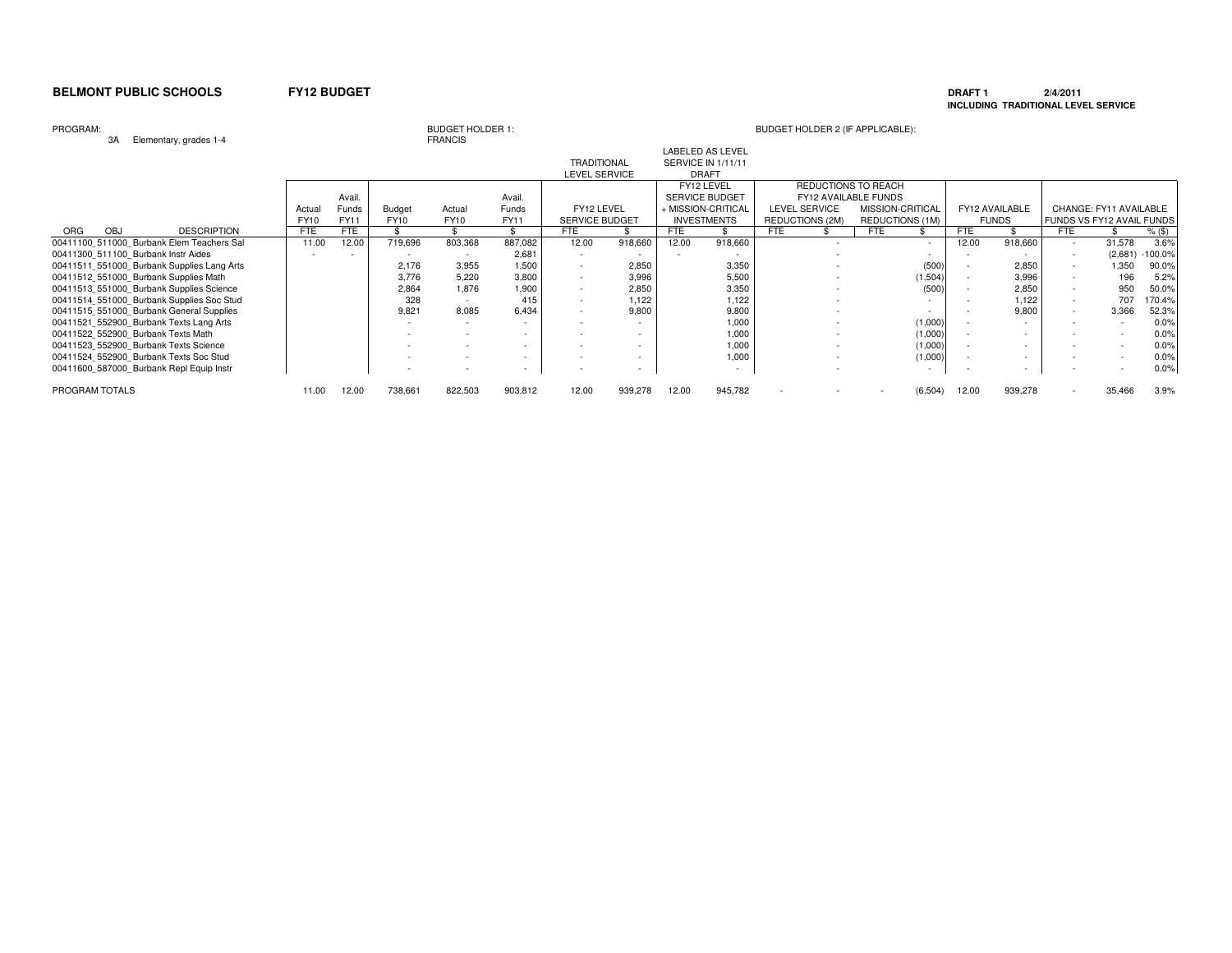# **DRAFT 1 2/4/2011 INCLUDING TRADITIONAL LEVEL SERVICE**

### PROGRAM:

3B Elementary, grades 1-4

| <b>BUDGET HOLDER 1:</b> |  |
|-------------------------|--|
| <b>MCALLISTER</b>       |  |

| $-$                                       |             |        |         |             |             |                          |                          |       |                         |                             |                  |          |       |                          |                          |                           |           |
|-------------------------------------------|-------------|--------|---------|-------------|-------------|--------------------------|--------------------------|-------|-------------------------|-----------------------------|------------------|----------|-------|--------------------------|--------------------------|---------------------------|-----------|
|                                           |             |        |         |             |             |                          |                          |       | <b>LABELED AS LEVEL</b> |                             |                  |          |       |                          |                          |                           |           |
|                                           |             |        |         |             |             | <b>TRADITIONAL</b>       |                          |       | SERVICE IN 1/11/11      |                             |                  |          |       |                          |                          |                           |           |
|                                           |             |        |         |             |             | <b>LEVEL SERVICE</b>     |                          |       | <b>DRAFT</b>            |                             |                  |          |       |                          |                          |                           |           |
|                                           |             |        |         |             |             |                          |                          |       | FY12 LEVEL              | REDUCTIONS TO REACH         |                  |          |       |                          |                          |                           |           |
|                                           |             | Avail. |         |             | Avail       |                          |                          |       | <b>SERVICE BUDGET</b>   | <b>FY12 AVAILABLE FUNDS</b> |                  |          |       |                          |                          |                           |           |
|                                           | Actua       | Funds  | Budget  | Actual      | Funds       | FY12 LEVEL               |                          |       | + MISSION-CRITICAL      | LEVEL SERVICE               | MISSION-CRITICAL |          |       | FY12 AVAILABLE           |                          | CHANGE: FY11 AVAILABLE    |           |
|                                           | <b>FY10</b> | FY11   | FY10    | <b>FY10</b> | <b>FY11</b> | SERVICE BUDGET           |                          |       | <b>INVESTMENTS</b>      | REDUCTIONS (2M)             | REDUCTIONS (1M)  |          |       | <b>FUNDS</b>             |                          | FUNDS VS FY12 AVAIL FUNDS |           |
| <b>DESCRIPTION</b><br>ORG<br><b>OBJ</b>   | <b>FTE</b>  | FTE    |         |             |             | FTE                      |                          | FTE   |                         | FTE                         | <b>FTE</b>       |          | FTE   |                          | <b>FTE</b>               |                           | $%$ (\$)  |
| 00412100 511000 Butler Elem Teachers Sal  | 10.00       | 13.00  | 709,726 | 737,138     | 933,992     | 13.00                    | 1,001,642                | 13.00 | 1,001,642               |                             |                  | $\sim$   | 13.00 | 1,001,642                | $\sim$                   | 67,650                    | 7.2%      |
| 00412300 511100 Butler Instr Aides        |             |        |         |             | 2,682       |                          |                          |       |                         |                             |                  |          |       |                          | $\sim$                   | (2,682)                   | $-100.0%$ |
| 00412511 551000 Butler Supplies Lang Arts |             |        | 2.128   | 3.157       | 3,765       |                          | 4.000                    |       | 5,500                   |                             |                  | (1,500)  |       | 4.000                    |                          | 235                       | 6.2%      |
| 00412512 551000 Butler Supplies Math      |             |        | 3,800   | 5,193       | 5,025       |                          | 4,000                    |       | 5,500                   |                             |                  | (1,500)  |       | 4,000                    |                          | (1,025)                   | -20.4%    |
| 00412513 551000 Butler Supplies Science   |             |        | 1,957   | 1.522       | 500         |                          | 1,000                    |       | 1,000                   | (475)                       |                  |          |       | 525                      |                          | 25                        | 5.0%      |
| 00412514 551000 Butler Supplies Soc Stud  |             |        | 380     |             |             |                          | 500                      |       | 500                     |                             |                  |          |       | 500                      |                          | 500                       | 0.0%      |
| 00412515 551000 Butler General Supplies   |             |        | 11,480  | 8,109       | 11,851      | $\overline{\phantom{a}}$ | 16,475                   |       | 18,289                  | (2,000)                     |                  | (1, 814) |       | 14.475                   | $\overline{\phantom{a}}$ | 2,624                     | 22.1%     |
| 00412521 552900 Butler Texts Lang Arts    |             |        |         | 273         |             |                          | $\overline{\phantom{a}}$ |       |                         |                             |                  |          |       |                          |                          |                           | 0.0%      |
| 00412522 552900 Butler Texts Math         |             |        |         |             |             |                          |                          |       |                         |                             |                  |          |       |                          |                          |                           | 0.0%      |
| 00412523 552900 Butler Texts Science      |             |        |         |             |             |                          |                          |       |                         |                             |                  |          |       |                          |                          |                           | 0.0%      |
| 00412524 552900 Butler Texts Soc Stud     |             |        |         |             |             | $\overline{\phantom{a}}$ | $\overline{\phantom{a}}$ |       |                         |                             |                  |          |       |                          |                          |                           | 0.0%      |
| 00412600 587000 Butler Repl Equip Instr   |             |        |         |             | $\sim$      |                          |                          |       | 4,000                   |                             |                  | (4,000)  |       | $\overline{\phantom{a}}$ |                          |                           | 0.0%      |
| PROGRAM TOTALS                            | 10.00       | 13.00  | 729,471 | 755,391     | 957,815     | 13.00                    | 1,027,617                | 13.00 | 1,036,431               | (2, 475)                    |                  | (8, 814) | 13.00 | 1,025,142                |                          | 67,327                    | 7.0%      |
|                                           |             |        |         |             |             |                          |                          |       |                         |                             |                  |          |       |                          |                          |                           |           |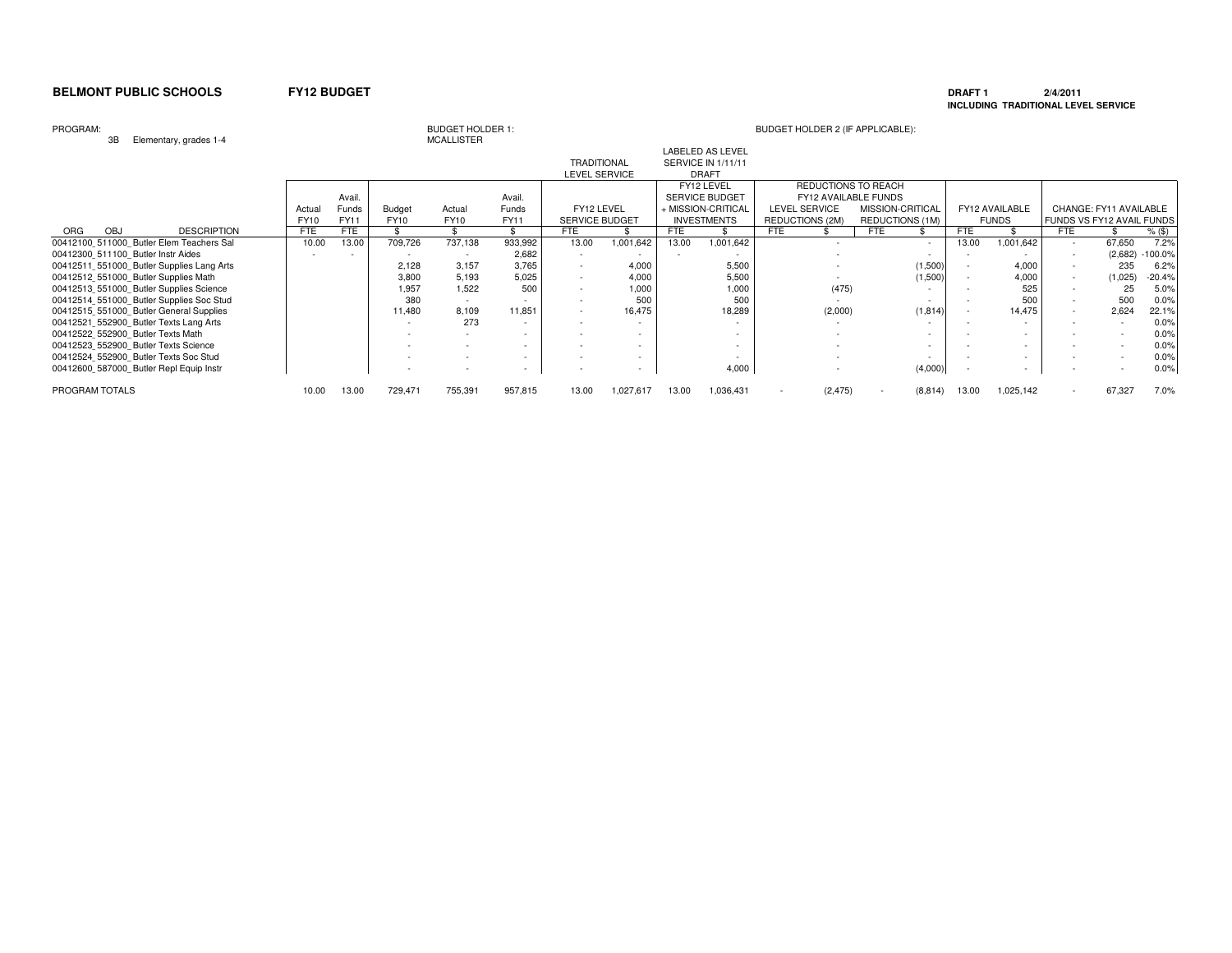### **DRAFT 1 2/4/2011 INCLUDING TRADITIONAL LEVEL SERVICE**

### PROGRAM:

3C Elementary, grades 1-4

# WAGNER

| ৩৬<br>Elementary, grades 1-4                  |            |        |               | <b>WAGINER</b> |           |                       |           |            |                           |                      |                  |           |            |                |        |                                  |           |
|-----------------------------------------------|------------|--------|---------------|----------------|-----------|-----------------------|-----------|------------|---------------------------|----------------------|------------------|-----------|------------|----------------|--------|----------------------------------|-----------|
|                                               |            |        |               |                |           |                       |           |            | <b>LABELED AS LEVEL</b>   |                      |                  |           |            |                |        |                                  |           |
|                                               |            |        |               |                |           | <b>TRADITIONAL</b>    |           |            | <b>SERVICE IN 1/11/11</b> |                      |                  |           |            |                |        |                                  |           |
|                                               |            |        |               |                |           | LEVEL SERVICE         |           |            | <b>DRAFT</b>              |                      |                  |           |            |                |        |                                  |           |
|                                               |            |        |               |                |           |                       |           |            | FY12 LEVEL                | REDUCTIONS TO REACH  |                  |           |            |                |        |                                  |           |
|                                               |            | Avail. |               |                | Avail.    |                       |           |            | <b>SERVICE BUDGET</b>     | FY12 AVAILABLE FUNDS |                  |           |            |                |        |                                  |           |
|                                               | Actual     | Funds  | <b>Budget</b> | Actual         | Funds     | FY12 LEVEL            |           |            | + MISSION-CRITICAL        | <b>LEVEL SERVICE</b> | MISSION-CRITICAL |           |            | FY12 AVAILABLE |        | CHANGE: FY11 AVAILABLE           |           |
|                                               | FY10       | FY11   | FY10          | <b>FY10</b>    | FY11      | <b>SERVICE BUDGET</b> |           |            | <b>INVESTMENTS</b>        | REDUCTIONS (2M)      | REDUCTIONS (1M)  |           |            | <b>FUNDS</b>   |        | <b>FUNDS VS FY12 AVAIL FUNDS</b> |           |
| <b>DESCRIPTION</b><br>ORG<br><b>OBJ</b>       | <b>FTE</b> | FTE    |               |                |           | FTE                   |           | <b>FTE</b> |                           | <b>FTE</b>           | <b>FTE</b>       |           | <b>FTE</b> |                | FTE    |                                  | $%$ (\$)  |
| 00413100 511000 Wellington Elem Teachers Sal  | 14.00      | 15.00  | 893,044       | 960,533        | 1,013,557 | 15.00                 | 1,044,240 | 16.00      | 1,097,509                 | $\sim$               | (1.00)           | (53, 269) | 15.00      | 1,044,240      | $\sim$ | 30,683                           | 3.0%      |
| 00413300 511100 Well Instr Aides              |            |        |               |                | 2,682     |                       |           |            |                           |                      |                  |           |            |                |        | (2,682)                          | $-100.0%$ |
| 00413511 551000 Wellington Supplies Lang Arts |            |        | 4.000         | 1,339          | 3.000     |                       | 3.350     |            | 3,350                     | (1,500)              |                  |           |            | 1,850          | $\sim$ | (1, 150)                         | $-38.3%$  |
| 00413512 551000 Wellington Supplies Math      |            |        | 7.200         | 9.413          | 7,000     |                       | 3,350     |            | 3,350                     | (1,500)              |                  |           |            | 1,850          |        | (5, 150)                         | $-73.6%$  |
| 00413513 551000 Wellington Supplies Science   |            |        | 3.960         | 3.857          | 2.000     |                       | 3.000     |            | 3.350                     | (1,500)              |                  | (350)     |            | 1.500          |        | (500)                            | $-25.0%$  |
| 00413514 551000 Wellington Supplies Soc Stud  |            |        |               | $\sim$         |           |                       | 350       |            | 3,350                     | (350)                |                  | (3,000)   |            |                |        |                                  | 0.0%      |
| 00413515 551000 Wellington General Supplies   |            |        | 13,995        | 11.201         | 8.364     |                       | 19,153    |            | 20,554                    | (2,000)              |                  | (1,401)   |            | 17,153         | $\sim$ | 8,789                            | 105.1%    |
| 00413521 552900 Wellington Texts Lang Arts    |            |        |               |                |           |                       |           |            | 1,000                     |                      |                  | (1,000)   |            |                |        |                                  | 0.0%      |
| 00413522 552900 Wellington Texts Math         |            |        |               | 555            |           |                       |           |            | 1,000                     |                      |                  | (1,000)   |            |                |        |                                  | 0.0%      |
| 00413523 552900 Wellington Texts Science      |            |        |               |                |           |                       |           |            | 1.000                     |                      |                  | (1,000)   |            |                |        |                                  | 0.0%      |
| 00413524 552900 Wellington Texts Soc Stud     |            |        |               |                |           |                       |           |            | 1,000                     |                      |                  | (1,000)   |            |                |        |                                  | 0.0%      |
| 00413600 587000 Wellington Repl Equip Instr   |            |        |               |                |           |                       |           |            | 12,000                    |                      |                  | (12,000)  |            |                |        |                                  | 0.0%      |
| PROGRAM TOTALS                                | 14.00      | 15.00  | 922,199       | 986,897        | 1,036,603 | 15.00                 | 1,073,443 | 16.00      | 1,147,463                 | (6, 850)             | (1.00)           | (74, 020) | 15.00      | 1,066,593      |        | 29,990                           | 2.9%      |
|                                               |            |        |               |                |           |                       |           |            |                           |                      |                  |           |            |                |        |                                  |           |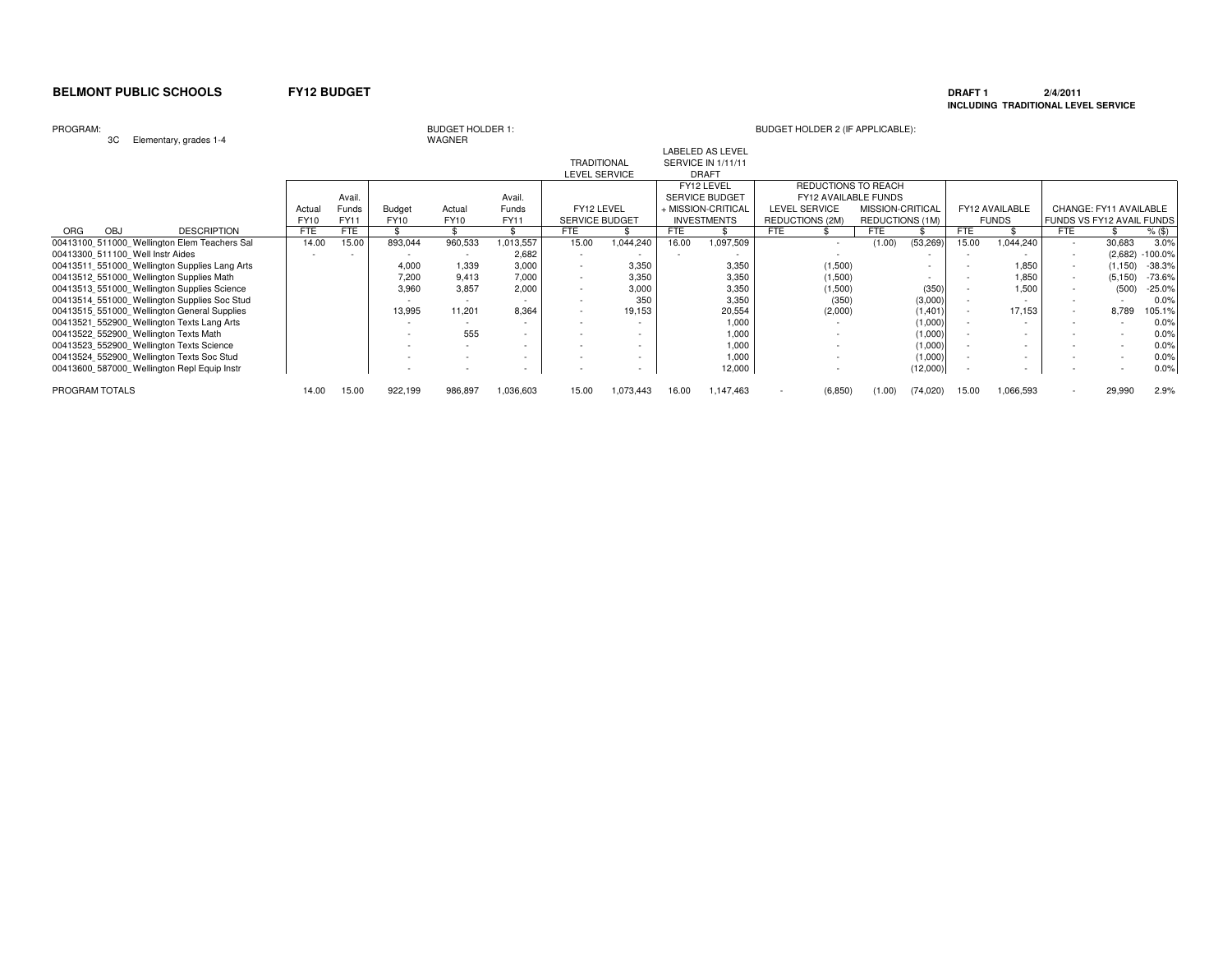### **DRAFT 1 2/4/2011 INCLUDING TRADITIONAL LEVEL SERVICE**

### PROGRAM:

3D Elementary, grades 1-4

# BUDGET HOLDER 1:<br>CAREY

# BUDGET HOLDER 2 (IF APPLICABLE):

|                                               |             |            |               |             |              | <b>LEVEL SERVICE</b>  |           |       | <b>DRAFT</b>          |            |                             |                  |                 |            |                |            |                           |           |
|-----------------------------------------------|-------------|------------|---------------|-------------|--------------|-----------------------|-----------|-------|-----------------------|------------|-----------------------------|------------------|-----------------|------------|----------------|------------|---------------------------|-----------|
|                                               |             |            |               |             |              |                       |           |       | FY12 LEVEL            |            | REDUCTIONS TO REACH         |                  |                 |            |                |            |                           |           |
|                                               |             | Avail.     |               |             | Avail.       |                       |           |       | <b>SERVICE BUDGET</b> |            | <b>FY12 AVAILABLE FUNDS</b> |                  |                 |            |                |            |                           |           |
|                                               | Actual      | Funds      | <b>Budget</b> | Actual      | <b>Funds</b> | FY12 LEVEL            |           |       | + MISSION-CRITICAL    |            | <b>LEVEL SERVICE</b>        | MISSION-CRITICAL |                 |            | FY12 AVAILABLE |            | CHANGE: FY11 AVAILABLE    |           |
|                                               | <b>FY10</b> | FY11       | FY10          | <b>FY10</b> | <b>FY11</b>  | <b>SERVICE BUDGET</b> |           |       | <b>INVESTMENTS</b>    |            | REDUCTIONS (2M)             |                  | REDUCTIONS (1M) |            | <b>FUNDS</b>   |            | FUNDS VS FY12 AVAIL FUNDS |           |
| <b>DESCRIPTION</b><br><b>OBJ</b><br>ORG       | <b>FTE</b>  | <b>FTE</b> |               |             |              | FTE                   |           | FTE   |                       | <b>FTE</b> |                             | FTE              |                 | <b>FTE</b> |                | <b>FTE</b> |                           | $%$ (\$)  |
| 00414100 511000 Winn Brook Elem Teachers Sal  | 15.00       | 16.00      | 1,042,998     | 1,032,840   | 1,079,733    | 16.00                 | 1,117,431 | 16.00 | 1,117,431             |            |                             |                  | $\sim$          | 16.00      | 1,117,431      | $\sim$     | 37,698                    | 3.5%      |
| 00414300 511100 WB Instr Aides                |             |            |               |             | 2,682        |                       |           |       |                       |            |                             |                  |                 |            |                |            | (2,682)                   | $-100.0%$ |
| 00414511 551000 Winn Brook Supplies Lang Arts |             |            | 3,520         | 2.863       | 3,500        |                       | 3,000     |       | 3,500                 |            |                             |                  | (500)           |            | 3,000          |            | (500)                     | $-14.3%$  |
| 00414512 551000 Winn Brook Supplies Math      |             |            | 5,600         | 7,339       | 5,900        |                       | 6,500     |       | 7,000                 |            |                             |                  | (500)           |            | 6,500          |            | 600                       | 10.2%     |
| 00414513 551000 Winn Brook Supplies Science   |             |            | 3.886         | 3,795       | 2,500        |                       | 2.500     |       | 3,000                 |            |                             |                  | (500)           |            | 2,500          |            |                           | 0.0%      |
| 00414514 551000 Winn Brook Supplies Soc Stud  |             |            | 400           |             | 600          |                       | 600       |       | 600                   |            |                             |                  |                 |            | 600            |            |                           | 0.0%      |
| 00414515 551000 Winn Brook General Supplies   |             |            | 17,600        | 18,371      | 11,351       |                       | 14,252    |       | 16,683                |            |                             |                  | (2, 431)        |            | 14,252         |            | 2,901                     | 25.6%     |
| 00414521 552900 Winn Brook Texts Lang Arts    |             |            |               |             |              |                       | 4.000     |       | 4,000                 |            |                             |                  |                 |            | 4.000          |            | 4,000                     | 0.0%      |
| 00414522 552900 Winn Brook Texts Math         |             |            |               |             |              |                       |           |       | 1,000                 |            |                             |                  | (1,000)         |            |                |            |                           | 0.0%      |
| 00414523 552900 Winn Brook Texts Science      |             |            |               |             |              |                       |           |       | 1,000                 |            |                             |                  | (1,000)         |            |                |            |                           | 0.0%      |
| 00414524 552900 Winn Brook Texts Soc Stud     |             |            |               |             |              |                       |           |       | 1,000                 |            |                             |                  | (1,000)         |            |                |            |                           | 0.0%      |
| 00414600 587000 Winn Brook Repl Equip Instr   |             |            |               |             |              |                       | 12,000    |       | 12,000                |            |                             |                  |                 |            | 12,000         |            | 12,000                    | 0.0%      |
| PROGRAM TOTALS                                | 15.00       | 16.00      | 1.074.004     | 1,065,208   | 1,106,266    | 16.00                 | .160,283  | 16.00 | 1,167,214             |            |                             |                  | (6,931)         | 16.00      | .160,283       |            | 54.017                    | 4.9%      |

LABELED AS LEVEL

TRADITIONAL SERVICE IN 1/11/11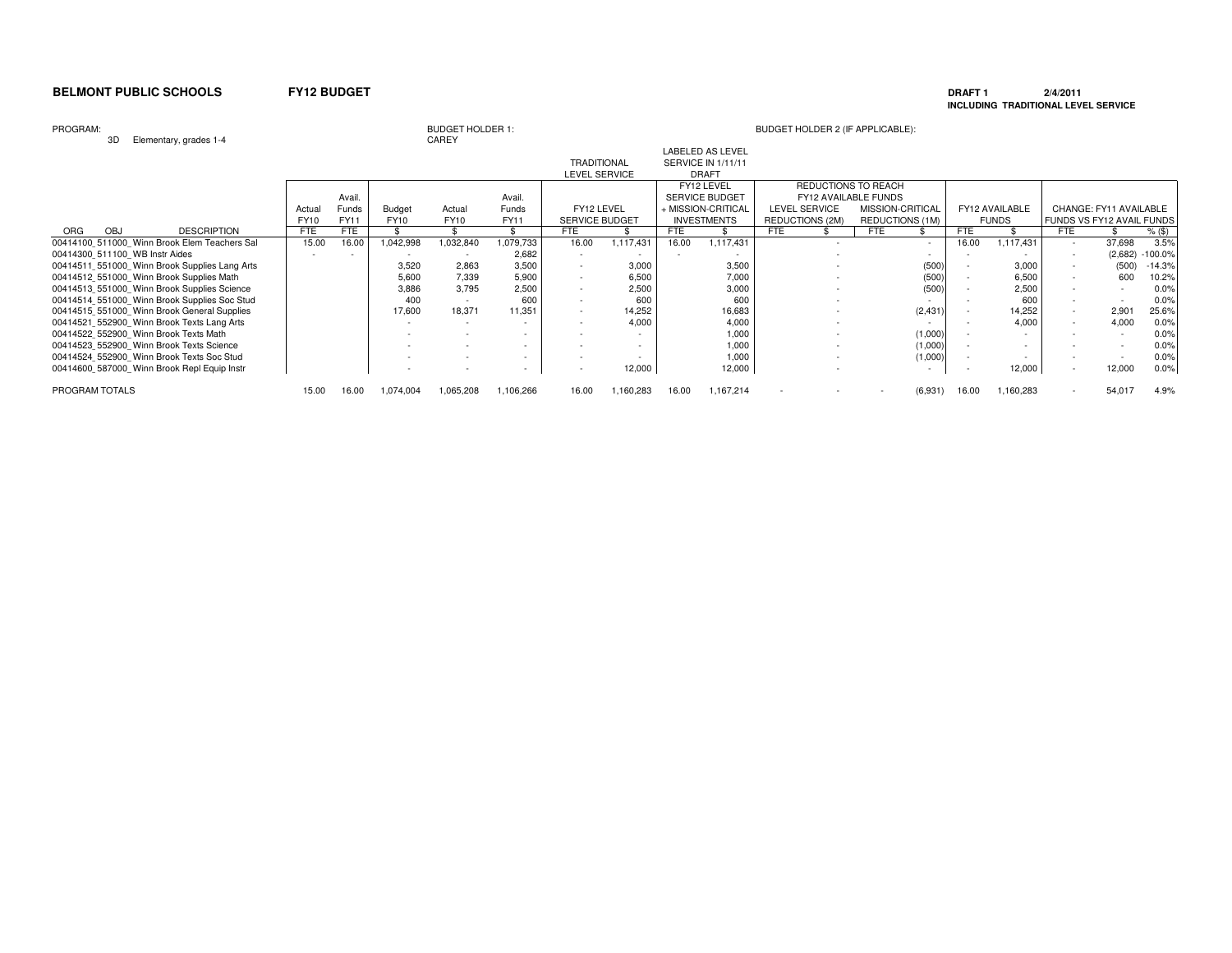### **DRAFT 1 2/4/2011 INCLUDING TRADITIONAL LEVEL SERVICE**

### PROGRAM:

<sup>4</sup> Fine Arts (Supervisory Accounts)

BUDGET HOLDER 1:<br>PAPPAZISIS

| This <i>T</i> the Todoo: <i>Those Those Theory</i> |            |             |               |             |              |                       |         |                       |                          |            |                             |            |                          |            |                |        |                        |        |
|----------------------------------------------------|------------|-------------|---------------|-------------|--------------|-----------------------|---------|-----------------------|--------------------------|------------|-----------------------------|------------|--------------------------|------------|----------------|--------|------------------------|--------|
|                                                    |            |             |               |             |              |                       |         |                       | <b>LABELED AS LEVEL</b>  |            |                             |            |                          |            |                |        |                        |        |
|                                                    |            |             |               |             |              | <b>TRADITIONAL</b>    |         |                       | SERVICE IN 1/11/11       |            |                             |            |                          |            |                |        |                        |        |
|                                                    |            |             |               |             |              | <b>LEVEL SERVICE</b>  |         |                       | <b>DRAFT</b>             |            |                             |            |                          |            |                |        |                        |        |
|                                                    |            |             |               |             |              |                       |         |                       | FY12 LEVEL               |            | <b>REDUCTIONS TO REACH</b>  |            |                          |            |                |        |                        |        |
|                                                    |            | Avail.      |               |             | Avail.       |                       |         | <b>SERVICE BUDGET</b> |                          |            | <b>FY12 AVAILABLE FUNDS</b> |            |                          |            |                |        |                        |        |
|                                                    | Actua      | Funds       | <b>Budget</b> | Actual      | <b>Funds</b> | FY12 LEVEL            |         |                       | <b>HMISSION-CRITICAL</b> |            | <b>LEVEL SERVICE</b>        |            | MISSION-CRITICAL         |            | FY12 AVAILABLE |        | CHANGE: FY11 AVAILABLE |        |
|                                                    | FY10       | <b>FY11</b> | FY10          | <b>FY10</b> | <b>FY11</b>  | <b>SERVICE BUDGET</b> |         |                       | <b>INVESTMENTS</b>       |            | <b>REDUCTIONS (2M)</b>      |            | REDUCTIONS (1M)          |            | <b>FUNDS</b>   |        | FUNDS VS FY12 AVAIL    |        |
| <b>DESCRIPTION</b><br>ORG<br><b>OBJ</b>            | <b>FTE</b> | FTE.        |               |             |              | <b>FTE</b>            |         | FTE.                  |                          | <b>FTE</b> |                             | <b>FTE</b> |                          | <b>FTE</b> |                | FTE    |                        | % (\$) |
| 00650100 511000 Fine Arts Director Salary          | 0.80       | 0.80        | 91,030        | 93,483      | 93,283       | 0.80                  | 105,829 | 0.80                  | 105,829                  |            |                             |            |                          | 0.80       | 105,829        | $\sim$ | 12,546                 | 13.4%  |
| 00650200 511000 Fine Arts Clerical Salary          | 1.00       | 0.50        | 36,982        | 37.142      | 21,707       | 0.50                  | 22,104  | 0.50                  | 22,104                   |            |                             |            | $\overline{\phantom{a}}$ | 0.50       | 22,104         |        | 397                    | 1.8%   |
| 00650515 551000 Fine Arts General Supplies         |            |             |               |             | 1.500        |                       | 1.580   |                       | 1,580                    |            | (80)                        |            |                          |            | 1.500          |        |                        | 0.0%   |
| 00650521 552901 Fine Arts Prof Art Books           |            |             |               |             | 100          |                       | 100     |                       | 100                      |            |                             |            |                          |            | 100            |        |                        | 0.0%   |
| 00650522 552900 Fine Arts Prof Music Books         |            |             |               |             | 100          |                       | 100     |                       | 100                      |            |                             |            |                          |            | 100            |        |                        | 0.0%   |
| 00650600 573000 Fine Arts Dues Conferences         |            |             | 500           | 914         | 1.904        |                       | 1,904   |                       | 1,904                    |            | 476                         |            |                          |            | 2,380          |        | 476                    | 25.0%  |
| 00650610 551500 Fine Arts IT Software              |            |             | 2.550         | 2,103       | 1,530        |                       | 2,320   |                       | 2,320                    |            | (790)                       |            | $\overline{\phantom{a}}$ |            | 1,530          |        |                        | 0.0%   |
| PROGRAM TOTALS                                     | 1.80       | 1.30        | 131,062       | 133,643     | 120.124      | 1.30                  | 133,937 | 1.30                  | 133,937                  |            | (394)                       |            | $\overline{\phantom{a}}$ | 1.30       | 133.543        |        | 13.419                 | 11.2%  |
|                                                    |            |             |               |             |              |                       |         |                       |                          |            |                             |            |                          |            |                |        |                        |        |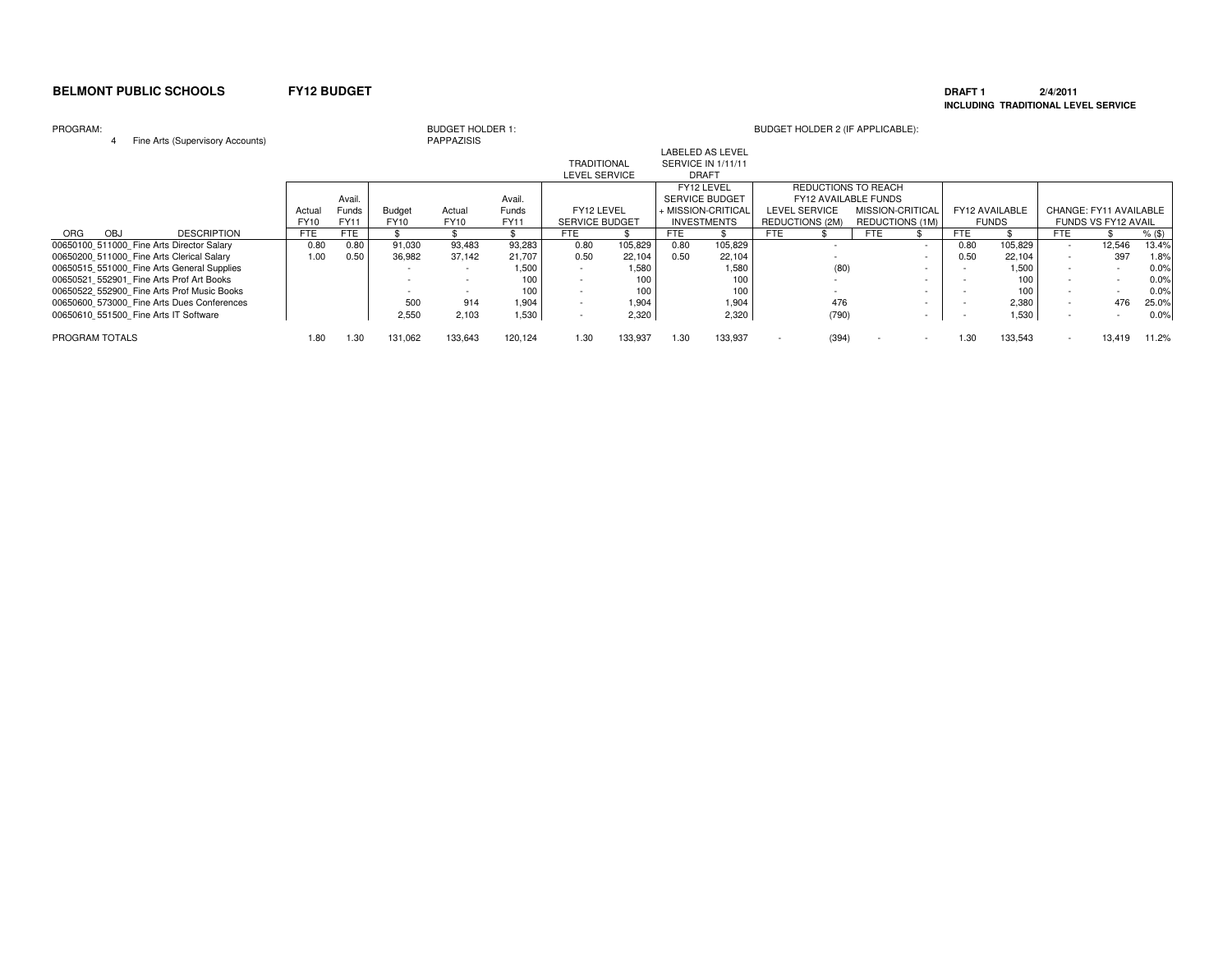### **DRAFT 1 2/4/2011 INCLUDING TRADITIONAL LEVEL SERVICE**

### PROGRAM:

5 Art, Grades 1-12

BUDGET HOLDER 1:<br>PAPPAZISIS

# BUDGET HOLDER 2 (IF APPLICABLE):

LABELED AS LEVEL

|                                                |       |            |               |             |                          | TRADITIONAL           |         |      | SERVICE IN 1/11/11 |                        |                      |                             |                          |            |                |                        |                            |                    |
|------------------------------------------------|-------|------------|---------------|-------------|--------------------------|-----------------------|---------|------|--------------------|------------------------|----------------------|-----------------------------|--------------------------|------------|----------------|------------------------|----------------------------|--------------------|
|                                                |       |            |               |             |                          | LEVEL SERVICE         |         |      | DRAFT              |                        |                      |                             |                          |            |                |                        |                            |                    |
|                                                |       |            |               |             |                          |                       |         |      | FY12 LEVEL         |                        |                      | REDUCTIONS TO REACH         |                          |            |                |                        |                            |                    |
|                                                |       | Avail.     |               |             | Avail.                   |                       |         |      | SERVICE BUDGET     |                        |                      | <b>FY12 AVAILABLE FUNDS</b> |                          |            |                |                        |                            |                    |
|                                                | Actua | Funds      | <b>Budget</b> | Actual      | <b>Funds</b>             | FY12 LEVEL            |         |      | + MISSION-CRITICAL |                        | <b>LEVEL SERVICE</b> | MISSION-CRITICAL            |                          |            | FY12 AVAILABLE | CHANGE: FY11 AVAILABLE |                            |                    |
|                                                | FY10  | FY11       | <b>FY10</b>   | <b>FY10</b> | <b>FY11</b>              | <b>SERVICE BUDGET</b> |         |      | <b>INVESTMENTS</b> | <b>REDUCTIONS (2M)</b> |                      | REDUCTIONS (1M)             |                          |            | <b>FUNDS</b>   |                        | <b>FUNDS VS FY12 AVAIL</b> |                    |
| <b>DESCRIPTION</b><br><b>ORG</b><br>OBJ        | FTE   | <b>FTE</b> | \$            | \$          | \$                       | <b>FTE</b>            | \$.     | FTE  | \$                 | <b>FTE</b>             | £.                   | <b>FTE</b>                  |                          | <b>FTE</b> | \$             | FTE                    |                            | $%$ (\$)           |
| 00711100 511000 Art Burbank Teachers Salary    | 0.70  | 0.70       | 38.133        | 76.975      | 39.411                   | 1.00                  | 77.346  | 1.00 | 77,346             | (1.00)                 | (45,000)             |                             | $\sim$                   | (0.00)     | 32,346         | (0.70)                 | (7,065)                    | $-17.9%$           |
| 00712100 511000 Art Butler Teachers Salary     | 0.75  | 0.75       | 48.055        | 38.126      | 48.355                   | 0.49                  | 40,063  | 0.49 | 40,063             | (0.49)                 | (22,050)             |                             |                          | 0.00       | 18.013         | (0.75)                 | (30, 342)                  | $-62.7%$           |
| 00713100 511000 Art Wellington Teachers Salary | 0.90  | 0.90       | 59.393        | 43,383      | 59,918                   | 0.57                  | 46,077  | 0.57 | 46,077             | (0.57)                 | (25, 650)            |                             | $\overline{\phantom{a}}$ | (0.00)     | 20.427         | (0.90)                 | (39, 491)                  | $-65.9%$           |
| 00714100 511000 Art Winn Brook Teachers Salary | 0.75  | 0.75       | 30.172        | 18,824      | 30,447                   | 0.43                  | 23,010  | 0.43 | 23,010             | (0.43)                 | (19, 350)            |                             |                          | 0.00       | 3,660          | (0.75)                 | (26, 787)                  | $-88.0%$           |
| 00720100 511000 Art MS Teachers Salary         | 3.60  | 3.60       | 206,995       | 198,972     | 218,842                  | 3.40                  | 215,509 | 3.40 | 215,509            | (0.40)                 | (18,000)             |                             |                          | 3.00       | 197,509        | (0.60)                 | (21, 333)                  | $-9.7%$            |
| 00730100 511000 Art HS Teachers Salary         | 3.00  | 3.40       | 248,496       | 278,490     | 275,932                  | 3.60                  | 296,798 | 3.60 | 296,798            |                        |                      |                             |                          | 3.60       | 296,798        | 0.20                   | 20,866                     | 7.6%               |
| 00720400 524000 Art Equip Repair Middle School |       |            | 530           | 100         | 530                      |                       | 530     |      | 530                |                        |                      |                             |                          |            | 530            |                        |                            | 0.0%               |
| 00730400 524000_Art Equip Repair High School   |       |            | 1,000         | 574         | 1,000                    |                       | 1,000   |      | 1,000              |                        |                      |                             |                          |            | 1,000          |                        |                            | 0.0%               |
| 00711510 551000 Art Supplies Burbank           |       |            | 2.184         | 2.089       | 1.870                    |                       | 2.110   |      | 2.110              |                        | (2, 110)             |                             |                          |            |                |                        |                            | $(1.870) - 100.0%$ |
| 00712510 551000 Art Supplies Butler            |       |            | 2.128         | 2.349       | 2,010                    |                       | 2,390   |      | 2,390              |                        | (2,390)              |                             |                          |            |                |                        |                            | $(2,010) -100.0\%$ |
| 00713510 551000 Art Supplies Wellington        |       |            | 2,800         | 2,582       | 2,500                    |                       | 2,950   |      | 2,950              |                        | (2,950)              |                             |                          |            |                |                        |                            | $(2,500) -100.0%$  |
| 00714510 551000 Art Supplies Winn Brook        |       |            | 3.040         | 2.999       | 2,800                    |                       | 3,000   |      | 3,000              |                        | (3,000)              |                             |                          |            |                |                        |                            | $(2,800) -100.0\%$ |
| 00720510 551000 Art Supplies Middle School     |       |            | 10,800        | 10,103      | 9,620                    |                       | 10,300  |      | 10,300             |                        |                      |                             |                          |            | 10,300         |                        | 680                        | 7.1%               |
| 00730510_551000 Art Supplies High School       |       |            | 21,386        | 21,012      | 22,640                   |                       | 23,760  |      | 23,760             |                        |                      |                             |                          |            | 23,760         | $\sim$                 | 1.120                      | 4.9%               |
| 00730520 552900 Art Books High School          |       |            |               |             |                          |                       |         |      |                    |                        |                      |                             |                          |            |                |                        |                            | 0.0%               |
| 00711600 587000 Art Equipment Burbank          |       |            |               |             |                          |                       |         |      |                    |                        |                      |                             |                          |            |                |                        |                            | 0.0%               |
| 00712600 587000 Art Equipment Butler           |       |            |               |             |                          |                       |         |      |                    |                        |                      |                             |                          |            |                |                        |                            | 0.0%               |
| 00713600 587000 Art Equipment Wellington       |       |            |               |             |                          |                       |         |      |                    |                        |                      |                             |                          |            |                |                        |                            | 0.0%               |
| 00714600 587000 Art Equipment Winn Brook       |       |            |               |             |                          |                       |         |      |                    |                        |                      |                             |                          |            |                |                        |                            | 0.0%               |
| 00720600 587000 Art Equipment Middle School    |       |            |               |             |                          |                       | 4,680   |      | 4,680              |                        | (4,680)              |                             |                          |            |                |                        |                            | 0.0%               |
| 00730600 587000 Art Equipment High School      |       |            |               |             | $\overline{\phantom{a}}$ |                       | 2,770   |      | 2,770              |                        | (2,770)              |                             | $\overline{\phantom{a}}$ |            |                |                        |                            | 0.0%               |
| PROGRAM TOTALS                                 | 9.70  | 10.10      | 675,112       | 696,579     | 715,875                  | 9.49                  | 752,293 | 9.49 | 752,293            | (2.89)                 | (147, 950)           |                             |                          | 6.60       | 604,343        | (3.50)                 | (111, 532)                 | $-15.6%$           |
|                                                |       |            |               |             |                          |                       |         |      |                    |                        |                      |                             |                          |            |                |                        |                            |                    |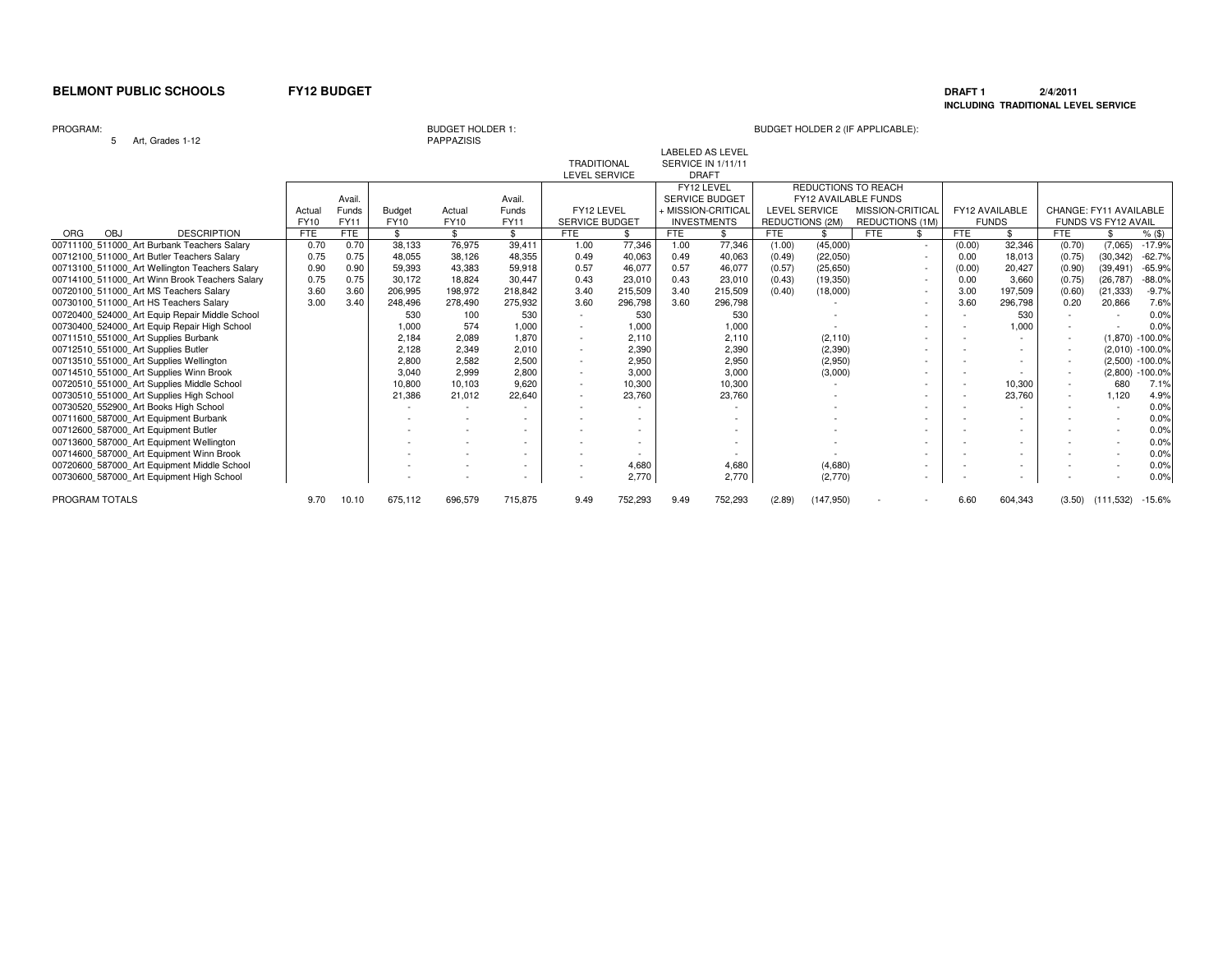### **DRAFT 1 2/4/2011 INCLUDING TRADITIONAL LEVEL SERVICE**

### PROGRAM:

6 Music, Grades K-12

PAPPAZISIS

|                                               |             |             |               |         |                |                       |         |            | <b>LABELED AS LEVEL</b> |                      |                          |                             |                          |                       |                          |                          |                     |
|-----------------------------------------------|-------------|-------------|---------------|---------|----------------|-----------------------|---------|------------|-------------------------|----------------------|--------------------------|-----------------------------|--------------------------|-----------------------|--------------------------|--------------------------|---------------------|
|                                               |             |             |               |         |                | <b>TRADITIONAL</b>    |         |            | SERVICE IN 1/11/11      |                      |                          |                             |                          |                       |                          |                          |                     |
|                                               |             |             |               |         |                | <b>LEVEL SERVICE</b>  |         |            | <b>DRAFT</b>            |                      |                          |                             |                          |                       |                          |                          |                     |
|                                               |             |             |               |         |                |                       |         |            | FY12 LEVEL              |                      |                          | REDUCTIONS TO REACH         |                          |                       |                          |                          |                     |
|                                               |             | Avail.      |               |         | Avail.         |                       |         |            | <b>SERVICE BUDGET</b>   |                      |                          | <b>FY12 AVAILABLE FUNDS</b> |                          |                       |                          |                          |                     |
|                                               | Actual      | Funds       | <b>Budget</b> | Actual  | Funds          | FY12 LEVEL            |         |            | + MISSION-CRITICAL      | <b>LEVEL SERVICE</b> |                          | MISSION-CRITICAL            |                          | <b>FY12 AVAILABLE</b> | CHANGE: FY11 AVAILABLE   |                          |                     |
|                                               | <b>FY10</b> | <b>FY11</b> | FY10          | FY10    | <b>FY11</b>    | <b>SERVICE BUDGET</b> |         |            | <b>INVESTMENTS</b>      | REDUCTIONS (2M)      |                          | <b>REDUCTIONS (1M)</b>      |                          | <b>FUNDS</b>          |                          | FUNDS VS FY12 AVAIL      |                     |
| OBJ<br><b>DESCRIPTION</b><br><b>ORG</b>       | <b>FTE</b>  | <b>FTE</b>  | \$            | \$      | $\mathbb{S}$   | <b>FTE</b>            | \$      | <b>FTE</b> | \$                      | <b>FTE</b>           | \$                       | <b>FTE</b><br>\$            | <b>FTE</b>               | \$                    | <b>FTE</b>               | \$                       | $%$ (\$)            |
| 00811100 511000 Music Burbank Teachers Sal    | 0.65        | 0.65        | 58,390        | 48,135  | 58,974         | 0.80                  | 71,083  | 0.80       | 71,083                  | (0.80)               | (36,000)                 | $\sim$                      |                          | 35,083                | (0.65)                   | (23, 892)                | $-40.5%$            |
| 00812100 511000 Music Butler Teachers Sal     | 0.75        | 0.75        | 71,906        | 61,291  | 72.489         | 0.90                  | 82,660  | 0.90       | 82,660                  | (0.90)               | (40, 500)                | $\sim$                      | 0.00                     | 42,160                | (0.75)                   | (30, 329)                | $-41.8%$            |
| 00813100 511000 Music Wellington Teachers Sal | 0.95        | 0.95        | 47.480        | 40,203  | 50,811         | 0.20                  | 15,310  | 0.20       | 15,310                  | (0.20)               | (9,000)                  | $\sim$                      | ٠                        | 6,310                 | (0.95)                   | (44, 502)                | $-87.6%$            |
| 00814100 511000 Music Winn Brook Teachers Sal | 0.85        | 0.85        | 38.033        | 67.940  | 45.059         | 0.92                  | 52,557  | 0.92       | 52,557                  | (0.92)               | (41, 400)                | $\overline{\phantom{a}}$    | $\sim$                   | 11,157                | (0.85)                   | (33,902)                 | $-75.2%$            |
| 00820100 511000 Music MS Teachers Sal         | 3.70        | 3.70        | 247.742       | 220,244 | 250,597        | 3.78                  | 251,119 | 3.78       | 251,119                 | (0.40)               | (18,000)                 | $\sim$                      | 3.38                     | 233,119               | (0.32)                   | (17, 478)                | $-7.0%$             |
| 00830100 511000 Music HS Teachers Sal         | 2.00        | 2.00        | 137,423       | 165,363 | 142,050        | 2.40                  | 193,274 | 2.40       | 193,274                 |                      | $\overline{\phantom{a}}$ | $\sim$                      | 2.40                     | 193,274               | 0.40                     | 51,224                   | 36.1%               |
| 00830300 511100 Music HS Accompanist Sal      |             |             | 24,000        | 20,160  | 24,000         | 1.00                  | 20,160  | 1.00       | 20,160                  |                      |                          | $\sim$                      | 1.00                     | 20,160                | 1.00                     | (3,840)                  | $-16.0%$            |
| 00811400 524000 Music Burbank Equip Repair    |             |             | 880           | 300     | 1,000          | $\sim$                | 1,000   |            | 1,000                   |                      |                          | $\sim$                      |                          | 1,000                 | $\sim$                   |                          | 0.0%                |
| 00812400 524000 Music Butler Equip Repair     |             |             | 590           | 337     | 1,810          | $\sim$                | 1,810   |            | 1,810                   |                      |                          | ٠                           |                          | 1,810                 | $\overline{\phantom{a}}$ | $\overline{\phantom{a}}$ | 0.0%                |
| 00813400 524000 Music Wellington Equip Repair |             |             | 880           | 225     | 1,000          |                       | 1,000   |            | 1,000                   |                      |                          | ٠                           |                          | 1,000                 |                          |                          | 0.0%                |
| 00814400 524000 Music Winn Brook Equip Repair |             |             | 880           | 225     | 700            | $\sim$                | 850     |            | 850                     |                      | (150)                    | ٠                           |                          | 700                   |                          | $\sim$                   | 0.0%                |
| 00820400 524000 Music MS Equip Repair         |             |             | 2,520         | 2,962   | 3,700          | $\sim$                | 3,700   |            | 3,700                   |                      | $\overline{\phantom{a}}$ | ٠                           |                          | 3,700                 |                          | $\sim$                   | 0.0%                |
| 00820405 538000 Music MS Travel               |             |             | 3.940         | 4,250   | 7.880          | $\sim$                | 8,160   |            | 8,160                   |                      |                          | $\sim$                      |                          | 8.160                 |                          | 280                      | 3.6%                |
| 00830400 524000 Music HS Equip Repair         |             |             | 4,500         | 5.933   | 6,025          | $\sim$                | 6,030   |            | 6,030                   |                      |                          |                             |                          | 6,030                 |                          | 5                        | 0.1%                |
| 00830405 538000 Music HS Travel               |             |             | 11.270        | 15.078  | 11,270         | $\sim$                | 17,940  |            | 17,940                  |                      | (3,940)                  | ٠                           |                          | 14,000                |                          | 2,730                    | 24.2%               |
| 00811510 551000 Music Burbank Supplies        |             |             | 1,152         | 1,126   | 1,440          | $\sim$                | 1,440   |            | 1,440                   |                      | (1,440)                  | $\sim$                      | $\overline{\phantom{a}}$ |                       |                          |                          | $(1,440) - 100.0\%$ |
| 00812510 551000 Music Butler Supplies         |             |             | 760           | 806     | 950            | $\sim$                | 1,200   |            | 1,200                   |                      | (1,200)                  | ٠                           |                          |                       |                          |                          | (950) -100.0%       |
| 00813510 551000 Music Wellington Supplies     |             |             | 1.120         | 805     | 1,200          | $\sim$                | 1,470   |            | 1,470                   |                      | (1, 470)                 | $\sim$                      |                          | $\sim$                |                          |                          | $(1,200) -100.0\%$  |
| 00814510 551000 Music Winn Brook Supplies     |             |             | 720           | 566     | 800            | $\sim$                | 1,490   |            | 1,490                   |                      | (1, 490)                 | $\sim$                      | $\overline{\phantom{a}}$ |                       |                          | (800)                    | $-100.0\%$          |
| 00820510 551000 Music Middle School Supplies  |             |             | 10,800        | 8,817   | 10,500         | $\sim$                | 12,030  |            | 12,030                  |                      | $\sim$                   | $\sim$                      |                          | 12,030                |                          | 1,530                    | 14.6%               |
| 00830510 551000 Music High SchoolSupplies     |             |             | 16,386        | 15,059  | 16.440         | $\sim$                | 20,260  |            | 20,260                  |                      | (1,820)                  |                             |                          | 18,440                |                          | 2,000                    | 12.2%               |
| 00830520 552900 Music High School Books       |             |             | 1,030         | 991     |                |                       |         |            |                         |                      | $\overline{\phantom{a}}$ | ٠                           |                          |                       |                          | $\sim$                   | 0.0%                |
| 00811600 587000 Music Burbank Repl Equip      |             |             |               | ٠       |                |                       |         |            |                         |                      |                          | ٠                           |                          |                       |                          |                          | 0.0%                |
| 00812600 587000 Music Butler Repl Equip       |             |             |               |         |                |                       |         |            |                         |                      |                          | ٠                           |                          |                       |                          |                          | 0.0%                |
| 00813600 587000 Music Wellington Repl Equip   |             |             |               |         |                |                       |         |            |                         |                      |                          | ٠                           |                          |                       |                          |                          | 0.0%                |
| 00814600 587000 Music Winn Brook Repl Equip   |             |             |               |         |                |                       |         |            |                         |                      |                          | $\sim$                      |                          |                       |                          | $\overline{\phantom{a}}$ | 0.0%                |
| 00820300 531600 Music MS Details              |             |             |               |         | 4.617          |                       | 4,280   |            | 4,280                   |                      | (3,080)                  | ٠                           |                          | 1,200                 |                          | (3, 417)                 | $-74.0%$            |
| 00820600 587000 Music MS Repl Equip           |             |             |               |         |                |                       | 4,000   |            | 4,000                   |                      | (4,000)                  |                             |                          |                       |                          | $\sim$                   | 0.0%                |
| 00830301 531600 Music HS Details              |             |             |               |         | $\overline{a}$ | $\sim$                | 3,820   |            | 3,820                   |                      | (2,620)                  | ٠                           | $\overline{\phantom{a}}$ | 1,200                 | $\sim$                   | 1,200                    | 0.0%                |
| 00830600 587000 Music HS Repl Equip           |             |             |               |         | $\sim$         |                       | 32,350  |            | 32,350                  |                      | (24, 970)                | ٠                           |                          | 7,380                 | $\sim$                   | 7,380                    | 0.0%                |
| PROGRAM TOTALS                                | 8.90        | 8.90        | 682,402       | 680,817 | 713,312        | 10.00                 | 808,992 | 10.00      | 808,992                 | (3.22)               | (191,080)                |                             | 6.78                     | 617,912               | (2.12)                   | (95, 400)                | $-13.4%$            |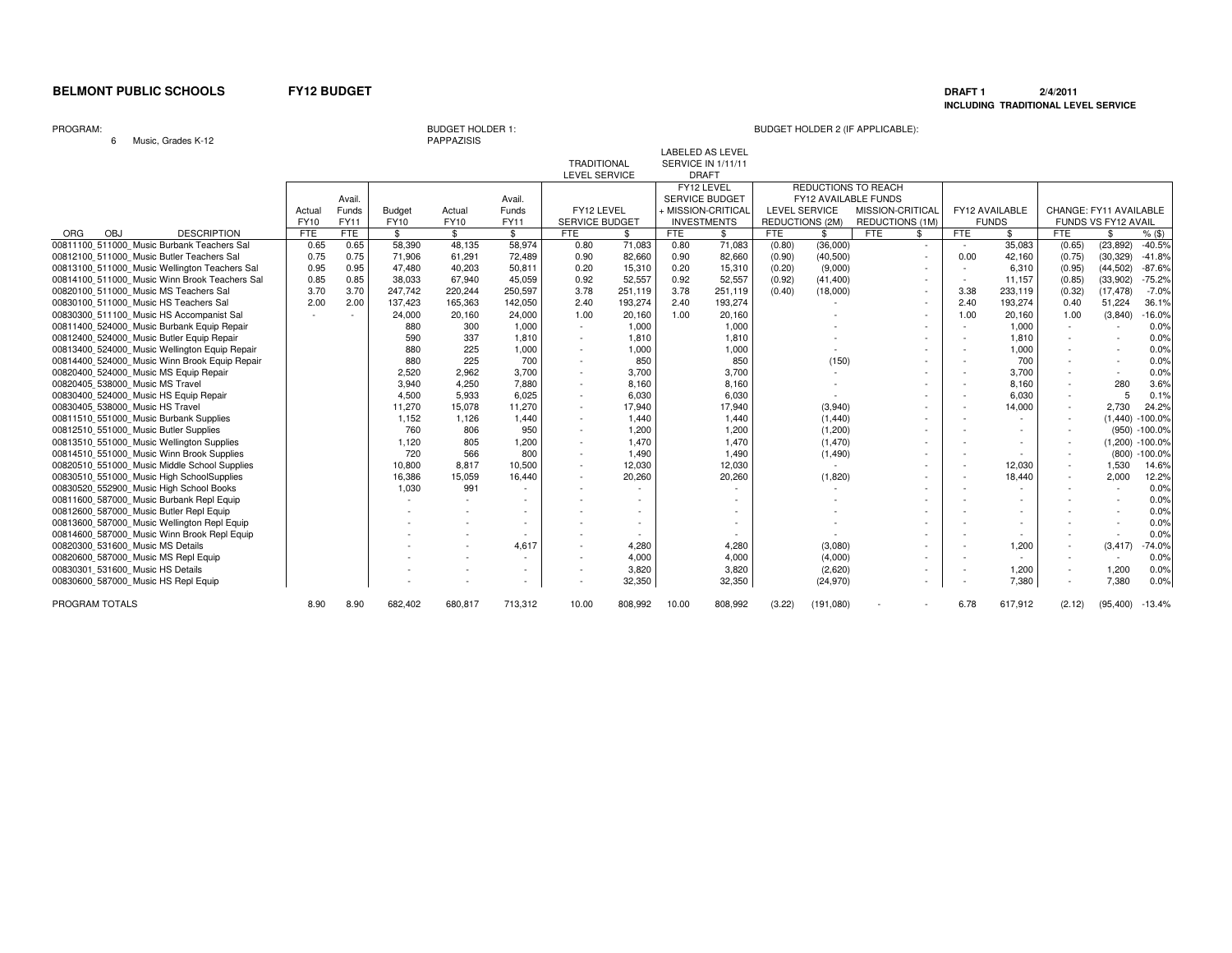### **DRAFT 1 2/4/2011 INCLUDING TRADITIONAL LEVEL SERVICE**

### PROGRAM:<sup>7</sup> Theater Arts, Grades 7-12

| PROGRAM:       |      | Theater Arts, Grades 7-12                    |             |              |               | <b>BUDGET HOLDER 1:</b><br><b>PAPPAZISIS</b> |        |                       |       |      |                         |     | BUDGET HOLDER 2 (IF APPLICABLE): |            |                  |            |                          |     |                           |        |
|----------------|------|----------------------------------------------|-------------|--------------|---------------|----------------------------------------------|--------|-----------------------|-------|------|-------------------------|-----|----------------------------------|------------|------------------|------------|--------------------------|-----|---------------------------|--------|
|                |      |                                              |             |              |               |                                              |        |                       |       |      | <b>LABELED AS LEVEL</b> |     |                                  |            |                  |            |                          |     |                           |        |
|                |      |                                              |             |              |               |                                              |        | <b>TRADITIONAL</b>    |       |      | SERVICE IN 1/11/11      |     |                                  |            |                  |            |                          |     |                           |        |
|                |      |                                              |             |              |               |                                              |        | LEVEL SERVICE         |       |      | <b>DRAFT</b>            |     |                                  |            |                  |            |                          |     |                           |        |
|                |      |                                              |             |              |               |                                              |        |                       |       |      | FY12 LEVEL              |     | REDUCTIONS TO REACH              |            |                  |            |                          |     |                           |        |
|                |      |                                              |             | Avail.       |               |                                              | Avail. |                       |       |      | <b>SERVICE BUDGET</b>   |     | FY12 AVAILABLE FUNDS             |            |                  |            |                          |     |                           |        |
|                |      |                                              | Actual      | <b>Funds</b> | <b>Budget</b> | Actual                                       | Funds  | FY12 LEVEL            |       |      | + MISSION-CRITICAL      |     | LEVEL SERVICE                    |            | MISSION-CRITICAL |            | FY12 AVAILABLE           |     | CHANGE: FY11 AVAILABLE    |        |
|                |      |                                              | <b>FY10</b> | FY11         | <b>FY10</b>   | <b>FY10</b>                                  | FY11   | <b>SERVICE BUDGET</b> |       |      | <b>INVESTMENTS</b>      |     | <b>REDUCTIONS (2M)</b>           |            | REDUCTIONS (1M)  |            | <b>FUNDS</b>             |     | FUNDS VS FY12 AVAIL FUNDS |        |
| ORG            | OBJ. | <b>DESCRIPTION</b>                           | FTE         | <b>FTE</b>   |               |                                              |        | FTE                   |       | FTE. |                         | FTE |                                  | <b>FTE</b> |                  | <b>FTE</b> |                          | FTE |                           | % (\$) |
|                |      | 00930100 511100 Theater Arts HS Teachers Sal |             |              |               |                                              | $\sim$ |                       |       |      |                         |     |                                  |            |                  |            |                          |     |                           | 0.0%   |
|                |      | 00920510 551000 Theater Arts MS Supplies     |             |              |               |                                              | $\sim$ |                       | 250   |      | 25C                     |     | (250)                            |            |                  |            | $\overline{\phantom{a}}$ |     |                           | 0.0%   |
|                |      | 00930510 551000 Theater Arts HS Supplies     |             |              |               | $\sim$                                       | $\sim$ |                       |       |      |                         |     |                                  |            |                  |            | $\overline{\phantom{a}}$ |     |                           | 0.0%   |
|                |      | 00930600 587000 Theater Arts HS Repl Equip   |             |              |               |                                              | $\sim$ |                       | 6,200 |      | 6,200                   |     | (6, 200)                         |            |                  |            |                          |     |                           | 0.0%   |
| PROGRAM TOTALS |      |                                              |             |              |               |                                              |        |                       | 6,450 |      | 6,450                   |     | (6, 450)                         |            |                  |            |                          |     |                           | 0.0%   |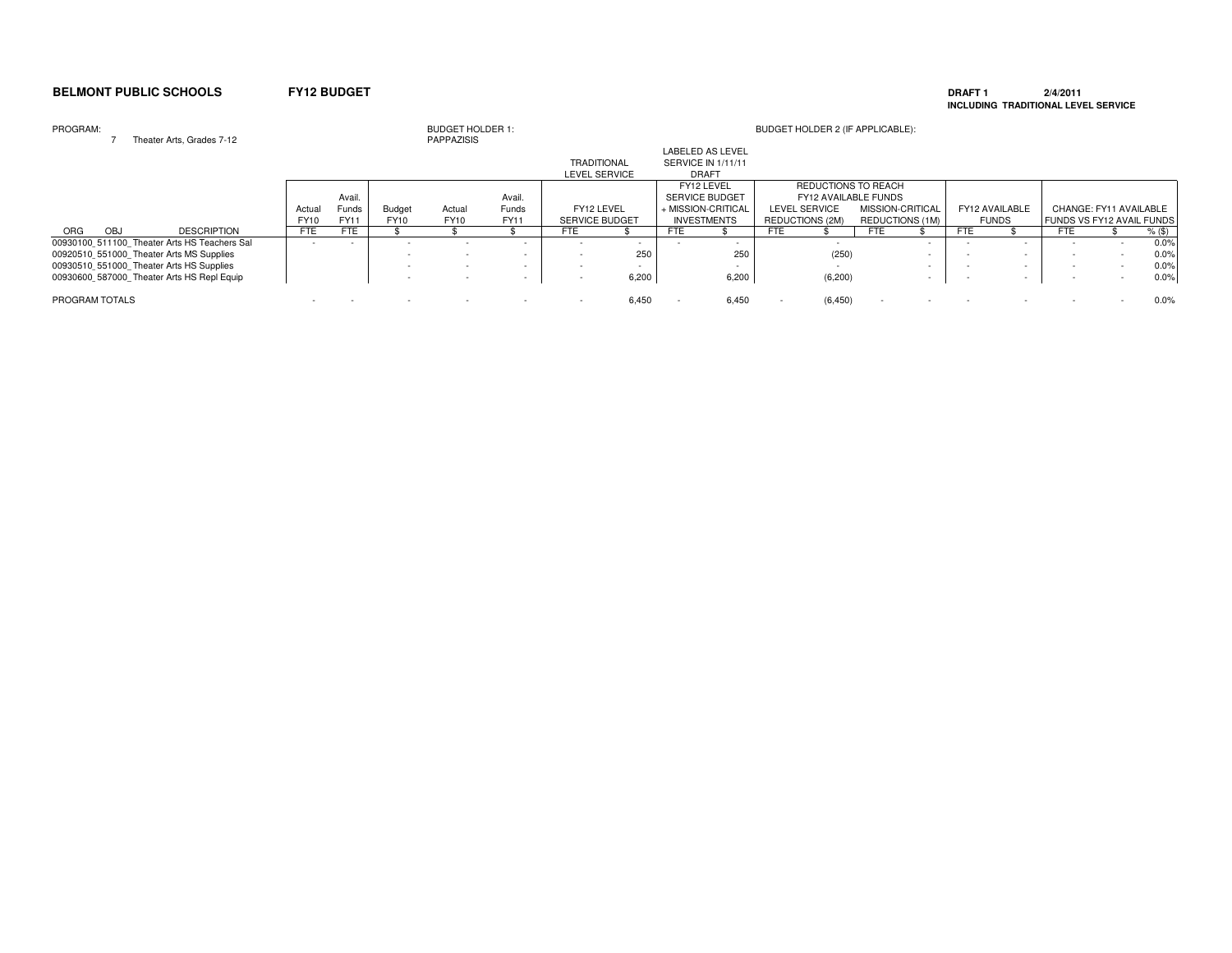### **DRAFT 1 2/4/2011 INCLUDING TRADITIONAL LEVEL SERVICE**

### PROGRAM:

8 Kindergarten

BUDGET HOLDER 1:<br>ELEMENTARY PRINCIPALS

# BUDGET HOLDER 2 (IF APPLICABLE):

|                |            |                                                |             |        |             |             |         | <b>TRADITIONAL</b>    |         |       | SERVICE IN 1/11/11 |                      |                      |                  |                          |            |                |                           |           |           |
|----------------|------------|------------------------------------------------|-------------|--------|-------------|-------------|---------|-----------------------|---------|-------|--------------------|----------------------|----------------------|------------------|--------------------------|------------|----------------|---------------------------|-----------|-----------|
|                |            |                                                |             |        |             |             |         | LEVEL SERVICE         |         |       | <b>DRAFT</b>       |                      |                      |                  |                          |            |                |                           |           |           |
|                |            |                                                |             |        |             |             |         |                       |         |       | FY12 LEVEL         |                      | REDUCTIONS TO REACH  |                  |                          |            |                |                           |           |           |
|                |            |                                                |             | Avail. |             |             | Avail.  |                       |         |       | SERVICE BUDGET     |                      | FY12 AVAILABLE FUNDS |                  |                          |            |                |                           |           |           |
|                |            |                                                | Actual      | Funds  | Budget      | Actual      | Funds   | FY12 LEVEL            |         |       | + MISSION-CRITICAL | <b>LEVEL SERVICE</b> |                      | MISSION-CRITICAL |                          |            | FY12 AVAILABLE | CHANGE: FY11 AVAILABLE    |           |           |
|                |            |                                                | <b>FY10</b> | FY11   | <b>FY10</b> | <b>FY10</b> | FY11    | <b>SERVICE BUDGET</b> |         |       | <b>INVESTMENTS</b> | REDUCTIONS (2M)      |                      | REDUCTIONS (1M)  |                          |            | <b>FUNDS</b>   | FUNDS VS FY12 AVAIL FUNDS |           |           |
| <b>ORG</b>     | <b>OBJ</b> | <b>DESCRIPTION</b>                             | <b>FTE</b>  | FTE    |             |             |         | <b>FTE</b>            |         | FTE   |                    | <b>FTE</b>           |                      | <b>FTE</b>       |                          | <b>FTE</b> |                | <b>FTE</b>                |           | $%$ (\$)  |
|                |            | 00511100_511000 Kindergarten Burbank Teachers  | 2.10        | 2.10   | 180,027     | 196,752     | 181,962 | 2.10                  | 185,742 | 2.10  | 185,742            |                      |                      |                  | $\sim$                   | 2.10       | 185,742        |                           | 3.779     | 2.1%      |
|                |            | 00512100 511000 Kindergarten Butler Teachers   | 2.80        | 2.80   | 153,766     | 198,842     | 200,671 | 2.80                  | 206,952 | 2.80  | 206,952            | (1.00)               | (45,000)             |                  | $\overline{\phantom{a}}$ | 1.80       | 161,952        | (1.00)                    | (38, 720) | $-19.3%$  |
|                |            | 00513100 511000 Kindergarten Well Teachers     | 2.80        | 2.80   | 162,093     | 151,836     | 163,474 | 2.80                  | 159,522 | 2.80  | 159,522            |                      |                      |                  | $\sim$                   | 2.80       | 159,522        | $\sim$                    | (3,952)   | $-2.4%$   |
|                |            | 00514100 511000 Kindergarten WB Teachers       | 2.80        | 2.80   | 144,512     | 146,702     | 154,405 | 2.80                  | 161,790 | 2.80  | 161,790            |                      |                      |                  | $\sim$                   | 2.80       | 161,790        |                           | 7,385     | 4.8%      |
|                |            | 00511300 511100 K Burbank Classroom Assistants | 0.27        |        |             | 10,785      |         |                       |         |       |                    |                      |                      |                  |                          |            |                |                           |           | 0.0%      |
|                |            | 00512300 511100 K Butler Classroom Assistants  | 0.36        |        |             | 4.017       |         |                       |         |       |                    |                      |                      |                  |                          |            |                |                           |           | 0.0%      |
|                |            | 00513300 511100 K Wellington Classroom Assts   | 0.36        |        |             | 15,414      |         |                       |         |       |                    |                      |                      |                  |                          |            |                |                           |           | 0.0%      |
|                |            | 00514300 511100 K Winn Brook Classroom Assts   | 0.36        |        |             | 14,121      |         |                       |         |       |                    |                      |                      |                  |                          |            |                |                           |           | 0.0%      |
|                |            | 00511510 551000 Kindergarten Burbank Supplies  |             |        | 1,176       | 883         | 1,485   |                       | 1,400   |       | 1,400              |                      | (1,400)              |                  |                          |            |                |                           | 1,485     | $-100.0%$ |
|                |            | 00511520 552900 Kindergarten Burbank Books     |             |        |             |             |         |                       |         |       |                    |                      |                      |                  |                          |            |                |                           |           | 0.0%      |
|                |            | 00512510 551000 Kindergarten Butler Supplies   |             |        | 1.140       | 520         | 1.000   |                       | 1.000   |       | 1,000              |                      | (1,000)              |                  |                          |            |                |                           | (1,000)   | $-100.0%$ |
|                |            | 00512520 552900 Kindergarten Butler Books      |             |        |             |             |         |                       |         |       |                    |                      |                      |                  |                          |            |                |                           |           | 0.0%      |
|                |            | 00513510 551000 Kindergarten Well Supplies     |             |        | 1.600       | 603         | 2,000   |                       | 2,000   |       | 2,000              |                      | (2,000)              |                  |                          |            |                |                           | (2,000)   | $-100.0%$ |
|                |            | 00513520 552900 Kindergarten Well Books        |             |        |             |             |         |                       |         |       |                    |                      |                      |                  |                          |            |                |                           |           | 0.0%      |
|                |            | 00514510 551000 Kindergarten WB Supplies       |             |        | 1,200       | 591         | 1,100   |                       | 1,100   |       | 1,100              |                      | (1, 100)             |                  |                          |            |                | $\sim$                    | (1, 100)  | $-100.0%$ |
|                |            | 00514520 552900 Kindergarten WB Books          |             |        |             |             |         |                       | 1,000   |       | 1,000              |                      | (1,000)              |                  |                          |            |                |                           |           | 0.0%      |
| PROGRAM TOTALS |            |                                                | 11.85       | 10.50  | 645,514     | 741,066     | 706,097 | 10.50                 | 720,506 | 10.50 | 720,506            | (1.00)               | (51,500)             |                  |                          | 9.50       | 669,006        | (1.00)                    | (37,091)  | $-5.3%$   |

LABELED AS LEVEL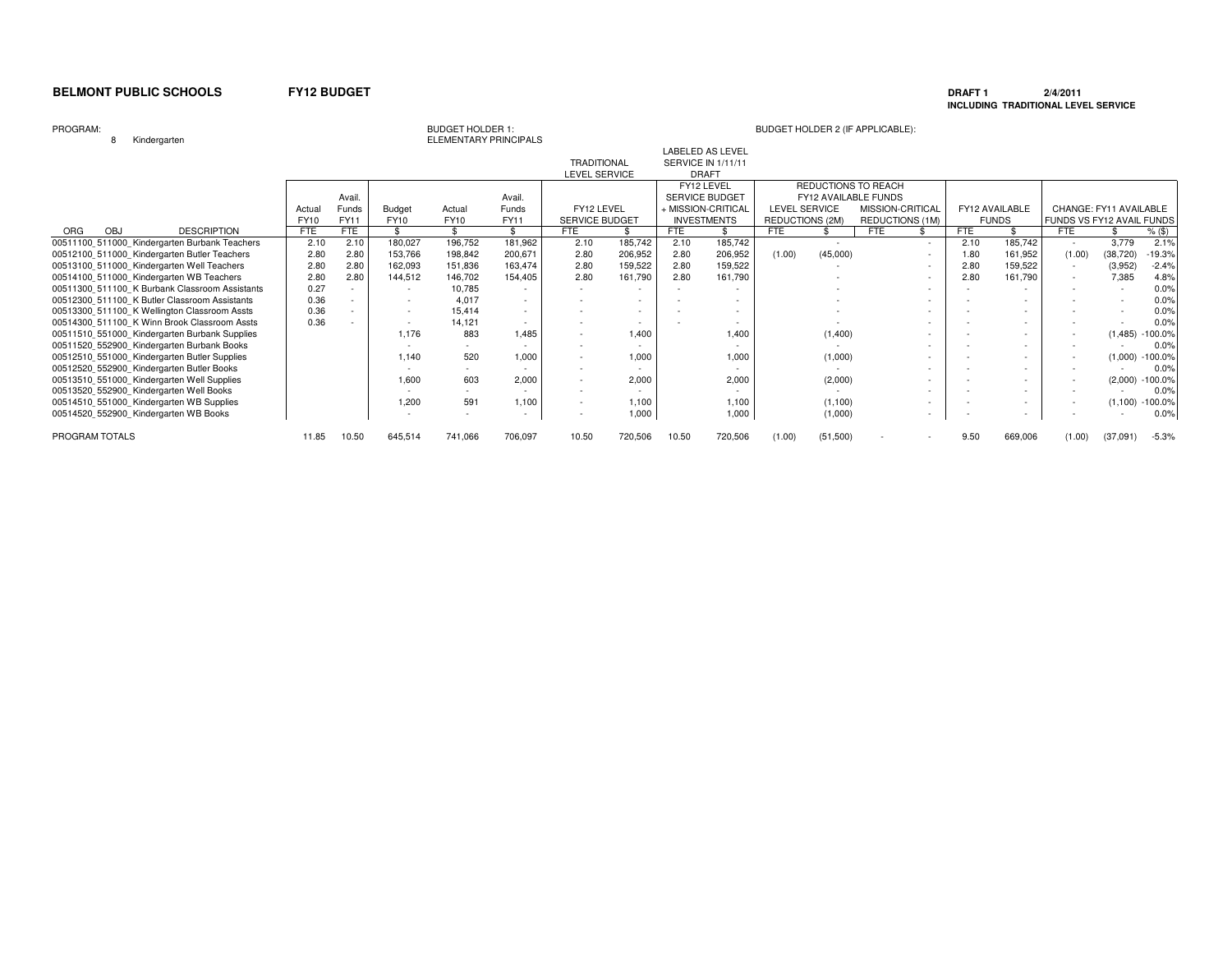### **DRAFT 1 2/4/2011 INCLUDING TRADITIONAL LEVEL SERVICE**

### PROGRAM:

9 Mathematics, Grades 5-12

# SOLIOZY

|                                                |            |        |               | -----       |           |                    |           |            |                           |                      |                      |                  |           |       |                |                           |                        |          |
|------------------------------------------------|------------|--------|---------------|-------------|-----------|--------------------|-----------|------------|---------------------------|----------------------|----------------------|------------------|-----------|-------|----------------|---------------------------|------------------------|----------|
|                                                |            |        |               |             |           |                    |           |            | <b>LABELED AS LEVEL</b>   |                      |                      |                  |           |       |                |                           |                        |          |
|                                                |            |        |               |             |           | <b>TRADITIONAL</b> |           |            | <b>SERVICE IN 1/11/11</b> |                      |                      |                  |           |       |                |                           |                        |          |
|                                                |            |        |               |             |           | LEVEL SERVICE      |           |            | <b>DRAFT</b>              |                      |                      |                  |           |       |                |                           |                        |          |
|                                                |            |        |               |             |           |                    |           |            | FY12 LEVEL                |                      | REDUCTIONS TO REACH  |                  |           |       |                |                           |                        |          |
|                                                |            | Avail  |               |             | Avail.    |                    |           |            | <b>SERVICE BUDGET</b>     |                      | FY12 AVAILABLE FUNDS |                  |           |       |                |                           |                        |          |
|                                                | Actual     | Funds  | <b>Budget</b> | Actual      | Funds     | FY12 LEVEL         |           |            | + MISSION-CRITICAL        | <b>LEVEL SERVICE</b> |                      | MISSION-CRITICAL |           |       | FY12 AVAILABLE |                           | CHANGE: FY11 AVAILABLE |          |
|                                                | FY10       | FY11   | FY10          | <b>FY10</b> | FY11      | SERVICE BUDGET     |           |            | <b>INVESTMENTS</b>        | REDUCTIONS (2M)      |                      | REDUCTIONS (1M)  |           |       | <b>FUNDS</b>   | FUNDS VS FY12 AVAIL FUNDS |                        |          |
| <b>DESCRIPTION</b><br><b>ORG</b><br><b>OBJ</b> | <b>FTE</b> | FTE    |               | \$          | £.        | <b>FTE</b>         |           | <b>FTE</b> | \$.                       | <b>FTE</b>           |                      | <b>FTE</b>       |           | FTE   |                | <b>FTE</b>                | £.                     | $%$ (\$) |
| 01110100 511000 Rtl Math Interv Specialist     |            | $\sim$ | 26,535        | $\sim$      | $\sim$    |                    |           |            | $\sim$                    |                      | $\sim$               |                  |           |       | $\sim$         |                           |                        | 0.0%     |
| 01120100 511000 Mathematics MS Teachers        | 10.85      | 11.75  | 710,519       | 718,682     | 771.482   | 11.25              | 767,612   | 13.05      | 863,496                   | (0.25)               | (11,250)             | (1.80)           | (95, 884) | 11.00 | 756,362        | (0.75)                    | (15, 120)              | $-2.0%$  |
| 01130100 511000 Mathematics HS Teachers        | 12.00      | 11.80  | 935,055       | 821,369     | 837,234   | 11.60              | 829,747   | 11.60      | 829,747                   |                      |                      |                  |           | 11.60 | 829,747        | (0.20)                    | (7, 487)               | $-0.9%$  |
| 01150100 511000 Mathematics Director Salary    | 0.80       | 0.80   | 80,099        | 83,670      | 83.470    | 0.80               | 85,390    | 0.80       | 85,390                    |                      |                      |                  |           | 0.80  | 85,390         |                           | 1,920                  | 2.3%     |
| 01150200 511000 Mathematics Clerical Salary    | 0.20       | 0.20   | 6,808         | 6,486       | 7,668     | 0.20               | 7,075     | 0.20       | 7,075                     |                      |                      |                  |           | 0.20  | 7,075          | $\sim$                    | (593)                  | $-7.7%$  |
| 01120400 538000 Math MS Team Travel            |            |        |               | 870         |           |                    | 1,000     |            | 1,000                     |                      |                      |                  |           |       | 1,000          | $\sim$                    | 1,000                  | 0.0%     |
| 01130400 538000 Math HS Team Travel            |            |        |               |             |           |                    | 2,000     |            | 2,000                     |                      |                      |                  |           |       | 2,000          | $\sim$                    | 2,000                  | 0.0%     |
| 01120510 551000 Mathematics MS Supplies        |            |        | 13,000        | 10,100      | 7,360     |                    | 8,300     |            | 8,300                     |                      |                      |                  |           |       | 8,300          |                           | 940                    | 12.8%    |
| 01120520 552900 Mathematics MS Texts           |            |        | 10,882        | 7.836       | $\sim$    |                    | 1,000     |            | 1,000                     |                      |                      |                  |           |       | 1,000          | $\sim$                    | 1,000                  | 0.0%     |
| 01130510 551000 Mathematics HS Supplies        |            |        | 722           | 800         | 1,000     |                    | 1,000     |            | 1,000                     |                      |                      |                  |           |       | 1,000          |                           |                        | 0.0%     |
| 01130520 552900 Mathematics HS Texts           |            |        |               |             |           |                    | 1,000     |            | 1,000                     |                      |                      |                  |           |       | 1,000          |                           | 1,000                  | 0.0%     |
| 01150515 551000 Mathematics General Supplies   |            |        |               | 20          | 500       |                    | 500       |            | 500                       |                      |                      |                  |           |       | 500            |                           |                        | 0.0%     |
| 01150520_552900_Mathematics Prof Books         |            |        |               |             | 200       |                    | 200       |            | 200                       |                      |                      |                  |           |       | 200            |                           |                        | 0.0%     |
| 01120600_573000_Math MS Team Membership        |            |        |               |             |           |                    | 900       |            | 900                       |                      |                      |                  |           |       | 900            |                           | 900                    | 0.0%     |
| 01130600 587000 Mathematics HS Repl Equip      |            |        | 1.000         |             |           |                    |           |            |                           |                      |                      |                  |           |       |                |                           |                        | 0.0%     |
| 01130601_573000_Math HS Team Membership        |            |        |               |             |           |                    | 600       |            | 600                       |                      |                      |                  |           |       | 600            |                           | 600                    | 0.0%     |
| 01150600 573000 Mathematics Dues Conf          |            |        | 500           | 294         | 800       |                    | 1,000     |            | 1,000                     |                      |                      |                  |           |       | 1,000          |                           | 200                    | 25.0%    |
| 01150610 551500 Math IT Software               |            |        | 13,000        | 13,000      | 3,450     |                    | 3,150     |            | 3,150                     |                      |                      |                  |           |       | 3,150          |                           | (300)                  | $-8.7%$  |
| PROGRAM TOTALS                                 | 23.85      | 24.55  | 1.798.120     | 1.663.128   | 1.713.164 | 23.85              | 1,710,474 | 25.65      | 1,806,358                 | (0.25)               | (11,250)             | (1.80)           | (95, 884) | 23.60 | 1.699.224      | (0.95)                    | (13,940)               | $-0.8%$  |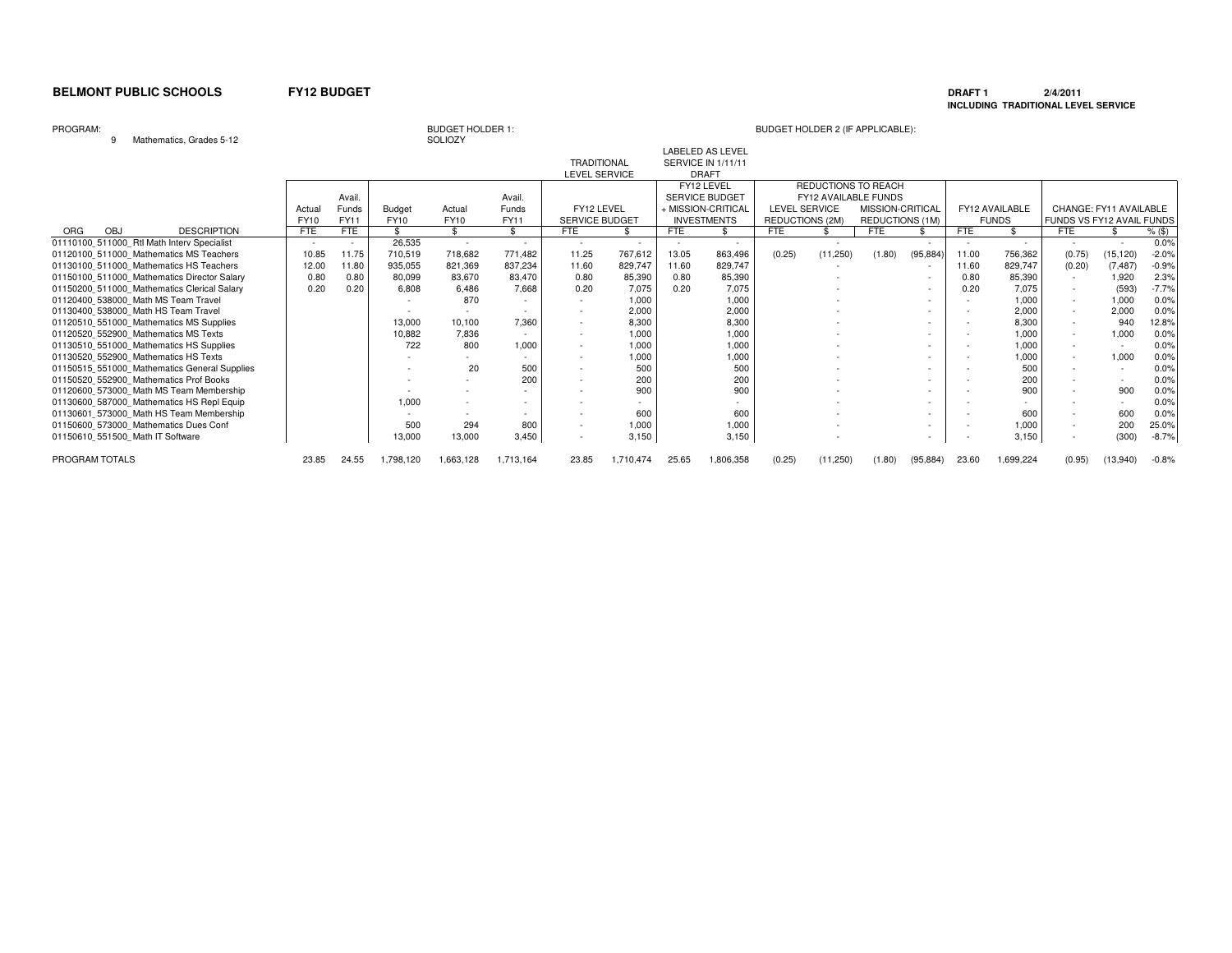### **DRAFT 1 2/4/2011 INCLUDING TRADITIONAL LEVEL SERVICE**

PROGRAM:

10 Physical Education, Grades K-12

### BUDGET HOLDER 1: BUDGET HOLDER 2 (IF APPLICABLE):

**DAVIS** 

|                                                |             |        |                    |             |         | TRADITIONAL    |         |      | SERVICE IN 1/11/11 |                      |           |                      |        |                |              |                           |           |            |
|------------------------------------------------|-------------|--------|--------------------|-------------|---------|----------------|---------|------|--------------------|----------------------|-----------|----------------------|--------|----------------|--------------|---------------------------|-----------|------------|
|                                                |             |        |                    |             |         | LEVEL SERVICE  |         |      | <b>DRAFT</b>       |                      |           |                      |        |                |              |                           |           |            |
|                                                |             |        |                    |             |         |                |         |      | FY12 LEVEL         |                      |           | REDUCTIONS TO REACH  |        |                |              |                           |           |            |
|                                                |             | Avail. |                    |             | Avail.  |                |         |      | SERVICE BUDGET     |                      |           | FY12 AVAILABLE FUNDS |        |                |              |                           |           |            |
|                                                | Actual      | Funds  | Budget             | Actual      | Funds   | FY12 LEVEL     |         |      | + MISSION-CRITICAL | <b>LEVEL SERVICE</b> |           | MISSION-CRITICAL     |        | FY12 AVAILABLE |              | CHANGE: FY11 AVAILABLE    |           |            |
|                                                | <b>FY10</b> | FY11   | <b>FY10</b>        | <b>FY10</b> | FY11    | SERVICE BUDGET |         |      | <b>INVESTMENTS</b> | REDUCTIONS (2M)      |           | REDUCTIONS (1M)      |        |                | <b>FUNDS</b> | FUNDS VS FY12 AVAIL FUNDS |           |            |
| <b>DESCRIPTION</b><br>OBJ<br><b>ORG</b>        | <b>FTE</b>  | FTE    | $\mathbf{\hat{S}}$ | \$.         | \$      | <b>FTE</b>     |         | FTE  |                    | <b>FTE</b>           |           | <b>FTE</b>           |        | <b>FTE</b>     | \$           | <b>FTE</b>                |           | $%$ (\$)   |
| 01211100 511000 Phys Educ Burbank Teachers     | 0.80        | 0.80   | 47,889             | 74,056      | 43,448  | 1.20           | 76,570  | 1.20 | 76,570             | (0.60)               | (27,000)  |                      | $\sim$ | 0.60           | 49,570       | (0.20)                    | 6,122     | 14.1%      |
| 01212100 511000 Phys Educ Butler Teachers      | 0.70        | 0.70   | 47.889             | 34,168      | 55,485  | 0.50           | 39,282  | 0.50 | 39,282             | (0.25)               | (11,250)  |                      | $\sim$ | 0.25           | 28,032       | (0.45)                    | (27, 453) | $-49.5%$   |
| 01213100 511000 Phys Educ Wellington Teachers  | 0.90        | 0.90   | 82.220             | 86,791      | 82,220  | 1.00           | 92,455  | 1.00 | 92,455             | (0.50)               | (22, 500) |                      | $\sim$ | 0.50           | 69,955       | (0.40)                    | (12, 265) | $-14.9%$   |
| 01214100 511000 Phys Educ Winn Brook Teachers  | 0.90        | 0.90   | 68.098             | 71.100      | 68,098  | 1.00           | 78,564  | 1.00 | 78,564             | (0.50)               | (22, 500) |                      | $\sim$ | 0.50           | 56,064       | (0.40)                    | (12, 034) | $-17.7%$   |
| 01220100 511000 Phys Educ MS Teachers Sal      | 3.00        | 3.00   | 205,268            | 208,843     | 212,483 | 3.00           | 224,252 | 3.00 | 224,252            |                      |           |                      | $\sim$ | 3.00           | 224,252      |                           | 11,769    | 5.5%       |
| 01230100_511000_Phys Educ HS Teachers Sal      | 0.65        | 0.90   | 39,886             | 39,703      | 54,875  | 0.60           | 42,645  | 0.60 | 42,645             |                      |           |                      | $\sim$ | 0.60           | 42,645       | (0.30)                    | (12, 230) | $-22.3%$   |
| 01250100 511000 Physical Education Director Sa | 0.35        | 0.35   | 39,107             | 29,102      | 40,655  | 0.25           | 29,708  | 0.25 | 29,708             |                      |           |                      | $\sim$ | 0.25           | 29,708       | (0.10)                    | (10, 948) | $-26.9%$   |
| 01250200 511000 Phys Educ Clerical Salary      | 0.10        | 0.05   | 3,537              | 3.441       | 1,768   |                |         |      |                    |                      |           |                      | ۰      |                |              | (0.05)                    | (1,768)   | $-100.0\%$ |
| 01230400 538000 Phys Educ HS After-School      |             |        | 4.000              |             | 4,000   |                |         |      |                    |                      |           |                      |        |                |              |                           | (4.000)   | $-100.0%$  |
| 01250400 573000 Phys Educ Dues and Conf        |             |        | 400                |             | 320     |                | 400     |      | 400                |                      |           |                      |        |                | 400          |                           | 80        | 25.0%      |
| 01211510_551000_Phys Educ Burbank Supplies     |             |        | 524                | 498         | 655     |                | 655     |      | 655                |                      | (200)     |                      |        |                | 455          |                           | (200)     | $-30.5%$   |
| 01212510_551000 Phys Educ Butler Supplies      |             |        | 608                | 602         | 760     |                | 760     |      | 760                |                      | (250)     |                      |        |                | 510          |                           | (250)     | $-32.9%$   |
| 01213510_551000_Phys Educ Wellington Supplies  |             |        | 620                | 522         | 750     |                | 775     |      | 775                |                      | (250)     |                      |        |                | 525          |                           | (225)     | $-30.0%$   |
| 01214510_551000_Phys Educ Winn Brook Supplies  |             |        | 600                | 598         | 700     |                | 750     |      | 750                |                      | (250)     |                      | ۰      |                | 500          | $\overline{\phantom{a}}$  | (200)     | $-28.6%$   |
| 01220510_551000_Phys Educ MS Supplies          |             |        | 2,000              | 1.972       | 2,500   |                | 2,500   |      | 2,500              |                      | (800)     |                      |        |                | 1.700        |                           | (800)     | $-32.0%$   |
| 01230510 551000 Phys Educ HS Supplies          |             |        | 1,976              | 1,964       | 2,470   |                | 2,470   |      | 2,470              |                      | (800)     |                      | $\sim$ |                | 1,670        |                           | (800)     | $-32.4%$   |
| 01250515_551000_Phys Educ General Supplies     |             |        |                    |             |         |                | 200     |      | 200                |                      |           |                      | ۰      |                | 200          | ۰                         | 200       | 0.0%       |
|                                                |             |        |                    |             |         |                |         |      |                    |                      |           |                      |        |                |              |                           |           | 0.0%       |
| 01250610 551500 Phys Educ IT Software          |             |        |                    |             |         |                |         |      |                    |                      |           |                      |        |                |              |                           |           | 0.0%       |
| PROGRAM TOTALS                                 | 7.40        | 7.60   | 544,622            | 553,360     | 571,187 | 7.55           | 591,986 | 7.55 | 591,986            | (1.85)               | (85, 800) |                      |        | 5.70           | 506,186      | (1.90)                    | (65,001)  | $-11.4%$   |
| 01230600 587000 Phys Educ HS Repl Equipment    |             |        |                    |             |         |                |         |      |                    |                      |           |                      |        |                |              |                           |           |            |

LABELED AS LEVEL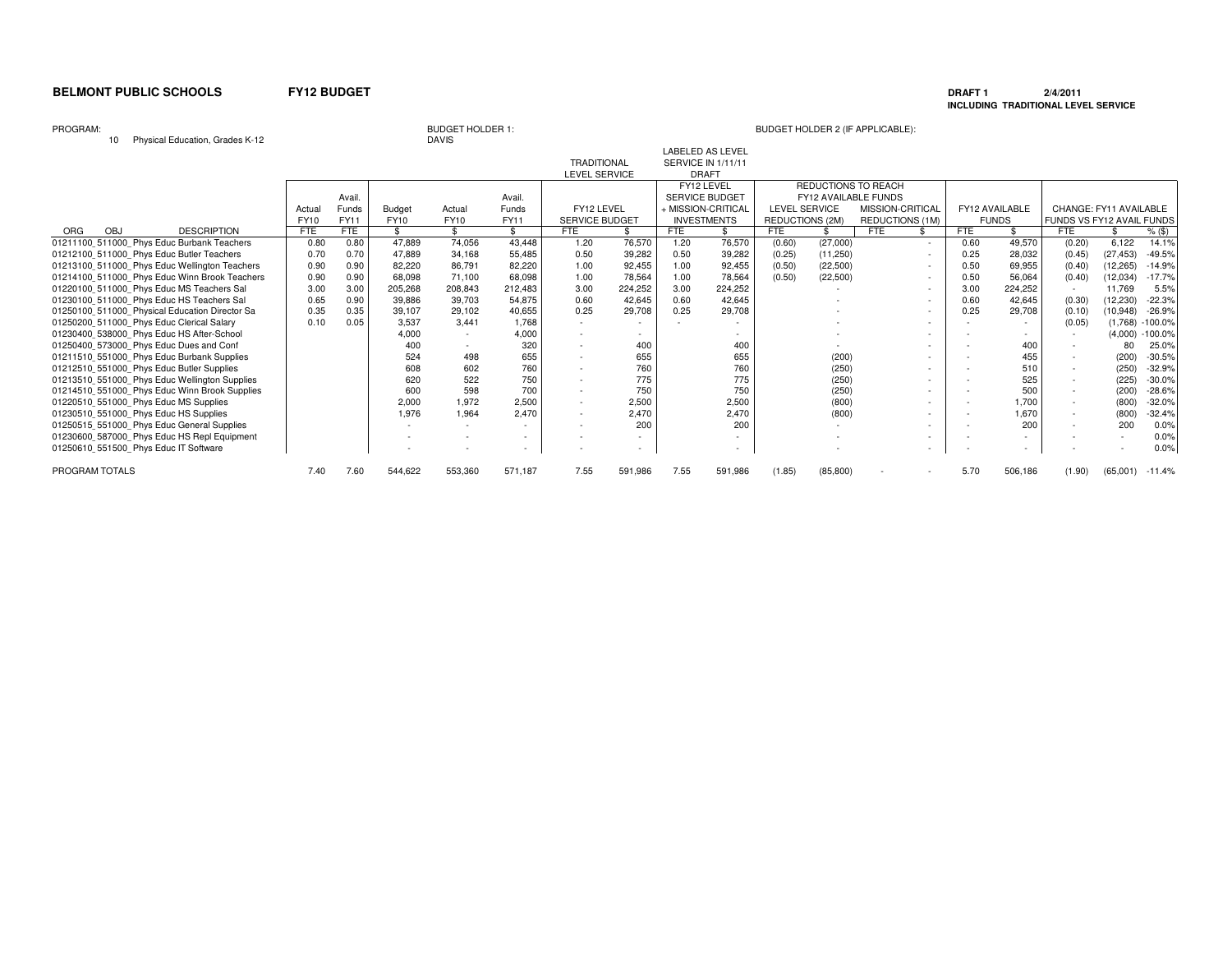# **DRAFT 1 2/4/2011 INCLUDING TRADITIONAL LEVEL SERVICE**

PROGRAM:

<sup>11</sup> Science, Grades 5-12

# BUDGET HOLDER 1:<br>SOLIOZY

## BUDGET HOLDER 2 (IF APPLICABLE):

|                                             |             |             |           |             |           | <b>TRADITIONAL</b>       |           |            | <b>SERVICE IN 1/11/11</b> |                 |                      |                  |          |       |                |                           |                        |           |
|---------------------------------------------|-------------|-------------|-----------|-------------|-----------|--------------------------|-----------|------------|---------------------------|-----------------|----------------------|------------------|----------|-------|----------------|---------------------------|------------------------|-----------|
|                                             |             |             |           |             |           | LEVEL SERVICE            |           |            | <b>DRAFT</b>              |                 |                      |                  |          |       |                |                           |                        |           |
|                                             |             |             |           |             |           |                          |           |            | FY12 LEVEL                |                 | REDUCTIONS TO REACH  |                  |          |       |                |                           |                        |           |
|                                             |             | Avail       |           |             | Avail.    |                          |           |            | SERVICE BUDGET            |                 | FY12 AVAILABLE FUNDS |                  |          |       |                |                           |                        |           |
|                                             | Actual      | Funds       | Budget    | Actual      | Funds     | FY12 LEVEL               |           |            | + MISSION-CRITICAL        |                 | <b>LEVEL SERVICE</b> | MISSION-CRITICAL |          |       | FY12 AVAILABLE |                           | CHANGE: FY11 AVAILABLE |           |
|                                             | <b>FY10</b> | <b>FY11</b> | FY10      | <b>FY10</b> | FY11      | <b>SERVICE BUDGET</b>    |           |            | <b>INVESTMENTS</b>        | REDUCTIONS (2M) |                      | REDUCTIONS (1M)  |          |       | <b>FUNDS</b>   | FUNDS VS FY12 AVAIL FUNDS |                        |           |
| <b>DESCRIPTION</b><br>ORG<br>OBJ            | <b>FTE</b>  | FTE         |           |             |           | FTE                      |           | <b>FTE</b> |                           | <b>FTE</b>      |                      | <b>FTE</b>       |          | FTE   |                | <b>FTE</b>                |                        | $%$ (\$)  |
| 01320100 511000 Science MS Teachers         | 10.75       | 11.75       | 759,641   | 768,670     | 801,143   | 12.25                    | 860,643   | 12.25      | 857,643                   | (0.75)          | (33,750)             |                  | $\sim$   | 11.50 | 823,893        | (0.25)                    | 22,750                 | 2.8%      |
| 01330100 511000 Science HS Teachers         | 14.00       | 14.00       | 901,684   | 821,476     | 950,384   | 14.00                    | 986,785   | 14.20      | 1,001,785                 | (3.00)          | (135,000)            | (0.20)           | (18,000) | 11.00 | 848,785        | (3.00)                    | (101, 599)             | $-10.7%$  |
| 01350100 511000 Science Director Salary     | 0.60        | $\sim$      | 85,336    | 64,703      | 6.700     |                          |           | 0.80       | 72,000                    |                 |                      | (0.80)           | (72,000) |       |                |                           | (6,700)                | $-100.0%$ |
| 01320101 519400 Science MS Outdoor Educ Sal |             | $\sim$      | 5,600     | 2,808       | 5,600     |                          | 3,000     |            | 3,000                     |                 |                      |                  |          |       | 3,000          | $\sim$                    | (2,600)                | $-46.4%$  |
| 01350200 511000 Science Clerical Salary     | 0.20        | 0.20        | 6,808     | 6,486       | 7,668     | 0.20                     | 7,075     | 0.20       | 7.075                     |                 |                      |                  |          | 0.20  | 7,075          |                           | (593)                  | $-7.7%$   |
| 01310300 511000 Science Elem Consultant     | 0.50        | 0.50        | 23,000    | 23,000      | 23,000    | 1.00                     | 23,600    | 1.00       | 23,600                    |                 |                      |                  | $\sim$   | 1.00  | 23,600         | 0.50                      | 600                    | 2.6%      |
| 01320400 524000 Science MS Equip Repair     |             |             | 600       | 289         | 600       |                          | 600       |            | 600                       |                 |                      |                  |          |       | 600            |                           |                        | 0.0%      |
| 01330400 524000 Science HS Equip Repair     |             |             | 600       | 434         | 600       |                          | 600       |            | 600                       |                 |                      |                  |          |       | 600            |                           |                        | 0.0%      |
| 01330401 538000 Science HS Team Travel      |             |             |           |             |           |                          | 600       |            | 600                       |                 |                      |                  |          |       | 600            | $\sim$                    | 600                    | 0.0%      |
| 01320510 551000 Science MS Supplies         |             |             | 10,087    | 7.416       | 8,000     |                          | 10,000    |            | 10,000                    |                 |                      |                  |          |       | 10,000         |                           | 2,000                  | 25.0%     |
| 01320520 552900 Science MS Texts            |             |             | 1,193     | 1,218       |           | $\overline{\phantom{a}}$ | 2.000     |            | 2.000                     |                 |                      |                  |          |       | 2.000          | $\sim$                    | 2,000                  | 0.0%      |
| 01330510 551000 Science HS Supplies         |             |             | 9,120     | 9,268       | 8,400     |                          | 11,165    |            | 11,165                    |                 |                      |                  |          |       | 11,165         |                           | 2,765                  | 32.9%     |
| 01330520 552900 Science HS Texts            |             |             | 4,994     | 5,683       |           |                          |           |            |                           |                 |                      |                  |          |       |                |                           |                        | 0.0%      |
| 01350515 551000 Science General Supplies    |             |             |           |             | 300       |                          | 300       |            | 300                       |                 |                      |                  |          |       | 300            |                           |                        | 0.0%      |
| 01350520_552900 Science Prof Books          |             |             |           |             | 500       |                          | 500       |            | 500                       |                 |                      |                  |          |       | 500            |                           |                        | 0.0%      |
| 01330600 587000 Science HS Repl Equip       |             |             |           |             |           |                          |           |            |                           |                 |                      |                  |          |       |                |                           |                        | 0.0%      |
| 01350600 573000 Science Dues Conf           |             |             | 500       | 591         | 800       | $\overline{\phantom{a}}$ | 800       |            | 800                       |                 |                      |                  |          |       | 800            |                           |                        | 0.0%      |
| 01350610 551500 Science IT Software         |             |             | 5,370     | 1.666       | 5,370     | ٠                        | 5,370     |            | 5,370                     |                 |                      |                  | $\sim$   |       | 5,370          |                           |                        | 0.0%      |
| PROGRAM TOTALS                              | 26.05       | 26.45       | 1,814,533 | 1,713,709   | 1,819,065 | 27.45                    | 1,913,038 | 28.45      | 1,997,038                 | (3.75)          | (168, 750)           | (1.00)           | (90,000) | 23.70 | 1,738,288      | (2.75)                    | (80.777)               | $-4.4%$   |

LABELED AS LEVEL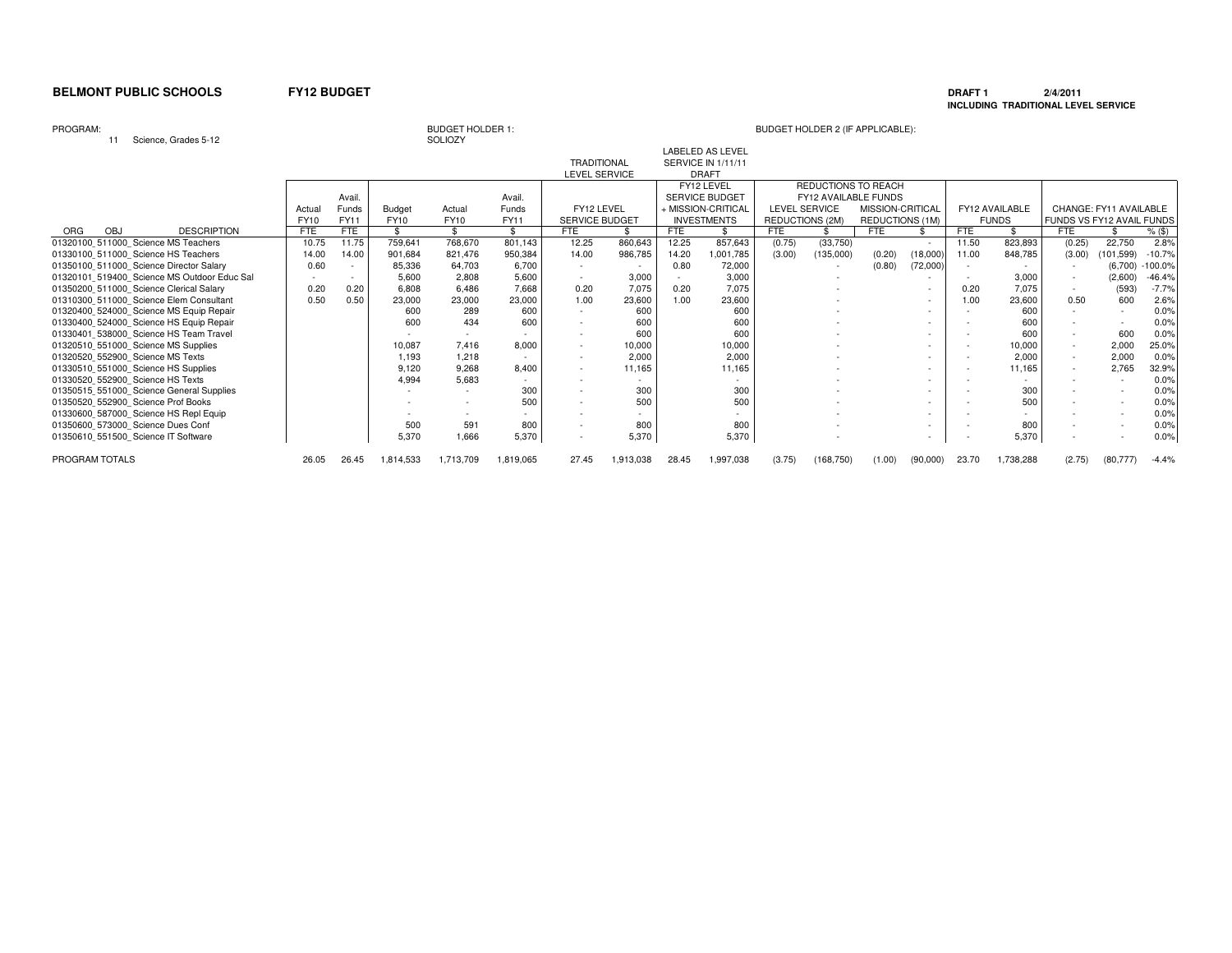### **DRAFT 1 2/4/2011 INCLUDING TRADITIONAL LEVEL SERVICE**

### PROGRAM:

| PROGRAM:<br>Health Education, Grades 6-12 |             |        |               | <b>BUDGET HOLDER 1:</b><br>SOLIOZY |             |                       |         |                                               |                    |                          | BUDGET HOLDER 2 (IF APPLICABLE): |                  |                          |                |              |                                  |        |          |
|-------------------------------------------|-------------|--------|---------------|------------------------------------|-------------|-----------------------|---------|-----------------------------------------------|--------------------|--------------------------|----------------------------------|------------------|--------------------------|----------------|--------------|----------------------------------|--------|----------|
|                                           |             |        |               |                                    |             | <b>TRADITIONAL</b>    |         | <b>LABELED AS LEVEL</b><br>SERVICE IN 1/11/11 |                    |                          |                                  |                  |                          |                |              |                                  |        |          |
|                                           |             |        |               |                                    |             | <b>LEVEL SERVICE</b>  |         | <b>DRAFT</b>                                  |                    |                          |                                  |                  |                          |                |              |                                  |        |          |
|                                           |             |        |               |                                    |             |                       |         | FY12 LEVEL                                    |                    |                          | REDUCTIONS TO REACH              |                  |                          |                |              |                                  |        |          |
|                                           |             | Avail. |               |                                    | Avail.      |                       |         | <b>SERVICE BUDGET</b>                         |                    |                          | FY12 AVAILABLE FUNDS             |                  |                          |                |              |                                  |        |          |
|                                           | Actual      | Funds  | <b>Budget</b> | Actual                             | Funds       | FY12 LEVEL            |         | + MISSION-CRITICAL                            |                    |                          | LEVEL SERVICE                    | MISSION-CRITICAL |                          | FY12 AVAILABLE |              | CHANGE: FY11 AVAILABLE           |        |          |
|                                           | <b>FY10</b> | FY11   | FY10          | <b>FY10</b>                        | <b>FY11</b> | <b>SERVICE BUDGET</b> |         |                                               | <b>INVESTMENTS</b> |                          | REDUCTIONS (2M)                  | REDUCTIONS (1M)  |                          |                | <b>FUNDS</b> | <b>FUNDS VS FY12 AVAIL FUNDS</b> |        |          |
| <b>DESCRIPTION</b><br>ORG<br>OBJ          | <b>FTE</b>  | FTE    |               |                                    |             | <b>FTE</b>            |         | <b>FTE</b>                                    |                    | FTE                      |                                  | <b>FTE</b>       |                          | <b>FTE</b>     |              | FTE                              |        | $%$ (\$) |
| 01420100 511000 Health Educ MS Teachers   | 1.00        | 1.00   | 54,638        | 54,638                             | 56,813      | 1.00                  | 59,189  | 1.00                                          | 59,189             |                          |                                  |                  |                          | 0.00           | 59,189       |                                  | 2,376  | 4.2%     |
| 01430100 511000 Health Educ HS Teachers   | 0.90        | 1.00   | 39,886        | 65.975                             | 54.117      | 1.20                  | 71,535  | 1.20                                          | 71,535             |                          |                                  |                  |                          | 1.20           | 71,535       | 0.20                             | 17.418 | 32.2%    |
| 01420510 551000 Health Educ MS Supplies   |             |        | 560           | 409                                | 700         |                       | 700     |                                               | 700                |                          |                                  |                  |                          |                | 700          |                                  |        | 0.0%     |
| 01430510 551000 Health Educ HS Supplies   |             |        | 798           | 654                                | 998         |                       | 1,000   |                                               | 1,000              |                          |                                  |                  |                          |                | 1,000        |                                  |        | 0.2%     |
| PROGRAM TOTALS                            | 1.90        | 2.00   | 95.882        | 121.676                            | 112.628     | 2.20                  | 132.424 | 2.20                                          | 132.424            | $\overline{\phantom{a}}$ |                                  |                  | $\overline{\phantom{a}}$ | 2.20           | 132.424      | 0.20                             | 19.796 | 17.6%    |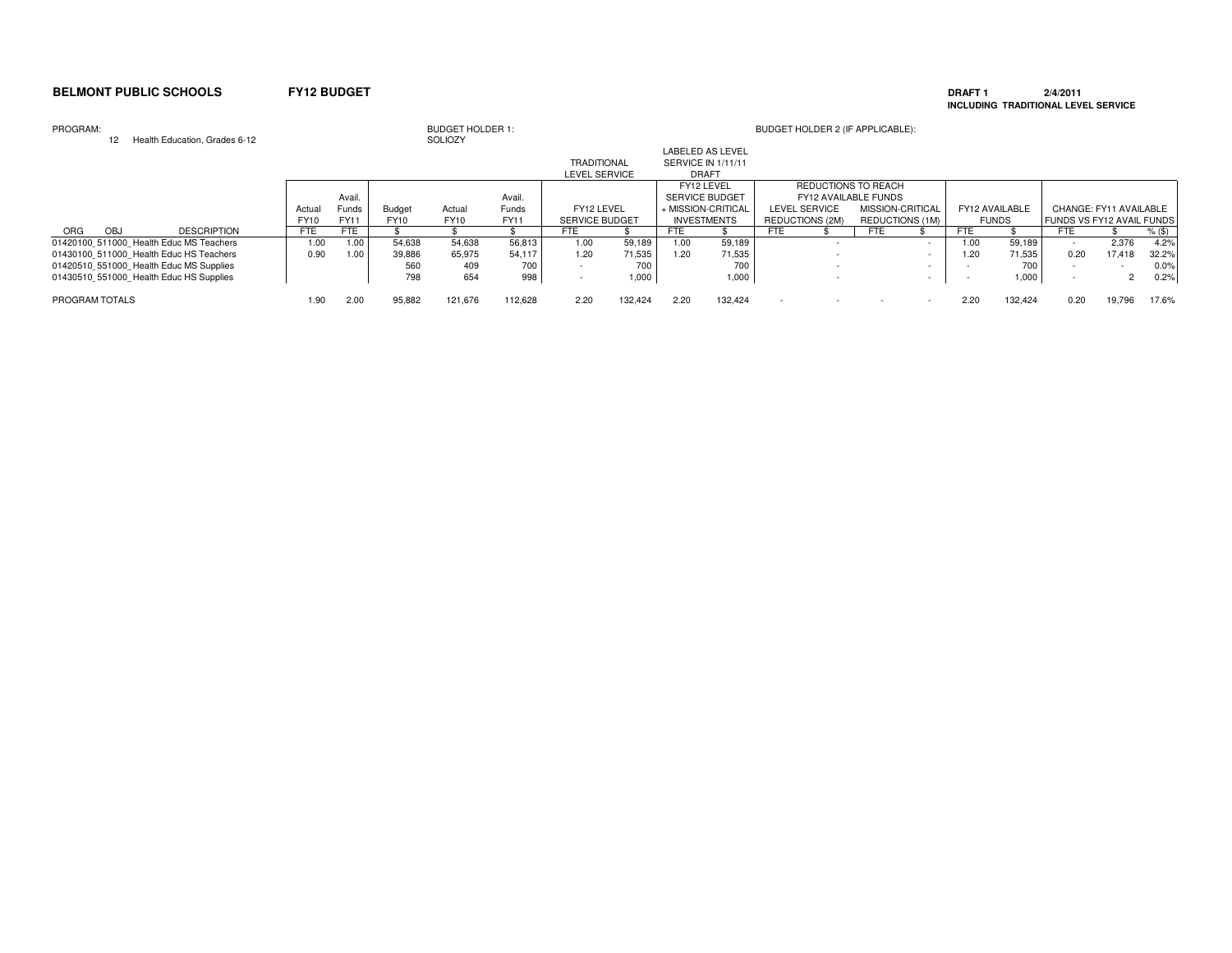### **DRAFT 1 2/4/2011 INCLUDING TRADITIONAL LEVEL SERVICE**

### PROGRAM:

| PROGRAM:       | Technology Education, Grades 6-12     |            |        |         | <b>BUDGET HOLDER 1:</b><br>SOLIOZY |        |                       |        |                           |                         |            | BUDGET HOLDER 2 (IF APPLICABLE): |                  |           |                |        |                                  |         |          |
|----------------|---------------------------------------|------------|--------|---------|------------------------------------|--------|-----------------------|--------|---------------------------|-------------------------|------------|----------------------------------|------------------|-----------|----------------|--------|----------------------------------|---------|----------|
|                |                                       |            |        |         |                                    |        | <b>TRADITIONAL</b>    |        | <b>SERVICE IN 1/11/11</b> | <b>LABELED AS LEVEL</b> |            |                                  |                  |           |                |        |                                  |         |          |
|                |                                       |            |        |         |                                    |        | <b>LEVEL SERVICE</b>  |        |                           | <b>DRAFT</b>            |            |                                  |                  |           |                |        |                                  |         |          |
|                |                                       |            |        |         |                                    |        |                       |        |                           | FY12 LEVEL              |            | REDUCTIONS TO REACH              |                  |           |                |        |                                  |         |          |
|                |                                       |            | Avail. |         |                                    | Avail. |                       |        | <b>SERVICE BUDGET</b>     |                         |            | <b>FY12 AVAILABLE FUNDS</b>      |                  |           |                |        |                                  |         |          |
|                |                                       | Actual     | Funds  | Budget  | Actual                             | Funds  | FY12 LEVEL            |        | + MISSION-CRITICAL        |                         |            | LEVEL SERVICE                    | MISSION-CRITICAL |           | FY12 AVAILABLE |        | CHANGE: FY11 AVAILABLE           |         |          |
|                |                                       | FY10       | FY11   | FY10    | <b>FY10</b>                        | FY11   | <b>SERVICE BUDGET</b> |        |                           | <b>INVESTMENTS</b>      |            | REDUCTIONS (2M)                  | REDUCTIONS (1M)  |           | <b>FUNDS</b>   |        | <b>FUNDS VS FY12 AVAIL FUNDS</b> |         |          |
| ORG<br>OBJ     | <b>DESCRIPTION</b>                    | <b>FTE</b> | FTE.   |         |                                    |        | <b>FTE</b>            |        | FTE                       |                         | <b>FTE</b> |                                  | <b>FTE</b>       |           | FTE            |        | FTE                              |         | $%$ (\$) |
|                | 01520100 511000 Tech Educ MS Teachers | 1.60       | 0.60   | 90,497  | 97,210                             | 35,137 | 0.68                  | 51,235 | 1.68                      | 104,504                 |            |                                  | (1.00)           | (53, 269) | 0.68           | 51,235 | 0.08                             | 16,098  | 45.8%    |
|                | 01530100 511000 Tech Educ HS Teachers | 0.25       | 0.25   | 17.131  | 11,957                             | 15,185 | 0.17                  | 12,809 | 0.17                      | 12,809                  |            |                                  |                  |           | 0.17           | 12,809 | (0.08)                           | (2,376) | $-15.6%$ |
|                | 01520510 551000 Tech Educ MS Supplies |            |        | 2.400   | 2,492                              | 3,000  |                       | 3,500  |                           | 3,500                   |            |                                  |                  |           |                | 3.500  |                                  | 500     | 16.7%    |
|                | 01530510 551000 Tech Educ HS Supplies |            |        | 836     | 836                                | 1,045  |                       | 1,045  |                           | 1,045                   |            |                                  |                  |           |                | 1,045  |                                  |         | 0.0%     |
| PROGRAM TOTALS |                                       | 1.85       | 0.85   | 110.864 | 112.494                            | 54.367 | 0.85                  | 68,588 | 1.85                      | 121.857                 |            |                                  | (1.00)           | (53, 269) | 0.85           | 68,588 | 0.00                             | 14.221  | 26.2%    |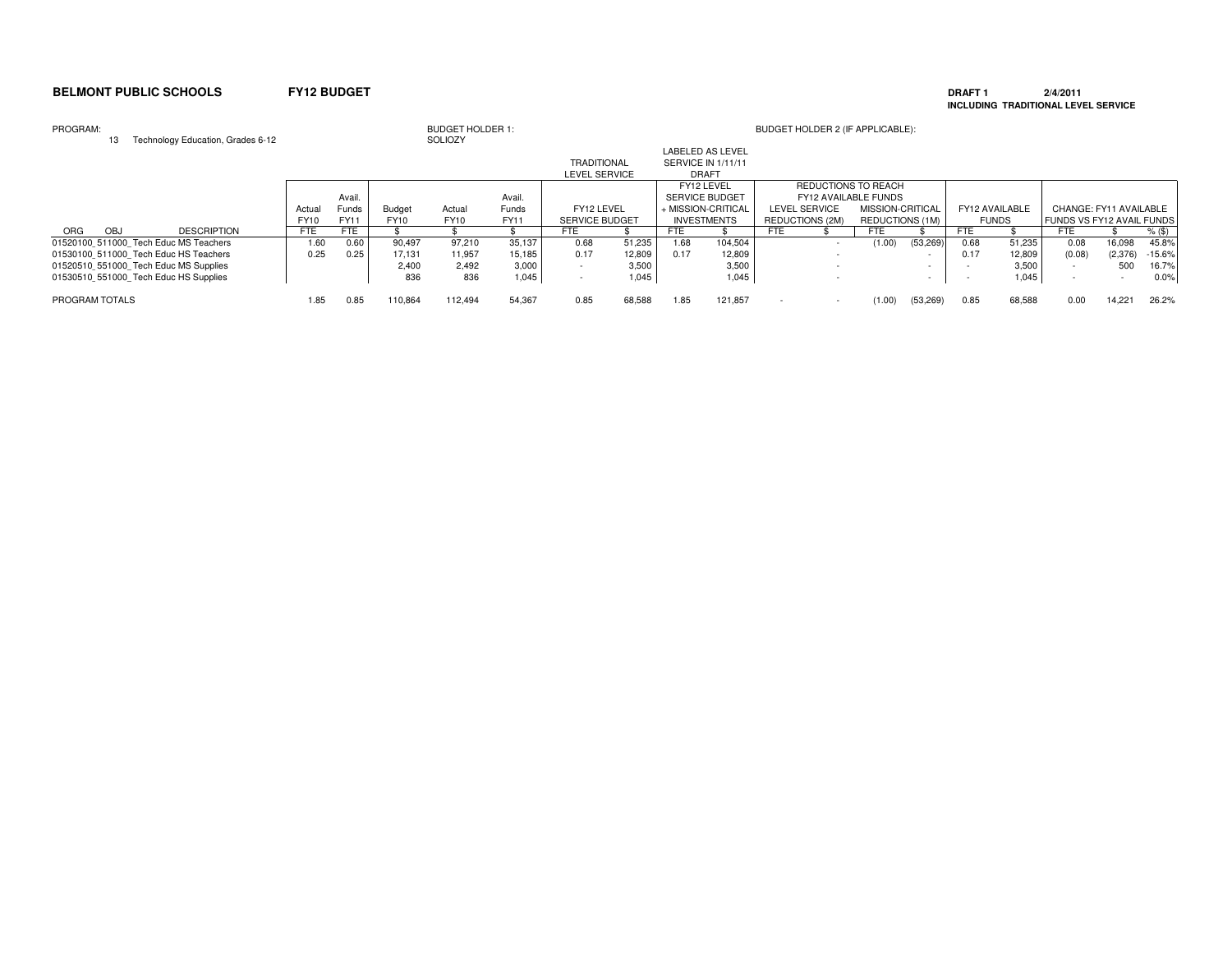### **DRAFT 1 2/4/2011 INCLUDING TRADITIONAL LEVEL SERVICE**

### PROGRAM:

<sup>14</sup> Social Studies, Grades 5-12

# RINDER

|                                              |             |             |           |                          |           |                    |           |            | LABELED AS LEVEL          |                      |                          |                  |                          |            |                          |                           |                        |          |
|----------------------------------------------|-------------|-------------|-----------|--------------------------|-----------|--------------------|-----------|------------|---------------------------|----------------------|--------------------------|------------------|--------------------------|------------|--------------------------|---------------------------|------------------------|----------|
|                                              |             |             |           |                          |           | <b>TRADITIONAL</b> |           |            | <b>SERVICE IN 1/11/11</b> |                      |                          |                  |                          |            |                          |                           |                        |          |
|                                              |             |             |           |                          |           | LEVEL SERVICE      |           |            | <b>DRAFT</b>              |                      |                          |                  |                          |            |                          |                           |                        |          |
|                                              |             |             |           |                          |           |                    |           |            | FY12 LEVEL                |                      | REDUCTIONS TO REACH      |                  |                          |            |                          |                           |                        |          |
|                                              |             | Avail.      |           |                          | Avail.    |                    |           |            | SERVICE BUDGET            |                      | FY12 AVAILABLE FUNDS     |                  |                          |            |                          |                           |                        |          |
|                                              | Actua       | Funds       | Budget    | Actual                   | Funds     | FY12 LEVEL         |           |            | + MISSION-CRITICAL        | <b>LEVEL SERVICE</b> |                          | MISSION-CRITICAL |                          |            | FY12 AVAILABLE           |                           | CHANGE: FY11 AVAILABLE |          |
|                                              | <b>FY10</b> | <b>FY11</b> | FY10      | <b>FY10</b>              | FY11      | SERVICE BUDGET     |           |            | <b>INVESTMENTS</b>        | REDUCTIONS (2M)      |                          | REDUCTIONS (1M)  |                          |            | <b>FUNDS</b>             | FUNDS VS FY12 AVAIL FUNDS |                        |          |
| <b>DESCRIPTION</b><br>OBJ<br><b>ORG</b>      | <b>FTE</b>  | FTE         |           |                          |           | <b>FTE</b>         |           | <b>FTE</b> |                           | <b>FTE</b>           |                          | <b>FTE</b>       |                          | <b>FTE</b> |                          | FTE                       |                        | $%$ (\$) |
| 01620100 511000 Soc Studies MS Teachers      | 10.75       | 11.75       | 763,955   | 741,156                  | 819,942   | 12.25              | 878,266   | 12.25      | 875,266                   | (0.75)               | (33,750)                 |                  | $\sim$                   | 11.50      | 841,516                  | (0.25)                    | 21,574                 | 2.6%     |
| 01630100 511000 Soc Studies HS Teachers      | 10.80       | 11.40       | 708,474   | 740,753                  | 763,958   | 11.40              | 795,782   | 11.60      | 810,782                   | (3.60)               | (162,000)                |                  | $\sim$                   | 8.00       | 648,782                  | (3.40)                    | (115, 176)             | $-15.1%$ |
| 01650100 511000 Soc Studies Director Salary  |             | $\sim$      | 8,538     |                          | 6,700     |                    |           | 0.80       | 72,000                    |                      |                          | (0.80)           | (68, 692)                |            | 3,308                    |                           | (3, 392)               | $-50.6%$ |
| 01650200 511000 Soc Studies Clerical Salary  | 0.20        | 0.20        | 6,808     | 6,486                    | 7.668     | 0.20               | 7.075     | 0.20       | 7,075                     |                      | $\overline{\phantom{a}}$ |                  | $\sim$                   | 0.20       | 7,075                    |                           | (593)                  | $-7.7%$  |
| 01630300 511000 Soc Stud Community Serv Sal  |             | 1.00        |           |                          | 62,000    | 1.00               | 63,550    | 1.00       | 63,550                    |                      |                          |                  | $\sim$                   | 1.00       | 63,550                   | $\sim$                    | 1,550                  | 2.5%     |
| 01620510 551000 Soc Studies MS Supplies      |             |             | 3,520     | 1,938                    | 3.500     |                    | 3.500     |            | 3,500                     |                      |                          |                  | $\sim$                   |            | 3,500                    |                           |                        | 0.0%     |
| 01620520 552900 Soc Studies MS Texts         |             |             | 508       | 528                      |           |                    |           |            |                           |                      |                          |                  | $\sim$                   |            |                          |                           |                        | 0.0%     |
| 01630510 551000 Soc Studies HS Supplies      |             |             | 1,976     | 1,352                    | 1.500     |                    | 1.500     |            | 1.500                     |                      |                          |                  | $\sim$                   |            | 1.500                    |                           |                        | 0.0%     |
| 01630516 551000 Soc Stud Comm Serv Supplies  |             |             |           | 920                      | 1,300     | $\overline{a}$     | 1,300     |            | 1,300                     |                      |                          |                  | $\sim$                   |            | 1,300                    |                           |                        | 0.0%     |
| 01630520 552900 Soc Studies HS Texts         |             |             | 820       | 285                      |           |                    |           |            |                           |                      |                          |                  | $\sim$                   |            |                          |                           |                        | 0.0%     |
| 01650515 551000 Soc Studies General Supplies |             |             |           | $\overline{\phantom{0}}$ | 1,600     | $\overline{a}$     | 1,600     |            | 1,600                     |                      |                          |                  | $\overline{\phantom{0}}$ |            | 1,600                    |                           |                        | 0.0%     |
| 01650520 552900 Soc Studies Prof Books       |             |             |           |                          | 200       |                    | 200       |            | 200                       |                      |                          |                  | $\sim$                   |            | 200                      |                           |                        | 0.0%     |
| 01630600 587000 Soc Studies HS Repl Equip    |             |             |           | $\overline{\phantom{0}}$ |           |                    |           |            |                           |                      |                          |                  | $\overline{\phantom{0}}$ |            | $\overline{\phantom{a}}$ |                           |                        | 0.0%     |
| 01650600 573000 Soc Studies Dues Conf        |             |             | 500       | 222                      | 800       |                    | 800       |            | 800                       |                      |                          |                  | $\sim$                   |            | 800                      |                           |                        | 0.0%     |
| 01650610 551500 Soc Stud IT Software         |             |             | 1.000     | 435                      | 1,000     |                    | 1,000     |            | 1,000                     |                      |                          |                  |                          |            | 1.000                    |                           |                        | 0.0%     |
| PROGRAM TOTALS                               | 21.75       | 24.35       | 1,496,099 | 1,494,075                | 1,670,168 | 24.85              | 1,754,573 | 25.85      | 1,838,573                 | (4.35)               | (195, 750)               | (0.80)           | (68, 692)                | 20.70      | 1,574,131                | (3.65)                    | (96,037)               | $-5.8%$  |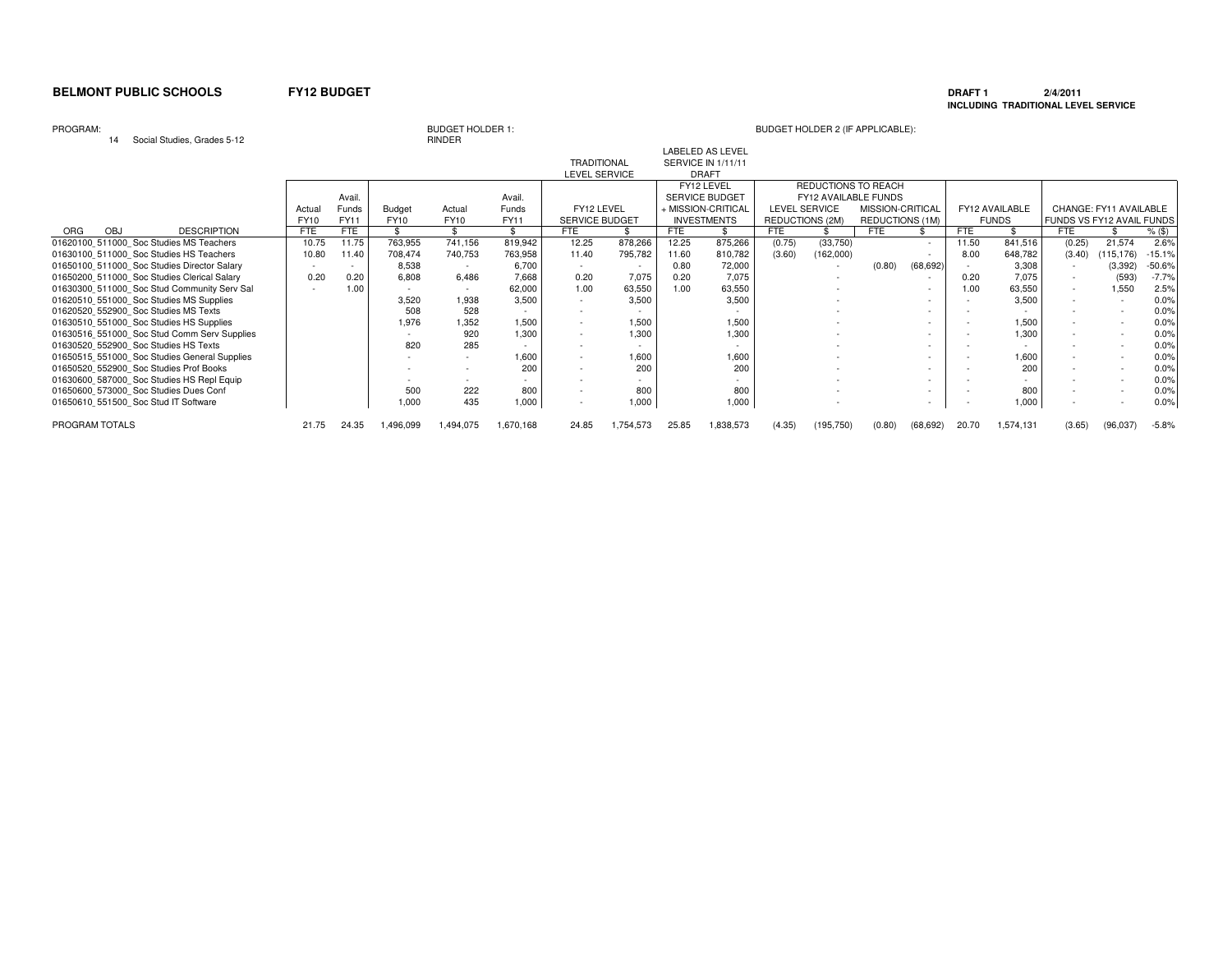### **DRAFT 1 2/4/2011 INCLUDING TRADITIONAL LEVEL SERVICE**

PROGRAM:

### 15 Foreign Languages, Grades 5-12

# BUDGET HOLDER 1:<br>DARIAS

| . o.o.g Languagoo, craaco o .L              |             |        |           |             |           |                          |           |            |                         |                 |                             |                  |            |       |                |                           |                        |           |
|---------------------------------------------|-------------|--------|-----------|-------------|-----------|--------------------------|-----------|------------|-------------------------|-----------------|-----------------------------|------------------|------------|-------|----------------|---------------------------|------------------------|-----------|
|                                             |             |        |           |             |           |                          |           |            | <b>LABELED AS LEVEL</b> |                 |                             |                  |            |       |                |                           |                        |           |
|                                             |             |        |           |             |           | <b>TRADITIONAL</b>       |           |            | SERVICE IN 1/11/11      |                 |                             |                  |            |       |                |                           |                        |           |
|                                             |             |        |           |             |           | LEVEL SERVICE            |           |            | <b>DRAFT</b>            |                 |                             |                  |            |       |                |                           |                        |           |
|                                             |             |        |           |             |           |                          |           |            | FY12 LEVEL              |                 | REDUCTIONS TO REACH         |                  |            |       |                |                           |                        |           |
|                                             |             | Avail  |           |             | Avail.    |                          |           |            | <b>SERVICE BUDGET</b>   |                 | <b>FY12 AVAILABLE FUNDS</b> |                  |            |       |                |                           |                        |           |
|                                             | Actua       | Funds  | Budget    | Actual      | Funds     | FY12 LEVEL               |           |            | + MISSION-CRITICAL      |                 | <b>LEVEL SERVICE</b>        | MISSION-CRITICAL |            |       | FY12 AVAILABLE |                           | CHANGE: FY11 AVAILABLE |           |
|                                             | <b>FY10</b> | FY11   | FY10      | <b>FY10</b> | FY11      | <b>SERVICE BUDGET</b>    |           |            | <b>INVESTMENTS</b>      | REDUCTIONS (2M) |                             | REDUCTIONS (1M)  |            |       | <b>FUNDS</b>   | FUNDS VS FY12 AVAIL FUNDS |                        |           |
| <b>DESCRIPTION</b><br>OBJ<br>ORG            | <b>FTE</b>  | FTE    |           |             |           | FTE                      |           | <b>FTE</b> |                         | <b>FTE</b>      |                             | <b>FTE</b>       |            | FTE   |                | FTE                       |                        | $%$ (\$)  |
| 01020100 511000 For Lang MS Teachers Salary | 6.80        | 7.00   | 437,709   | 446,930     | 466,493   | 7.00                     | 483,945   | 7.40       | 502,253                 | (2.00)          | (90,000)                    | (0.40)           | (21, 308)  | 5.00  | 390,946        | (2.00)                    | (75, 547)              | $-16.2%$  |
| 01030100 511000 For Lang HS Teachers Salary | 8.80        | 9.60   | 653,461   | 663,280     | 703,672   | 9.45                     | 674,331   | 9.65       | 691,331                 | (3.40)          | (153,000)                   | (0.20)           | (20,000)   | 6.05  | 518,331        | (3.55)                    | (185, 341)             | $-26.3%$  |
| 01050100 511000 For Lang Director Salary    | 0.60        | $\sim$ | 64,763    | 67,007      | 6,700     |                          |           | 0.80       | 80,000                  |                 |                             | (0.80)           | (80,000)   |       |                |                           | (6,700)                | $-100.0%$ |
| 01050200 511000 For Lang Clerical Salary    | 0.20        | 0.20   | 6,808     | 6,486       | 7,668     | 0.20                     | 7,075     | 0.20       | 7,075                   |                 |                             |                  | $\sim$     | 0.20  | 7,075          | $\overline{\phantom{a}}$  | (593)                  | -7.7%     |
| 01030400_524000 For Lang HS Equip Repair    |             |        | 2,000     | 783         | 1.500     | $\sim$                   |           |            |                         |                 |                             |                  |            |       |                | $\sim$                    | (1,500)                | $-100.0%$ |
| 01020510 551000 For Lang MS Supplies        |             |        | 1,600     | 1,138       | 2,500     | $\overline{\phantom{a}}$ | 2,500     |            | 2,500                   |                 | (1,500)                     |                  |            |       | 1,000          | $\sim$                    | (1,500)                | $-60.0%$  |
| 01020520 552900 For Lang MS Textbooks       |             |        | $\sim$    | $\sim$      |           | $\overline{\phantom{a}}$ | 1,500     |            | 1,500                   |                 |                             |                  |            |       | .500           | $\sim$                    | 1,500                  | 0.0%      |
| 01030510 551000 For Lang HS Supplies        |             |        | 1,520     | 1,757       | 2,000     | $\overline{\phantom{a}}$ | 2,500     |            | 2,500                   |                 | (2,000)                     |                  |            |       | 500            | $\sim$                    | (1,500)                | $-75.0%$  |
| 01030520_552900_For Lang HS Textbooks       |             |        | 1,770     | ۰.          |           |                          | 3,720     |            | 3,720                   |                 | (2,000)                     |                  |            |       | .720           | $\sim$                    | 1,720                  | 0.0%      |
| 01050515 551000 For Lang General Supplies   |             |        |           |             | 600       | $\overline{\phantom{a}}$ | 600       |            | 600                     |                 |                             |                  |            |       | 600            | $\overline{\phantom{a}}$  |                        | 0.0%      |
| 01050520 552900 For Lang Professional Books |             |        |           |             | 200       |                          | 200       |            | 200                     |                 |                             |                  |            |       | 200            |                           |                        | 0.0%      |
| 01030600 587000 For Lang HS Repl Equipment  |             |        |           |             |           | $\overline{\phantom{a}}$ |           |            |                         |                 |                             |                  |            |       |                |                           |                        | 0.0%      |
| 01050600 573000 For Lang Dues Conferences   |             |        | 500       | 427         | 704       | ٠                        | 500       |            | 500                     |                 |                             |                  |            |       | 500            |                           | (204)                  | $-29.0%$  |
| 01050610 551500 For Lang IT Software        |             |        | 1,000     | 585         | 1,500     |                          | 1,500     |            | 1,500                   |                 |                             |                  | $\sim$     |       | 1,500          |                           |                        | 0.0%      |
| PROGRAM TOTALS                              | 16.40       | 16.80  | 1,171,131 | 1,188,394   | 1,193,537 | 16.65                    | 1,178,371 | 18.05      | 1,293,679               | (5.40)          | (248, 500)                  | (1.40)           | (121, 308) | 11.25 | 923,872        | (5.55)                    | (269, 665)             | $-22.6%$  |
|                                             |             |        |           |             |           |                          |           |            |                         |                 |                             |                  |            |       |                |                           |                        |           |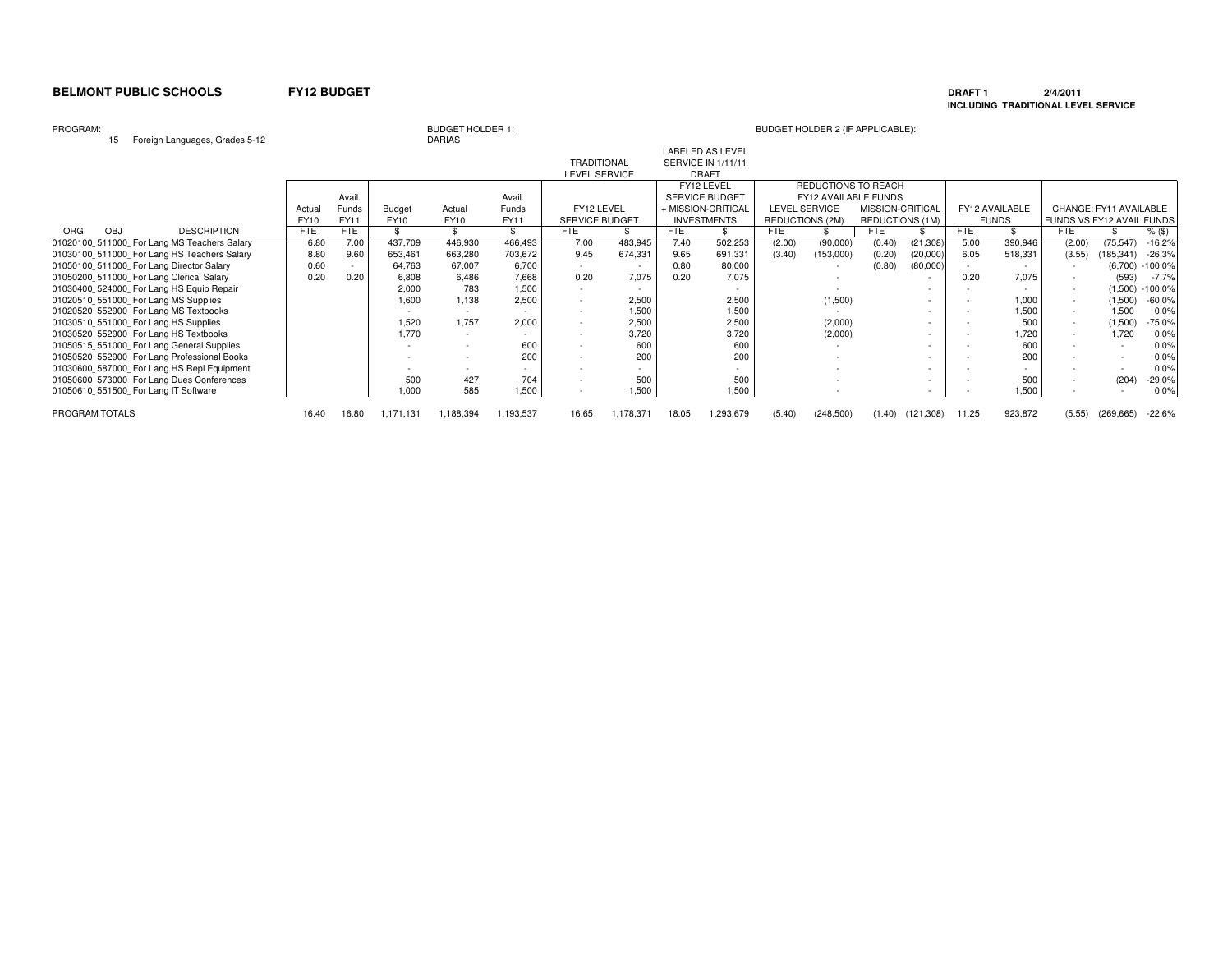### **DRAFT 1 2/4/2011 INCLUDING TRADITIONAL LEVEL SERVICE**

PROGRAM:

### 20 ELL

# BUDGET HOLDER 1:<br>RINDER

| --                                        |             |        |             |        |         |                       |         |      |                                               |                      |                |                      |        |            |                |                           |           |          |
|-------------------------------------------|-------------|--------|-------------|--------|---------|-----------------------|---------|------|-----------------------------------------------|----------------------|----------------|----------------------|--------|------------|----------------|---------------------------|-----------|----------|
|                                           |             |        |             |        |         | <b>TRADITIONAL</b>    |         |      | <b>LABELED AS LEVEL</b><br>SERVICE IN 1/11/11 |                      |                |                      |        |            |                |                           |           |          |
|                                           |             |        |             |        |         | <b>LEVEL SERVICE</b>  |         |      | <b>DRAFT</b>                                  |                      |                |                      |        |            |                |                           |           |          |
|                                           |             |        |             |        |         |                       |         |      | FY12 LEVEL                                    |                      |                | REDUCTIONS TO REACH  |        |            |                |                           |           |          |
|                                           |             | Avail. |             |        | Avail.  |                       |         |      | SERVICE BUDGET                                |                      |                | FY12 AVAILABLE FUNDS |        |            |                |                           |           |          |
|                                           | Actual      | Funds  | Budget      | Actual | Funds   | FY12 LEVEL            |         |      | + MISSION-CRITICAL                            | <b>LEVEL SERVICE</b> |                | MISSION-CRITICAL     |        |            | FY12 AVAILABLE | CHANGE: FY11 AVAILABLE    |           |          |
|                                           | <b>FY10</b> | FY11   | <b>FY10</b> | FY10   | FY11    | <b>SERVICE BUDGET</b> |         |      | <b>INVESTMENTS</b>                            | REDUCTIONS (2M)      |                | REDUCTIONS (1M)      |        |            | <b>FUNDS</b>   | FUNDS VS FY12 AVAIL FUNDS |           |          |
| OBJ<br><b>DESCRIPTION</b><br>ORG          | <b>FTE</b>  | FTE    | \$.         |        | \$      | <b>FTE</b>            |         | FTE  |                                               | <b>FTE</b>           |                | <b>FTE</b>           |        | <b>FTE</b> |                | <b>FTE</b>                |           | $%$ (\$) |
| 00250100_511000_Engl Lang Learner Teacher | 0.79        | 1.89   | 54,554      | 15,892 | 129,159 | 1.40                  | 110,702 | 1.40 | 110,702                                       |                      | $\overline{a}$ |                      | $\sim$ | 1.40       | 110,702        | (0.49)                    | (18, 457) | $-14.3%$ |
| 00211300 511100 ELL Burbank Tutors Salary | 0.25        | 0.25   | 7,331       | 7,216  | 7.521   | 0.24                  | 7.460   | 0.24 | 7,460                                         |                      |                |                      | $\sim$ | 0.24       | 7.460          | (0.01)                    | (61)      | $-0.8%$  |
| 00212300 511100 ELL Butler Tutors Salary  | 0.42        | 1.00   | 12,106      | 12,510 | 24.763  | 1.00                  | 26,530  | 1.00 | 26,530                                        |                      |                |                      | $\sim$ | 0.50       | 15,280         | (0.50)                    | (9, 483)  | $-38.3%$ |
| 00213300 511100 ELL Well Tutors Salary    | 0.67        | 0.67   | 13,816      | 13,852 | 15,484  | 0.67                  | 16,815  | 0.67 | 16,815                                        |                      |                |                      |        | 0.67       | 16,815         | (0.00)                    | 1,331     | 8.6%     |
| 00214300_511100 ELL WB Tutors Salary      | 0.25        | 0.25   | 7.331       | 7,216  | 7.521   | 0.24                  | 7.460   | 0.24 | 7,460                                         |                      |                |                      | $\sim$ | 0.24       | 7.460          | (0.01)                    | (61)      | $-0.8%$  |
| 00220300 511100 ELL MS Tutors Salary      | 1.17        | 1.17   | 21,582      | 17,073 | 27,940  | 0.75                  | 20,795  | 0.75 | 20,795                                        | (0.75)               | (16, 875)      |                      | $\sim$ |            | 3,920          | (1.17)                    | (24, 020) | $-86.0%$ |
| 00230300 511100 ELL HS Tutors Salary      |             | 0.38   | 17,398      | 5,606  | 7,500   | 0.40                  | 9.104   | 0.40 | 9,104                                         |                      |                |                      |        | 0.40       | 9.104          | 0.02                      | 1,604     | 21.4%    |
| 00211510 551000 ELL Burbank Supplies      |             |        | 72          | 46     | 75      |                       | 50      |      | 50                                            |                      |                |                      | $\sim$ |            | 50             |                           | (25)      | $-33.3%$ |
| 00211520 552900 ELL Burbank Books         |             |        |             |        |         |                       |         |      |                                               |                      |                |                      | $\sim$ |            |                |                           |           | 0.0%     |
| 00212510 551000 ELL Butler Supplies       |             |        | 152         |        | 500     |                       | 500     |      | 500                                           |                      |                |                      |        |            | 500            |                           |           | 0.0%     |
| 00212520 552900 ELL Butler Books          |             |        |             |        |         |                       |         |      |                                               |                      |                |                      |        |            |                |                           |           | 0.0%     |
| 00213510 551000 ELL Well Supplies         |             |        | 160         | 327    | 200     |                       | 200     |      | 200                                           |                      |                |                      |        |            | 200            |                           |           | 0.0%     |
| 00213520 552900 ELL Well Books            |             |        |             |        |         |                       |         |      |                                               |                      |                |                      |        |            |                |                           |           | 0.0%     |
| 00214510 551000 ELL WB Supplies           |             |        | 160         | 159    | 200     |                       | 200     |      | 200                                           |                      |                |                      |        |            | 200            |                           |           | 0.0%     |
| 00214520 552900 ELL WB Books              |             |        |             |        |         |                       |         |      |                                               |                      |                |                      |        |            |                |                           |           | 0.0%     |
| 00220510 551000 ELL MS Supplies           |             |        | 760         | 215    | 1,000   |                       | 750     |      | 750                                           |                      |                |                      |        |            | 750            |                           | (250)     | $-25.0%$ |
| 00230510 551000 ELL HS Supplies           |             |        | 190         | 46     | 500     |                       | 750     |      | 750                                           |                      |                |                      | $\sim$ |            | 750            |                           | 250       | 50.0%    |
| PROGRAM TOTALS                            | 3.55        | 5.61   | 135,612     | 80.158 | 222,363 | 4.70                  | 201,316 | 4.70 | 201,316                                       | (0.75)               | (16, 875)      |                      |        | 3.45       | 173,191        | (2.16)                    | (49.172)  | $-22.1%$ |
|                                           |             |        |             |        |         |                       |         |      |                                               |                      |                |                      |        |            |                |                           |           |          |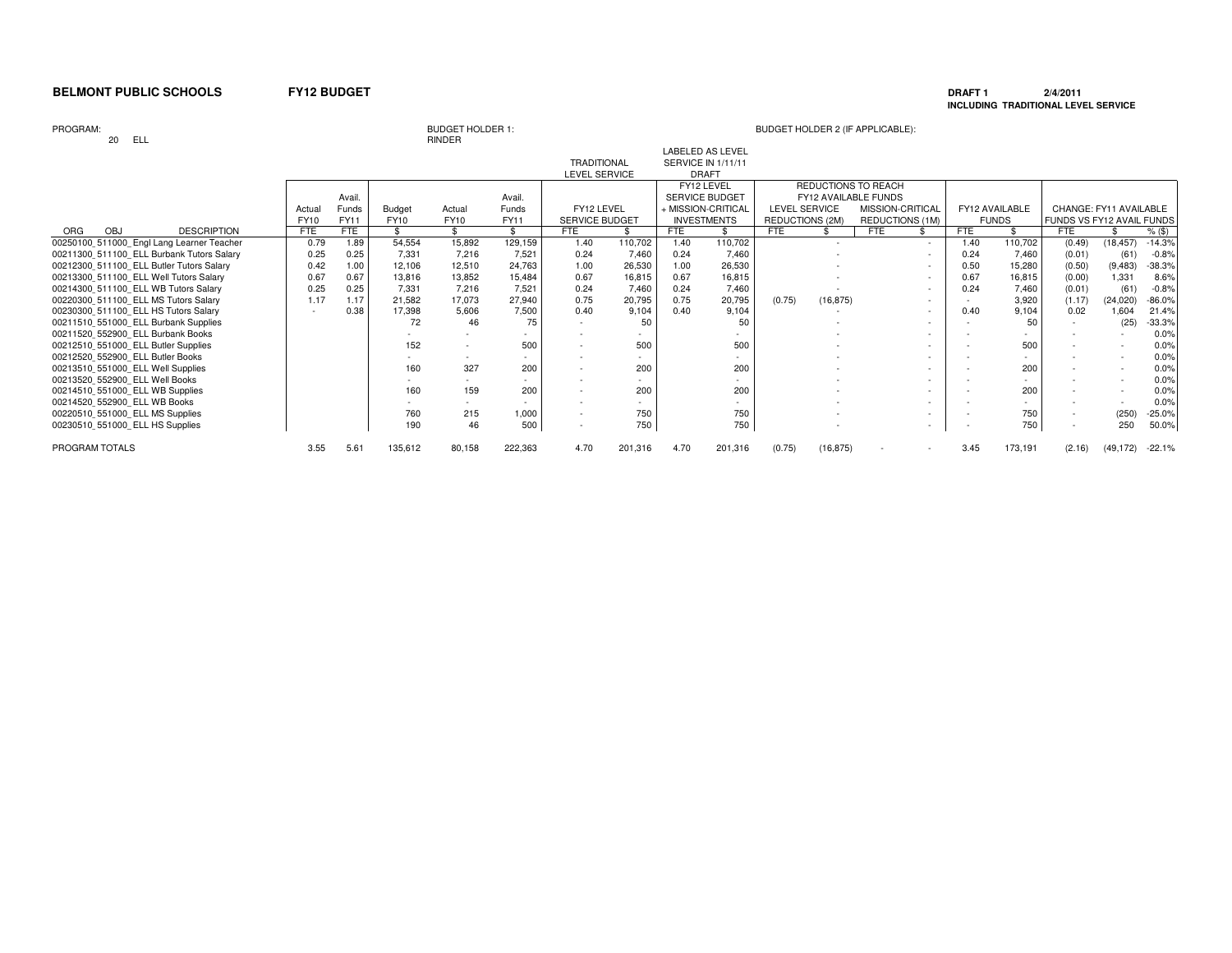### **DRAFT 1 2/4/2011 INCLUDING TRADITIONAL LEVEL SERVICE**

| PROGRAM:<br>21                               | Early Childhood Education Pre-Kindergarten |             |        |                          | <b>BUDGET HOLDER 1:</b><br>KRAMER |         |                       |         |       |                         | BUDGET HOLDER 2 (IF APPLICABLE):<br>HAMILTON |                          |                      |        |            |                |                                  |           |          |
|----------------------------------------------|--------------------------------------------|-------------|--------|--------------------------|-----------------------------------|---------|-----------------------|---------|-------|-------------------------|----------------------------------------------|--------------------------|----------------------|--------|------------|----------------|----------------------------------|-----------|----------|
|                                              |                                            |             |        |                          |                                   |         |                       |         |       | <b>LABELED AS LEVEL</b> |                                              |                          |                      |        |            |                |                                  |           |          |
|                                              |                                            |             |        |                          |                                   |         | <b>TRADITIONAL</b>    |         |       | SERVICE IN 1/11/11      |                                              |                          |                      |        |            |                |                                  |           |          |
|                                              |                                            |             |        |                          |                                   |         | <b>LEVEL SERVICE</b>  |         |       | <b>DRAFT</b>            |                                              |                          |                      |        |            |                |                                  |           |          |
|                                              |                                            |             |        |                          |                                   |         |                       |         |       | FY12 LEVEL              |                                              |                          | REDUCTIONS TO REACH  |        |            |                |                                  |           |          |
|                                              |                                            |             | Avail. |                          |                                   | Avail.  |                       |         |       | <b>SERVICE BUDGET</b>   |                                              |                          | FY12 AVAILABLE FUNDS |        |            |                |                                  |           |          |
|                                              |                                            | Actual      | Funds  | Budget                   | Actual                            | Funds   | FY12 LEVEL            |         |       | + MISSION-CRITICAL      | LEVEL SERVICE                                |                          | MISSION-CRITICAL     |        |            | FY12 AVAILABLE | CHANGE: FY11 AVAILABLE           |           |          |
|                                              |                                            | <b>FY10</b> | FY11   | FY10                     | FY10                              | FY11    | <b>SERVICE BUDGET</b> |         |       | <b>INVESTMENTS</b>      | REDUCTIONS (2M)                              |                          | REDUCTIONS (1M)      |        |            | <b>FUNDS</b>   | <b>FUNDS VS FY12 AVAIL FUNDS</b> |           |          |
| <b>ORG</b><br><b>OBJ</b>                     | <b>DESCRIPTION</b>                         | <b>FTE</b>  | FTE    |                          |                                   |         | FTE                   |         | FTE.  |                         | <b>FTE</b>                                   |                          | <b>FTE</b>           |        | <b>FTE</b> |                | <b>FTE</b>                       |           | $%$ (\$) |
| 01701100 511000 Spec Educ Pre-K Teachers Sal |                                            | 5.67        | 5.72   | 387.140                  | 381.640                           | 383.777 | 5.74                  | 400.845 | 5.74  | 400,845                 |                                              | $\overline{\phantom{a}}$ |                      | $\sim$ | 5.74       | 400,845        | 0.02                             | 17.068    | 4.4%     |
| 01701300 511100 Spec Educ Pre-K Aides Sal    |                                            | 7.37        | 7.37   | 152.040                  | 166,677                           | 150,962 | 5.72                  | 126,264 | 5.72  | 126,264                 |                                              |                          |                      | $\sim$ | 5.72       | 126,264        | (1.65)                           | (24, 698) | $-16.4%$ |
| 01701301 512000 Spec Educ Pre-K Summer       |                                            |             |        | 20,000                   | 240                               | 30,000  |                       | 30,000  |       | 30,000                  |                                              |                          |                      | $\sim$ |            | 30,000         |                                  |           | 0.0%     |
| 01701510 551000 Spec Educ Pre-K Supplies     |                                            |             |        | 1.600                    | 1.506                             | 1,800   |                       | 5.000   |       | 5,000                   |                                              |                          |                      |        |            | 5,000          |                                  | 3.200     | 177.8%   |
| 01701520 552900 Spec Educ Pre-K Books        |                                            |             |        | $\overline{\phantom{a}}$ |                                   | $\sim$  |                       |         |       |                         |                                              |                          |                      | $\sim$ |            |                |                                  |           | 0.0%     |
| PROGRAM TOTALS                               |                                            | 13.04       | 13.09  | 560,780                  | 550,064                           | 566,539 | 11.46                 | 562,109 | 11.46 | 562,109                 |                                              |                          |                      | $\sim$ | 11.46      | 562,109        | (1.63)                           | (4, 430)  | $-0.8%$  |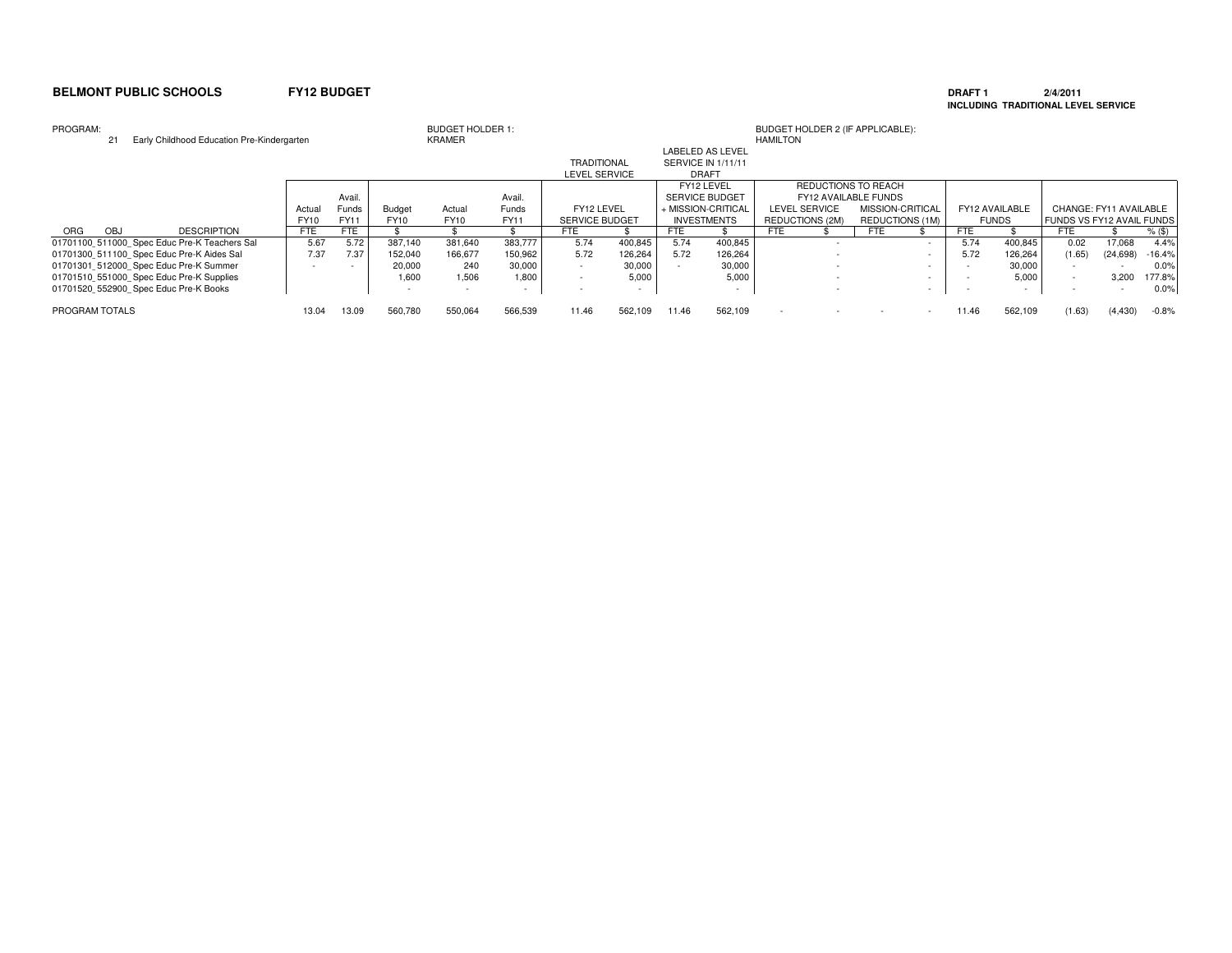# **DRAFT 1 2/4/2011 INCLUDING TRADITIONAL LEVEL SERVICE**

PROGRAM:

<sup>22</sup> Special Education, Grades K-12

KRAMER

|                    | LABELED AS LEVEL   |            |
|--------------------|--------------------|------------|
| <b>TRADITIONAL</b> | SERVICE IN 1/11/11 |            |
| LEVEL SERVICE      | DRAFT              |            |
|                    | T11101T1T1T1       | <b>DED</b> |

|                                                |             |            |               |             |               |                       |           |        | FY12 LEVEL            |            | REDUCTIONS TO REACH  |            |                  |            |                |            |                           |              |
|------------------------------------------------|-------------|------------|---------------|-------------|---------------|-----------------------|-----------|--------|-----------------------|------------|----------------------|------------|------------------|------------|----------------|------------|---------------------------|--------------|
|                                                |             | Avail.     |               |             | Avail.        |                       |           |        | <b>SERVICE BUDGET</b> |            | FY12 AVAILABLE FUNDS |            |                  |            |                |            |                           |              |
|                                                | Actual      | Funds      | <b>Budget</b> | Actual      | Funds         | FY12 LEVEL            |           |        | ⊦ MISSION-CRITICAL    |            | <b>LEVEL SERVICE</b> |            | MISSION-CRITICAL |            | FY12 AVAILABLE |            | CHANGE: FY11 AVAILABLE    |              |
|                                                | <b>FY10</b> | FY11       | FY10          | <b>FY10</b> | FY11          | <b>SERVICE BUDGET</b> |           |        | <b>INVESTMENTS</b>    |            | REDUCTIONS (2M)      |            | REDUCTIONS (1M)  |            | <b>FUNDS</b>   |            | FUNDS VS FY12 AVAIL FUNDS |              |
| OBJ<br><b>DESCRIPTION</b><br>ORG               | <b>FTE</b>  | <b>FTE</b> | \$            | \$          | $\mathfrak s$ | FTE                   | \$        | FTE    | \$                    | <b>FTE</b> | \$                   | <b>FTE</b> | \$               | <b>FTE</b> | \$             | <b>FTE</b> | S.                        | $%$ (\$)     |
| 01710100 511000 Sped Elem Team Chair           | 0.80        | $\sim$     | 53,069        | $\sim$      | $\sim$        | $\sim$                | $\sim$    | $\sim$ | $\sim$                |            | $\sim$               |            | $\sim$           | $\sim$     | $\sim$         | $\sim$     | $\sim$                    | 0.0%         |
| 01711100 511000 Spec Educ Tchrs Burbank        | 2.00        | 2.00       | 115,734       | 137,730     | 158.741       | 1.80                  | 145.740   | 1.80   | 145.740               |            |                      |            |                  | 1.80       | 145.740        | (0.20)     | (13,001)                  | $-8.2%$      |
| 01712100 511000 Spec Educ Tchrs Butler         | 2.00        | 2.00       | 184,434       | 165,770     | 170,042       | 2.00                  | 173,593   | 2.00   | 173,593               |            |                      |            |                  | 2.00       | 173,593        |            | 3,551                     | 2.1%         |
| 01713100 511000 Spec Educ Tchrs Wellington     | 4.00        | 4.00       | 264,943       | 269,845     | 275,894       | 4.00                  | 285,992   | 4.00   | 285,992               |            |                      |            |                  | 4.00       | 285,992        | $\sim$     | 10,098                    | 3.7%         |
| 01714100 511000 Spec Educ Tchrs Winn Brook     | 1.60        | 1.60       | 121,371       | 125,552     | 86,305        | 1.60                  | 126,667   | 1.60   | 126,667               |            |                      |            |                  | 1.60       | 126,667        |            | 40,362                    | 46.8%        |
| 01720100 511000 Spec Educ Tchrs Middle School  | 7.00        | 7.00       | 435,153       | 426,214     | 415,210       | 7.20                  | 444,648   | 7.20   | 444,648               |            |                      |            |                  | 7.20       | 444,648        | 0.20       | 29,438                    | 7.1%         |
| 01730100_511000_Spec Educ Tchrs High School    | 3.00        | 3.00       | 247,521       | 230,611     | 242,766       | 3.00                  | 213,235   | 3.00   | 213,235               |            |                      |            |                  | 3.00       | 213,235        | $\sim$     | (29, 531)                 | $-12.2%$     |
| 01750100_511000_Spec Educ Director Salaries    | 1.90        | 1.90       | 201,120       | 207,148     | 206,400       | 1.90                  | 211,287   | 1.90   | 211,287               |            |                      |            |                  | 1.90       | 211,287        | $\sim$     | 4,887                     | 2.4%         |
| 01750101 511001 Spec Educ Tchrs Systemwide     | 2.00        | 2.00       | 125,942       | 127,515     | 132,301       | 2.00                  | 137,482   | 2.00   | 137,482               |            |                      |            |                  | 2.00       | 137,482        | $\sim$     | 5.181                     | 3.9%         |
| 01750102 511002 Spec Educ Occ Therapist Sal    | 2.60        | 2.60       | 150,417       | 151,311     | 150,417       | 2.60                  | 160,394   | 2.60   | 160,394               |            |                      |            |                  | 2.60       | 160,394        |            | 9,977                     | 6.6%         |
| 01750200_511000_Spec Educ Clerical Salary      | 1.00        | 1.00       | 46,446        | 49,084      | 46,446        | 1.00                  | 46,446    | 1.00   | 46,446                |            |                      |            | 13,434           | 1.00       | 59.880         | $\sim$     | 13,434                    | 28.9%        |
| 01711300 511100 Spec Educ Aides Burbank        | 10.13       | 10.13      | 214,089       | 228,327     | 250,192       | 11.08                 | 266,231   | 11.08  | 266,231               | (1.00)     | (22, 500)            |            |                  | 10.08      | 243,731        | (0.06)     | (6, 461)                  | $-2.6%$      |
| 01712300_511100_Spec Educ Aides Butler         | 3.25        | 3.26       | 66,663        | 89,296      | 68,357        | 7.17                  | 162,894   | 7.17   | 162,894               | (0.50)     | (11,250)             |            |                  | 7.17       | 162,894        | 3.91       | 94,537                    | 138.3%       |
| 01713300_511100_Spec Educ Aides Wellington     | 8.67        | 8.67       | 202,795       | 205,839     | 199,853       | 10.00                 | 228,320   | 10.00  | 228,320               | (2.50)     | (56, 250)            |            |                  | 7.50       | 172,070        | (1.17)     | (27, 783)                 | $-13.9%$     |
| 01714300_511100_Spec Educ Aides Winn Brook     | 12.33       | 12.33      | 242,840       | 246,003     | 308,653       | 15.70                 | 389,253   | 15.70  | 389,253               | (1.00)     | (22, 500)            |            |                  | 14.70      | 366,753        | 2.37       | 58,100                    | 18.8%        |
| 01720300 511100 Spec Educ Aides Middle School  | 7.00        | 7.00       | 112,724       | 149,967     | 165,335       | 10.00                 | 236,795   | 10.00  | 236,795               | (3.00)     | (67, 500)            |            |                  | 7.00       | 169,295        |            | 3,960                     | 2.4%         |
| 01730300_511100_Spec Educ Aides High School    | 5.08        | 5.08       | 127,289       | 127,264     | 132,029       | 4.08                  | 107,396   | 4.08   | 107,396               | (1.00)     | (22, 500)            |            |                  | 3.08       | 84,896         | (2.00)     | (47, 133)                 | $-35.7%$     |
| 01750300 519000 Spec Educ Home Tutor           | $\sim$      | $\sim$     | 80,000        | 83,811      | 80,000        | $\sim$                | 80,000    | $\sim$ | 80,000                |            |                      |            |                  |            | 80,000         |            |                           | 0.0%         |
| 01750301 519000 Spec Ed Summer Tutoring Salary | $\sim$      |            | 50,000        | 60,289      | 80,000        | ٠                     | 80,000    | $\sim$ | 80,000                |            |                      |            |                  |            | 80,000         |            |                           | 0.0%         |
| 01750400 530000 Spec Educ Psych Contr Serv     |             |            | 405,807       | 390,013     | 400,000       | $\sim$                | 400,000   |        | 400,000               |            |                      |            |                  | $\sim$     | 400,000        | $\sim$     |                           | 0.0%         |
| 01750401 524000 Spec Educ Equip Repair         |             |            | 2,000         | 1,010       | 2,000         |                       | 2.000     |        | 2,000                 |            |                      |            |                  |            | 2,000          |            |                           | 0.0%         |
| 01750433_532000_Spec Educ Transportation       |             |            | 600,000       | 747,097     | 711.400       |                       | 807,000   |        | 807,000               |            |                      |            |                  |            | 807,000        |            | 95,600                    | 13.4%        |
| 01711510 551000 Spec Educ Supplies Burbank     |             |            | 168           | $\sim$      |               |                       |           |        | $\sim$                |            |                      |            |                  |            |                |            |                           |              |
| 01711520 552900 Spec Educ Books Burbank        |             |            |               |             |               |                       |           |        |                       |            |                      |            |                  |            |                |            |                           | 0.0%<br>0.0% |
|                                                |             |            |               |             |               |                       |           |        |                       |            |                      |            |                  |            |                |            |                           |              |
| 01712510 551000 Spec Educ Supplies Butler      |             |            | 152<br>$\sim$ |             |               |                       |           |        |                       |            |                      |            |                  |            |                |            |                           | 0.0%         |
| 01712520 552900 Spec Educ Books Butler         |             |            |               |             |               |                       | $\sim$    |        |                       |            |                      |            |                  |            |                |            |                           | 0.0%         |
| 01713510 551000 Spec Educ Supplies Wellington  |             |            | 560           | 300         |               |                       | $\sim$    |        |                       |            |                      |            |                  |            |                |            |                           | 0.0%         |
| 01713520_552900_Spec Educ Books Wellington     |             |            |               | $\sim$      |               |                       |           |        |                       |            |                      |            |                  |            |                |            |                           | 0.0%         |
| 01714510 551000 Spec Educ Supplies Winn Brook  |             |            | 960           | 297         |               |                       | 500       |        | 500                   |            |                      |            |                  |            | 500            |            | 500                       | 0.0%         |
| 01714520 552900 Spec Educ Books Winn Brook     |             |            |               |             |               |                       | $\sim$    |        | $\sim$                |            |                      |            |                  |            |                |            |                           | 0.0%         |
| 01720510_551000_Spec Educ Supplies Middle Sch  |             |            | 400           |             |               |                       |           |        |                       |            |                      |            |                  |            |                |            |                           | 0.0%         |
| 01720520 552900 Spec Educ Books Middle Sch     |             |            |               |             |               |                       |           |        |                       |            |                      |            |                  |            |                |            |                           | 0.0%         |
| 01730510_551000_Spec Educ Supplies High Sch    |             |            | 380           | 376         |               |                       |           |        |                       |            |                      |            |                  |            |                |            |                           | 0.0%         |
| 01730520_552900_Spec Educ Books High School    |             |            |               |             |               |                       |           |        |                       |            |                      |            |                  |            |                |            |                           | 0.0%         |
| 01750500_551000_Spec Educ Testing Supplies     |             |            | 15,000        | 16,260      | 15,000        |                       | 20,000    |        | 20,000                |            |                      |            |                  |            | 20,000         |            | 5,000                     | 33.3%        |
| 01750510 551000 Spec Educ Systemwide Supplies  |             |            | 7,000         | 3,830       | 15,000        |                       | 15,000    |        | 15,000                |            |                      |            |                  |            | 15,000         |            |                           | 0.0%         |
| 01730600_587000_Spec Educ Equip High School    |             |            | $\sim$        | $\sim$      | $\sim$        |                       |           |        | $\sim$                |            |                      |            |                  |            |                |            |                           | 0.0%         |
| 01750403 571000 Spec Educ Travel Reim          |             |            | 2,000         | 1,663       | 2,000         |                       | 2,000     |        | 2,000                 |            |                      |            |                  |            | 2,000          |            |                           | 0.0%         |
| 01750600 587000 Spec Educ Equipment            |             |            | 5,000         | 16,804      | 5,000         |                       | 15,000    |        | 15,000                |            |                      |            |                  |            | 15,000         | $\sim$     | 10,000                    | 200.0%       |
| 01750601 573000 Spec Educ Dues and Conf        |             |            | 3,000         | 2,308       | 4,000         |                       | 4,000     |        | 4,000                 |            |                      |            |                  |            | 4,000          |            |                           | 0.0%         |
| 01750602 573000 Spec Educ Staff Developlent    |             |            |               |             | 7,500         |                       | 7,500     |        | 7,500                 |            |                      |            |                  |            | 7,500          |            |                           | 0.0%         |
| 01750691 532100 Spec Educ MA Tuitions          |             |            | 88,204        | 284,441     | 249,836       |                       | 383,927   |        | 383,927               |            |                      |            |                  |            | 383,927        | $\sim$     | 134,091                   | 53.7%        |
| 01750692 532200 Spec Educ Out-of-State Tuition |             |            |               |             |               |                       |           |        | $\sim$                |            |                      |            |                  |            |                |            |                           | 0.0%         |
| 01750693 532300 Spec Educ Private Tuitions     |             |            | 1,695,793     | 1,345,941   | 1,500,096     |                       | 2,317,813 |        | 2,317,813             |            |                      |            |                  | $\sim$     | 2,317,813      |            | 817,717                   | 54.5%        |
| 01750694_532400_Spec Educ Collaborative Tuitio |             |            | 1,255,289     | 1,408,621   | 1,788,235     |                       | 1,890,839 |        | 1,890,839             |            |                      |            |                  |            | 1,890,839      |            | 102,604                   | 5.7%         |
| 01750610_551500_Spec Educ IT Software          |             |            | 300           |             | 2.500         |                       | 2.500     |        | 2.500                 |            |                      |            |                  |            | 2.500          |            | $\sim$                    | 0.0%         |
|                                                |             |            |               |             |               |                       |           |        |                       |            |                      |            |                  |            |                |            |                           |              |
| PROGRAM TOTALS                                 | 74.36       | 73.57      | 7,124,563     | 7,300,536   | 7.871.508     | 85.13                 | 9,364,450 | 85.13  | 9,364,451             | (9.00)     | (202, 500)           |            | 13,434           | 76.63      | 9.186.635      | 3.06       | 1,315,127                 | 16.7%        |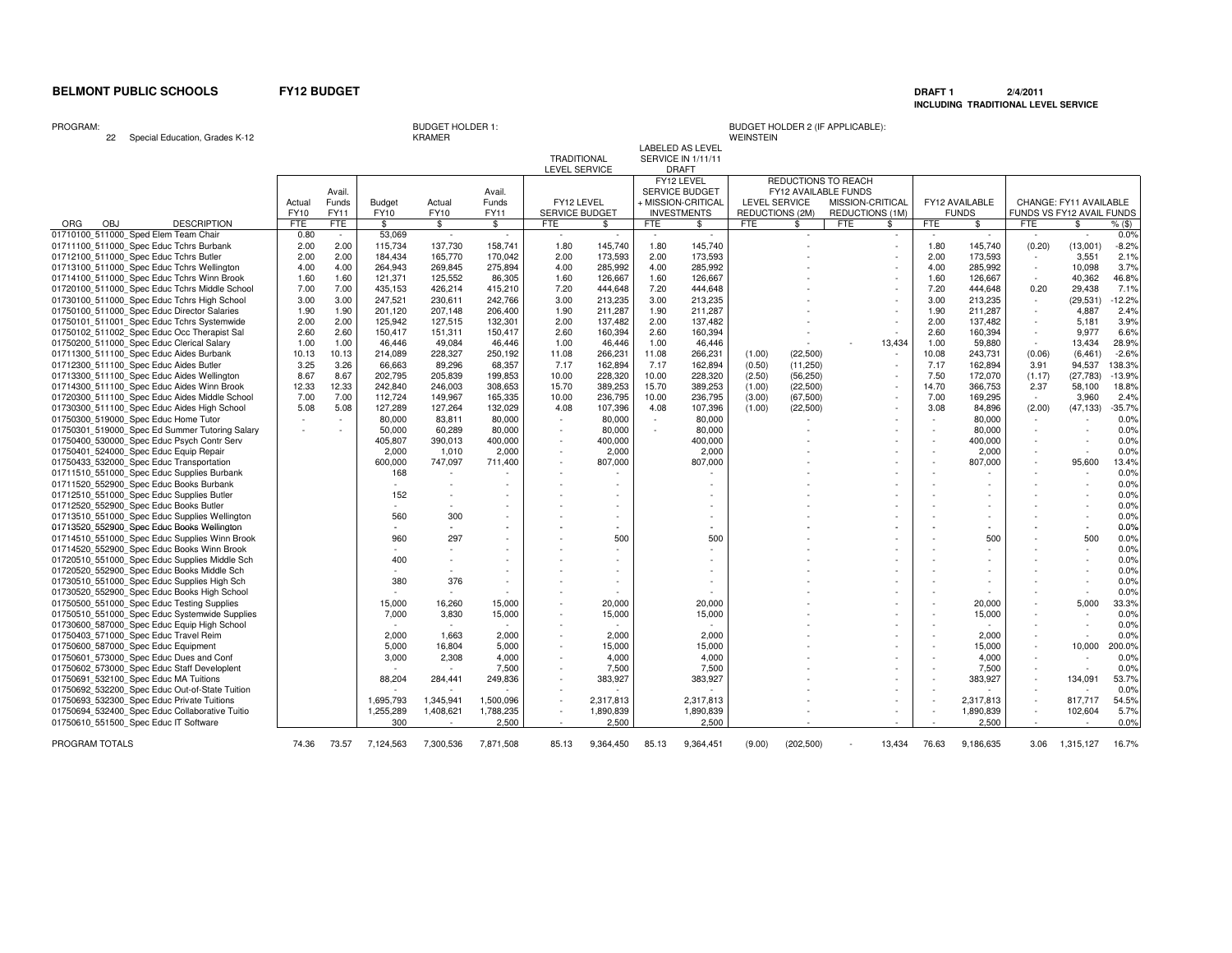### **DRAFT 1 2/4/2011 INCLUDING TRADITIONAL LEVEL SERVICE**

PROGRAM:

# **DAVIS**

# BUDGET HOLDER 1: BUDGET HOLDER 2 (IF APPLICABLE):

30 Athletics & Intramurals, Grades 5-12

| $\ldots$                                       |             |        |         |                          |             |                       |                          |            |                          |                          |                      |            |                |                           |                        |                     |
|------------------------------------------------|-------------|--------|---------|--------------------------|-------------|-----------------------|--------------------------|------------|--------------------------|--------------------------|----------------------|------------|----------------|---------------------------|------------------------|---------------------|
|                                                |             |        |         |                          |             |                       |                          |            | <b>LABELED AS LEVEL</b>  |                          |                      |            |                |                           |                        |                     |
|                                                |             |        |         |                          |             | <b>TRADITIONAL</b>    |                          |            | SERVICE IN 1/11/11       |                          |                      |            |                |                           |                        |                     |
|                                                |             |        |         |                          |             | <b>LEVEL SERVICE</b>  |                          |            | <b>DRAFT</b>             |                          |                      |            |                |                           |                        |                     |
|                                                |             |        |         |                          |             |                       |                          |            | FY12 LEVEL               |                          | REDUCTIONS TO REACH  |            |                |                           |                        |                     |
|                                                |             | Avail. |         |                          | Avail.      |                       |                          |            | <b>SERVICE BUDGET</b>    |                          | FY12 AVAILABLE FUNDS |            |                |                           |                        |                     |
|                                                | Actual      | Funds  | Budget  | Actual                   | Funds       | FY12 LEVEL            |                          |            | + MISSION-CRITICAL       | <b>LEVEL SERVICE</b>     | MISSION-CRITICAL     |            | FY12 AVAILABLE |                           | CHANGE: FY11 AVAILABLE |                     |
|                                                | <b>FY10</b> | FY11   | FY10    | <b>FY10</b>              | <b>FY11</b> | <b>SERVICE BUDGET</b> |                          |            | <b>INVESTMENTS</b>       | REDUCTIONS (2M)          | REDUCTIONS (1M)      |            | <b>FUNDS</b>   | FUNDS VS FY12 AVAIL FUNDS |                        |                     |
| ORG<br>OBJ<br><b>DESCRIPTION</b>               | <b>FTE</b>  | FTE    |         |                          | ፍ           | FTE                   |                          | <b>FTE</b> |                          | <b>FTE</b>               | <b>FTE</b>           | <b>FTE</b> |                | <b>FTE</b>                |                        | $%$ (\$)            |
| 02050100 511000 Athletics Director Salary      | 0.50        | 0.50   | 55,867  | 58,204                   | 58,079      | 0.50                  | 59,415                   | 0.50       | 59,415                   | $\overline{\phantom{a}}$ | $\sim$               | 0.50       | 59,415         | $\sim$                    | 1,336                  | 2.3%                |
| 02050200 511000 Athletics Clerical Salary      | 0.80        | 0.40   | 28,299  | 28,641                   | 16,561      | 0.50                  | 22,104                   | 0.50       | 22,104                   |                          | ٠                    | 0.50       | 22,104         | 0.10                      | 5,543                  | 33.5%               |
| 02020300 519000 Athletics MS Coaching          |             | $\sim$ | 10,616  | 5,863                    |             |                       | 14,814                   |            | 14,814                   |                          | $\sim$               |            | 14,814         | $\sim$                    | 14,814                 | 0.0%                |
| 02030300 519000 Athletics HS Coaching          |             |        | 126,792 | 123,727                  | 93,947      |                       | 236,564                  |            | 236,564                  | (88, 395)                | $\sim$               |            | 148,169        | $\sim$                    | 54,222                 | 57.7%               |
| 02020404 538000 Athletic MS Contracted Service |             |        | 1.440   |                          |             |                       |                          |            |                          |                          | ۰                    |            |                |                           |                        | 0.0%                |
| 02030405 573000 Athletic HS League Fees        |             |        | 10,120  | 4,702                    | 8.120       |                       | $\overline{\phantom{a}}$ |            |                          |                          | ۰                    |            |                | $\sim$                    |                        | $(8,120) -100.0\%$  |
| 02050406 574000 Athletic All Sports Insurance  |             |        | 4,200   | 3,900                    | 4,300       |                       | 4,300                    |            | 4,300                    |                          | ۰                    |            | 4,300          |                           |                        | 0.0%                |
| 02020400 543000 Athletic MS Equip Recondition  |             |        | 300     | $\sim$                   |             |                       |                          |            |                          |                          | ۰                    |            |                |                           |                        | 0.0%                |
| 02030400 543000 Athletic HS Equip Recondition  |             |        | 26,603  | 6,893                    | 22,525      |                       |                          |            | $\overline{a}$           |                          | ۰                    |            |                |                           |                        | (22,525) -100.0%    |
| 02020500 558000 Athletic MS Supplies           |             |        |         | $\overline{\phantom{a}}$ |             |                       |                          |            |                          |                          |                      |            |                |                           |                        | 0.0%                |
| 02050500 542100 Athletic Director Supplies     |             |        |         |                          | 1,128       | $\sim$                |                          |            | $\overline{\phantom{a}}$ |                          |                      |            |                |                           |                        | $(1,128) - 100.0\%$ |
| 02050501 558000 Athletic Systemwide Supplies   |             |        | 32,750  | 27,977                   | 23,315      | $\sim$                |                          |            |                          |                          |                      |            |                |                           |                        | (23,315) -100.0%    |
| 02050502 558200 Athletic Uniforms              |             |        | 1.500   | 1.277                    | 2,000       |                       |                          |            | $\sim$                   |                          |                      |            |                |                           |                        | $(2,000) -100.0\%$  |
| 02030600 587000 Athletic HS Equipment          |             |        |         |                          |             |                       |                          |            |                          |                          |                      |            |                |                           |                        | 0.0%                |
| 02050600 573000 Athletic Director Dues Conf    |             |        | 500     | 583                      | 800         |                       | 2,100                    |            | 2,100                    | (1, 100)                 | ٠                    |            | 000,1          | $\sim$                    | 200                    | 25.0%               |
| PROGRAM TOTALS                                 | 1.30        | 0.90   | 298,987 | 261,767                  | 230,775     | 1.00                  | 339,296                  | 1.00       | 339,296                  | (89, 495)                |                      | 1.00       | 249,801        | 0.10                      | 19,026                 | 8.2%                |
|                                                |             |        |         |                          |             |                       |                          |            |                          |                          |                      |            |                |                           |                        |                     |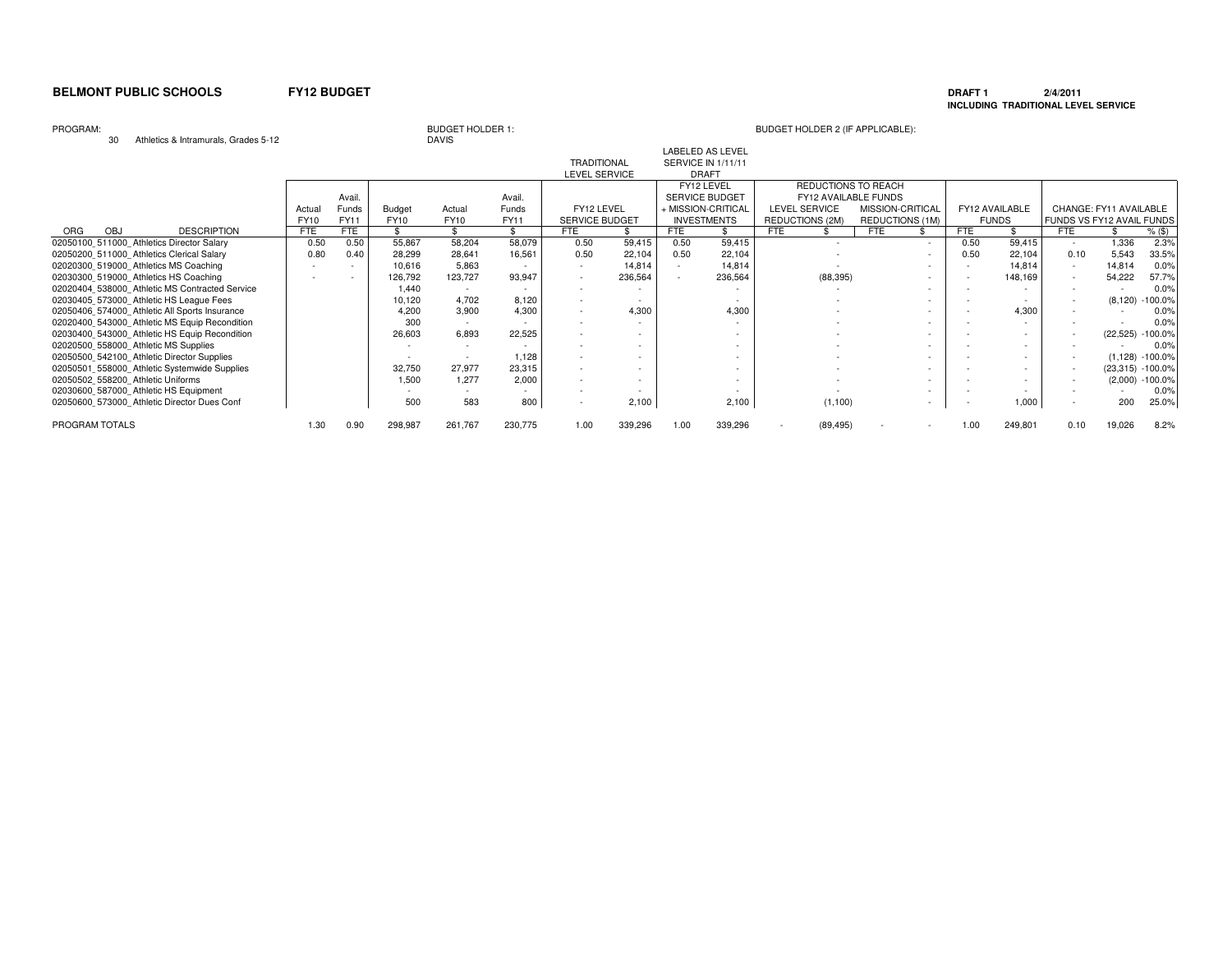### **DRAFT 1 2/4/2011 INCLUDING TRADITIONAL LEVEL SERVICE**

### PROGRAM:

31 Student Activities, Grades 5-12

# **DAVIS**

| ا ت<br>Student Activities, Grades 3-12         |             |                          |                          | UAVIO                    |             |                          |        |            |                           |                      |                          |                          |                |                           |                        |           |
|------------------------------------------------|-------------|--------------------------|--------------------------|--------------------------|-------------|--------------------------|--------|------------|---------------------------|----------------------|--------------------------|--------------------------|----------------|---------------------------|------------------------|-----------|
|                                                |             |                          |                          |                          |             |                          |        |            | <b>LABELED AS LEVEL</b>   |                      |                          |                          |                |                           |                        |           |
|                                                |             |                          |                          |                          |             | <b>TRADITIONAL</b>       |        |            | <b>SERVICE IN 1/11/11</b> |                      |                          |                          |                |                           |                        |           |
|                                                |             |                          |                          |                          |             | LEVEL SERVICE            |        |            | <b>DRAFT</b>              |                      |                          |                          |                |                           |                        |           |
|                                                |             |                          |                          |                          |             |                          |        |            | FY12 LEVEL                | REDUCTIONS TO REACH  |                          |                          |                |                           |                        |           |
|                                                |             | Avail.                   |                          |                          | Avail.      |                          |        |            | SERVICE BUDGET            | FY12 AVAILABLE FUNDS |                          |                          |                |                           |                        |           |
|                                                | Actual      | Funds                    | Budget                   | Actual                   | Funds       | FY12 LEVEL               |        |            | + MISSION-CRITICAL        | <b>LEVEL SERVICE</b> | MISSION-CRITICAL         |                          | FY12 AVAILABLE |                           | CHANGE: FY11 AVAILABLE |           |
|                                                | <b>FY10</b> | FY11                     | <b>FY10</b>              | <b>FY10</b>              | <b>FY11</b> | SERVICE BUDGET           |        |            | <b>INVESTMENTS</b>        | REDUCTIONS (2M)      | REDUCTIONS (1M)          |                          | <b>FUNDS</b>   | FUNDS VS FY12 AVAIL FUNDS |                        |           |
| OBJ<br><b>DESCRIPTION</b><br><b>ORG</b>        | <b>FTE</b>  | FTE                      |                          |                          |             | <b>FTE</b>               |        | <b>FTE</b> |                           | <b>FTE</b>           | <b>FTE</b>               | <b>FTE</b>               |                | <b>FTE</b>                |                        | $%$ (\$)  |
| 02150100_511000_Student Activity Director Sal  | 0.15        | 0.15                     | 16,760                   | 29,102                   | 17.424      | 0.25                     | 29,708 | 0.25       | 29,708                    | $\sim$               |                          | 0.25                     | 29,708         | 0.10                      | 12,284                 | 70.5%     |
| 02150200 511000 Student Activity Clerical Sal  | 0.10        | 0.05                     | 3,537                    | 3.441                    | 1,769       | $\sim$                   |        |            |                           |                      |                          |                          |                | (0.05)                    | (1,769)                | $-100.0%$ |
| 02120300 519001 Student Activity MS Extra Curr |             |                          | $\overline{\phantom{a}}$ |                          | 5,000       |                          |        |            | $\overline{\phantom{a}}$  |                      |                          |                          |                | $\sim$                    | (5,000)                | $-100.0%$ |
| 02130300_519002 Student Activity HS Extra Curr |             | $\overline{\phantom{a}}$ | ٠                        | 12,626                   | $\sim$      |                          | $\sim$ |            | $\overline{\phantom{a}}$  |                      | $\sim$                   |                          | $\sim$         | $\sim$                    |                        | 0.0%      |
| 02130301_519400 Student Activity HS Other Stip |             |                          | $\overline{\phantom{a}}$ | 600                      | $\sim$      |                          |        |            | ٠                         |                      |                          |                          |                |                           |                        | 0.0%      |
| 02120408 571000 Stud Act MS Travel Member      |             |                          | $\overline{\phantom{a}}$ | 420                      | ۰.          | $\overline{\phantom{a}}$ | 1,920  |            | 1,920                     |                      |                          |                          | 1,920          | $\sim$                    | 1,920                  | 0.0%      |
| 02130405 534600 Stud Act HS Graduation Print   |             |                          |                          | $\overline{\phantom{a}}$ | ۰           |                          | 1,000  |            | 1,000                     |                      |                          |                          | 1,000          | $\sim$                    | 1,000                  | 0.0%      |
| 02130406 534700 Stud Act HS Publications       |             |                          |                          |                          | ٠           |                          |        |            |                           |                      | $\overline{\phantom{a}}$ |                          |                | ٠                         |                        | 0.0%      |
| 02130407_538000_Stud Act HS Transportation     |             |                          |                          |                          | ٠           |                          | 5,000  |            | 5,000                     |                      | $\overline{\phantom{a}}$ |                          | 5,000          | $\sim$                    | 5,000                  | 0.0%      |
| 02130409 519000 Stud Act HS Dance Program      |             |                          |                          |                          | $\sim$      |                          |        |            | ٠                         |                      | $\sim$                   |                          |                |                           |                        | 0.0%      |
| 02120502 558001 Stud Act MS Supplies Science   |             |                          | $\overline{\phantom{a}}$ | $\sim$                   | $\sim$      |                          |        |            | $\sim$                    |                      | $\sim$                   |                          | $\sim$         |                           |                        | 0.0%      |
| 02120503_558000_Stud Act MS Supplies Newspr    |             |                          | $\overline{\phantom{a}}$ | 481                      | $\sim$      |                          | 500    |            | 500                       |                      | $\overline{\phantom{0}}$ |                          | 500            |                           | 500                    | 0.0%      |
| 02120504 558000 Stud Act MS Supplies Theater   |             |                          | $\overline{\phantom{a}}$ | $\sim$                   | $\sim$      |                          |        |            | $\overline{\phantom{a}}$  |                      | $\sim$                   | $\overline{\phantom{a}}$ | $\sim$         |                           |                        | 0.0%      |
| PROGRAM TOTALS                                 | 0.25        | 0.20                     | 20,297                   | 46,670                   | 24,193      | 0.25                     | 38,128 | 0.25       | 38,128                    |                      |                          | 0.25                     | 38,128         | 0.05                      | 13,935                 | 57.6%     |
|                                                |             |                          |                          |                          |             |                          |        |            |                           |                      |                          |                          |                |                           |                        |           |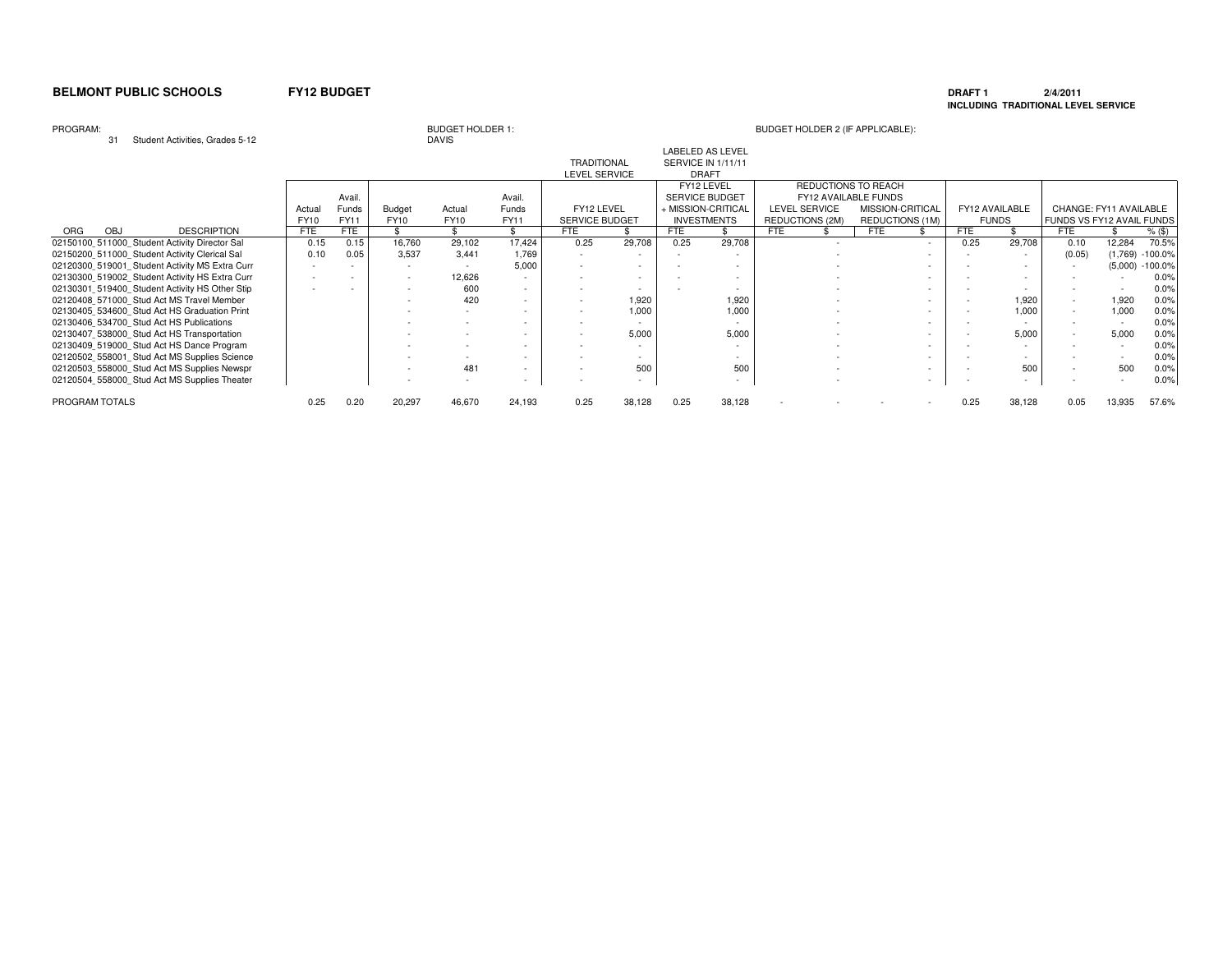### **DRAFT 1 2/4/2011 INCLUDING TRADITIONAL LEVEL SERVICE**

### PROGRAM:

PROGRAM TOTALS

KRAMER

| PROGRAM:                                      |            |        |              | <b>BUDGET HOLDER 1:</b> |         |                       |         |            |                           | BUDGET HOLDER 2 (IF APPLICABLE): |                            |                  |           |            |                |                           |                        |          |
|-----------------------------------------------|------------|--------|--------------|-------------------------|---------|-----------------------|---------|------------|---------------------------|----------------------------------|----------------------------|------------------|-----------|------------|----------------|---------------------------|------------------------|----------|
| Guidance, Grades K-12<br>33                   |            |        |              | <b>KRAMER</b>           |         |                       |         |            |                           | <b>PRINCIPALS</b>                |                            |                  |           |            |                |                           |                        |          |
|                                               |            |        |              |                         |         |                       |         |            | <b>LABELED AS LEVEL</b>   |                                  |                            |                  |           |            |                |                           |                        |          |
|                                               |            |        |              |                         |         | <b>TRADITIONAL</b>    |         |            | <b>SERVICE IN 1/11/11</b> |                                  |                            |                  |           |            |                |                           |                        |          |
|                                               |            |        |              |                         |         | <b>LEVEL SERVICE</b>  |         |            | <b>DRAFT</b>              |                                  |                            |                  |           |            |                |                           |                        |          |
|                                               |            |        |              |                         |         |                       |         |            | FY12 LEVEL                |                                  | <b>REDUCTIONS TO REACH</b> |                  |           |            |                |                           |                        |          |
|                                               |            | Avail. |              |                         | Avail.  |                       |         |            | SERVICE BUDGET            |                                  | FY12 AVAILABLE FUNDS       |                  |           |            |                |                           |                        |          |
|                                               | Actual     | Funds  | Budget       | Actual                  | Funds   | FY12 LEVEL            |         |            | + MISSION-CRITICAL        | LEVEL SERVICE                    |                            | MISSION-CRITICAL |           |            | FY12 AVAILABLE |                           | CHANGE: FY11 AVAILABLE |          |
|                                               | FY10       | FY11   | <b>FY10</b>  | FY10                    | FY11    | <b>SERVICE BUDGET</b> |         |            | <b>INVESTMENTS</b>        | REDUCTIONS (2M)                  |                            | REDUCTIONS (1M)  |           |            | <b>FUNDS</b>   | FUNDS VS FY12 AVAIL FUNDS |                        |          |
| <b>ORG</b><br>OBJ<br><b>DESCRIPTION</b>       | <b>FTE</b> | FTE    | $\mathbf{s}$ |                         | ¢       | FTE                   |         | <b>FTE</b> |                           | <b>FTE</b>                       |                            | <b>FTE</b>       |           | <b>FTE</b> |                | <b>FTE</b>                |                        | $%$ (\$) |
| 02211100 511000 Guidance Burbank Counselor    | 0.40       | 0.40   | 26.469       | 23,142                  | 27.410  | 0.40                  | 29,176  | 0.40       | 29,176                    | (0.40)                           | (22, 500)                  |                  |           |            | 6,676          | (0.40)                    | (20, 734)              | $-75.6%$ |
| 02212100 511000 Guidance Butler Counselor     | 0.60       | 0.60   | 39,703       | 34,713                  | 41.114  | 0.60                  | 43,763  | 0.60       | 43,763                    | (0.60)                           | (22, 500)                  |                  |           |            | 21,263         | (0.60)                    | (19, 851)              | $-48.3%$ |
| 02213100 511000 Guidance Wellington Counselor | 1.00       | 1.00   | 74.721       | 72.872                  | 74.721  | 1.00                  | 77,380  | 1.00       | 77,380                    |                                  |                            |                  | $\sim$    | 1.00       | 77,380         |                           | 2,659                  | 3.6%     |
| 02213101 511000 Guidance Elem Behv Specialist | 1.00       |        | 56,200       | 58.311                  |         |                       |         |            |                           |                                  |                            |                  |           |            |                |                           |                        | 0.0%     |
| 02214100 511000 Guidance WinnBrook Counselor  | 0.50       | 0.50   | 35,829       | 36,696                  | 38,354  | 0.50                  | 41,405  | 0.50       | 41,405                    | (0.50)                           | (22, 500)                  |                  |           |            | 18,905         | (0.50)                    | (19, 449)              | $-50.7%$ |
| 02220100 511000 Guidance MS Counselors        | 2.00       | 2.00   | 147,064      | 144,136                 | 155,521 | 1.00                  | 73,427  | 2.00       | 126,696                   |                                  |                            | (1.00)           | (53, 269) | 1.00       | 73,427         | (1.00)                    | (82,094)               | $-52.8%$ |
| 02220102 511000 Guidance MS Behv Specialist   | 1.00       | 1.00   | 69,194       | 67,342                  | 71,599  | 1.00                  | 72,463  | 1.00       | 72,463                    |                                  |                            |                  |           | 1.00       | 72,463         | $\overline{\phantom{a}}$  | 864                    | 1.2%     |
| 02230100 511000 Guidance HS Counselors        | 3.80       | 5.00   | 259,652      | 251,554                 | 328,932 | 5.00                  | 352,312 | 5.00       | 352,312                   |                                  |                            |                  |           | 5.00       | 352,312        | $\overline{\phantom{a}}$  | 23,380                 | 7.1%     |
| 02250100 511000 Guidance Director Salary      | 0.10       | 0.10   | 11,680       | 11.723                  | 11,680  | 0.10                  | 11.914  | 0.10       | 11,914                    |                                  |                            |                  |           | 0.10       | 11,914         | $\overline{\phantom{a}}$  | 234                    | 2.0%     |
| 02230200 511000 Guidance HS Clerical          | 1.00       | 1.00   | 44,208       | 45.248                  | 44,908  | 1.00                  | 44,908  | 1.00       | 44,908                    |                                  |                            |                  |           | 1.00       | 44,908         | $\sim$                    | (0)                    | 0.0%     |
| 02230400 534700 Guidance HS Printing          |            |        | 2,600        | 723                     | 2,600   |                       | 3,590   |            | 3,590                     |                                  |                            |                  |           |            | 3,590          | $\overline{\phantom{a}}$  | 990                    | 38.1%    |
| 02250400_530000_Guidance Sys Testing          |            |        |              |                         |         |                       |         |            |                           |                                  |                            |                  |           |            |                |                           |                        | 0.0%     |
| 02211500 551000 Guidance Supplies Burbank     |            |        | 88           | 71                      | 100     |                       | 50      |            | 50                        |                                  |                            |                  |           |            | 50             | $\overline{\phantom{a}}$  | (50)                   | $-50.0%$ |
| 02212500 551000 Guidance Supplies Butler      |            |        | 152          | $\sim$                  | 200     |                       | 150     |            | 150                       |                                  | (150)                      |                  | $\sim$    |            |                | $\overline{\phantom{a}}$  | (200)                  | 100.0%   |
| 02213500 551000 Guidance Supplies Wellington  |            |        | 200          | 207                     | 250     |                       | 300     |            | 300                       |                                  |                            |                  |           |            | 300            | $\overline{\phantom{a}}$  | 50                     | 20.0%    |
| 02214500 551000 Guidance Supplies Winn Brook  |            |        | 80           | $\sim$                  | 100     | $\sim$                | 150     |            | 150                       |                                  |                            |                  |           |            | 150            | $\overline{\phantom{a}}$  | 50                     | 50.0%    |
| 02220500 551000 Guidance Supplies MS          |            |        | 400          | $\sim$                  | 1,000   | $\sim$                | 1,800   |            | 1,800                     |                                  |                            |                  |           |            | 1,800          | $\sim$                    | 800                    | 80.0%    |
| 02230500_551000 Guidance Supplies HS          |            |        | 2,128        | 1,722                   | 2,600   |                       | 2,600   |            | 2,600                     |                                  |                            |                  |           |            | 2,600          |                           |                        | 0.0%     |
| 02230520_552900_Guidance Books High School    |            |        |              |                         |         |                       | 660     |            | 660                       |                                  |                            |                  |           |            | 660            |                           | 660                    | 0.0%     |

11.40 770,368 748,459 801,089 10.60 756,047 11.60 809,316 (1.50) (67,650) (1.00) (53,269) 9.10 688,397 (2.50) (112,692) -14.1%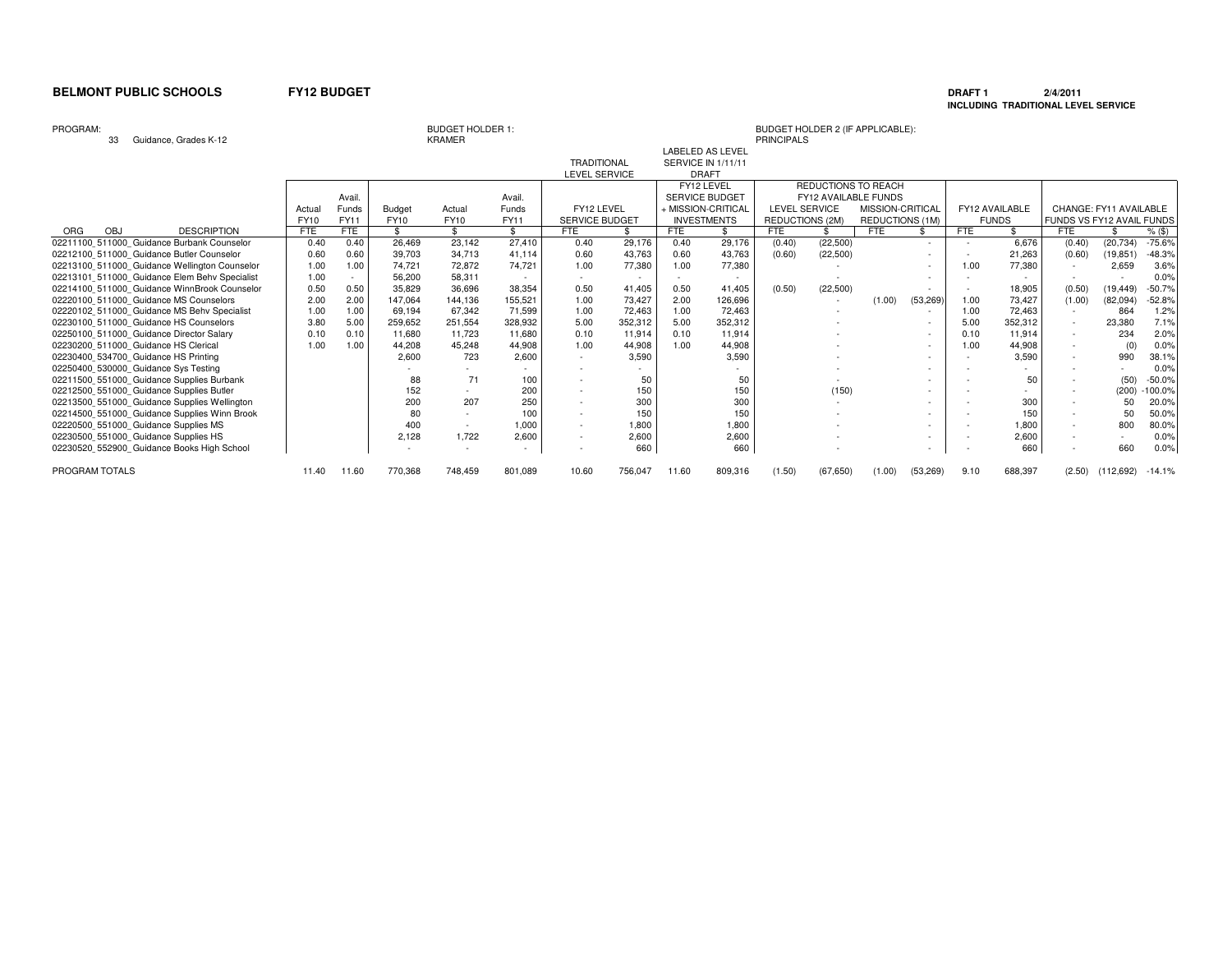### **DRAFT 1 2/4/2011 INCLUDING TRADITIONAL LEVEL SERVICE**

PROGRAM:

# BUDGET HOLDER 1:<br>KRAMER<br>KRAMER

34 Psychological Services, Grades Pre-K-12

| $\frac{1}{2}$ of $\frac{1}{2}$ or $\frac{1}{2}$ of $\frac{1}{2}$ of $\frac{1}{2}$ or $\frac{1}{2}$ or $\frac{1}{2}$ or $\frac{1}{2}$ or $\frac{1}{2}$ or $\frac{1}{2}$ |            |        |               | .           |         |                       |         |      |                          |      |                        |                        |            |                          |                           |                        |           |
|------------------------------------------------------------------------------------------------------------------------------------------------------------------------|------------|--------|---------------|-------------|---------|-----------------------|---------|------|--------------------------|------|------------------------|------------------------|------------|--------------------------|---------------------------|------------------------|-----------|
|                                                                                                                                                                        |            |        |               |             |         |                       |         |      | <b>LABELED AS LEVEL</b>  |      |                        |                        |            |                          |                           |                        |           |
|                                                                                                                                                                        |            |        |               |             |         | <b>TRADITIONAL</b>    |         |      | SERVICE IN 1/11/11       |      |                        |                        |            |                          |                           |                        |           |
|                                                                                                                                                                        |            |        |               |             |         | <b>LEVEL SERVICE</b>  |         |      | <b>DRAFT</b>             |      |                        |                        |            |                          |                           |                        |           |
|                                                                                                                                                                        |            |        |               |             |         |                       |         |      | FY12 LEVEL               |      | REDUCTIONS TO REACH    |                        |            |                          |                           |                        |           |
|                                                                                                                                                                        |            | Avail. |               |             | Avail.  |                       |         |      | <b>SERVICE BUDGET</b>    |      | FY12 AVAILABLE FUNDS   |                        |            |                          |                           |                        |           |
|                                                                                                                                                                        | Actua      | Funds  | <b>Budget</b> | Actual      | Funds   | FY12 LEVEL            |         |      | + MISSION-CRITICAL       |      | <b>LEVEL SERVICE</b>   | MISSION-CRITICAL       |            | FY12 AVAILABLE           |                           | CHANGE: FY11 AVAILABLE |           |
|                                                                                                                                                                        | FY10       | FY11   | FY10          | <b>FY10</b> | FY11    | <b>SERVICE BUDGET</b> |         |      | <b>INVESTMENTS</b>       |      | <b>REDUCTIONS (2M)</b> | <b>REDUCTIONS (1M)</b> |            | <b>FUNDS</b>             | FUNDS VS FY12 AVAIL FUNDS |                        |           |
| <b>DESCRIPTION</b><br>ORG<br><b>OBJ</b>                                                                                                                                | <b>FTE</b> | FTE    |               |             |         | FTE                   |         | FTE  |                          | FTE. |                        | <b>FTE</b>             | <b>FTE</b> |                          | FTE                       |                        | $%$ (\$)  |
| 02311100 511000 Psychologist Burbank                                                                                                                                   | 0.40       | 0.40   | 37,315        | 37,490      | 30,058  | 0.50                  | 30,081  | 0.50 | 30,081                   |      |                        |                        | 0.50       | 30,081                   | 0.10                      | 23                     | 0.1%      |
| 02312100 511000 Psychologist Butler                                                                                                                                    | 0.40       | 0.40   | 21.518        | 22,189      | 23,985  | 0.50                  | 30.081  | 0.50 | 30,081                   |      |                        |                        | 0.50       | 30,081                   | 0.10                      | 6.096                  | 25.4%     |
| 02313100 511000 Psychologist Wellington                                                                                                                                | 0.60       | 0.60   | 55,973        | 56,235      | 63,230  |                       |         |      |                          |      |                        |                        |            | $\overline{\phantom{a}}$ | (0.60)                    | (63, 230)              | $-100.0%$ |
| 02314100 511000 Psychologist Winn Brook                                                                                                                                | 0.60       | 0.60   | 32,276        | 33.284      | 33,518  |                       |         |      |                          |      |                        |                        |            | $\sim$                   | (0.60)                    | (33,518)               | $-100.0%$ |
| 02320100 511000 Psychologist Middle School                                                                                                                             |            |        |               |             |         | 1.00                  | 94,388  | 1.00 | 94,388                   |      |                        |                        | 1.00       | 94,388                   | 1.00                      | 94.388                 | 0.0%      |
| 02330100 511000 Psychologist High School                                                                                                                               | 0.73       | 0.73   | 68.100        | 69.047      | 68.100  | 0.73                  | 68,903  | 0.73 | 68,903                   |      |                        |                        | 0.73       | 68,903                   |                           | 803                    | 1.2%      |
| 02350400 530000 Psychologist Contr Service                                                                                                                             |            |        |               | $\sim$      | $\sim$  |                       |         |      | $\overline{\phantom{a}}$ |      |                        |                        |            | $\overline{\phantom{a}}$ |                           |                        | 0.0%      |
| PROGRAM TOTALS                                                                                                                                                         | 2.73       | 2.73   | 215,182       | 218,246     | 218,891 | 2.73                  | 223,453 | 2.73 | 223,453                  |      |                        |                        | 2.73       | 223,453                  |                           | 4.562                  | 2.1%      |
|                                                                                                                                                                        |            |        |               |             |         |                       |         |      |                          |      |                        |                        |            |                          |                           |                        |           |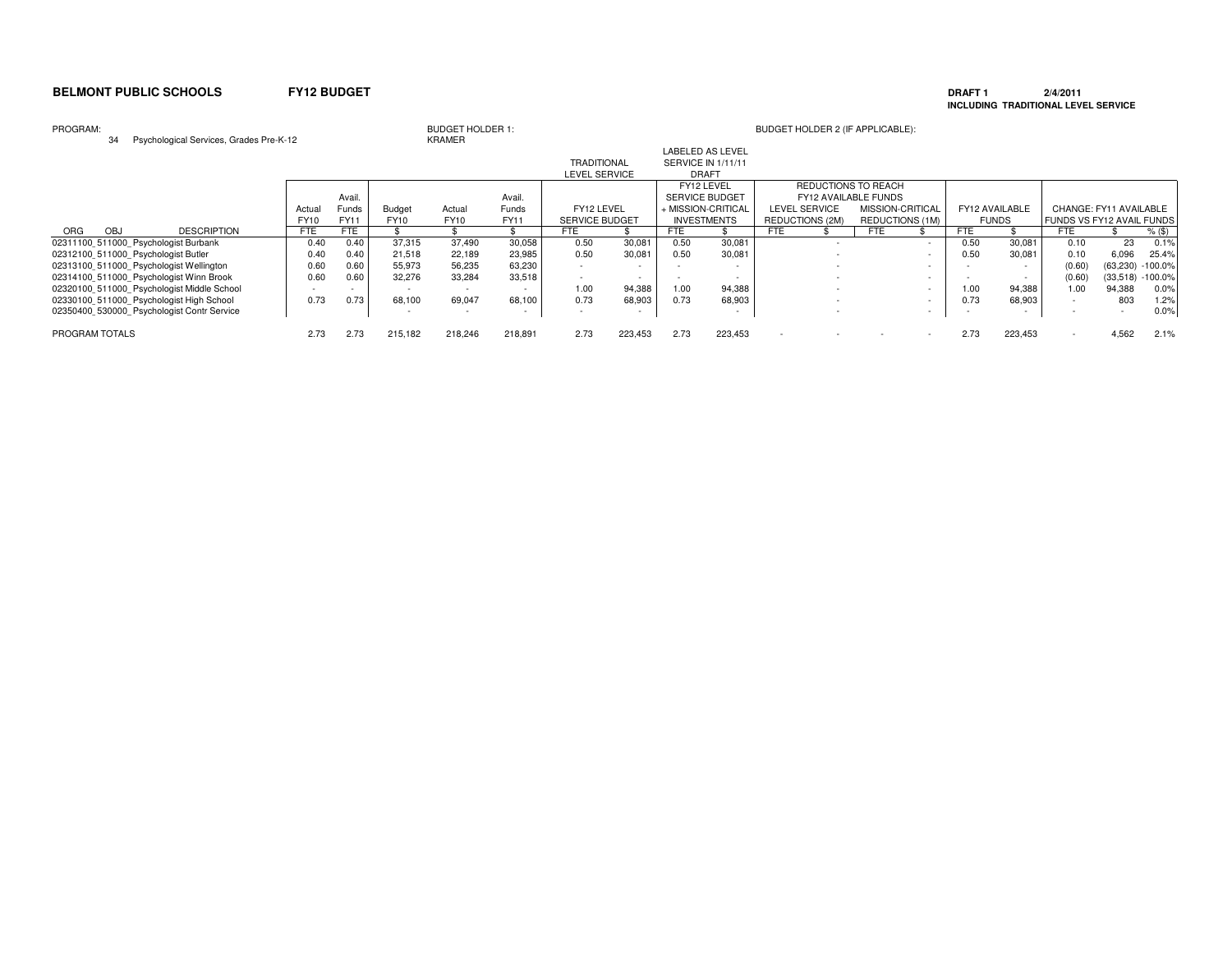### **DRAFT 1 2/4/2011 INCLUDING TRADITIONAL LEVEL SERVICE**

### PROGRAM:

35 Health Services, Grades Pre-K - 12

**PETERSON** 

|                |                                              |             |             |         |             |             |                       |                          |      | <b>LABELED AS LEVEL</b> |                      |           |                      |        |            |                          |                           |         |                     |
|----------------|----------------------------------------------|-------------|-------------|---------|-------------|-------------|-----------------------|--------------------------|------|-------------------------|----------------------|-----------|----------------------|--------|------------|--------------------------|---------------------------|---------|---------------------|
|                |                                              |             |             |         |             |             | <b>TRADITIONAL</b>    |                          |      | SERVICE IN 1/11/11      |                      |           |                      |        |            |                          |                           |         |                     |
|                |                                              |             |             |         |             |             | LEVEL SERVICE         |                          |      | <b>DRAFT</b>            |                      |           |                      |        |            |                          |                           |         |                     |
|                |                                              |             |             |         |             |             |                       |                          |      | FY12 LEVEL              |                      |           | REDUCTIONS TO REACH  |        |            |                          |                           |         |                     |
|                |                                              |             | Avail.      |         |             | Avail       |                       |                          |      | SERVICE BUDGET          |                      |           | FY12 AVAILABLE FUNDS |        |            |                          |                           |         |                     |
|                |                                              | Actua       | Funds       | Budget  | Actual      | Funds       | FY12 LEVEL            |                          |      | + MISSION-CRITICAL      | <b>LEVEL SERVICE</b> |           | MISSION-CRITICAL     |        |            | FY12 AVAILABLE           | CHANGE: FY11 AVAILABLE    |         |                     |
|                |                                              | <b>FY10</b> | <b>FY11</b> | FY10    | <b>FY10</b> | <b>FY11</b> | <b>SERVICE BUDGET</b> |                          |      | <b>INVESTMENTS</b>      | REDUCTIONS (2M)      |           | REDUCTIONS (1M)      |        |            | <b>FUNDS</b>             | FUNDS VS FY12 AVAIL FUNDS |         |                     |
| OBJ<br>ORG     | <b>DESCRIPTION</b>                           | <b>FTE</b>  | FTE         |         |             | \$          | FTE                   |                          | FTE  |                         | <b>FTE</b>           |           | <b>FTE</b>           |        | <b>FTE</b> |                          | <b>FTE</b>                |         | $%$ (\$)            |
|                | 02411100_511000_Nurse Burbank Salary         | 1.00        | 1.00        | 64,424  | 65,054      | 69,083      | 1.00                  | 75,770                   | 1.00 | 75,770                  | (0.10)               | (7, 577)  |                      |        | 0.90       | 68,193                   | (0.10)                    | (890)   | $-1.3%$             |
|                | 02412100 511000 Nurse Butler Salary          | 1.00        | 1.00        | 55,828  | 56,038      | 57,978      | 1.00                  | 60,327                   | 1.00 | 60,327                  | (0.10)               | (6,033)   |                      |        | 0.90       | 54,294                   | (0.10)                    | (3,684) | $-6.4%$             |
|                | 02413100 511000 Nurse Wellington Salary      | 1.00        | 1.00        | 55,828  | 56,090      | 57,978      | 1.00                  | 60,327                   | 1.00 | 60,327                  | (0.10)               | (6,033)   |                      | $\sim$ | 0.90       | 54,294                   | (0.10)                    | (3,684) | $-6.4%$             |
|                | 02414100 511000 Nurse Winn Brook Salary      | 1.00        | 1.00        | 57,714  | 58,082      | 60,038      | 1.00                  | 62,561                   | 1.00 | 62,561                  | (0.10)               | (6, 256)  |                      | $\sim$ | 0.90       | 56,305                   | (0.10)                    | (3,733) | $-6.2%$             |
|                | 02420100 511000 Nurse Middle School Salary   | 1.70        | 1.70        | 119,860 | 123,130     | 124,319     | 2.00                  | 137,712                  | 2.00 | 137,712                 |                      |           |                      | $\sim$ | 2.00       | 137,712                  | 0.30                      | 13,393  | 10.8%               |
|                | 02430100 511000 Nurse High School Salary     | 1.00        | 1.50        | 60,038  | 61,219      | 88,896      | 1.50                  | 91,826                   | 1.50 | 91,826                  |                      |           |                      | $\sim$ | 1.50       | 91,826                   | $\sim$                    | 2,930   | 3.3%                |
|                | 02450400_530000_Nurse Physician Contract     |             |             | 6,500   | 7,000       | 3,500       |                       | 3,500                    |      | 3,500                   |                      |           |                      |        |            | 3,500                    |                           |         | 0.0%                |
|                | 02450401 571000 Nurse Systemwide Travel      |             |             | 400     | 210         | 320         |                       | 400                      |      | 400                     |                      |           |                      |        |            | 400                      |                           | 80      | 25.0%               |
|                | 02450402 524000 Nurses Equip Repair          |             |             |         |             | 360         |                       | 2,360                    |      | 2,360                   |                      |           |                      | ٠      |            | 2,360                    | $\sim$                    | 2,000   | 555.6%              |
|                | 02411500 550000 Nurse Burbank Supplies       |             |             | 660     | 437         | 730         |                       |                          |      |                         |                      |           |                      | ۰      |            |                          | $\sim$                    |         | (730) -100.0%       |
|                | 02412500 550000 Nurse Butler Supplies        |             |             | 684     | 692         | 900         |                       |                          |      |                         |                      |           |                      | ٠      |            |                          | $\sim$                    |         | $(900) - 100.0\%$   |
|                | 02413500 550000 Nurse Wellington Supplies    |             |             | 680     | 558         | 750         |                       |                          |      |                         |                      |           |                      | ۰      |            |                          | $\overline{\phantom{a}}$  |         | (750) -100.0%       |
|                | 02414500 550000 Nurse Winn Brook Supplies    |             |             | 600     | 627         | 700         | $\sim$                |                          |      |                         |                      |           |                      |        |            | $\overline{\phantom{a}}$ |                           |         | (700) -100.0%       |
|                | 02420500 550000 Nurse Middle School Supplies |             |             | 4,000   | 2,900       | 4,000       |                       |                          |      |                         |                      |           |                      |        |            |                          | $\sim$                    |         | $(4,000) -100.0\%$  |
|                | 02430500 550000 Nurse High School Supplies   |             |             | 1,520   | 1,306       | 1,500       |                       | $\overline{\phantom{a}}$ |      |                         |                      |           |                      | ٠      |            | $\overline{\phantom{a}}$ | $\sim$                    |         | $(1,500) - 100.0\%$ |
|                | 02450500_550000_Nurse Systemwide Supplies    |             |             | 2,500   | 768         | 2,640       |                       | 11,275                   |      | 11,275                  |                      |           |                      | ٠      |            | 11,275                   | $\overline{\phantom{a}}$  | 8,635   | 327.1%              |
| PROGRAM TOTALS |                                              | 6.70        | 7.20        | 431,236 | 434,111     | 473,692     | 7.50                  | 506,058                  | 7.50 | 506,058                 | (0.40)               | (25, 899) |                      |        | 7.10       | 480,159                  | (0.10)                    | 6,467   | 1.4%                |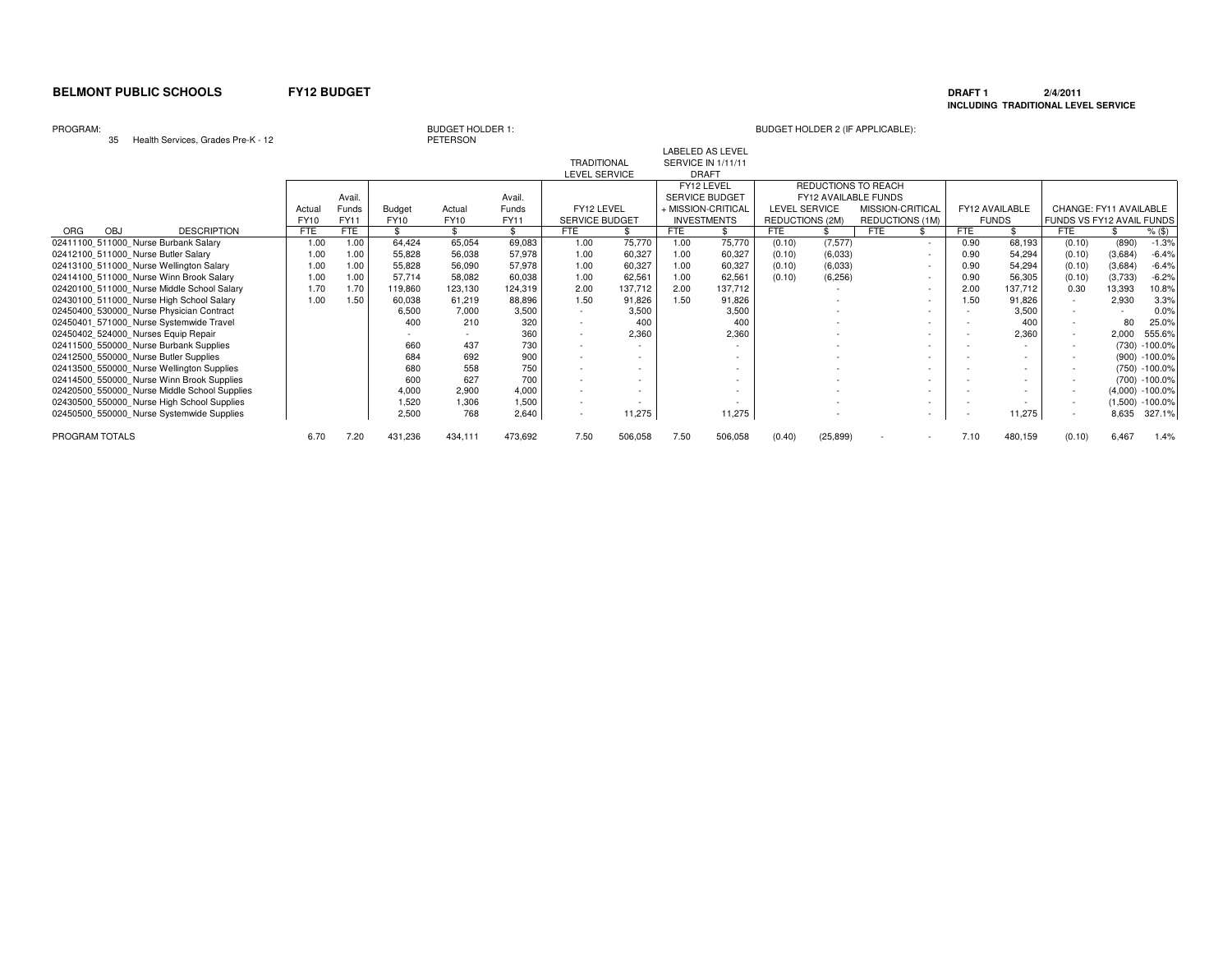### **DRAFT 1 2/4/2011 INCLUDING TRADITIONAL LEVEL SERVICE**

PROGRAM:

36 Library

BUDGET HOLDER 1:<br>PRINCIPALS

|                                                |                       |                         |                       |                |                                | <b>TRADITIONAL</b><br>LEVEL SERVICE |                          |            | <b>LABELED AS LEVEL</b><br><b>SERVICE IN 1/11/11</b><br><b>DRAFT</b>            |                                         |          |                                                                                           |               |            |                                |                           |                        |          |
|------------------------------------------------|-----------------------|-------------------------|-----------------------|----------------|--------------------------------|-------------------------------------|--------------------------|------------|---------------------------------------------------------------------------------|-----------------------------------------|----------|-------------------------------------------------------------------------------------------|---------------|------------|--------------------------------|---------------------------|------------------------|----------|
|                                                | Actual<br><b>FY10</b> | Avail.<br>Funds<br>FY11 | <b>Budget</b><br>FY10 | Actual<br>FY10 | Avail.<br>Funds<br><b>FY11</b> | FY12 LEVEL<br>SERVICE BUDGET        |                          |            | FY12 LEVEL<br><b>SERVICE BUDGET</b><br>+ MISSION-CRITICAL<br><b>INVESTMENTS</b> | <b>LEVEL SERVICE</b><br>REDUCTIONS (2M) |          | REDUCTIONS TO REACH<br>FY12 AVAILABLE FUNDS<br>MISSION-CRITICAL<br><b>REDUCTIONS (1M)</b> |               |            | FY12 AVAILABLE<br><b>FUNDS</b> | FUNDS VS FY12 AVAIL FUNDS | CHANGE: FY11 AVAILABLE |          |
| OBJ<br><b>DESCRIPTION</b><br>ORG               | <b>FTE</b>            | <b>FTE</b>              | $\mathbf{s}$          | \$             | $\mathbf{\$}$                  | <b>FTE</b>                          | \$                       | <b>FTE</b> | \$                                                                              | <b>FTE</b>                              | \$       | <b>FTE</b>                                                                                | $\mathcal{L}$ | <b>FTE</b> | \$                             | <b>FTE</b>                | $\mathbf{\$}$          | $%$ (\$) |
| 02511100 511000 Librarian Burbank Salary       | 0.25                  | $\sim$                  | 13.267                | 17.914         | $\sim$                         | $\sim$                              |                          |            |                                                                                 |                                         |          |                                                                                           | $\sim$        |            |                                |                           |                        | 0.0%     |
| 02512100 511000 Librarian Butler Salary        | 0.25                  | $\sim$                  | 13.267                | 17.914         |                                |                                     |                          |            |                                                                                 |                                         |          |                                                                                           |               |            |                                |                           |                        | 0.0%     |
| 02513100 511000 Librarian Wellington Salary    | 0.25                  | $\sim$                  | 13.267                | 17.914         |                                |                                     |                          |            |                                                                                 |                                         |          |                                                                                           |               |            |                                |                           |                        | 0.0%     |
| 02514100 511000 Librarian Winn Brook Salary    | 0.25                  | $\sim$                  | 13,267                | 17,914         |                                |                                     |                          |            |                                                                                 |                                         |          |                                                                                           |               |            |                                |                           |                        | 0.0%     |
| 02520100 511000 Librarian Middle School Salary | 1.00                  | 1.00                    | 64,685                | 64,685         | 67,008                         | 1.00                                | 70,005                   | 1.00       | 70,005                                                                          |                                         |          |                                                                                           |               | 1.00       | 70,005                         |                           | 2,997                  | 4.5%     |
| 02530100_511000_Librarian High School Salary   | 1.00                  | 1.00                    | 95,619                | 95,984         | 95,819                         | 1.00                                | 100,919                  | 1.00       | 100,919                                                                         | (1.00)                                  | (45,000) |                                                                                           | $\sim$        |            | 55,919                         | (1.00)                    | (39,900)               | $-41.6%$ |
| 02520200_511100_Library MS Clerical Aide       | 0.42                  | 0.42                    | 5.625                 | 5,187          | 5,670                          | 0.42                                | 5,625                    | 0.42       | 5,625                                                                           |                                         |          |                                                                                           | $\sim$        | 0.42       | 5,625                          | (0.00)                    | (45)                   | $-0.8%$  |
| 02530200 511100 Library HS Clerical Aide       | 0.50                  | 0.50                    | 6.750                 | 6,750          | 6,750                          | 0.50                                | 6.750                    | 0.50       | 6,750                                                                           |                                         |          |                                                                                           | $\sim$        | 0.50       | 6,750                          | $\sim$                    | $\sim$                 | 0.0%     |
| 02511300_511100_Library Burbank Aide           | 0.50                  | $\sim$                  | 12,709                | 11,231         |                                | 0.05                                | 1.073                    | 0.05       | 1,073                                                                           |                                         |          |                                                                                           |               | 0.05       | 1.073                          | 0.05                      | 1.073                  | 0.0%     |
| 02512300 511100 Library Butler Aide            | 0.50                  | $\sim$                  | 12,709                | 13,771         |                                | 0.07                                | 1,430                    | 0.07       | 1,430                                                                           |                                         |          |                                                                                           | $\sim$        | 0.07       | 1,430                          | 0.07                      | 1,430                  | 0.0%     |
| 02513300 511100 Library Wellington Aide        | 0.50                  |                         | 12,710                | 13,549         |                                |                                     |                          |            |                                                                                 |                                         |          |                                                                                           |               |            |                                |                           |                        | 0.0%     |
| 02514300 511100 Library Winn Brook Aide        | 0.50                  | $\sim$                  | 12.710                | 11,075         |                                |                                     |                          |            |                                                                                 |                                         |          |                                                                                           |               |            |                                |                           |                        | 0.0%     |
| 02520300 511100 Library Middle School Aide     | $\sim$                | $\sim$                  | $\sim$                | $\sim$         | $\sim$                         |                                     | $\sim$                   |            |                                                                                 |                                         |          |                                                                                           |               |            |                                |                           |                        | 0.0%     |
| 02530300 511100 Library High School Aide       | 1.00                  |                         | 23,411                | 19,157         |                                |                                     |                          |            |                                                                                 |                                         |          |                                                                                           |               |            |                                |                           |                        | 0.0%     |
| 02530400 538000 Library HS Data Base           |                       |                         | 7.700                 | 6.457          | 8,175                          |                                     | 8.175                    |            | 8,175                                                                           |                                         |          |                                                                                           |               |            | 8.175                          |                           |                        | 0.0%     |
| 02550400 573000 Library Dues and Conferences   |                       |                         | 500                   | 40             | 400                            |                                     | 400                      |            | 400                                                                             |                                         |          |                                                                                           |               |            | 400                            |                           |                        | 0.0%     |
| 02511500 551000 Library Burbank Supplies       |                       |                         | 380                   | 174            |                                |                                     | $\overline{\phantom{a}}$ |            |                                                                                 |                                         |          |                                                                                           |               |            | $\overline{\phantom{a}}$       |                           |                        | 0.0%     |
| 02511520 552900 Library Burbank Books          |                       |                         |                       | $\sim$         |                                |                                     |                          |            |                                                                                 |                                         |          |                                                                                           |               |            |                                |                           |                        | 0.0%     |
| 02512500_551000_Library Butler Supplies        |                       |                         | 304                   | 296            |                                |                                     |                          |            |                                                                                 |                                         |          |                                                                                           |               |            |                                |                           |                        | 0.0%     |
| 02512520 552900 Library Butler Books           |                       |                         |                       |                |                                |                                     |                          |            |                                                                                 |                                         |          |                                                                                           |               |            |                                |                           |                        | 0.0%     |
| 02513500 551000 Library Wellington Supplies    |                       |                         | 400                   | 346            |                                |                                     |                          |            |                                                                                 |                                         |          |                                                                                           |               |            |                                |                           |                        | 0.0%     |
| 02513520 552900 Library Wellington Books       |                       |                         |                       |                |                                |                                     |                          |            |                                                                                 |                                         |          |                                                                                           |               |            |                                |                           |                        | 0.0%     |
| 02514500_551000_Library Winn Brook Supplies    |                       |                         | 360                   | 112            | $\sim$                         |                                     | 400                      |            | 400                                                                             |                                         |          |                                                                                           |               |            | 400                            |                           | 400                    | 0.0%     |
| 02514520 552900 Library Winn Brook Books       |                       |                         |                       |                |                                |                                     |                          |            |                                                                                 |                                         |          |                                                                                           |               |            |                                |                           |                        | 0.0%     |
| 02520500_551000_Library Middle School Supplies |                       |                         | 2.979                 | 2.616          | 3,500                          |                                     | 3,500                    |            | 3,500                                                                           |                                         |          |                                                                                           |               |            | 3,500                          |                           |                        | 0.0%     |
| 02520520 552900 Library Middle School Books    |                       |                         | $\sim$                | $\blacksquare$ |                                |                                     | $\sim$                   |            |                                                                                 |                                         |          |                                                                                           |               |            | ٠                              |                           |                        | 0.0%     |
| 02530500_551000_Library High School Supplies   |                       |                         | 1.292                 | 531            | 1,700                          |                                     | 1.700                    |            | 1,700                                                                           |                                         |          |                                                                                           |               |            | 1,700                          |                           |                        | 0.0%     |
| 02530520 552900 Library High School Books      |                       |                         |                       | $\sim$         | $\sim$                         |                                     | $\sim$                   |            |                                                                                 |                                         |          |                                                                                           |               |            | $\sim$                         |                           |                        | 0.0%     |
| 02550500 551000 Library General Supplies       |                       |                         |                       |                |                                |                                     |                          |            |                                                                                 |                                         |          |                                                                                           |               |            |                                |                           |                        | 0.0%     |
| 02520600 587000 Library MS Repl Equipment      |                       |                         |                       |                | $\sim$                         |                                     | $\overline{\phantom{a}}$ |            |                                                                                 |                                         |          |                                                                                           |               |            | $\overline{\phantom{a}}$       |                           |                        | 0.0%     |
| 02530600 587000 Library HS Repl Equipment      |                       |                         |                       |                |                                |                                     |                          |            |                                                                                 |                                         |          |                                                                                           |               |            |                                |                           |                        | 0.0%     |
| PROGRAM TOTALS                                 | 6.92                  | 2.92                    | 313,911               | 323,617        | 189,022                        | 3.03                                | 199,977                  | 3.03       | 199,977                                                                         | (1.00)                                  | (45,000) |                                                                                           |               | 2.03       | 154,977                        | (0.89)                    | (34, 045)              | $-18.0%$ |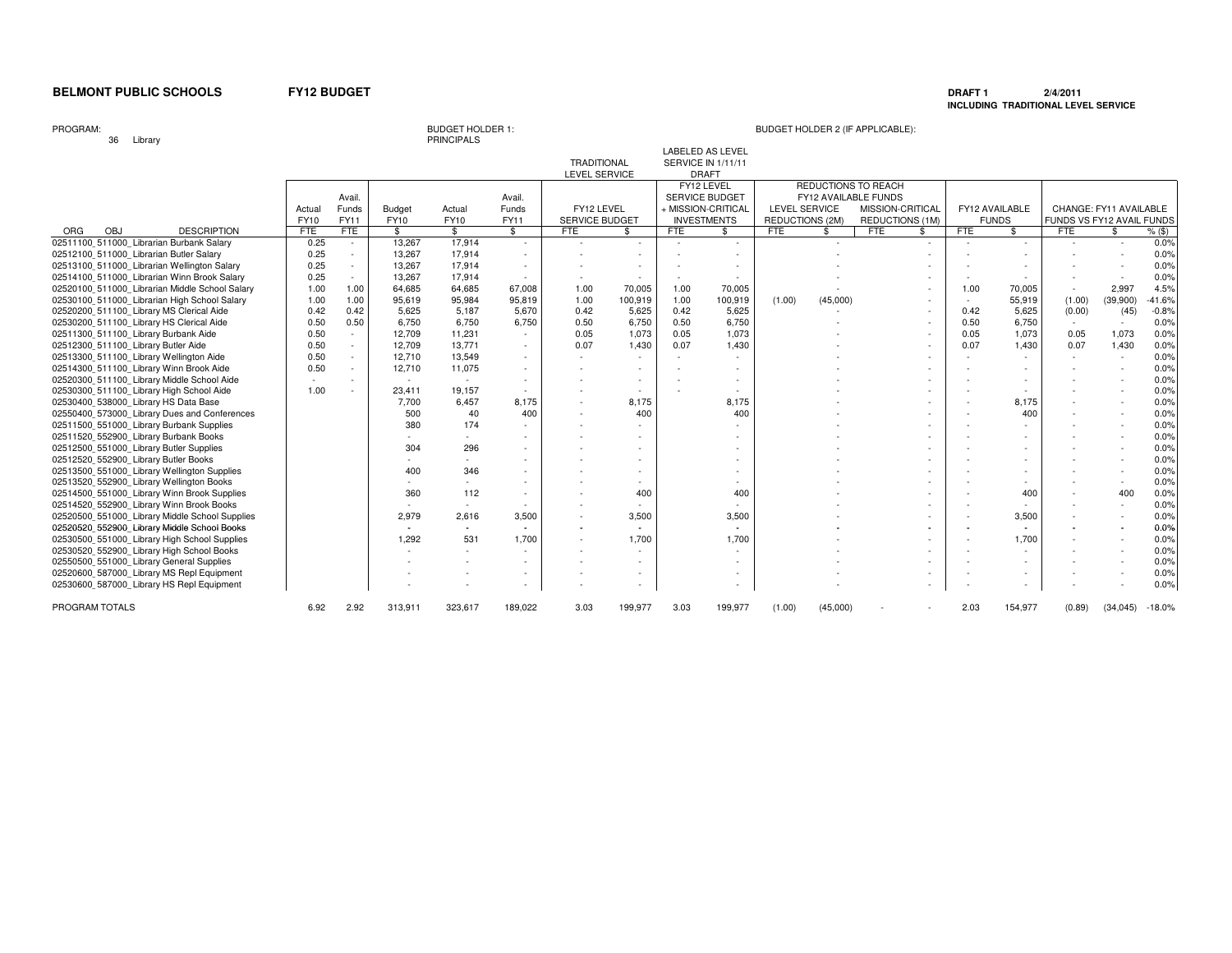PROGRAM TOTALS 875,802

### **DRAFT 1 2/4/2011 INCLUDING TRADITIONAL LEVEL SERVICE**

PROGRAM:

# BUDGET HOLDER 1: BUDGET HOLDER 2 (IF APPLICABLE):

9.28 875,802 818,538 873,379 10.00 934,073 10.00 1,009,073 - - - (75,000) 10.00 934,073 0.72 60,694 6.9%

| Technology & Audio Visual<br>37                |            |        |               | MAZZOLA       |               |                    |         |            |                           |                      |                        |                          |                          |                |                           |                        |            |
|------------------------------------------------|------------|--------|---------------|---------------|---------------|--------------------|---------|------------|---------------------------|----------------------|------------------------|--------------------------|--------------------------|----------------|---------------------------|------------------------|------------|
|                                                |            |        |               |               |               |                    |         |            | <b>LABELED AS LEVEL</b>   |                      |                        |                          |                          |                |                           |                        |            |
|                                                |            |        |               |               |               | <b>TRADITIONAL</b> |         |            | <b>SERVICE IN 1/11/11</b> |                      |                        |                          |                          |                |                           |                        |            |
|                                                |            |        |               |               |               | LEVEL SERVICE      |         |            | <b>DRAFT</b>              |                      |                        |                          |                          |                |                           |                        |            |
|                                                |            |        |               |               |               |                    |         |            | FY12 LEVEL                | REDUCTIONS TO REACH  |                        |                          |                          |                |                           |                        |            |
|                                                |            | Avail. |               |               | Avail.        |                    |         |            | <b>SERVICE BUDGET</b>     | FY12 AVAILABLE FUNDS |                        |                          |                          |                |                           |                        |            |
|                                                | Actual     | Funds  | <b>Budget</b> | Actual        | Funds         | FY12 LEVEL         |         |            | + MISSION-CRITICAL        | LEVEL SERVICE        | MISSION-CRITICAL       |                          |                          | FY12 AVAILABLE |                           | CHANGE: FY11 AVAILABLE |            |
|                                                | FY10       | FY11   | <b>FY10</b>   | FY10          | FY11          | SERVICE BUDGET     |         |            | <b>INVESTMENTS</b>        | REDUCTIONS (2M)      | <b>REDUCTIONS (1M)</b> |                          |                          | <b>FUNDS</b>   | FUNDS VS FY12 AVAIL FUNDS |                        |            |
| ORG<br>OBJ<br><b>DESCRIPTION</b>               | <b>FTE</b> | FTE    | $$^{\circ}$   | $\mathbf{\$}$ | $\mathbf{\$}$ | <b>FTE</b>         | \$      | <b>FTE</b> | \$                        | <b>FTE</b><br>\$     | <b>FTE</b>             | \$                       | FTE                      | \$             | <b>FTE</b>                |                        | $%$ (\$)   |
| 02650100 511000 Technology Director Salary     | 1.00       | 1.00   | 109,000       | 109,395       | 109,000       | 1.00               | 115,000 | 1.00       | 115,000                   | $\overline{a}$       |                        |                          | 1.00                     | 115,000        |                           | 6,000                  | 5.5%       |
| 02650110 519400 Rtl data input stipends        |            |        | 8,000         | $\sim$        |               | $\sim$             |         |            |                           |                      |                        |                          |                          |                |                           |                        | 0.0%       |
| 02650200 511000 Technology Clerical Salary     | 1.00       | 1.00   | 34,000        | 34,691        | 34,000        | 1.00               | 31,000  | 1.00       | 31,000                    |                      |                        |                          | 1.00                     | 31,000         |                           | (3,000)                | $-8.8%$    |
| 02650300 511000 Technology HS AV Media Aide    | 1.00       | 1.00   | 31,700        | 31,700        | 31,700        | $\sim$             | $\sim$  | $\sim$     | $\overline{a}$            |                      |                        |                          | $\sim$                   |                | (1.00)                    | (31,700)               | $-100.0\%$ |
| 02650301 511001 Technology Net Mgr and Tech    | 6.28       | 6.28   | 347,570       | 335,564       | 337,350       | 8.00               | 374,878 | 8.00       | 374,878                   |                      |                        |                          | 8.00                     | 374,878        | 1.72                      | 37,528                 | 11.1%      |
| 02650330 512000 Tech Summer & Student Help     |            |        | 10,000        | 2,322         | 10,000        | $\sim$             | 10,000  |            | 10,000                    |                      |                        |                          | $\sim$                   | 10,000         |                           |                        | 0.0%       |
| 02611400 543000 Tech Photocopier Rep Burbank   |            |        | 2,300         | 2,300         | 2,300         | $\sim$             | 2,300   |            | 2,300                     |                      |                        |                          | $\overline{\phantom{a}}$ | 2,300          | $\sim$                    | $\sim$                 | 0.0%       |
| 02612400 543000 Tech Photocopier Rep Butler    |            |        | 4,000         | 2,523         | 4,000         |                    | 2,000   |            | 2,000                     |                      |                        |                          |                          | 2,000          |                           | (2,000)                | $-50.0%$   |
| 02613400_543000_Tech Photocopier Rep Well      |            |        | 1,500         | 1,394         | 1,500         | $\sim$             | 3,160   |            | 3,160                     |                      |                        | $\overline{\phantom{a}}$ | $\overline{\phantom{a}}$ | 3,160          | $\sim$                    | 1,660                  | 110.7%     |
| 02614400 543000 Tech Photocopier Rep WB        |            |        | 3,000         | 2,570         | 3,000         | $\sim$             | 2,500   |            | 2,500                     |                      |                        | $\overline{\phantom{a}}$ | $\sim$                   | 2,500          |                           | (500)                  | $-16.7%$   |
| 02620400 543000 Tech Photocopier Rep MS        |            |        | 11,000        | 9,096         | 11,000        | $\sim$             | 7,500   |            | 7,500                     |                      |                        |                          | $\overline{\phantom{a}}$ | 7,500          |                           | (3,500)                | $-31.8%$   |
| 02630400 543000 Tech Photocopier Rep HS        |            |        | 15,000        | 13,567        | 15,000        |                    | 12,000  |            | 12,000                    |                      |                        |                          | $\overline{\phantom{a}}$ | 12,000         |                           | (3,000)                | $-20.0%$   |
| 02650400 573000 Technology Dues Conferences    |            |        | 2,400         | 2.164         | 1,920         | $\sim$             | 2,400   |            | 2,400                     |                      |                        | $\overline{\phantom{a}}$ | $\sim$                   | 2.400          | $\sim$                    | 480                    | 25.0%      |
| 02650403 543000 Technology Sys Equip Repair    |            |        | 16,800        | 16,114        | 16,800        | $\sim$             | 16,800  |            | 16,800                    |                      |                        | $\sim$                   | $\sim$                   | 16,800         | $\sim$                    | $\sim$                 | 0.0%       |
| 02650404 538000 Technology Sys Contr Serv      |            |        | 126,294       | 97,594        | 126,294       | $\sim$             | 142,000 |            | 142,000                   |                      |                        |                          | $\sim$                   | 142,000        | $\sim$                    | 15,706                 | 12.4%      |
| 02611500 542100 Technology Burbank Supplies    |            |        | 1.272         | 2.043         | 1,600         | $\sim$             | 1,600   |            | 1,600                     |                      |                        |                          | $\overline{\phantom{a}}$ | 1,600          | $\sim$                    | $\sim$                 | 0.0%       |
| 02611502_558000_Technology Bur AV Supplies     |            |        | 424           | $\sim$        | 500           | $\sim$             | 500     |            | 500                       |                      |                        | $\sim$                   | $\overline{\phantom{a}}$ | 500            | $\sim$                    | $\sim$                 | 0.0%       |
| 02612500 542100 Technology Butler Supplies     |            |        | 1,520         | 1,950         | 1,520         | $\sim$             | 1,520   |            | 1,520                     |                      |                        |                          | $\overline{\phantom{a}}$ | 1,520          |                           | $\sim$                 | 0.0%       |
| 02612502_558000_Technology But AV Supplies     |            |        | 380           | $\sim$        | 380           |                    | 380     |            | 380                       |                      |                        |                          | $\overline{\phantom{a}}$ | 380            |                           | $\sim$                 | 0.0%       |
| 02613500 542100 Technology Wellington Supplies |            |        | 1,600         | 2,221         | 1,600         | $\sim$             | 1,600   |            | 1,600                     |                      |                        |                          | $\sim$                   | 1,600          |                           | ٠                      | 0.0%       |
| 02613502 558000 Technology Well AV Supplies    |            |        | 480           | $\sim$        | 480           |                    | 500     |            | 500                       |                      |                        |                          | $\overline{\phantom{a}}$ | 500            |                           | 20                     | 4.2%       |
| 02614500 542100 Technology Winn Brook Supplies |            |        | 2,960         | 3,356         | 3,000         |                    | 3,000   |            | 3,000                     |                      |                        |                          |                          | 3,000          |                           | $\sim$                 | 0.0%       |
| 02614502 558000 Technology WB AV Supplies      |            |        | 80            | $\sim$        | 100           |                    | 100     |            | 100                       |                      |                        |                          |                          | 100            |                           | $\sim$                 | 0.0%       |
| 02620500 542100 Technology MS Supplies         |            |        | 4,800         | 5,783         | 6,000         | $\sim$             | 6,000   |            | 6,000                     |                      |                        | $\overline{\phantom{a}}$ | $\sim$                   | 6,000          |                           | $\sim$                 | 0.0%       |
| 02620502_558000_Technology MS AV Supplies      |            |        | 2.000         | 1,364         | 2,500         |                    | 2,500   |            | 2,500                     |                      |                        |                          | $\sim$                   | 2,500          |                           | $\sim$                 | 0.0%       |
| 02630500 542100 Technology HS Supplies         |            |        | 7,321         | 9.858         | 7,321         |                    | 7.321   |            | 7,321                     |                      |                        |                          |                          | 7,321          |                           |                        | 0.0%       |
| 02630502 558000 Technology HS AV Supplies      |            |        | 493           | 187           | 493           | $\sim$             | 493     |            | 493                       |                      |                        |                          | $\overline{\phantom{a}}$ | 493            |                           |                        | 0.0%       |
| 02650500 551000 Technology General Supplies    |            |        | 27,500        | 7,145         | 37,875        | $\sim$             | 37,875  |            | 37,875                    |                      |                        |                          | $\overline{\phantom{a}}$ | 37,875         | $\sim$                    | $\sim$                 | 0.0%       |
| 02650600 585000 Technology Asset Renew Prog    |            |        | 2,408         | 2,870         | 50,000        | $\sim$             | 95,000  |            | 120,000                   |                      |                        | (25,000)                 | $\sim$                   | 95,000         | $\sim$                    | 45,000                 | 90.0%      |
| 02650605 587000 Technology Hardware Repl       |            |        | 50,000        | 84,091        | 31,146        | $\sim$             | 30,146  |            | 55,146                    |                      |                        | (25,000)                 | $\sim$                   | 30,146         | $\sim$                    | (1,000)                | $-3.2%$    |
| 02650610 551500 Technology Software Repl       |            |        | 50,000        | 36,676        | 25,000        |                    | 24,000  |            | 49,000                    |                      |                        | (25,000)                 | $\sim$                   | 24,000         |                           | (1,000)                | $-4.0%$    |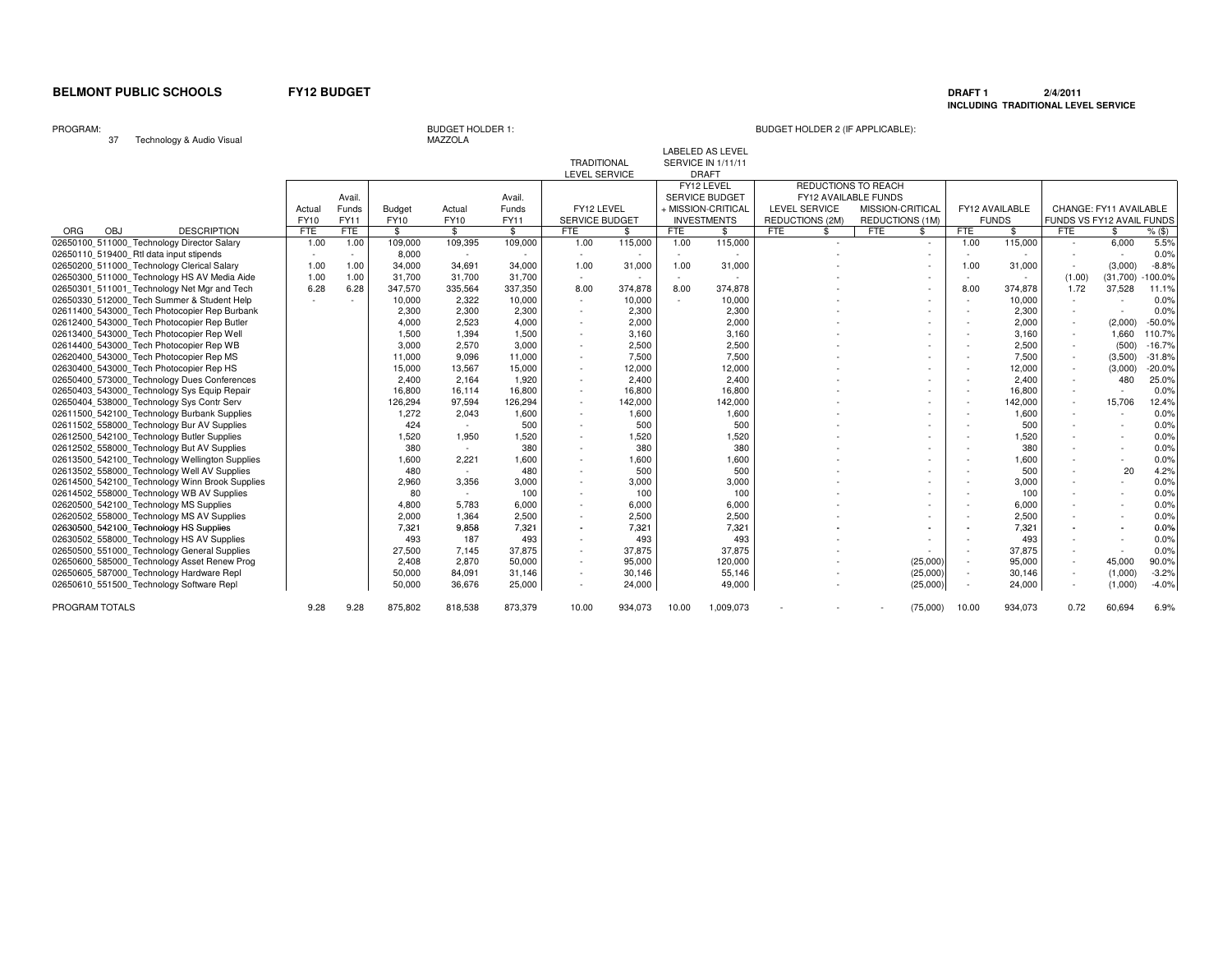### **DRAFT 1 2/4/2011 INCLUDING TRADITIONAL LEVEL SERVICE**

### PROGRAM:

| PROGRAM:                          | 38  | Curriculum Development                         |               |               |                       | <b>BUDGET HOLDER 1:</b><br><b>DARIAS</b> |               |                                            |         |            |                                                               |            | BUDGET HOLDER 2 (IF APPLICABLE):            |                  |                 |                |              |            |                                                     |          |
|-----------------------------------|-----|------------------------------------------------|---------------|---------------|-----------------------|------------------------------------------|---------------|--------------------------------------------|---------|------------|---------------------------------------------------------------|------------|---------------------------------------------|------------------|-----------------|----------------|--------------|------------|-----------------------------------------------------|----------|
|                                   |     |                                                |               |               |                       |                                          |               | <b>TRADITIONAL</b><br><b>LEVEL SERVICE</b> |         |            | <b>LABELED AS LEVEL</b><br>SERVICE IN 1/11/11<br><b>DRAFT</b> |            |                                             |                  |                 |                |              |            |                                                     |          |
|                                   |     |                                                |               | Avail.        |                       |                                          | Avail.        |                                            |         |            | FY12 LEVEL<br><b>SERVICE BUDGET</b>                           |            | REDUCTIONS TO REACH<br>FY12 AVAILABLE FUNDS |                  |                 |                |              |            |                                                     |          |
|                                   |     |                                                | Actua<br>FY10 | Funds<br>FY11 | <b>Budget</b><br>FY10 | Actual<br><b>FY10</b>                    | Funds<br>FY11 | FY12 LEVEL<br><b>SERVICE BUDGET</b>        |         |            | + MISSION-CRITICAL<br><b>INVESTMENTS</b>                      |            | LEVEL SERVICE<br>REDUCTIONS (2M)            | MISSION-CRITICAL | REDUCTIONS (1M) | FY12 AVAILABLE | <b>FUNDS</b> |            | CHANGE: FY11 AVAILABLE<br>FUNDS VS FY12 AVAIL FUNDS |          |
| ORG                               | OBJ | <b>DESCRIPTION</b>                             | FTE           | FTE           |                       |                                          |               | <b>FTE</b>                                 |         | <b>FTE</b> |                                                               | <b>FTE</b> |                                             | <b>FTE</b>       |                 | FTE            |              | <b>FTE</b> |                                                     | $%$ (\$) |
|                                   |     | 02750100 511000 Curr Dev Assistant Supt Salary | 0.50          | 0.50          | 63,750                | 63,995                                   | 63,750        | 0.50                                       | 61,125  | 0.50       | 61,125                                                        |            |                                             |                  |                 | 0.50           | 61,125       |            | (2,625)                                             | $-4.1%$  |
|                                   |     | 02750200 511000 Curr Dev Secretary Salary      | 0.50          | 0.50          | 30,922                | 31,034                                   | 30,922        | 0.50                                       | 31,541  | 0.50       | 31,541                                                        |            |                                             |                  |                 | 0.50           | 31,541       |            | 619                                                 | 2.0%     |
|                                   |     | 02750300 514050 Curr Dev Summer Workshops      |               |               | 10.000                | 1.018                                    | 5,000         |                                            | 6,000   |            | 6.000                                                         |            |                                             |                  |                 |                | 6.000        |            | 1.000                                               | 20.0%    |
| 02750500 551000 Curr Dev Supplies |     |                                                |               |               | 3,800                 | $\overline{\phantom{0}}$                 | 3,500         |                                            | 3,500   |            | 13,600                                                        |            |                                             |                  | (10, 100)       |                | 3,500        |            |                                                     | 0.0%     |
| PROGRAM TOTALS                    |     |                                                | 1.00          | .00           | 108.472               | 96.047                                   | 103.172       | 1.00                                       | 102.166 | 1.00       | 112.266                                                       | $\sim$     |                                             |                  | (10, 100)       | 1.00           | 102,166      |            | (1,007)                                             | $-1.0%$  |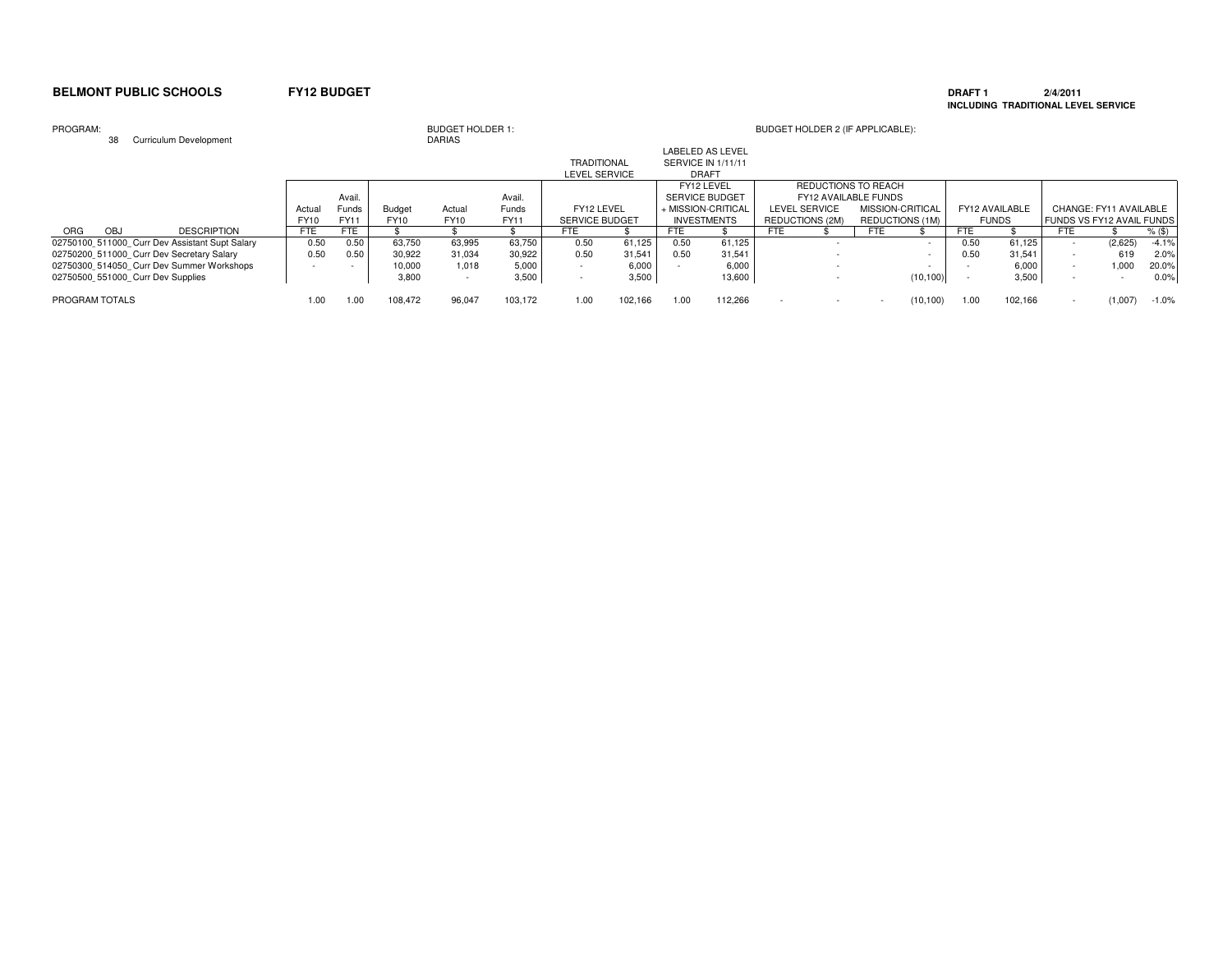### **DRAFT 1 2/4/2011 INCLUDING TRADITIONAL LEVEL SERVICE**

PROGRAM:

39 Staff Development

# BUDGET HOLDER 1:<br>DARIAS

| $-$                                            |            |                          |             |         |               |                          |         |      |                                               |            |                             |                  |         |            |                |            |                           |          |
|------------------------------------------------|------------|--------------------------|-------------|---------|---------------|--------------------------|---------|------|-----------------------------------------------|------------|-----------------------------|------------------|---------|------------|----------------|------------|---------------------------|----------|
|                                                |            |                          |             |         |               | <b>TRADITIONAL</b>       |         |      | <b>LABELED AS LEVEL</b><br>SERVICE IN 1/11/11 |            |                             |                  |         |            |                |            |                           |          |
|                                                |            |                          |             |         |               | LEVEL SERVICE            |         |      | <b>DRAFT</b>                                  |            |                             |                  |         |            |                |            |                           |          |
|                                                |            |                          |             |         |               |                          |         |      | FY12 LEVEL                                    |            | REDUCTIONS TO REACH         |                  |         |            |                |            |                           |          |
|                                                |            | Avail                    |             |         | Avail.        |                          |         |      | <b>SERVICE BUDGET</b>                         |            | <b>FY12 AVAILABLE FUNDS</b> |                  |         |            |                |            |                           |          |
|                                                | Actual     | Funds                    | Budget      | Actual  | <b>Funds</b>  | FY12 LEVEL               |         |      | + MISSION-CRITICAI                            |            | <b>LEVEL SERVICE</b>        | MISSION-CRITICAL |         |            | FY12 AVAILABLE |            | CHANGE: FY11 AVAILABLE    |          |
|                                                | FY10       | FY11                     | <b>FY10</b> | FY10    | FY11          | SERVICE BUDGET           |         |      | <b>INVESTMENTS</b>                            |            | REDUCTIONS (2M)             | REDUCTIONS (1M)  |         |            | <b>FUNDS</b>   |            | FUNDS VS FY12 AVAIL FUNDS |          |
| <b>DESCRIPTION</b><br>OBJ<br>ORG               | <b>FTE</b> | FTE                      | \$          | \$      | $\mathcal{L}$ | FTE                      |         | FTE  |                                               | <b>FTE</b> |                             | <b>FTE</b>       |         | <b>FTE</b> |                | <b>FTE</b> |                           | $%$ (\$) |
| 02850100 511000 Staff Dev Asst Supt Salary     | 0.50       | 0.50                     | 63,750      | 63,995  | 63,750        | 0.50                     | 61,125  | 0.50 | 61,125                                        |            |                             |                  | $\sim$  | 0.50       | 61,125         | $\sim$     | (2,625)                   | $-4.1%$  |
| 02850200 511000 Staff Dev Secretary Salary     | 0.50       | 0.50                     | 30,922      | 31,035  | 30,922        | 0.50                     | 31,541  | 0.50 | 31,541                                        |            |                             |                  |         | 0.50       | 31,541         |            | 619                       | 2.0%     |
| 02850300 514050 Staff Dev Tchr Mentor Stipends |            | $\overline{\phantom{a}}$ | 25,000      | 19,850  | 27,500        | $\sim$                   | 27,000  |      | 27,000                                        |            |                             |                  |         |            | 27,000         | $\sim$     | (500)                     | $-1.8%$  |
| 02850401 573000 Staff Dev Programs and Conf    |            |                          | 15,149      | 21,808  | 5.462         |                          | 5.462   |      | 6,000                                         |            |                             |                  | (538)   |            | 5.462          |            |                           | 0.0%     |
| 02850403 573000 Staff Dev EMI Membership       |            |                          | $\sim$      |         |               |                          |         |      |                                               |            |                             |                  |         |            |                |            |                           | 0.0%     |
| 02850404 573000 Staff Dev Technology           |            |                          | 5,000       | 6,933   | 5,000         |                          | 5,000   |      | 5,000                                         |            |                             |                  |         |            | 5.000          |            |                           | 0.0%     |
| 02850405 573000 Staff Dev Admin Workshops      |            |                          |             | 1,855   | 500           |                          | 500     |      | 500                                           |            |                             |                  |         |            | 500            |            |                           | 0.0%     |
| 02850407 538000 Staff Dev Tchr Recertification |            |                          | 3,900       | 3,650   | 4,000         |                          | 4,000   |      | 4,000                                         |            |                             |                  |         |            | 4,000          |            |                           | 0.0%     |
| 02850500 551000 Staff Dev Systemwide Supplies  |            |                          | 750         | 347     | 3,500         | $\overline{\phantom{a}}$ | 3,500   |      | 3,600                                         |            |                             |                  | (100)   |            | 3.500          |            |                           | 0.0%     |
| 02811600 573000 Staff Dev Prin Conf Burbank    |            |                          | 1,000       |         | 800           |                          | 800     |      | 1,000                                         |            |                             |                  | (200)   |            | 800            |            |                           | 0.0%     |
| 02812600 573000 Staff Dev Prin Conf Butler     |            |                          | 1,000       |         | 800           |                          | 800     |      | 1.000                                         |            |                             |                  | (200)   |            | 800            |            |                           | 0.0%     |
| 02813600 573000 Staff Dev Prin Conf Wellington |            |                          | 1,000       |         | 800           |                          | 800     |      | 1,000                                         |            |                             |                  | (200)   |            | 800            |            |                           | 0.0%     |
| 02814600 573000 Staff Dev Prin Conf Winn Brook |            |                          | 1,000       | 1,129   | 800           |                          | 800     |      | 1,000                                         |            |                             |                  | (200)   |            | 800            |            |                           | 0.0%     |
| 02820600 573000 Staff Dev Prin Conf MS         |            |                          | 2,000       | 245     | 1.600         | $\overline{\phantom{a}}$ | 1.600   |      | 2,000                                         |            |                             |                  | (400)   |            | 1.600          |            |                           | 0.0%     |
| 02830600 573000 Staff Dev Prin Conf HS         |            |                          | 2,000       |         | 1,600         |                          | 1,600   |      | 2,000                                         |            |                             |                  | (400)   |            | 1,600          |            |                           | 0.0%     |
| 02850402 573000 Staff Dev Tuition Reimbursment |            |                          | 50,000      | 49,362  | 50,000        | $\overline{\phantom{a}}$ | 50,000  |      | 50,000                                        |            |                             |                  |         |            | 50,000         |            |                           | 0.0%     |
| 02850406 571000 Staff Dev Travel Mileage Reim  |            |                          | 4,350       | 1,784   | 3,000         | $\overline{\phantom{a}}$ | 3,000   |      | 3,000                                         |            |                             |                  |         |            | 3.000          |            |                           | 0.0%     |
| 02850600 573000 Staff Dev Memberships          |            |                          | 24,000      | 24,920  | 17,000        | $\overline{\phantom{a}}$ | 17,000  |      | 24,000                                        |            |                             |                  | (7,000) |            | 17,000         |            |                           | 0.0%     |
|                                                |            |                          |             |         |               |                          |         |      |                                               |            |                             |                  |         |            |                |            |                           |          |
| PROGRAM TOTALS                                 | 1.00       | 1.00                     | 230,821     | 226,912 | 217,034       | 1.00                     | 214,528 | 1.00 | 223,766                                       |            |                             |                  | (9,238) | 1.00       | 214,528        |            | (2,507)                   | $-1.2%$  |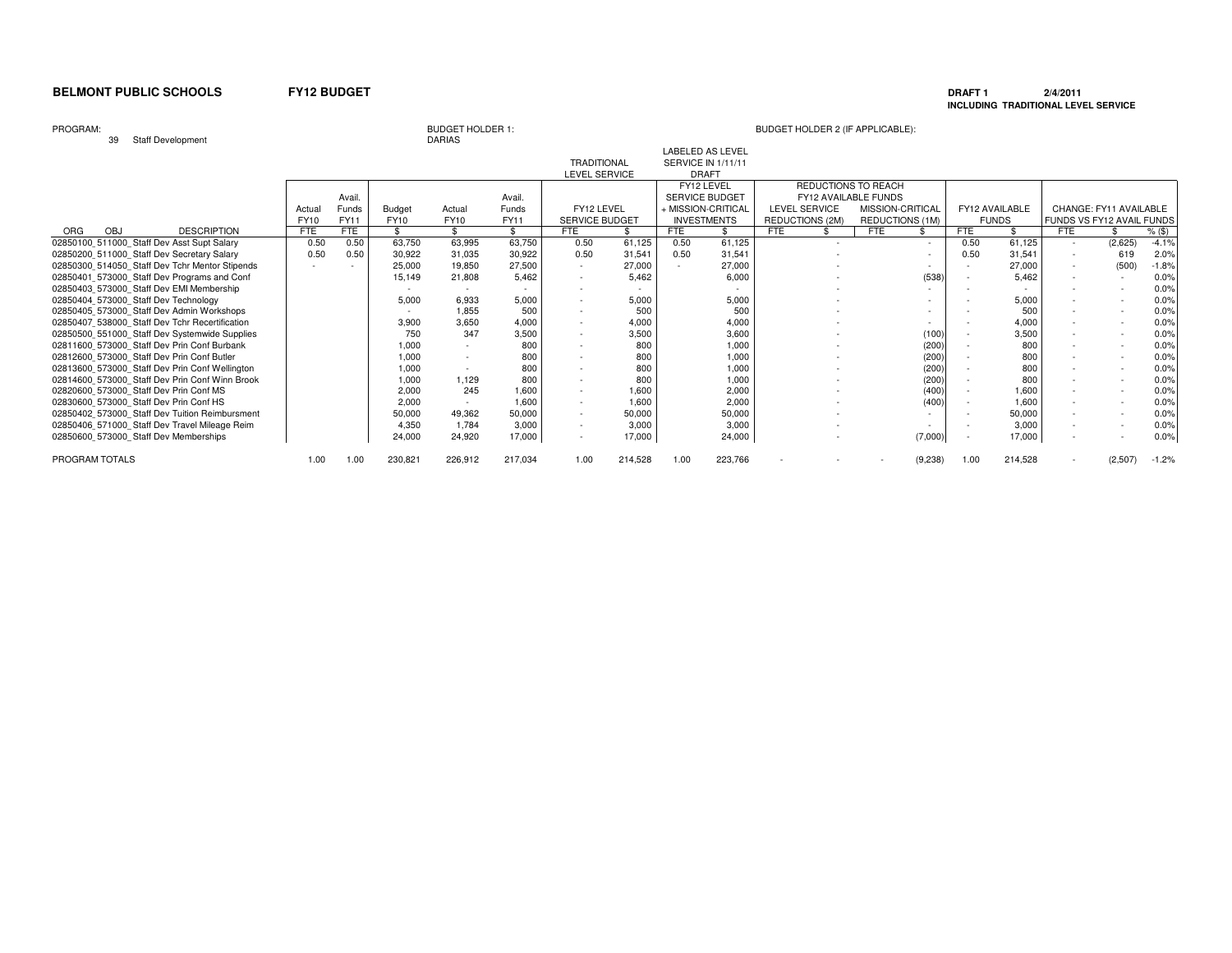### **DRAFT 1 2/4/2011 INCLUDING TRADITIONAL LEVEL SERVICE**

### PROGRAM: BUDGET HOLDER 1: BUDGET HOLDER 2 (IF APPLICABLE): 40 Substitutes**PRINCIPALS** Avail. Avail. Actual Funds Budget Actual Funds<br>FY10 FY11 FY10 FY10 FY11 **FY11** FY10 FY11 FY10 FY10<br>FTE FTE \$ \$  $\sqrt[6]{\frac{4}{5}}$ ORG OBJ DESCRIPTION | FTE FTE | \$ \$ \$ | FTE \$ | FTE \$ | FTE \$ | FTE \$ | FTE \$ | FTE \$ %(\$)  $0.0%$ 02950100\_512100\_Substitutes Daily Teacher - - - - - - - - - - 130,000 140,717 130,000 - - - 130,000 - - - - 130,000 - - - - - - - 130,000 - - - - 130,000 - - - - 130,000 - - - - - 130,000 - - - - 130,000 - - - - 130,000 -  $0.0%$ 02950101\_512200\_Substitutes Long Term Tchr - - | 130,000 181,941 180,000 - 180,000 - 180,000 - - - - 180,000 -<br>02950102\_512300\_Substitutes for Prof Days - - - - - - - 10,000 - 10,000 - 10,000 - 10,000 - - - - 10,000 - - - $0.0%$ 02950102\_\_512300\_\_Substitutes for Prof Days - - - - 10,000 - 10,000 - 10,000 - - - 10,000 - - 0.0%PROGRAM TOTALS **And the Second Second Second Second Second Second Second Second Second Second Second Second Second Second Second Second Second Second Second Second Second Second Second Second Second Second Second Second Se**  - 260,000 322,658 320,000 - 320,000 - 320,000 - - - - - 320,000 - - 0.0%LABELED AS LEVEL TRADITIONAL SERVICE IN 1/11/11LEVEL SERVICE DRAFT FY12 LEVEL FY12 LEVEL REDUCTIONS TO REACH<br>SERVICE BUDGET FY12 AVAILABLE FUNDS SERVICE BUDGET FY12 AVAILABLE FUNDSMISSION-CRITICAL FY12 LEVEL + MISSION-CRITICAL LEVEL SERVICE MISSION-CRITICAL FY12 AVAILABLE CHANGE: FY11 AVAILABLE<br>SERVICE BUDGET NVESTMENTS REDUCTIONS (2M) REDUCTIONS (1M) FUNDS SITY12 AVAIL FUNDS SERVICE BUDGET INVESTMENTS REDUCTIONS (2M) REDUCTIONS (1M) FUNDS FUNDS VS FY12 AVAIL FUNDS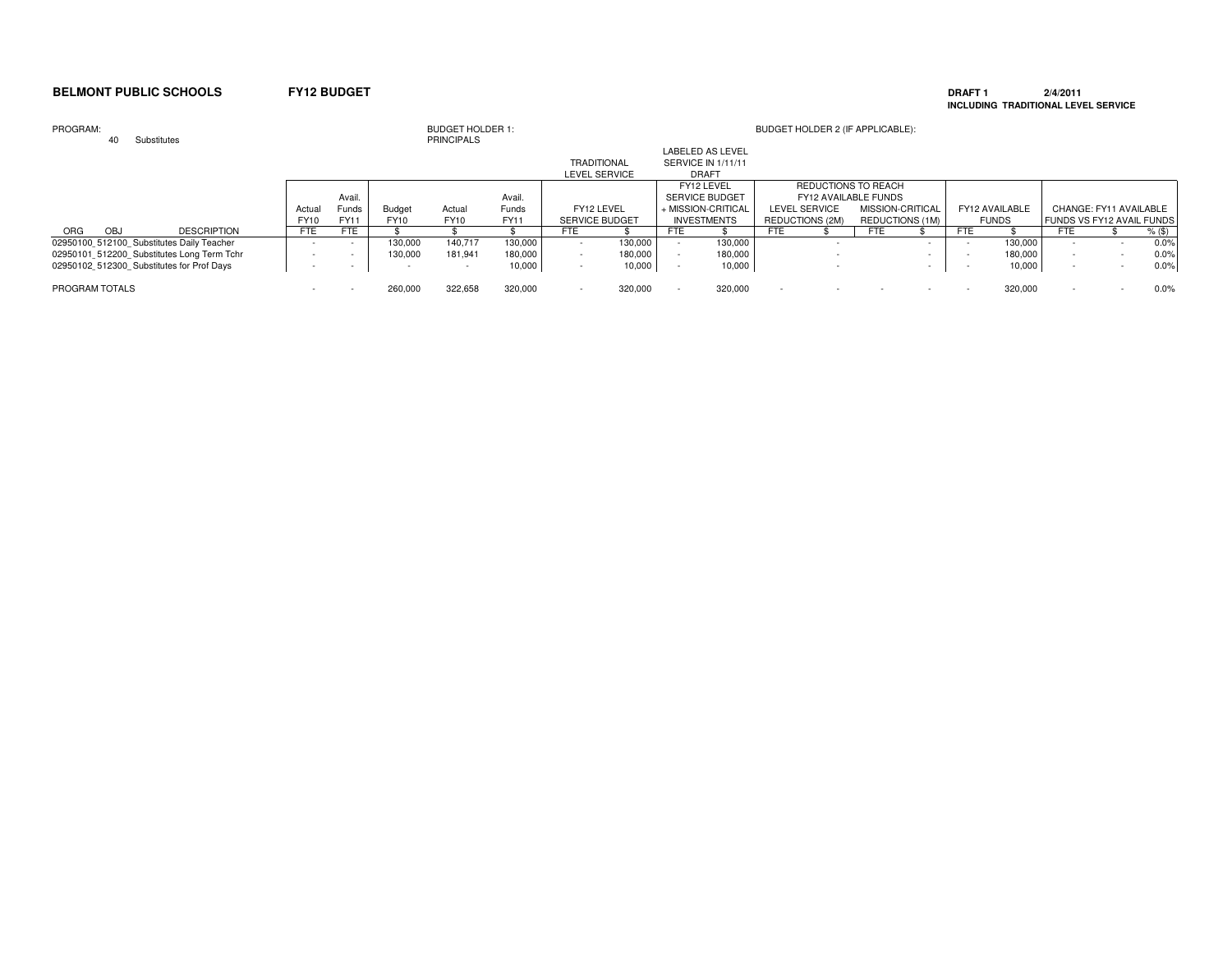### **DRAFT 1 2/4/2011 INCLUDING TRADITIONAL LEVEL SERVICE**

PROGRAM:

50 Buildings & Grounds

**DOMENICI** 

# BUDGET HOLDER 1: BUDGET HOLDER 2 (IF APPLICABLE):

LABELED AS LEVEL

|                                                |            |        |             |               |         | TRADITIONAL              |         |      | SERVICE IN 1/11/11    |                      |                  |      |                |            |                           |              |
|------------------------------------------------|------------|--------|-------------|---------------|---------|--------------------------|---------|------|-----------------------|----------------------|------------------|------|----------------|------------|---------------------------|--------------|
|                                                |            |        |             |               |         | LEVEL SERVICE            |         |      | <b>DRAFT</b>          |                      |                  |      |                |            |                           |              |
|                                                |            |        |             |               |         |                          |         |      | FY12 LEVEL            | REDUCTIONS TO REACH  |                  |      |                |            |                           |              |
|                                                |            | Avail. |             |               | Avail.  |                          |         |      | <b>SERVICE BUDGET</b> | FY12 AVAILABLE FUNDS |                  |      |                |            |                           |              |
|                                                | Actual     | Funds  | Budget      | Actual        | Funds   | FY12 LEVEL               |         |      | + MISSION-CRITICAL    | LEVEL SERVICE        | MISSION-CRITICAL |      | FY12 AVAILABLE |            | CHANGE: FY11 AVAILABLE    |              |
|                                                | FY10       | FY11   | FY10        | FY10          | FY11    | SERVICE BUDGET           |         |      | <b>INVESTMENTS</b>    | REDUCTIONS (2M)      | REDUCTIONS (1M)  |      | <b>FUNDS</b>   |            | FUNDS VS FY12 AVAIL FUNDS |              |
| <b>OBJ</b><br><b>DESCRIPTION</b><br><b>ORG</b> | <b>FTE</b> | FTE    | \$          | \$            | \$      | FTE                      | \$.     | FTE  | \$                    | FTE<br>\$            | <b>FTE</b><br>\$ | FTE  | \$             | <b>FTE</b> | \$                        | $%$ (\$)     |
| 03150100 511000 Bldgs Grnds Supervisor Salary  | 1.00       | 1.00   | 76,800      | 77,105        | 76,800  | 1.00                     | 58,510  | 1.00 | 58,510                |                      |                  | 1.00 | 58,510         |            | (18, 290)                 | $-23.8%$     |
| 03150301 511001 Bldgs Grnds Maintenance Sal    | 4.00       | 4.00   | 184,876     | 170,714       | 184,876 | 4.00                     | 183,651 | 4.00 | 183,651               |                      | $\sim$           | 4.00 | 183,651        |            | (1,225)                   | $-0.7%$      |
| 03150302 513000 Bldgs Grnds Overtime           |            |        | 25,000      | 9,225         | 25,000  |                          | 25,000  |      | 25,000                |                      |                  |      | 25,000         |            |                           | 0.0%         |
| 03150303 512000 Bldgs Grnds Summer Workers     |            |        | 19,000      | 16,214        | 19,000  | $\overline{\phantom{a}}$ | 19,000  |      | 19,000                |                      |                  |      | 19,000         |            |                           | 0.0%         |
| 03111442 524300 BG Burbank General Repair      |            |        | 11,500      | 6,615         | 5,000   | $\sim$                   | 5,750   |      | 5,750                 |                      |                  |      | 5,750          |            | 750                       | 15.0%        |
| 03111443 524300 BG Burbank Burners             |            |        | 3,500       | 840           | 4,000   |                          | 4,000   |      | 4,000                 |                      |                  |      | 4,000          |            |                           | 0.0%         |
| 03111444 524300 BG Burbank Electrical          |            |        |             | $\sim$        | 500     |                          | 500     |      | 500                   |                      |                  |      | 500            |            |                           | 0.0%         |
|                                                |            |        | 500         |               |         |                          |         |      |                       |                      |                  |      |                |            |                           |              |
| 03111445 524300 BG Burbank Elevators           |            |        | 2,500       | 2,854         | 4,000   |                          | 4,000   |      | 4,000                 |                      |                  |      | 4,000          |            |                           | 0.0%         |
| 03111446 524300 BG Burbank Fire Protection     |            |        | 3,000       | 5,389         | 4,000   |                          | 4,000   |      | 4,000                 |                      |                  |      | 4.000          |            |                           | 0.0%         |
| 03111447 524300 BG Burbank Generators          |            |        |             |               |         |                          |         |      |                       |                      |                  |      |                |            |                           | 0.0%         |
| 03111448_524300_BG Burbank Grounds             |            |        | 1.000       | 2.072         | 1.000   |                          | 1.000   |      | 1.000                 |                      |                  |      | 1.000          |            |                           | 0.0%         |
| 03111449 524300 BG Burbank HVAC                |            |        | 3,000       | 2,734         | 3,000   |                          | 3,000   |      | 3,000                 |                      |                  |      | 3,000          |            |                           | 0.0%         |
| 03111450 524300 BG Burbank Plumbing            |            |        | 3,000       | 8,379         | 3,000   |                          | 3,000   |      | 3,000                 |                      |                  |      | 3,000          |            |                           | 0.0%         |
| 03111452 524300 BG Burbank Roofing             |            |        | 1,000       | 1,649         | 1,000   |                          | 1,000   |      | 1,000                 |                      |                  |      | 1,000          |            |                           | 0.0%         |
| 03111453 524300 BG Burbank Testing Environ     |            |        | 1,500       |               | 1,500   |                          | 1,500   |      | 1,500                 |                      |                  |      | 1,500          |            |                           | 0.0%         |
| 03112442 524300 BG Butler General Repair       |            |        | 20,000      | 5,354         | 5,000   |                          | 5,750   |      | 5,750                 |                      |                  |      | 5.750          |            | 750                       | 15.0%        |
| 03112443 524300 BG Butler Burners              |            |        | 5.000       | 4,436         | 5.000   |                          | 5.000   |      | 5.000                 |                      |                  |      | 5.000          |            |                           | 0.0%         |
| 03112444 524300 BG Butler Electrical           |            |        | 500         |               | 500     |                          | 500     |      | 500                   |                      |                  |      | 500            |            |                           | 0.0%         |
| 03112445 524300 BG Butler Elevators            |            |        | 2,500       | 1.762         | 3,000   |                          | 3,000   |      | 3,000                 |                      |                  |      | 3.000          |            |                           | 0.0%         |
| 03112446 524300 BG Butler Fire Protection      |            |        | 3,000       | 6,112         | 3,000   |                          | 3,000   |      | 3,000                 |                      |                  |      | 3,000          |            |                           | 0.0%         |
| 03112447 524300 BG Butler Generators           |            |        | 1,000       | 609           | 2,000   |                          | 1,000   |      | 1,000                 |                      |                  |      | 1,000          |            | (1,000)                   | $-50.0%$     |
| 03112448 524300 BG Butler Grounds              |            |        | 1,000       | 2,784         | 1,000   |                          | 1,000   |      | 1,000                 |                      |                  |      | 1,000          |            |                           | 0.0%         |
| 03112449 524300 BG Butler HVAC                 |            |        | 5,000       | 3,173         | 5,000   |                          | 5,000   |      | 5,000                 |                      |                  |      | 5,000          |            |                           | 0.0%         |
| 03112450 524300 BG Butler Plumbing             |            |        | 2,000       | 7,547         | 2,500   |                          | 2,500   |      | 2,500                 |                      |                  |      | 2.500          |            |                           | 0.0%         |
| 03112452 524300 BG Butler Roofing              |            |        | 750         | 4.579         | 1.000   |                          | 1.000   |      | 1.000                 |                      |                  |      | 1.000          |            |                           | 0.0%         |
| 03112453 524300 BG Butler Testing Environ      |            |        | 1,500       | 495           | 1,500   |                          | 1,500   |      | 1,500                 |                      |                  |      | 1,500          |            |                           | 0.0%         |
| 03113441 584500 Wellington modulars temporary  |            |        | $\sim$      | 10,818        | $\sim$  |                          |         |      |                       |                      |                  |      |                |            |                           | 0.0%         |
| 03113442 524300 BG Wellington General Repair   |            |        | 26,500      | 2,882         | 5,000   |                          | 20,000  |      | 20,000                |                      |                  |      | 20,000         |            | 15,000                    | 300.0%       |
| 03113443 524300 BG Wellington Burners          |            |        | 20,000      | 6,589         |         |                          |         |      |                       |                      |                  |      |                |            |                           | 0.0%         |
| 03113444 524300 BG Wellington Electrical       |            |        | 500         | $\sim$        |         |                          |         |      |                       |                      |                  |      |                |            |                           | 0.0%         |
|                                                |            |        |             |               |         |                          | 3.000   |      |                       |                      |                  |      | 3.000          |            |                           |              |
| 03113445 524300 BG Wellington Elevators        |            |        | 2,500       | 1,119         |         |                          |         |      | 3,000                 |                      |                  |      |                |            | 3,000                     | 0.0%<br>0.0% |
| 03113446 524300 BG Wellington Fire Protection  |            |        | 3,500<br>n. | 183<br>$\sim$ | 3,000   |                          | 3,000   |      | 3,000                 |                      |                  |      | 3,000          |            |                           |              |
| 03113447 524300 BG Wellington Generators       |            |        |             |               | $\sim$  |                          | $\sim$  |      |                       |                      |                  |      |                |            |                           | 0.0%         |
| 03113448 524300 BG Wellington Grounds          |            |        | 1,000       | 878           |         |                          | $\sim$  |      |                       |                      |                  |      |                |            |                           | 0.0%         |
| 03113449 524300 BG Wellington HVAC             |            |        | 10,000      | 5,335         |         |                          |         |      |                       |                      |                  |      |                |            |                           | 0.0%         |
| 03113450 524300 BG Wellington Plumbing         |            |        | 4,000       | 3,221         | 4,000   |                          | 4,000   |      | 4,000                 |                      |                  |      | 4,000          |            |                           | 0.0%         |
| 03113452 524300 BG Wellington Roofing          |            |        | 1.500       | $\sim$        | $\sim$  |                          |         |      |                       |                      |                  |      |                |            |                           | 0.0%         |
| 03113453_524300_BG Wellington Testing Environ  |            |        | 2,500       | 382           | 2,500   |                          | 2,500   |      | 2,500                 |                      |                  |      | 2,500          |            |                           | 0.0%         |
| 03114442 524300 BG Winn Brook General Repair   |            |        | 12,000      | 4,876         | 5,000   |                          | 5,750   |      | 5,750                 |                      |                  |      | 5,750          |            | 750                       | 15.0%        |
| 03114443 524300 BG Winn Brook Burners          |            |        | 5,000       | 6,369         | 5,000   |                          | 5,000   |      | 5,000                 |                      |                  |      | 5,000          |            |                           | 0.0%         |
| 03114444 524300 BG Winn Brook Electrical       |            |        | 500         | $\sim$        | 500     |                          | 500     |      | 500                   |                      |                  |      | 500            |            |                           | 0.0%         |
| 03114445 524300 BG Winn Brook Elevators        |            |        | 2,500       | 1,507         | 2,500   |                          | 2,500   |      | 2,500                 |                      |                  |      | 2,500          |            |                           | 0.0%         |
| 03114446 524300 BG Winn Brook Fire Protection  |            |        | 3,000       | 7,245         | 3,000   |                          | 3,000   |      | 3,000                 |                      |                  |      | 3,000          |            |                           | 0.0%         |
| 03114447 524300 BG Winn Brook Generators       |            |        |             |               |         |                          |         |      |                       |                      |                  |      |                |            |                           | 0.0%         |
| 03114448 524300 BG Winn Brook Grounds          |            |        | 750         | 1.057         | 1.000   |                          | 1.000   |      | 1.000                 |                      |                  |      | 1.000          |            |                           | 0.0%         |
| 03114449 524300 BG Winn Brook HVAC             |            |        | 5,000       | 8,405         | 5,000   |                          | 5.000   |      | 5.000                 |                      |                  |      | 5.000          |            |                           | 0.0%         |
| 03114450 524300 BG Winn Brook Plumbing         |            |        | 5,000       | 3,389         | 5,000   |                          | 5,000   |      | 5,000                 |                      |                  |      | 5,000          |            |                           | 0.0%         |
| 03114452_524300_BG Winn Brook Roofing          |            |        | 1,000       | $\sim$        | 1,000   |                          | 1,000   |      | 1,000                 |                      |                  |      | 1,000          |            |                           | 0.0%         |
| 03114453_524300_BG Winn Brook Testing Environ  |            |        | 1,500       | $\sim$        | 1,500   |                          | 1,500   |      | 1,500                 |                      |                  |      | 1,500          |            |                           | 0.0%         |
| 03120442 524300 BG Middle Sch General Repair   |            |        | 10,000      | 8,800         | 5,000   |                          | 5,750   |      | 5,750                 |                      |                  |      | 5,750          |            | 750                       | 15.0%        |
| 03120443 524300 BG Middle Sch Burners          |            |        | 2,000       | 4,182         | 3,000   |                          | 3,000   |      | 3,000                 |                      |                  |      | 3,000          |            |                           | 0.0%         |
| 03120444 524300 BG MIddle Sch Electrical       |            |        | 500         |               | 500     |                          | 500     |      | 500                   |                      |                  |      | 500            |            |                           | 0.0%         |
| 03120445 524300 BG Middle Sch Elevators        |            |        | 4,000       | 5,071         | 4,000   |                          | 4,000   |      | 4,000                 |                      |                  |      | 4,000          |            |                           | 0.0%         |
| 03120446 524300 BG Middle Sch Fire Protection  |            |        | 10.000      | 7.294         | 10,000  |                          | 10.000  |      | 10,000                |                      |                  |      | 10.000         |            |                           | 0.0%         |
| 03120447 524300 BG Middle Sch Generators       |            |        | 3.000       | 2.783         | 3.000   |                          | 1.000   |      | 1,000                 |                      |                  |      | 1.000          |            | (2,000)                   | $-66.7%$     |
|                                                |            |        |             |               |         |                          |         |      |                       |                      |                  |      |                |            |                           |              |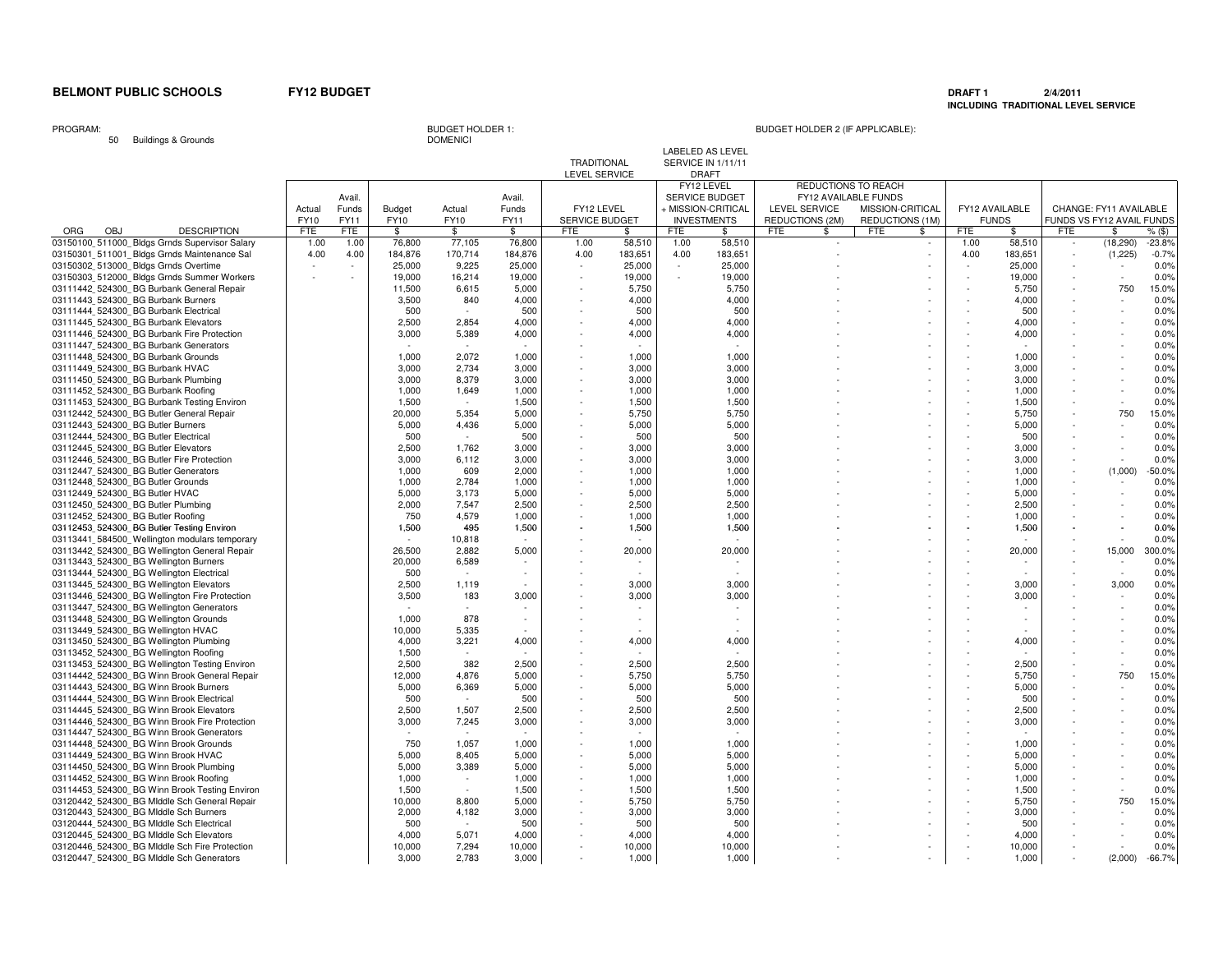### **DRAFT 1 2/4/2011 INCLUDING TRADITIONAL LEVEL SERVICE**

PROGRAM:

50 Buildings & Grounds

# BUDGET HOLDER 1:<br>DOMENICI

# BUDGET HOLDER 2 (IF APPLICABLE):

LABELED AS LEVEL

|                                                |        |            |               |         |         | TRADITIONAL              |                          | SERVICE IN 1/11/11    |         |            |                          |                  |              |            |                          |     |                           |          |
|------------------------------------------------|--------|------------|---------------|---------|---------|--------------------------|--------------------------|-----------------------|---------|------------|--------------------------|------------------|--------------|------------|--------------------------|-----|---------------------------|----------|
|                                                |        |            |               |         |         | <b>LEVEL SERVICE</b>     |                          | <b>DRAFT</b>          |         |            |                          |                  |              |            |                          |     |                           |          |
|                                                |        |            |               |         |         |                          |                          | FY12 LEVEL            |         |            | REDUCTIONS TO REACH      |                  |              |            |                          |     |                           |          |
|                                                |        | Avail.     |               |         | Avail.  |                          |                          | <b>SERVICE BUDGET</b> |         |            | FY12 AVAILABLE FUNDS     |                  |              |            |                          |     |                           |          |
|                                                | Actual | Funds      | <b>Budget</b> | Actual  | Funds   | FY12 LEVEL               |                          | + MISSION-CRITICAL    |         |            | <b>LEVEL SERVICE</b>     | MISSION-CRITICAL |              |            | FY12 AVAILABLE           |     | CHANGE: FY11 AVAILABLE    |          |
|                                                | FY10   | FY11       | FY10          | FY10    | FY11    | SERVICE BUDGET           |                          | <b>INVESTMENTS</b>    |         |            | REDUCTIONS (2M)          | REDUCTIONS (1M)  |              |            | <b>FUNDS</b>             |     | FUNDS VS FY12 AVAIL FUNDS |          |
| <b>ORG</b><br><b>OBJ</b><br><b>DESCRIPTION</b> | FTE    | <b>FTE</b> | \$            | \$      | \$      | FTE                      | \$.                      | FTE                   | \$      | <b>FTE</b> | \$                       | FTE              | $\mathbb{S}$ | <b>FTE</b> | \$                       | FTE | $\mathbf{\$}$             |          |
| 03120448 524300 BG MIddle Sch Grounds          |        |            |               |         |         |                          |                          |                       |         |            |                          |                  |              |            |                          |     | $\sim$                    | $%$ (\$) |
|                                                |        |            | 1,500         | 856     | 1,500   | $\sim$                   | 1,500                    |                       | 1,500   |            | $\overline{\phantom{a}}$ |                  | $\sim$       | $\sim$     | 1,500                    |     |                           | 0.0%     |
| 03120449 524300 BG Middle Sch HVAC             |        |            | 20,000        | 22,113  | 20,000  | $\sim$                   | 20,000                   |                       | 20,000  |            |                          |                  |              |            | 20,000                   |     |                           | 0.0%     |
| 03120450 524300 BG Middle Sch Plumbing         |        |            | 3,000         | 4,325   | 5,000   | $\sim$                   | 5,000                    |                       | 5,000   |            |                          |                  | $\sim$       |            | 5,000                    |     |                           | 0.0%     |
| 03120452 524300 BG MIddle Sch Roofing          |        |            | 1,500         | 4,692   | 1,500   |                          | 1,500                    |                       | 1,500   |            |                          |                  |              |            | 1,500                    |     |                           | 0.0%     |
| 03120453 524300 BG Middle Sch Testing Environ  |        |            | 2.000         | $\sim$  | 2,000   | $\sim$                   | 2,000                    |                       | 2,000   |            |                          |                  | $\sim$       |            | 2.000                    |     | $\sim$                    | 0.0%     |
| 03130442 524300 BG HS General Repair           |        |            | 29,500        | 34,617  | 24,500  |                          | 25,500                   |                       | 25,500  |            |                          |                  | ٠            |            | 25,500                   |     | 1,000                     | 4.1%     |
| 03130443_524300_BG HS Burners                  |        |            | 20,000        | 12,771  | 25,000  | $\sim$                   | 25,000                   |                       | 25,000  |            |                          |                  | $\sim$       |            | 25,000                   |     | $\sim$                    | 0.0%     |
| 03130444 524300 BG HS Electrical               |        |            | 1,000         | 4,013   | 2,000   |                          | 2,000                    |                       | 2,000   |            |                          |                  |              |            | 2,000                    |     |                           | 0.0%     |
| 03130445_524300_BG HS Elevators                |        |            | 2,000         | 4.632   | 3,000   | $\sim$                   | 3,000                    |                       | 3,000   |            |                          |                  |              |            | 3,000                    |     |                           | 0.0%     |
| 03130446 524300 BG HS Fire Protection          |        |            | 15,000        | 11,980  | 15,000  |                          | 15,000                   |                       | 15,000  |            |                          |                  |              |            | 15,000                   |     |                           | 0.0%     |
| 03130447 524300 BG HS Generators               |        |            | 1,000         | 1,396   | 2,000   |                          | 1,000                    |                       | 1,000   |            |                          |                  |              |            | 1,000                    |     | (1,000)                   | $-50.0%$ |
| 03130448 524300 BG HS Grounds                  |        |            | 3.000         | 1.269   | 3,000   | $\sim$                   | 3.000                    |                       | 3,000   |            |                          |                  |              |            | 3.000                    |     |                           | 0.0%     |
| 03130449 524300 BG HS HVAC                     |        |            | 45,000        | 55,127  | 45,000  |                          | 45,000                   |                       | 45,000  |            |                          |                  |              |            | 45,000                   |     |                           | 0.0%     |
| 03130450 524300 BG HS Plumbing                 |        |            | 6,000         | 12,539  | 8,000   | $\sim$                   | 8,000                    |                       | 8,000   |            |                          |                  |              |            | 8.000                    |     |                           | 0.0%     |
| 03130452 524300 BG HS Roofing                  |        |            | 3,000         | 1,933   | 3,000   |                          | 3,000                    |                       | 3,000   |            |                          |                  |              |            | 3,000                    |     |                           | 0.0%     |
| 03130453 524300 BG HS Testing & Environ        |        |            | 2,000         | 11,514  | 2,000   | $\sim$                   | 2,000                    |                       | 2,000   |            |                          |                  |              |            | 2,000                    |     |                           | 0.0%     |
| 03131442 524300 BG HS Pool General Repair      |        |            | 3,000         |         | 3,000   |                          | 3,000                    |                       | 3,000   |            |                          |                  |              |            | 3,000                    |     |                           | 0.0%     |
|                                                |        |            |               | 4,280   |         |                          |                          |                       |         |            |                          |                  |              |            |                          |     |                           |          |
| 03132442 524300 BG White Field House Gen Rep   |        |            | 2,000         | 1,713   | 2,000   |                          | 2,000                    |                       | 2,000   |            |                          |                  |              |            | 2,000                    |     |                           | 0.0%     |
| 03140442 524300 BG Admin General Repair        |        |            | 500           | 45      | 1.000   |                          | 1.000                    |                       | 1.000   |            |                          |                  |              |            | 1.000                    |     |                           | 0.0%     |
| 03140443 524300 BG Admin Burners               |        |            | 500           | $\sim$  | 1,000   |                          | 1,000                    |                       | 1,000   |            |                          |                  |              |            | 1,000                    |     |                           | 0.0%     |
| 03140444 524300 BG Admin Electrical            |        |            | 500           | 195     | 500     | $\overline{\phantom{a}}$ | 500                      |                       | 500     |            |                          |                  | ٠            |            | 500                      |     |                           | 0.0%     |
| 03140445 524300 BG Admin Elevators             |        |            | 2,000         | 3,380   | 3,000   |                          | 3,000                    |                       | 3,000   |            |                          |                  |              |            | 3,000                    |     |                           | 0.0%     |
| 03140446 524300 BG Admin Fire Protection       |        |            | 1,500         | 2,105   | 1,500   |                          | 1,500                    |                       | 1,500   |            |                          |                  |              |            | 1,500                    |     |                           | 0.0%     |
| 03140447 524300 BG Admin Generators            |        |            |               |         |         |                          | $\overline{\phantom{a}}$ |                       |         |            |                          |                  |              |            |                          |     |                           | 0.0%     |
| 03140448 524300 BG Admin Grounds               |        |            | $\sim$        | 12      |         |                          | $\sim$                   |                       |         |            |                          |                  |              |            | $\overline{\phantom{a}}$ |     |                           | 0.0%     |
| 03140449 524300 BG Admin HVAC                  |        |            | 3,000         | 9,003   | 5,000   |                          | 5,000                    |                       | 5,000   |            |                          |                  |              |            | 5,000                    |     |                           | 0.0%     |
| 03140450 524300 BG Admin Plumbing              |        |            | 500           | $\sim$  | 2,000   |                          | 2,000                    |                       | 2,000   |            |                          |                  |              |            | 2,000                    |     |                           | 0.0%     |
| 03140452 524300 BG Admin Roofing               |        |            | 500           | $\sim$  | 500     |                          | 500                      |                       | 500     |            |                          |                  |              |            | 500                      |     |                           | 0.0%     |
| 03140453 524300 BG Admin Testing Environ       |        |            |               | i a     |         |                          | $\sim$                   |                       |         |            |                          |                  |              |            |                          |     |                           | 0.0%     |
| 03150400 543000 Bldgs Grnds Equip Repair       |        |            | 5,000         | 17,226  | 5,000   |                          | 15,000                   |                       | 15,000  |            |                          |                  |              |            | 15,000                   |     | 10,000                    | 200.0%   |
| 03150410 524300 BG Security Systems Contr Serv |        |            | 10,000        | 1,738   | 10,000  |                          | 10,000                   |                       | 10,000  |            |                          |                  |              |            | 10,000                   |     |                           | 0.0%     |
| 03111540 543000 Bldgs Grnds Supplies Burbank   |        |            | 4.000         | 412     | 4,000   |                          | 4,000                    |                       | 4,000   |            |                          |                  | ٠            |            | 4,000                    |     | $\sim$                    | 0.0%     |
| 03112540 543000 Bldgs Grnds Supplies Butler    |        |            | 4.000         | 813     | 4,000   |                          | 4,000                    |                       | 4,000   |            |                          |                  |              |            | 4.000                    |     |                           | 0.0%     |
| 03113540 543000 Bldgs Grnds Supplies Well      |        |            | 7,000         | 4,658   | 5,000   | $\overline{\phantom{a}}$ | 5,000                    |                       | 5,000   |            |                          |                  |              |            | 5,000                    |     |                           | 0.0%     |
| 03114540 543000 Bldgs Grnds Supplies WB        |        |            | 5,000         | 2,953   | 5,000   |                          | 5,000                    |                       | 5,000   |            |                          |                  |              |            | 5,000                    |     |                           | 0.0%     |
| 03120540 543000 Bldgs Grnds Supplies MS        |        |            | 9,000         | 1,353   | 9,000   |                          | 9,000                    |                       | 9,000   |            |                          |                  |              |            | 9,000                    |     |                           | 0.0%     |
|                                                |        |            |               |         |         |                          |                          |                       |         |            |                          |                  |              |            |                          |     |                           |          |
| 03130540 543000 Bldgs Grnds Supplies HS        |        |            | 15,000        | 22,324  | 15,000  |                          | 15,000                   |                       | 15,000  |            |                          |                  |              |            | 15,000                   |     |                           | 0.0%     |
| 03131541 543000 BG Supplies HS Pool            |        |            | 5,000         | 7,143   | 5,000   |                          | 5,000                    |                       | 5,000   |            |                          |                  |              |            | 5,000                    |     |                           | 0.0%     |
| 03132541_543000_BG White FH Supplies           |        |            | 2,000         | $\sim$  | 2,000   | $\sim$                   | 2,000                    |                       | 2,000   |            |                          |                  |              |            | 2,000                    |     |                           | 0.0%     |
| 03140540_543000_Bldgs Grnds Supplies Admin     |        |            | 1,000         | 472     | 1,000   |                          | 1,000                    |                       | 1,000   |            |                          |                  |              |            | 1,000                    |     |                           | 0.0%     |
| 03150510_543000_BG Security Systems Supplies   |        |            | 5,000         | $\sim$  | 5,000   |                          | 5,000                    |                       | 5,000   |            |                          |                  |              |            | 5,000                    |     |                           | 0.0%     |
| 03150600_571000_Bldgs Grnds Travel Dues        |        |            | 3,000         | 3,730   | 3,000   |                          | 3,000                    |                       | 3,000   |            |                          |                  | $\sim$       |            | 3,000                    |     |                           | 0.0%     |
| 03150610 587000 Bldgs Grnds Equipment Repl     |        |            |               |         |         |                          | $\sim$                   |                       |         |            |                          |                  |              |            |                          |     |                           | 0.0%     |
|                                                |        |            |               |         |         |                          |                          |                       |         |            |                          |                  |              |            |                          |     |                           |          |
| PROGRAM TOTALS                                 | 5.00   | 5.00       | 760.676       | 700.355 | 686.676 | 5.00                     | 695,161                  | 5.00                  | 695.161 |            |                          |                  |              | 5.00       | 695.161                  |     | 8.485                     | 1.2%     |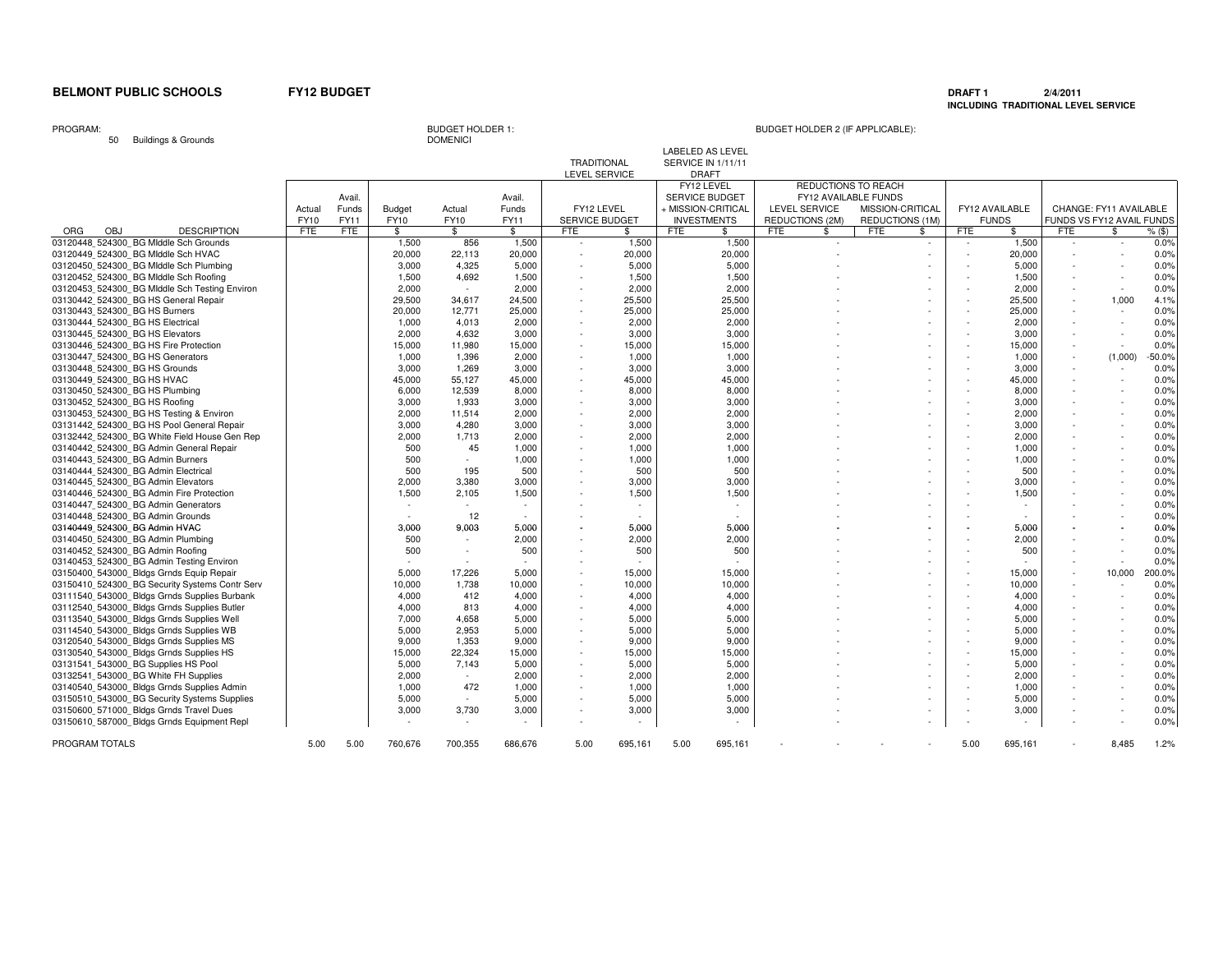### **DRAFT 1 2/4/2011 INCLUDING TRADITIONAL LEVEL SERVICE**

### PROGRAM:

51 Custodial Services

# **DOMENICI**

|                                                |             |        |               |           |           |                       |           |            | <b>LABELED AS LEVEL</b>   |                      |                  |            |                |                           |                        |          |
|------------------------------------------------|-------------|--------|---------------|-----------|-----------|-----------------------|-----------|------------|---------------------------|----------------------|------------------|------------|----------------|---------------------------|------------------------|----------|
|                                                |             |        |               |           |           | <b>TRADITIONAL</b>    |           |            | <b>SERVICE IN 1/11/11</b> |                      |                  |            |                |                           |                        |          |
|                                                |             |        |               |           |           | LEVEL SERVICE         |           |            | <b>DRAFT</b>              |                      |                  |            |                |                           |                        |          |
|                                                |             |        |               |           |           |                       |           |            | FY12 LEVEL                | REDUCTIONS TO REACH  |                  |            |                |                           |                        |          |
|                                                |             | Avail. |               |           | Avail.    |                       |           |            | <b>SERVICE BUDGET</b>     | FY12 AVAILABLE FUNDS |                  |            |                |                           |                        |          |
|                                                | Actua       | Funds  | <b>Budget</b> | Actual    | Funds     | FY12 LEVEL            |           |            | + MISSION-CRITICAL        | LEVEL SERVICE        | MISSION-CRITICAL |            | FY12 AVAILABLE |                           | CHANGE: FY11 AVAILABLE |          |
|                                                | <b>FY10</b> | FY11   | <b>FY10</b>   | FY10      | FY11      | <b>SERVICE BUDGET</b> |           |            | <b>INVESTMENTS</b>        | REDUCTIONS (2M)      | REDUCTIONS (1M)  |            | <b>FUNDS</b>   | FUNDS VS FY12 AVAIL FUNDS |                        |          |
| <b>OBJ</b><br><b>DESCRIPTION</b><br><b>ORG</b> | <b>FTE</b>  | FTE    |               |           | \$.       | <b>FTE</b>            |           | <b>FTE</b> |                           | <b>FTE</b>           | <b>FTE</b>       | <b>FTE</b> |                | <b>FTE</b>                |                        | $%$ (\$) |
| 03311300_511000_Custodial Salaries Burbank     | 2.00        | 2.00   | 85,134        | 95,214    | 83,491    | 2.00                  | 84.261    | 2.00       | 84,261                    |                      | $\sim$           | 2.00       | 84.261         |                           | 770                    | 0.9%     |
| 03312300 511000 Custodial Salaries Butler      | 2.00        | 2.00   | 86,904        | 94,159    | 86,904    | 2.00                  | 87,673    | 2.00       | 87,673                    |                      | $\sim$           | 2.00       | 87,673         |                           | 769                    | 0.9%     |
| 03313300 511000 Custodial Salaries Wellington  | 3.00        | 2.50   | 117,582       | 117,530   | 103,345   | 3.00                  | 101,613   | 3.00       | 101,613                   |                      | $\sim$           | 3.00       | 101,613        | 0.50                      | (1,732)                | $-1.7%$  |
| 03314300 511000 Custodial Salaries Winn Brook  | 2.00        | 2.00   | 84,087        | 79,851    | 81,806    | 2.00                  | 82,742    | 2.00       | 82,742                    |                      | $\sim$           | 2.00       | 82,742         |                           | 936                    | 1.1%     |
| 03320300 511000 Custodial Salaries Middle Sch  | 2.5C        | 2.50   | 105,969       | 93,624    | 85,449    | 2.00                  | 88,081    | 2.00       | 88,081                    |                      | $\sim$           | 2.00       | 88,081         | (0.50)                    | 2,632                  | 3.1%     |
| 03330300 511000 Custodial Salaries High School | 4.00        | 3.00   | 168.648       | 169,728   | 131,881   | 3.00                  | 149,765   | 3.00       | 149,765                   |                      | $\sim$           | 3.00       | 149,765        |                           | 17,884                 | 13.6%    |
| 03350300 513000 Custodial Overtime             |             |        | 30,000        | 39,201    | 30,000    | $\sim$                | 30,000    |            | 30,000                    |                      | $\sim$           |            | 30,000         |                           |                        | 0.0%     |
| 03320400 529300 Custodial Cleaning Middle Scho |             |        | 147.000       | 147.085   | 149,000   | $\sim$                | 150,000   |            | 150,000                   |                      | $\sim$           |            | 150,000        | $\overline{\phantom{a}}$  | 1.000                  | 0.7%     |
| 03330400 529300 Custodial Cleaning High School |             |        | 191,000       | 191,000   | 191,000   | $\sim$                | 191,000   |            | 191,000                   |                      | $\sim$           |            | 191,000        |                           |                        | 0.0%     |
| 03311500 545000 Custodial Supplies Burbank     |             |        | 5,000         | 6,394     | 5,000     | $\sim$                | 5,000     |            | 5,000                     |                      | $\sim$           |            | 5,000          |                           |                        | 0.0%     |
| 03312500 545000 Custodial Supplies Butler      |             |        | 5,000         | 6.287     | 5,000     | $\sim$                | 5,000     |            | 5,000                     |                      | $\sim$           |            | 5,000          |                           |                        | 0.0%     |
| 03313500 545000 Custodial Supplies Wellingtpn  |             |        | 8,000         | 12,594    | 8.000     | $\sim$                | 20,000    |            | 20,000                    |                      | $\sim$           |            | 20,000         |                           | 12,000                 | 150.0%   |
| 03314500_545000_Custodial Supplies Winn Brook  |             |        | 8,000         | 12,874    | 8,000     | $\sim$                | 8,000     |            | 8,000                     |                      |                  |            | 8,000          |                           |                        | 0.0%     |
| 03320500 545000 Custodial Supplies Middle Sch  |             |        | 15,000        | 7,400     | 15,000    | $\sim$                | 15,000    |            | 15,000                    |                      | $\sim$           |            | 15,000         |                           |                        | 0.0%     |
| 03330500 545000 Custodial Supplies High School |             |        | 21,000        | 18,678    | 14,000    | $\sim$                | 14,000    |            | 14,000                    |                      | $\sim$           |            | 14.000         |                           |                        | 0.0%     |
| 03340500 545000 Custodial Supplies Admin       |             |        | 1,500         | 863       | 1.500     | $\sim$                | 1,500     |            | 1,500                     |                      | $\sim$           |            | 1.500          |                           |                        | 0.0%     |
| 03350600 558200 Custodial Uniforms             |             |        | 7.000         | 7.817     | 7,000     |                       | 7,000     |            | 7,000                     |                      | $\sim$           |            | 7,000          |                           |                        | 0.0%     |
| PROGRAM TOTALS                                 | 15.50       | 14.00  | 1,086,824     | 1,100,299 | 1,006,376 | 14.00                 | 1,040,635 | 14.00      | 1,040,635                 |                      |                  | 14.00      | 1,040,635      |                           | 34,259                 | 3.4%     |
|                                                |             |        |               |           |           |                       |           |            |                           |                      |                  |            |                |                           |                        |          |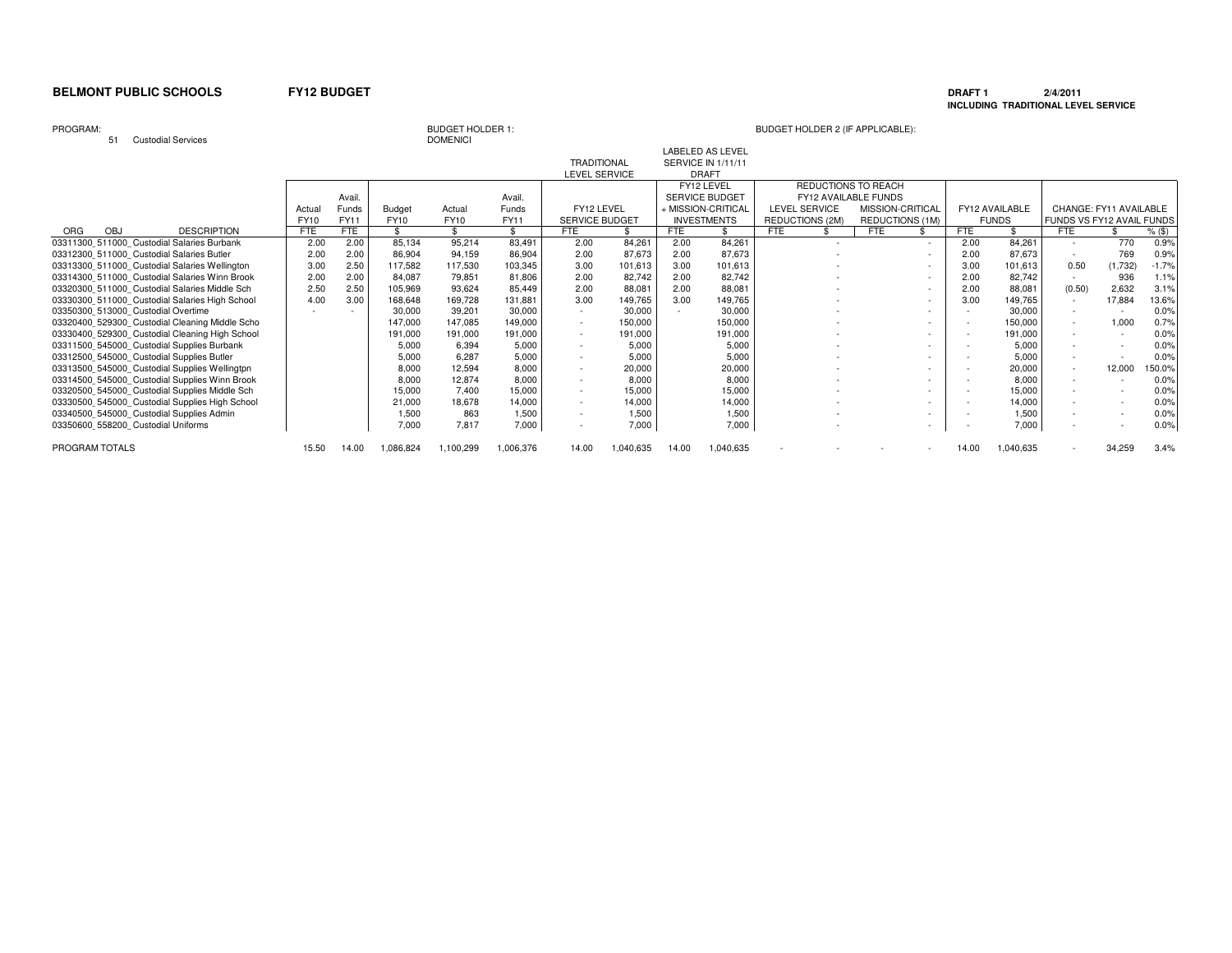### **DRAFT 1 2/4/2011 INCLUDING TRADITIONAL LEVEL SERVICE**

### PROGRAM: BUDGET HOLDER 1: BUDGET HOLDER 2 (IF APPLICABLE): 52 Regular-Day Transportation DICOLOGEROAvail. Avail. Actual Funds Budget Actual Funds<br>FY10 FY11 FY10 FY10 FY11 **FY11** FY10 FY11 FY10 FY10<br>FTE FTE \$ \$  $\sqrt[6]{\frac{4}{5}}$ ORG OBJ DESCRIPTION | FTE FTE | \$ \$ \$ | FTE \$ | FTE \$ | FTE \$ | FTE \$ | FTE \$ | FTE \$ %(\$)  $-56.2%$ 03050400\_533000\_Transportation Reg Bus<br>03050400\_533000\_Transportation Reg Bus<br>10.800 10.800 117,754 54,510 117,754 137,020 - 150,000 150,000 150,000 (90,000) - 150,000 - (77,020) -56.2%  $0.0%$ 03050401 533000 Transportation Voc Tech Prog 10,800 - 11,610 - 11,610 - 11,610 - 11,610 - - - 11,610 - - - - 1 PROGRAM TOTALS - 65,310 117,754 148,630 - 161,610 - 161,610 - (90,000) - - - 71,610 - (77,020) -51.8%LABELED AS LEVEL TRADITIONAL SERVICE IN 1/11/11LEVEL SERVICE DRAFT FY12 LEVEL FY12 LEVEL REDUCTIONS TO REACH<br>SERVICE BUDGET FY12 AVAILABLE FUNDS SERVICE BUDGET FY12 AVAILABLE FUNDSMISSION-CRITICAL FY12 LEVEL + MISSION-CRITICAL LEVEL SERVICE MISSION-CRITICAL FY12 AVAILABLE CHANGE: FY11 AVAILABLE<br>SERVICE BUDGET NVESTMENTS REDUCTIONS (2M) REDUCTIONS (1M) FUNDS SITY12 AVAIL FUNDS SERVICE BUDGET INVESTMENTS REDUCTIONS (2M) REDUCTIONS (1M) FUNDS FUNDS VS FY12 AVAIL FUNDS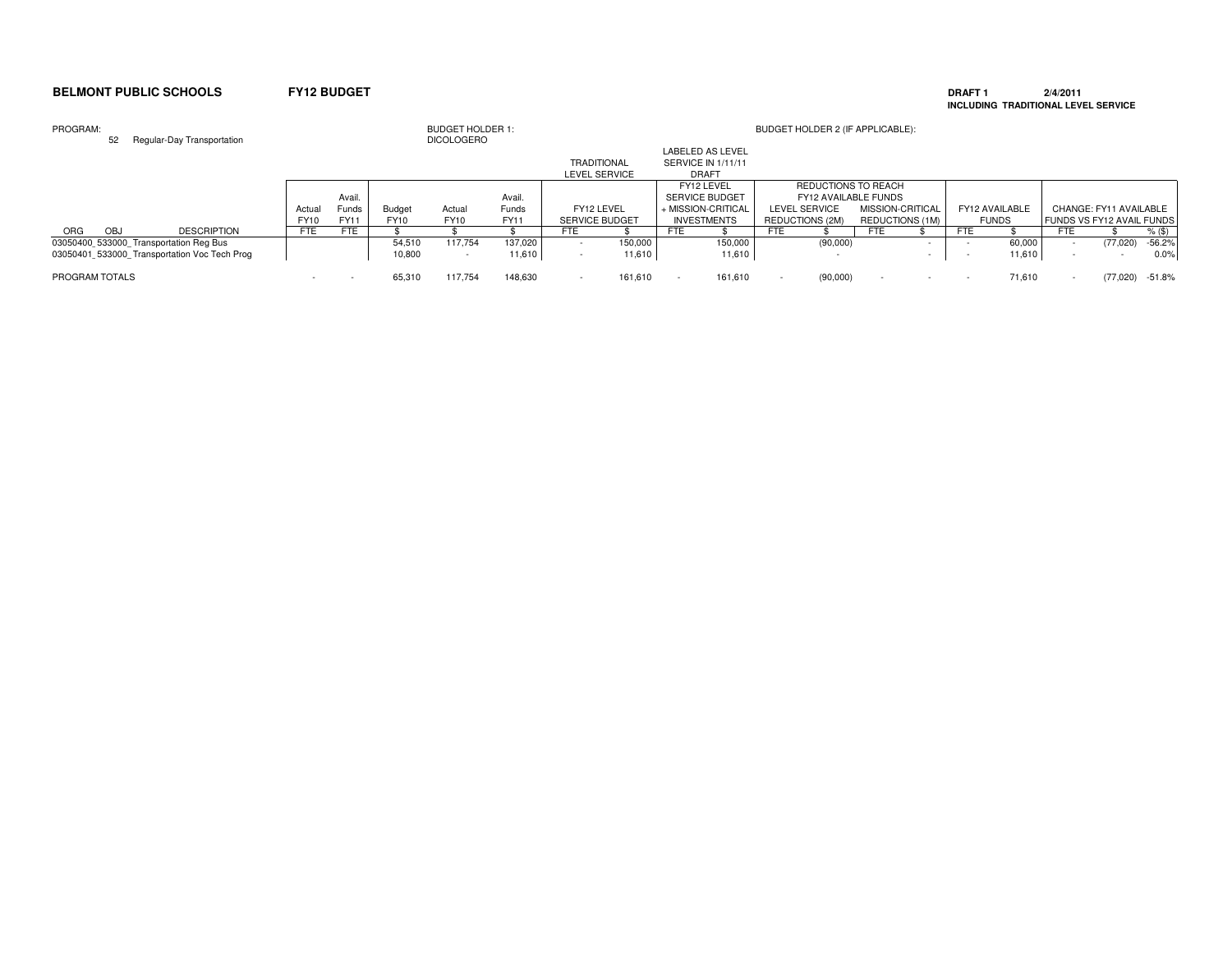### **DRAFT 1 2/4/2011 INCLUDING TRADITIONAL LEVEL SERVICE**

PROGRAM:

53 Utilities

Avail. Avail. Actual Funds Budget Actual Funds<br>FY10 FY11 FY10 FY10 FY11 FY11 FY10 FY11 FY10 FY10 FY11 $\mathbb{S}$ ORG OBJ DESCRIPTION | FTE FTE | \$ \$ \$ | FTE \$ | FTE \$ | FTE \$ | FTE \$ | FTE \$ | FTE \$ %(\$)  $-55.0%$ 03411465 534100 Burbank Telephone 2,230 5,000 5,000 - 2,250 2,250 - - - 2,250 - (2,750) -55.0% $-50.0%$ 03412465\_534100\_Butler Telephone 2.487 5,000 2,487 5,000 - 2,500 | 2,500 | 2,500 | 2,500 | 2,500 | 2,500 | 2,500 | 2,500 | 2,500 | 2,500  $-52.0%$ 03413465\_534100\_Wellington Telephone 2,259<br>03414465\_534100\_Winn Brook Telephone 2,238 5,000 2,259 5,000 | - 2,400 | | 2,400 | | 2,400 | - 2,400 | - (2,600) -52.0%  $-55.0%$ 03414465\_534100\_Winn Brook Telephone 5,000 5,000 - 2,250 2,250 - - - 2,250 - (2,750) -55.0%24 7% 03420465\_534100\_Middle Sch Telephone 18,615<br>03430465\_534100\_High Sch Telephone 18,615 17,000 26,898 15,000 18,615 15,000 | - 18,700 | 18,700 | - - - - - 18,700 | - 3,700 24.7% | 58.8% 03430465\_534100\_High Sch Telephone 26,898<br>03440465\_534100\_Admin Telephone 26,898 26,898 26,898 26,898 26,898 26,998 26,998 26,998 26,998 26,998 26,998 2 17,000 26,898 17,000 - 27,000 27,000 27,000 - - - - - - - - - - - - 10,000 58.8%  $-25.0%$ 03440465\_534100\_Admin Telephone 7,379<br>03450400\_521100\_I lilities ESCo Lease Payment 1 1 183 184 184 185 185 186 10,000 10,000 - 7,500 7,500 - - - 7,500 - (2,500) -25.0% $0.0%$ 03450400\_\_521100\_\_Utilities ESCo Lease Payment 181,918 183,126 181,918 - 181,918 181,918 - - - 181,918 - - 0.0% $0.0%$ 03450465\_534100\_Nextel Telephone 15,000 21,866 15,000 - 15,000 | 15,000 | - - - - 15,000 | - - - 0.0%  $-47.8%$ 03411560\_\_522900\_\_Burbank Electricity 31,25836,209 31,258 34,074 - 35,090 35,090 (17,318) - 17,772 - (16,302) -47.8%  $0.0%$ 03411561\_522700\_Burbank Fuel Oil - - - - - - - - - - - 0.0% $-5.7%$ 03411562\_522800\_Burbank Natural Gas 41,188<br>1.384 1.384 2.032 1.384 2.032 1.384 2.032 35,507 41,188 46,000 | - 43,369 | 43,369 | - - - - - - - - - - 43,369 | - (2,631) -5.7% 44.6% 03411563\_523100\_Burbank Water 1,384 2,032 1,385 - 2,003 2,003 - - - - 2,003 - 618 44.6% 24.5% 03411564\_523000\_Burbank Sewer 3,877 3,877 3,877 2,578 2,580 - 3,212 3,212 - - - 3,212 - 632 24.5% $-53.3%$ 03412560\_\_522900\_\_Butler Electricity 29,510 34,334 31,627 - 32,096 32,096 (17,318) - - 14,778 - (16,849) -53.3% $2.0%$ 03412561\_522700\_Butler Fuel Oil 57,637 55,354 63,124 - 64,370 - 64,370 - - - - - 64,370 - 1,246 2.0%  $-42.3%$ 03412562\_522800\_Butler Natural Gas 4,448<br>03412563\_523100\_Butler Water 4,448 4,448 5,000 4,448 6,000 | - 3,461 | 3,461 | - - - - - - - 3,461 | - (2,539) -42.3% 77.7% 03412563\_523100\_Butler Water 722 1,902 687 - 1,221 1,221 1,221 - 534 77.7% 53.1% 03412564\_523000\_Butler Sewer 3,771<br>03413560\_522900\_Wellington Electricity 3,771<br>03413560\_522900\_Wellington Electricity 3,842,72 1,345 1,280 - 1,960 1,960 - - - 1,960 - 680 53.1% $-2299%$ 03413560\_\_522900\_\_Wellington Electricity 84,27260,138 84,272 157,130 - 138,513 138,513 (17,318) - 139,513 - 121,195 - (35,935) -22.9%  $0.0%$ 03413561\_522700\_ Wellington Fuel Oil 91,844 - - - - - - - - - - 0.0% $0.0%$ 03413562\_522800\_Wellington Natural Gas  $\begin{array}{|l|l|}\n03413562\_522800\_Wellington Natural Gas 2,214\n\end{array}$ <br>03413563 523100 Wellington Water 4,000 2,214 | 59,213 59,213 59,213 59,213 0.0%  $51%$ 03413563\_523100\_Wellington Water 2,763 3,279 2,452 - 2,576 2,576 124 5.1%  $-9.5%$ 03413564\_523000\_Wellington Sewer 6,393<br>03414560\_522900\_Winn Brook Flectricity 6,393<br>03414560\_522900\_Winn Brook Flectricity 5,147 6,393 4,569 - 4,134 4,134 4,134 - 4,134 - (435) -9.5%  $-36.6%$ 03414560 522900 Winn Brook Electricity 41,038.012 39,012 41,038 38,194 - 41,541 41,541 (17,318) - - 24,223 - (13,971) -36.6%  $0.0%$ 03414561\_\_522700\_\_Winn Brook Fuel Oil - - - - - - - - - - - - 0.0% $-38.3%$ LABELED AS LEVEL TRADITIONAL SERVICE IN 1/11/11LEVEL SERVICE DRAFT FY12 I FVFI FY12 LEVEL REDUCTIONS TO REACH<br>SERVICE BUDGET FY12 AVAILABLE FUNDS SERVICE BUDGET FY12 AVAILABLE FUNDSMISSION-CRITICAL FY12 LEVEL | + MISSION-CRITICAL | LEVEL SERVICE MISSION-CRITICAL | FY12 AVAILABLE | CHANGE: FY11 AVAILABLE<br>SERVICE BUDGET | INVESTMENTS | REDUCTIONS (2M) | REDUCTIONS (1M) | FUNDS | FUNDS VS FY12 AVAIL FUND SERVICE BUDGET INVESTMENTS REDUCTIONS (2M) REDUCTIONS (1M) FUNDS FUNDS VS FY12 AVAIL FUNDS  $% (S)$ 03414562\_522800\_Winn Brook Natural Gas 40,303 40,303 40,303<br>1.537 4.811 4563 523100 Winn Brook Water 40,403 40,403 40,403 40,403 40,404 40,503 40,404 40,503 40,404 40,404 35,800 40,303 47,000 - 29,022 29,022 29,022 - - - - - 29,022 - (17,978) -38.3% 38.2% 03414563\_523100\_Winn Brook Water 1,811 1,537 1,811 1,537 1,811 1,420 - 1,962 1,962 - - - 1,962 - 1,962 - 542 38.2% 19.0% 03414564\_523000\_Winn Brook Sewer 3,447<br>03420560\_522900\_Middle Sch Flectricity 3,447 3,447 3,863 3,447 2,863 3,447 2,646 - 3,148 3,148 - - - - 3,148 - 502 19.0%  $91%$ 03420560\_\_522900\_\_Middle Sch Electricity 68,69880,207 68,698 68,820 - 75,059 75,059 - - - - 1 75,059 - 6,239 9.1%  $2.6%$ 03420562\_522800\_Middle Sch Natural Gas 1 116.334 137.216 138.000 138.563 138.563 3.563 6.6% 03420563 523100 Middle Sch Water 1,838 1,838 1,838 2,934 1,838 2,414 - 2,573 2,573 - - - - 2,573 - 159 6.6%  $-8.2%$ 03420564\_523000\_Middle Sch Sewer 3,610 3,610 3,610 5,467 4,498 - 4,129 4,129 - - - 4,129 - (369) -8.2% $-9.0%$ 03430560\_\_522900\_\_High Sch Electricity 67,548128,572 67,548 100,692 - 91,642 91,642 91,642 - - - - 91,642 - (9,050) 9.0%  $-4.5%$ 03430561\_522700\_High Sch Fuel Oil 293,553 258,236 316,947 - 302,767 - 302,767 - - - - - - - - - 302,767 - (14,180) -4.5%  $0.0%$ 03430562\_522800\_High Sch Natural Gas 1,912<br>03430563\_523100\_High Sch Water 1,912 1,913 1,912 1,933 1,9760 2,000 1,912 2,000 - 2,000 2,000 - - - - 2,000 - - - 0.0%  $20.6%$ 03430563\_523100\_High Sch Water 13,760<br>03430564\_523000\_High Sch Sewer 13,760 13,760 13,760 13,760 13,760 13,760 13,760 13,760 13,760 13,760 13,760 13 14,833 13,760 14,350 - 17,313 17,313 - 17,313 - 17,313 - 17,313 - 17,313 - 2,963 20.6%  $3.9%$ 03430564\_523000\_High Sch Sewer 27,634 26,845 26,736 - 27,783 27,783 - - - - - 27,783 - 1,047 3.9%  $-8.4%$ 03432560\_522900\_White FH Electricity **2,693** 2,693 2,531 2,693<br>03432561\_522700\_White FH Fuel Oil **2006** 2011 20281 11,751 2,531 2,893 2,196 - 2,012 2,012 2,012 - - - 2,012 - 2,012 - (184) 8.4% 10.9% 03432561\_522700\_White FH Fuel Oil 10,281 11,751 12,823 - 14,225 10.9% - - - 14,225 10.9% - 14,225 - 1,402 10.9%  $0.0%$ 03432562\_\_522800\_\_White FH Natural Gas - - - - - - - - - - - - 0.0%18.8% 03432563\_523100\_ White FH Water 515 548 656 - 779 779 - 123 18.8%  $2.2%$ 03432564\_\_523000\_\_White FH Sewer 991 959 1,223 - 1,250 1,250 - - - 1,250 - 27 2.2%4.3% 03440560\_522900\_Admin Electricity 16,833 16,833 16,833 15,439 16,833 14,829 - 15,472 15,472 - - - 15,5472 - 643 4.3%  $0.0%$ 03440561\_522700\_Admin Fuel Oil - - - - - - - - - - - 0.0% $-8.5%$ 03440562 522800 Admin Natural Gas 6,273 7,000 6,273 7,000 - 6,407 6,407 6,407 - - - - - - 6,407 - (593) -8.5% 29.6% 03440563\_\_523100\_\_Admin Water 282 183 203 - 263 263 - - - 263 - 60 29.6%11.6% 03440564\_523000\_Admin Sewer 457 (1990) 120 (1991) 120 (1991) 120 (1991) 120 (1991) 1340 (1991) 1340 (1991) 1340 340 457 378 - 422 422 422 - - - 1 - 422 - 44 11.6% PROGRAM TOTALS **And The Contract Service Contract Contract Contract Contract Contract Contract Contract Contract Contract Contract Contract Contract Contract Contract Contract Contract Contract Contract Contract Contract C** - 1,385,520 1,307,401 1,409,851 - 1,429,069 - 1,429,069 - (69,272) - - - 1,359,797 - (50,054) -3.6%

DICOLOGERO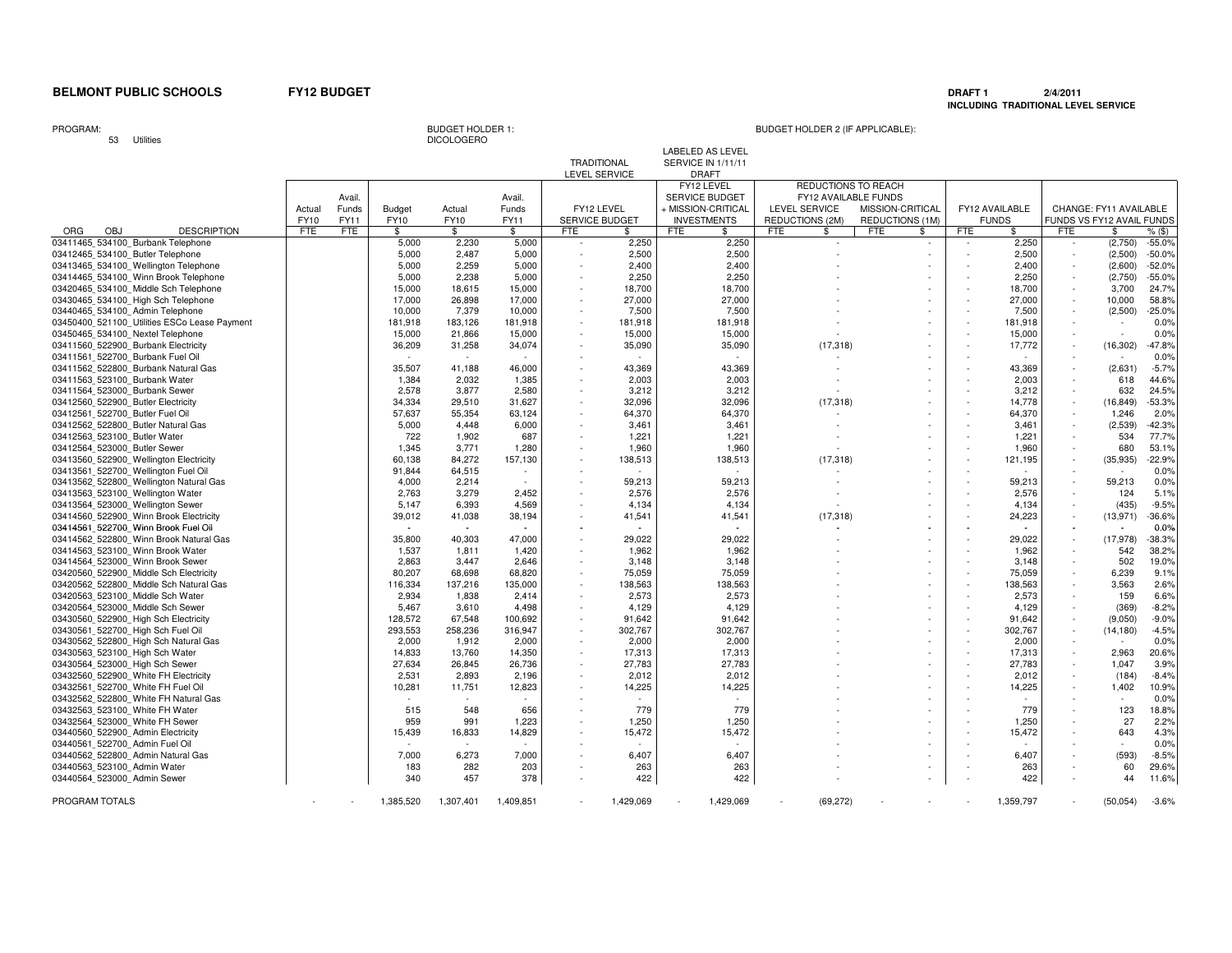### **DRAFT 1 2/4/2011 INCLUDING TRADITIONAL LEVEL SERVICE**

### PROGRAM:

60A Building Administration - Burbank

# BUDGET HOLDER 1:<br>FRANCIS

|                                             |        |        |                          |             |             |                       |         |      | LABELED AS LEVEL      |                        |                          |                      |                          |            |                |                                  |         |           |
|---------------------------------------------|--------|--------|--------------------------|-------------|-------------|-----------------------|---------|------|-----------------------|------------------------|--------------------------|----------------------|--------------------------|------------|----------------|----------------------------------|---------|-----------|
|                                             |        |        |                          |             |             | <b>TRADITIONAL</b>    |         |      | SERVICE IN 1/11/11    |                        |                          |                      |                          |            |                |                                  |         |           |
|                                             |        |        |                          |             |             | <b>LEVEL SERVICE</b>  |         |      | <b>DRAFT</b>          |                        |                          |                      |                          |            |                |                                  |         |           |
|                                             |        |        |                          |             |             |                       |         |      | FY12 LEVEL            |                        |                          | REDUCTIONS TO REACH  |                          |            |                |                                  |         |           |
|                                             |        | Avail. |                          |             | Avail.      |                       |         |      | <b>SERVICE BUDGET</b> |                        |                          | FY12 AVAILABLE FUNDS |                          |            |                |                                  |         |           |
|                                             | Actual | Funds  | Budget                   | Actual      | Funds       | FY12 LEVEL            |         |      | + MISSION-CRITICAL    | LEVEL SERVICE          |                          | MISSION-CRITICAL     |                          |            | FY12 AVAILABLE | CHANGE: FY11 AVAILABLE           |         |           |
|                                             | FY10   | FY11   | FY10                     | <b>FY10</b> | <b>FY11</b> | <b>SERVICE BUDGET</b> |         |      | <b>INVESTMENTS</b>    | <b>REDUCTIONS (2M)</b> |                          | REDUCTIONS (1M)      |                          |            | <b>FUNDS</b>   | <b>FUNDS VS FY12 AVAIL FUNDS</b> |         |           |
| <b>DESCRIPTION</b><br>ORG<br><b>OBJ</b>     | FTE    | FTE    |                          |             |             | FTE                   |         | FTE  |                       | <b>FTE</b>             |                          | FTE.                 |                          | <b>FTE</b> |                | <b>FTE</b>                       |         | $%$ (\$)  |
| 04011100 511000 Burbank Principal Salary    | 1.00   | 1.00   | 114.678                  | 115.094     | 114.678     | 1.00                  | 117.000 | 1.00 | 117,000               |                        | $\overline{\phantom{a}}$ |                      | $\overline{\phantom{0}}$ | 1.00       | 117.000        |                                  | 2,322   | 2.0%      |
| 04011101 514050 Burbank Teacher-in-charge   |        |        | 3.018                    |             | 3.018       |                       |         |      |                       |                        |                          |                      |                          |            |                |                                  | (3,018) | $-100.0%$ |
| 04011200 511000 Burbank Clerical Salary     | 1.00   | 1.00   | 47.246                   | 49,935      | 47.321      | 1.00                  | 47,321  | 1.00 | 47,321                |                        |                          |                      |                          | 1.00       | 47,321         |                                  |         | 0.0%      |
| 04011300 511100 Burbank Lunch Aides Salary  | .33    | 1.33   | 16.200                   | 14.394      | 16.200      | 1.33                  | 17.940  | 1.33 | 17.940                |                        |                          |                      |                          | 1.33       | 17.940         | 0.00                             | 1.740   | 10.7%     |
| 04011400 530000 Burbank Data Processing     |        |        |                          |             |             |                       |         |      |                       |                        |                          |                      |                          |            |                |                                  |         | 0.0%      |
| 04011500 534500 Burbank Postage             |        |        | 108                      | 108         | 150         |                       | 100     |      | 100                   |                        |                          |                      |                          |            | 100            |                                  | (50)    | $-33.3%$  |
| 04011510 542000 Burbank Principal Supplies  |        |        | 2.200                    | 2.872       | 2.454       |                       | 2.500   |      | 2,500                 |                        |                          |                      |                          |            | 2.500          |                                  | 46      | 1.9%      |
| 04011600 587000 Burbank Rpl Non-Instr Equip |        |        | $\overline{\phantom{a}}$ | 2,202       | $\sim$      |                       |         |      | 12,000                |                        |                          |                      | (12,000)                 |            |                |                                  |         | 0.0%      |
| PROGRAM TOTALS                              | 3.33   | 3.33   | 183,450                  | 184,606     | 183,821     | 3.33                  | 184,861 | 3.33 | 196,861               |                        |                          |                      | (12,000)                 | 3.33       | 184,861        | 0.00                             | 1,040   | 0.6%      |
|                                             |        |        |                          |             |             |                       |         |      |                       |                        |                          |                      |                          |            |                |                                  |         |           |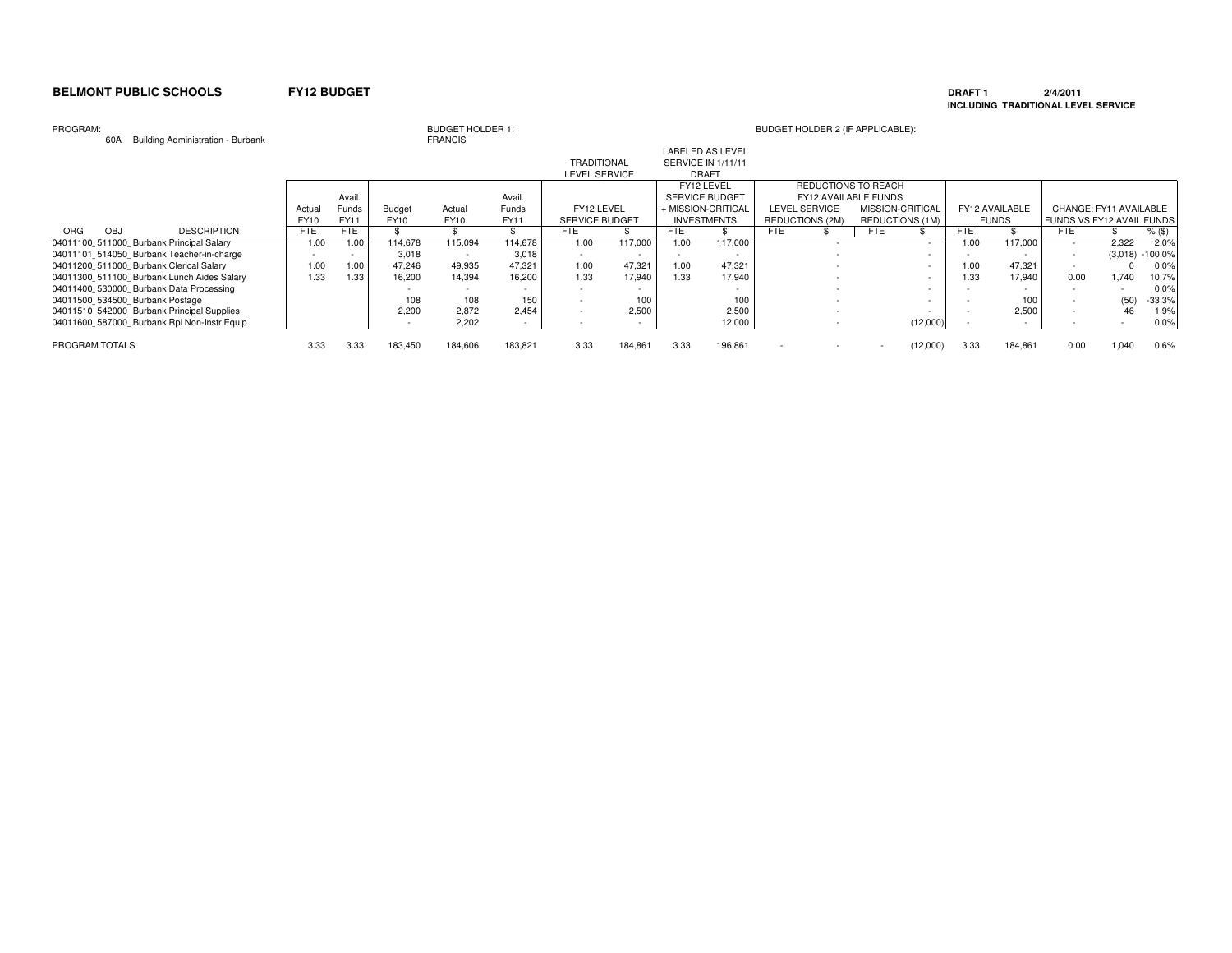### **DRAFT 1 2/4/2011 INCLUDING TRADITIONAL LEVEL SERVICE**

### PROGRAM:

60B Building Administration - Butler

# BUDGET HOLDER 1:<br>MCALLISTER

|                                            |                    |             |        |               |             |             |                       |         |      | LABELED AS LEVEL         |                 |         |                        |                          |            |                |                           |         |           |
|--------------------------------------------|--------------------|-------------|--------|---------------|-------------|-------------|-----------------------|---------|------|--------------------------|-----------------|---------|------------------------|--------------------------|------------|----------------|---------------------------|---------|-----------|
|                                            |                    |             |        |               |             |             | <b>TRADITIONAL</b>    |         |      | SERVICE IN 1/11/11       |                 |         |                        |                          |            |                |                           |         |           |
|                                            |                    |             |        |               |             |             | <b>LEVEL SERVICE</b>  |         |      | <b>DRAFT</b>             |                 |         |                        |                          |            |                |                           |         |           |
|                                            |                    |             |        |               |             |             |                       |         |      | FY12 LEVEL               |                 |         | REDUCTIONS TO REACH    |                          |            |                |                           |         |           |
|                                            |                    |             | Avail. |               |             | Avail.      |                       |         |      | <b>SERVICE BUDGET</b>    |                 |         | FY12 AVAILABLE FUNDS   |                          |            |                |                           |         |           |
|                                            |                    | Actual      | Funds  | <b>Budget</b> | Actual      | Funds       | FY12 LEVEL            |         |      | + MISSION-CRITICAL       | LEVEL SERVICE   |         | MISSION-CRITICAL       |                          |            | FY12 AVAILABLE | CHANGE: FY11 AVAILABLE    |         |           |
|                                            |                    | <b>FY10</b> | FY11   | FY10          | <b>FY10</b> | <b>FY11</b> | <b>SERVICE BUDGET</b> |         |      | <b>INVESTMENTS</b>       | REDUCTIONS (2M) |         | <b>REDUCTIONS (1M)</b> |                          |            | <b>FUNDS</b>   | FUNDS VS FY12 AVAIL FUNDS |         |           |
| ORG<br><b>OBJ</b>                          | <b>DESCRIPTION</b> | <b>FTE</b>  | FTE    |               |             |             | <b>FTE</b>            |         | FTE  |                          | <b>FTE</b>      |         | <b>FTE</b>             |                          | <b>FTE</b> |                | <b>FTE</b>                |         | $%$ (\$)  |
| 04012100 511000 Butler Principal Salary    |                    | 1.00        | 1.00   | 128.868       | 111.427     | 111.000     | 1.00                  | 114.000 | 1.00 | 114.000                  |                 |         |                        |                          | 1.00       | 114.000        |                           | 3.000   | 2.7%      |
| 04012101 514050 Butler Teacher-in-charge   |                    |             |        | 3.018         |             | 3,018       |                       |         |      |                          |                 |         |                        |                          |            |                | $\sim$                    | (3,018) | $-100.0%$ |
| 04012200 511000 Butler Clerical Salary     |                    | 1.00        | 1.00   | 45.975        | 50.406      | 47.321      | 1.00                  | 47,396  | 1.00 | 47,396                   |                 |         |                        | $\sim$                   | 1.00       | 47,396         |                           | 75      | 0.2%      |
| 04012300 511100 Butler Lunch Aides Salary  |                    | 1.33        | 1.33   | 15.480        | 14.538      | 15.941      | 1.33                  | 17.745  | 1.33 | 17.745                   | (0.33)          | (2,808) |                        | $\sim$                   | 1.00       | 14.937         | (0.33)                    | (1,004) | $-6.3%$   |
| 04012400 530000 Butler Data Processing     |                    |             |        |               |             |             |                       |         |      |                          |                 |         |                        | $\overline{\phantom{a}}$ |            |                |                           |         | 0.0%      |
| 04012500 534500 Butler Postage             |                    |             |        | 228           | 228         | 300         |                       | 300     |      | 300                      |                 |         |                        |                          |            | 300            |                           |         | 0.0%      |
| 04012510 542000 Butler Principal Supplies  |                    |             |        | 1.140         | 1,268       | 1.500       |                       | 1.500   |      | 1,500                    |                 |         |                        | $\sim$                   |            | 1,500          |                           |         | 0.0%      |
| 04012600 587000 Butler Rpl Non-Instr Equip |                    |             |        |               | $\sim$      |             |                       |         |      | $\overline{\phantom{a}}$ |                 |         |                        |                          |            |                |                           |         | 0.0%      |
| PROGRAM TOTALS                             |                    | 3.33        | 3.33   | 194,709       | 177,868     | 179,080     | 3.33                  | 180.941 | 3.33 | 180,941                  | (0.33)          | (2,808) |                        | $\sim$                   | 3.00       | 178,133        | (0.33)                    | (947)   | $-0.5%$   |
|                                            |                    |             |        |               |             |             |                       |         |      |                          |                 |         |                        |                          |            |                |                           |         |           |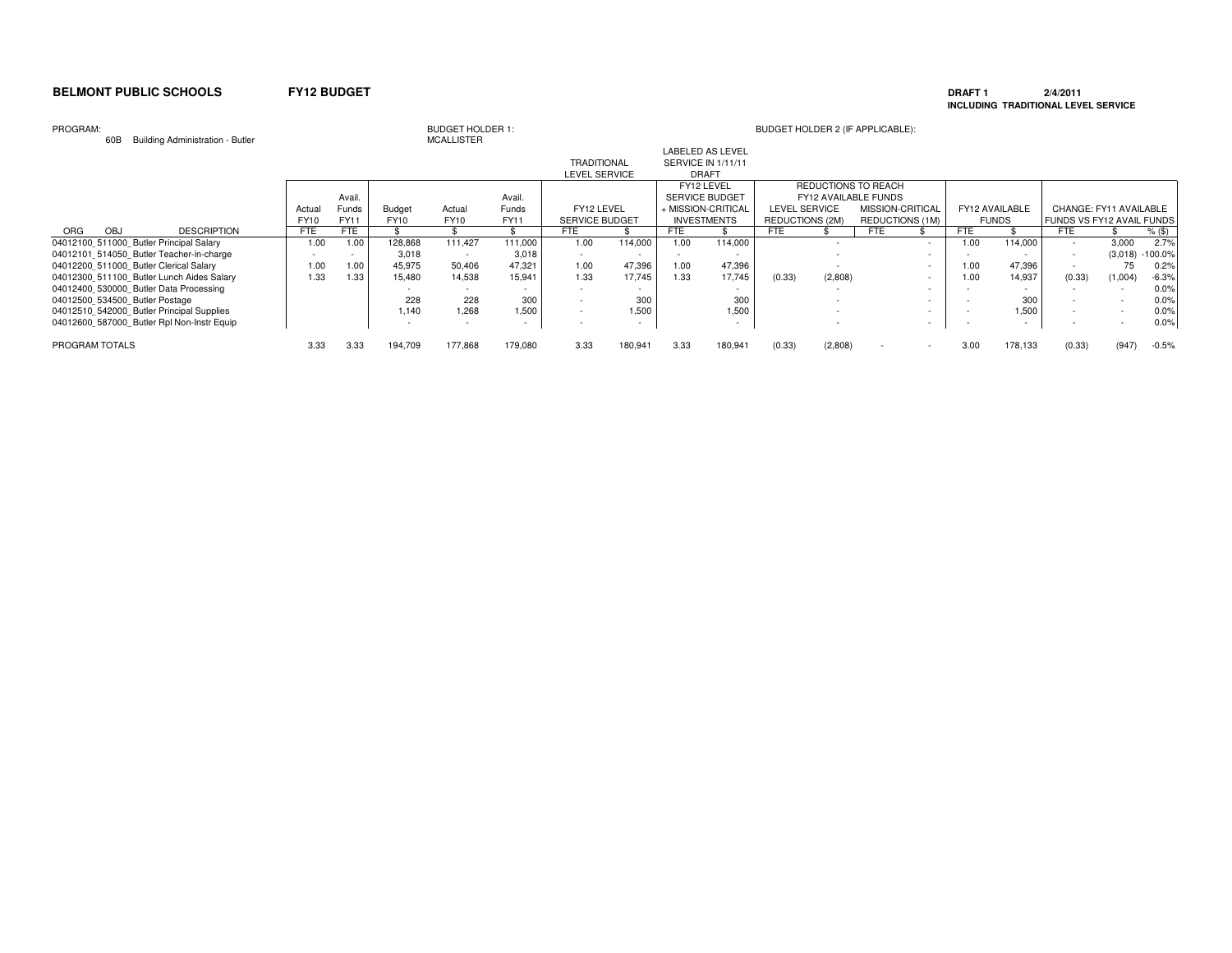### **DRAFT 1 2/4/2011 INCLUDING TRADITIONAL LEVEL SERVICE**

### PROGRAM:

60C Building Administration - Wellington

# BUDGET HOLDER 1:<br>WAGNER

|                                                |             |             |               |             |             |                       |         |      | LABELED AS LEVEL      |                        |                        |        |      |                |                           |                        |           |
|------------------------------------------------|-------------|-------------|---------------|-------------|-------------|-----------------------|---------|------|-----------------------|------------------------|------------------------|--------|------|----------------|---------------------------|------------------------|-----------|
|                                                |             |             |               |             |             | <b>TRADITIONAL</b>    |         |      | SERVICE IN 1/11/11    |                        |                        |        |      |                |                           |                        |           |
|                                                |             |             |               |             |             | <b>LEVEL SERVICE</b>  |         |      | <b>DRAFT</b>          |                        |                        |        |      |                |                           |                        |           |
|                                                |             |             |               |             |             |                       |         |      | FY12 LEVEL            |                        | REDUCTIONS TO REACH    |        |      |                |                           |                        |           |
|                                                |             | Avail.      |               |             | Avail.      |                       |         |      | <b>SERVICE BUDGET</b> |                        | FY12 AVAILABLE FUNDS   |        |      |                |                           |                        |           |
|                                                | Actual      | Funds       | <b>Budget</b> | Actual      | Funds       | FY12 LEVEL            |         |      | + MISSION-CRITICAL    | LEVEL SERVICE          | MISSION-CRITICAL       |        |      | FY12 AVAILABLE |                           | CHANGE: FY11 AVAILABLE |           |
|                                                | <b>FY10</b> | <b>FY11</b> | FY10          | <b>FY10</b> | <b>FY11</b> | <b>SERVICE BUDGET</b> |         |      | <b>INVESTMENTS</b>    | <b>REDUCTIONS (2M)</b> | <b>REDUCTIONS (1M)</b> |        |      | <b>FUNDS</b>   | FUNDS VS FY12 AVAIL FUNDS |                        |           |
| <b>DESCRIPTION</b><br><b>ORG</b><br><b>OBJ</b> | FTE         | FTE         |               |             |             | FTE                   |         | FTE  |                       | <b>FTE</b>             | FTE                    |        | FTE  |                | FTE                       |                        | $%$ (\$)  |
| 04013100 511000 Wellington Principal Salary    | 1.00        | 1.00        | 122,260       | 122.703     | 122,360     | 1.00                  | 125,500 | 1.00 | 125,500               |                        |                        |        | 1.00 | 125,500        |                           | 3,140                  | 2.6%      |
| 04013101 514050 Wellington Teacher-in-charge   |             |             | 3,018         |             | 3,018       |                       |         |      |                       |                        |                        |        |      |                |                           | (3,018)                | $-100.0%$ |
| 04013200 511000 Wellington Clerical Salary     | 1.65        | 1.65        | 56,096        | 58,216      | 56,096      | 1.65                  | 56,17   | 1.65 | 56,171                |                        |                        |        | 1.65 | 56,171         |                           | 75                     | 0.1%      |
| 04013300 511100 Wellington Lunch Aides Salary  | 1.33        | 1.33        | 17,010        | 12,193      | 16,200      | 1.20                  | 16,146  | 1.20 | 16,146                |                        |                        |        | 1.20 | 16,146         | (0.13)                    | (54)                   | $-0.3%$   |
| 04013301 514050 Wellington Bus Monitor         |             |             | 2,931         | 2,931       | 24,797      |                       |         |      |                       |                        |                        |        |      |                |                           | (24, 797)              | $-100.0%$ |
| 04013400 530000 Wellington Data Processing     |             |             |               |             |             |                       |         |      |                       |                        |                        |        |      |                |                           |                        | 0.0%      |
| 04013500 534500 Wellington Postage             |             |             | 240           | 240         |             |                       | 200     |      | 200                   |                        |                        |        |      | 200            |                           | 200                    | 0.0%      |
| 04013510 542000 Wellington Principal Supplies  |             |             | 2,000         | 1,150       | 2.330       |                       | 2,500   |      | 2,500                 |                        |                        | $\sim$ |      | 2.500          | $\overline{\phantom{a}}$  | 170                    | 7.3%      |
| 04013600 587000 Wellington Rpl Non-Instr Equip |             |             |               |             |             |                       |         |      |                       |                        |                        |        |      |                |                           |                        | 0.0%      |
| PROGRAM TOTALS                                 | 3.98        | 3.98        | 203,555       | 197.434     | 224,801     | 3.85                  | 200,517 | 3.85 | 200,517               |                        |                        |        | 3.85 | 200,517        | (0.13)                    | (24, 284)              | $-10.8%$  |
|                                                |             |             |               |             |             |                       |         |      |                       |                        |                        |        |      |                |                           |                        |           |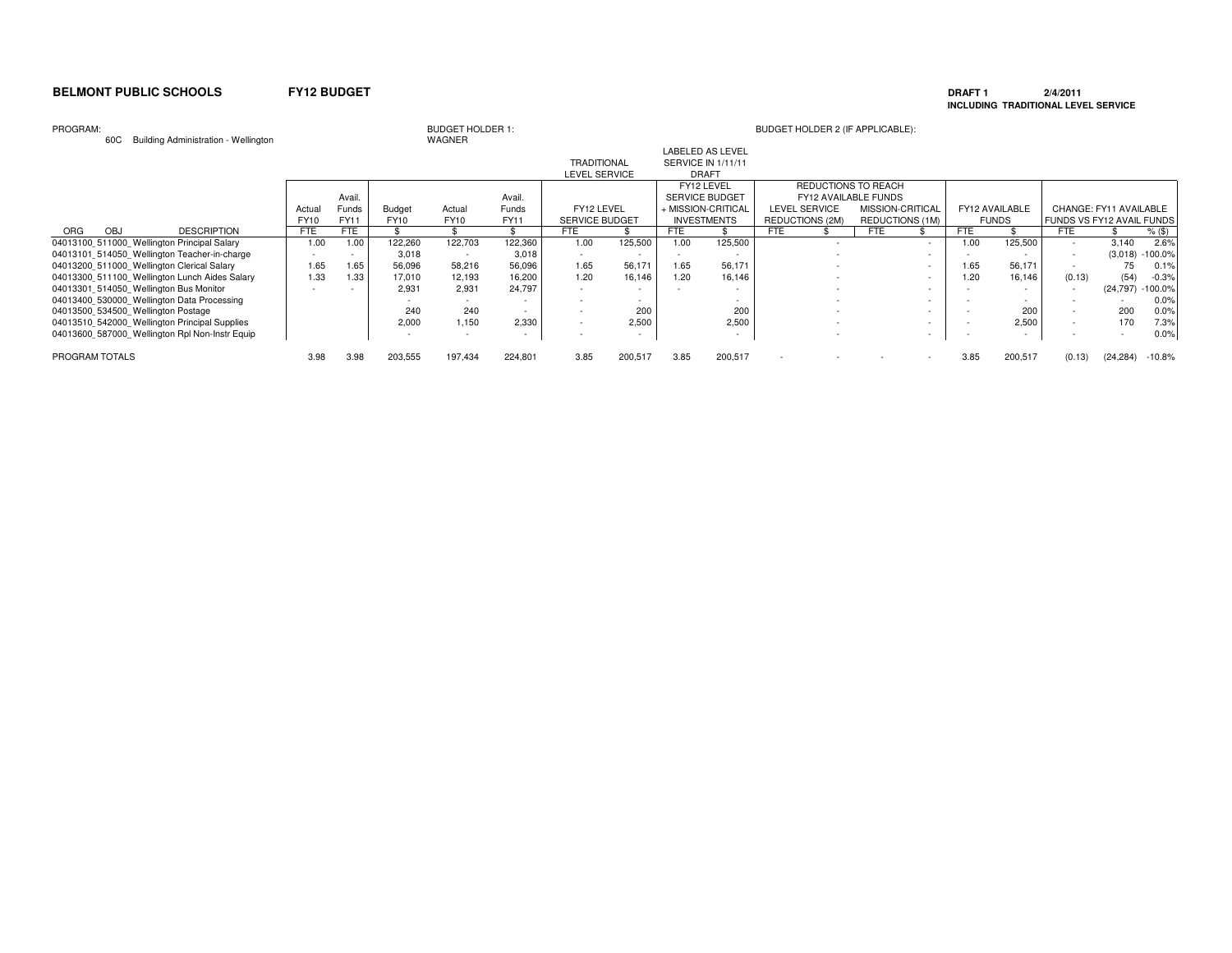### **DRAFT 1 2/4/2011 INCLUDING TRADITIONAL LEVEL SERVICE**

### PROGRAM:

60D Building Administration - Winn Brook

# BUDGET HOLDER 1:<br>CAREY

|                |                                                |            |              |         |             |         |                       |                          |            | <b>LABELED AS LEVEL</b>   |                        |                      |                  |        |            |                |                           |           |           |
|----------------|------------------------------------------------|------------|--------------|---------|-------------|---------|-----------------------|--------------------------|------------|---------------------------|------------------------|----------------------|------------------|--------|------------|----------------|---------------------------|-----------|-----------|
|                |                                                |            |              |         |             |         | <b>TRADITIONAL</b>    |                          |            | <b>SERVICE IN 1/11/11</b> |                        |                      |                  |        |            |                |                           |           |           |
|                |                                                |            |              |         |             |         | LEVEL SERVICE         |                          |            | <b>DRAFT</b>              |                        |                      |                  |        |            |                |                           |           |           |
|                |                                                |            |              |         |             |         |                       |                          |            | FY12 LEVEL                |                        | REDUCTIONS TO REACH  |                  |        |            |                |                           |           |           |
|                |                                                |            | Avail        |         |             | Avail.  |                       |                          |            | <b>SERVICE BUDGET</b>     |                        | FY12 AVAILABLE FUNDS |                  |        |            |                |                           |           |           |
|                |                                                | Actua      | <b>Funds</b> | Budget  | Actual      | Funds   | FY12 LEVEL            |                          |            | + MISSION-CRITICAL        | <b>LEVEL SERVICE</b>   |                      | MISSION-CRITICAL |        |            | FY12 AVAILABLE | CHANGE: FY11 AVAILABLE    |           |           |
|                |                                                | FY10       | FY11         | FY10    | <b>FY10</b> | FY11    | <b>SERVICE BUDGET</b> |                          |            | <b>INVESTMENTS</b>        | <b>REDUCTIONS (2M)</b> |                      | REDUCTIONS (1M)  |        |            | <b>FUNDS</b>   | FUNDS VS FY12 AVAIL FUNDS |           |           |
| OBJ<br>ORG     | <b>DESCRIPTION</b>                             | <b>FTE</b> | FTE          |         |             |         | <b>FTE</b>            |                          | <b>FTE</b> |                           | <b>FTE</b>             |                      | <b>FTE</b>       |        | <b>FTE</b> |                | <b>FTE</b>                |           | % (\$)    |
|                | 04014100 511000 Winn Brook Principal Salary    | 1.00       | 1.00         | 118,021 | 118.449     | 118,021 | 1.00                  | 121.000                  | 1.00       | 121,000                   |                        |                      |                  |        | 1.00       | 121,000        |                           | 2,979     | 2.5%      |
|                | 04014101 514050 Winn Brook Teacher-in-charge   |            |              | 3.018   |             | 3.018   |                       |                          |            |                           |                        |                      |                  |        |            |                |                           | (3,018)   | $-100.0%$ |
|                | 04014200 511000 Winn Brook Clerical Salary     | 1.67       | 1.67         | 54,100  | 56,196      | 55,446  | 1.67                  | 56,146                   | 1.67       | 56,146                    | (0.50)                 | (11,250)             |                  |        | 1.17       | 44,896         | (0.50)                    | (10, 550) | -19.0%    |
|                | 04014300 511100 Winn Brook Lunch Aides Salary  | 1.33       | 1.33         | 16,110  | 14.231      | 16,020  | 1.33                  | 17,843                   | 1.33       | 17,843                    |                        |                      |                  | $\sim$ | 1.33       | 17,843         | 0.00                      | 1.823     | 11.4%     |
|                | 04014400 530000 Winn Brook Data Processing     |            |              |         |             |         |                       |                          |            |                           |                        |                      |                  |        |            |                |                           |           | 0.0%      |
|                | 04014500 534500 Winn Brook Postage             |            |              | 80      | 80          | 100     |                       | 100                      |            | 100                       |                        |                      |                  |        |            | 100            |                           |           | 0.0%      |
|                | 04014510 542000 Winn Brook Principal Supplies  |            |              | 3,651   | 3,862       | 3,345   |                       | 3,800                    |            | 3,800                     |                        |                      |                  |        |            | 3,800          |                           | 455       | 13.6%     |
|                | 04014600 587000 Winn Brook Rpl Non-Instr Equip |            |              |         |             |         |                       | $\overline{\phantom{a}}$ |            | $\overline{\phantom{a}}$  |                        |                      |                  |        |            |                |                           |           | 0.0%      |
| PROGRAM TOTALS |                                                | 4.00       | 4.00         | 194.980 | 192,817     | 195,950 | 4.00                  | 198,889                  | 4.00       | 198,889                   | (0.50)                 | (11,250)             |                  | $\sim$ | 3.50       | 187.639        | (0.50)                    | (8,311)   | $-4.2%$   |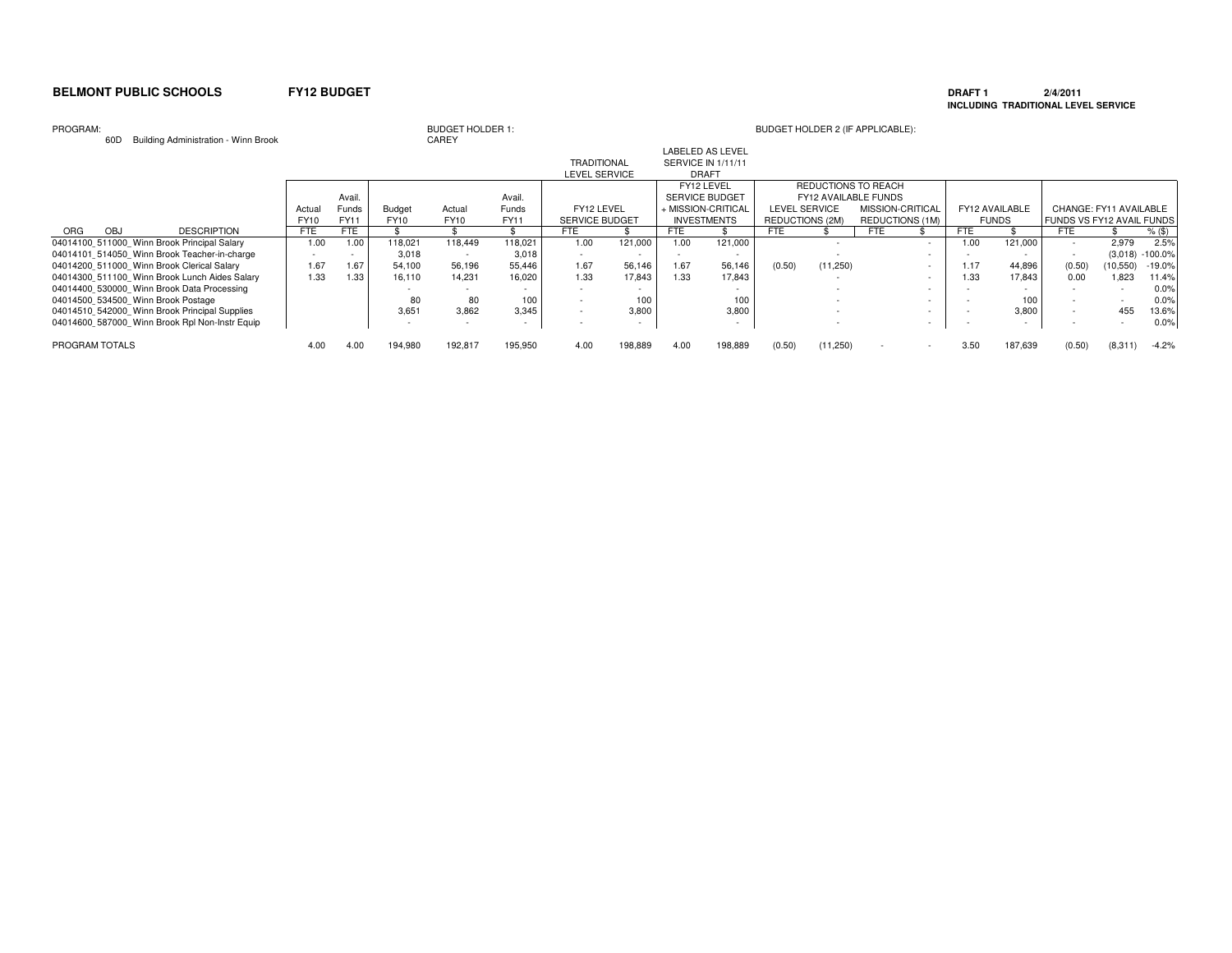### **DRAFT 1 2/4/2011 INCLUDING TRADITIONAL LEVEL SERVICE**

### PROGRAM:

60E Building Administration - Middle School

# BUDGET HOLDER 1:<br>ST. GEORGE

| Bananig riammou auon rinaalo Sonool       |            |        |         | ---------   |              |                       |         |      |                         |                          |                      |                          |      |                |                           |                        |          |
|-------------------------------------------|------------|--------|---------|-------------|--------------|-----------------------|---------|------|-------------------------|--------------------------|----------------------|--------------------------|------|----------------|---------------------------|------------------------|----------|
|                                           |            |        |         |             |              |                       |         |      | <b>LABELED AS LEVEL</b> |                          |                      |                          |      |                |                           |                        |          |
|                                           |            |        |         |             |              | <b>TRADITIONAL</b>    |         |      | SERVICE IN 1/11/11      |                          |                      |                          |      |                |                           |                        |          |
|                                           |            |        |         |             |              | <b>LEVEL SERVICE</b>  |         |      | <b>DRAFT</b>            |                          |                      |                          |      |                |                           |                        |          |
|                                           |            |        |         |             |              |                       |         |      | FY12 LEVEL              |                          | REDUCTIONS TO REACH  |                          |      |                |                           |                        |          |
|                                           |            | Avail. |         |             | Avail.       |                       |         |      | <b>SERVICE BUDGET</b>   |                          | FY12 AVAILABLE FUNDS |                          |      |                |                           |                        |          |
|                                           | Actual     | Funds  | Budget  | Actual      | <b>Funds</b> | FY12 LEVEL            |         |      | + MISSION-CRITICAL      | LEVEL SERVICE            | MISSION-CRITICAL     |                          |      | FY12 AVAILABLE |                           | CHANGE: FY11 AVAILABLE |          |
|                                           | FY10       | FY11   | FY10    | <b>FY10</b> | FY11         | <b>SERVICE BUDGET</b> |         |      | <b>INVESTMENTS</b>      | REDUCTIONS (2M)          | REDUCTIONS (1M)      |                          |      | <b>FUNDS</b>   | FUNDS VS FY12 AVAIL FUNDS |                        |          |
| <b>DESCRIPTION</b><br>ORG<br>OBJ          | <b>FTE</b> | FTE    |         |             |              | <b>FTE</b>            |         | FTE  |                         | <b>FTE</b>               | <b>FTE</b>           |                          | FTE  |                | <b>FTE</b>                |                        | $%$ (\$) |
| 04020100 511000 MS Principals Salaries    | 3.00       | 3.00   | 339,987 | 350,061     | 343,948      | 3.00                  | 348,897 | 3.00 | 348,897                 | $\overline{\phantom{a}}$ |                      | $\sim$                   | 3.00 | 348,897        |                           | 4,949                  | 1.4%     |
| 04020200 511000 MS Clerical Salaries      | 3.67       | 2.97   | 126,818 | 133,211     | 119,279      | 3.00                  | 109,083 | 3.00 | 109,083                 |                          |                      | $\sim$                   | 3.00 | 109,083        | 0.03                      | (10, 196)              | $-8.5%$  |
| 04020300 511000 MS Morning Monitors       |            | $\sim$ | 1,958   | 1,958       | 1,958        |                       | 1,958   |      | 1,958                   |                          |                      |                          |      | 1.958          |                           |                        | 0.0%     |
| 04020300 511100 MS Lunch Aides Salary     | 0.33       | 0.33   | 4,050   | 1,913       | 4,050        | 0.50                  | 6,679   | 0.50 | 6,679                   |                          |                      | $\overline{\phantom{0}}$ | 0.50 | 6,679          | 0.17                      | 2,629                  | 64.9%    |
| 04020401 573000 MS School Memberships     |            |        | 962     | 493         | 969          | $\sim$                | 969     |      | 969                     |                          |                      | $\overline{\phantom{0}}$ |      | 969            | . —                       |                        | 0.0%     |
| 04020402 534700 MS Printing               |            |        |         |             |              |                       |         |      |                         |                          |                      |                          |      |                |                           |                        | 0.0%     |
| 04020404 530000 MS Data Processing        |            |        |         |             |              |                       |         |      |                         |                          |                      |                          |      |                |                           |                        | 0.0%     |
| 04020500 534500 MS Postage                |            |        | 4.560   | 4.000       | 6.000        |                       | 6,000   |      | 6,000                   |                          |                      |                          |      | 6,000          |                           |                        | 0.0%     |
| 04020510 542000 MS Principals Supplies    |            |        | 1,600   | 72          | 2,000        |                       | 2,000   |      | 2,000                   |                          |                      |                          |      | 2,000          |                           |                        | 0.0%     |
| 04020515 551000 MS General Supplies Instr |            |        | 26,955  | 21,091      | 31,596       |                       | 31,596  |      | 31,596                  |                          |                      |                          |      | 31,596         |                           |                        | 0.0%     |
| 04020600 587000 MS Rpl Non-Instr Equip    |            |        |         |             |              |                       |         |      |                         |                          |                      |                          |      |                |                           |                        | 0.0%     |
| PROGRAM TOTALS                            | 7.00       | 6.30   | 506,890 | 512,799     | 509,800      | 6.50                  | 507,182 | 6.50 | 507,182                 |                          |                      | $\overline{\phantom{a}}$ | 6.50 | 507,182        | 0.20                      | (2,618)                | $-0.5%$  |
|                                           |            |        |         |             |              |                       |         |      |                         |                          |                      |                          |      |                |                           |                        |          |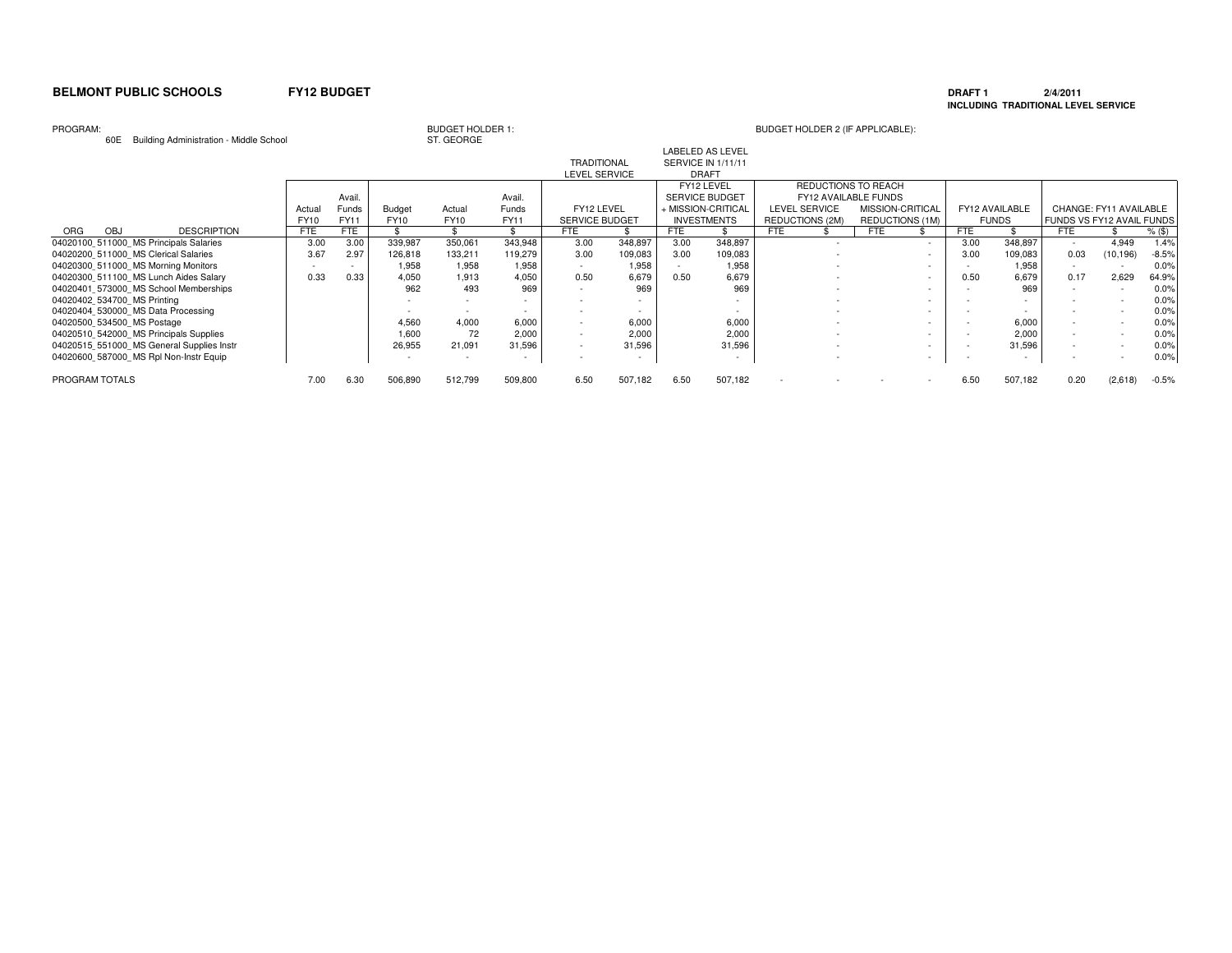### **DRAFT 1 2/4/2011 INCLUDING TRADITIONAL LEVEL SERVICE**

### PROGRAM:

60F Building Administration - High School

| <b>OUF</b><br><b>BUILDING AQUITIBIS DUGLER THAT IS OF THE SCILL</b> |             |        |         | <b>NANVET</b> |         |                       |         |      |                         |                        |                          |            |                |                           |                        |          |
|---------------------------------------------------------------------|-------------|--------|---------|---------------|---------|-----------------------|---------|------|-------------------------|------------------------|--------------------------|------------|----------------|---------------------------|------------------------|----------|
|                                                                     |             |        |         |               |         |                       |         |      | <b>LABELED AS LEVEL</b> |                        |                          |            |                |                           |                        |          |
|                                                                     |             |        |         |               |         | <b>TRADITIONAL</b>    |         |      | SERVICE IN 1/11/11      |                        |                          |            |                |                           |                        |          |
|                                                                     |             |        |         |               |         | LEVEL SERVICE         |         |      | <b>DRAFT</b>            |                        |                          |            |                |                           |                        |          |
|                                                                     |             |        |         |               |         |                       |         |      | FY12 LEVEL              | REDUCTIONS TO REACH    |                          |            |                |                           |                        |          |
|                                                                     |             | Avail. |         |               | Avail.  |                       |         |      | SERVICE BUDGET          | FY12 AVAILABLE FUNDS   |                          |            |                |                           |                        |          |
|                                                                     | Actual      | Funds  | Budget  | Actual        | Funds   | FY12 LEVEL            |         |      | + MISSION-CRITICAL      | LEVEL SERVICE          | MISSION-CRITICAL         |            | FY12 AVAILABLE |                           | CHANGE: FY11 AVAILABLE |          |
|                                                                     | <b>FY10</b> | FY11   | FY10    | <b>FY10</b>   | FY11    | <b>SERVICE BUDGET</b> |         |      | <b>INVESTMENTS</b>      | <b>REDUCTIONS (2M)</b> | REDUCTIONS (1M)          |            | <b>FUNDS</b>   | FUNDS VS FY12 AVAIL FUNDS |                        |          |
| <b>DESCRIPTION</b><br>ORG<br><b>OBJ</b>                             | <b>FTE</b>  | FTE    |         |               |         | <b>FTE</b>            |         | FTE  |                         | <b>FTE</b>             | <b>FTE</b>               | <b>FTE</b> |                | <b>FTE</b>                |                        | $%$ (\$) |
| 04030100 511000 HS Principals Salaries                              | 3.00        | 3.00   | 338,528 | 348,231       | 346,723 | 3.00                  | 337,002 | 3.00 | 337,002                 |                        | $\sim$                   | 3.00       | 337,002        | $\sim$                    | (9,721)                | $-2.8%$  |
| 04030200 511000 HS Clerical Salaries                                | 3.00        | 3.00   | 117,012 | 127,747       | 126,895 | 3.00                  | 127,160 | 3.00 | 127,160                 |                        | $\sim$                   | 3.00       | 127,160        | $\sim$                    | 265                    | 0.2%     |
| 04030300 511000 HS Campus Monitors                                  | 3.83        | 2.83   | 82,499  | 82,289        | 61,407  | 2.83                  | 63,673  | 2.83 | 63,673                  |                        | $\overline{\phantom{a}}$ | 2.83       | 63,673         | 0.00                      | 2,266                  | 3.7%     |
| 04050300 511100 School Resource officer                             |             |        |         |               |         |                       |         |      |                         |                        |                          |            |                |                           |                        | 0.0%     |
| 04030401 573000 HS School Memberships                               |             |        | 4,000   | 6,835         | 4.800   |                       | 4.800   |      | 4,800                   |                        |                          |            | 4,800          |                           |                        | 0.0%     |
| 04030402 534700 HS Printing                                         |             |        |         | $\sim$        |         |                       |         |      |                         |                        |                          |            |                |                           |                        | 0.0%     |
| 04030403 538000 HS Graduation Expenses                              |             |        | 6,250   | 7.703         | 6.250   |                       | 6,250   |      | 6,250                   |                        |                          |            | 6,250          |                           |                        | 0.0%     |
| 04030404 530000 HS Data Processing                                  |             |        |         |               |         |                       |         |      |                         |                        | $\sim$                   |            |                |                           |                        | 0.0%     |
| 04030405 530000 HS NEASC Evaluation                                 |             |        | 5.000   | 4.973         | 15,000  |                       | 40,000  |      | 40,000                  |                        | $\sim$                   |            | 40,000         |                           | 25,000                 | 166.7%   |
| 04030500 534500 HS Postage                                          |             |        | 8.170   | 9,378         | 3,500   |                       | 3,500   |      | 3,500                   |                        | $\overline{\phantom{a}}$ |            | 3,500          |                           |                        | 0.0%     |
| 04030510 542000 HS Principals Supplies                              |             |        | 5,320   | 4,500         | 5,000   |                       | 5,000   |      | 5,000                   |                        |                          |            | 5,000          |                           |                        | 0.0%     |
| 04030515 551000 HS General Supplies Instr                           |             |        | 26,893  | 24,528        | 26,690  |                       | 29,500  |      | 35,000                  |                        | (5,500)                  |            | 29,500         | $\sim$                    | 2,810                  | 10.5%    |
| 04030600 587000 HS Rpl Non-Instr Equip                              |             |        |         |               |         |                       | 5,000   |      | 7,000                   |                        | (2,000)                  |            | 5,000          | $\sim$                    | 5,000                  | 0.0%     |
| 04061950 532000 Other Voc Tech Tuitions                             |             |        | 20,000  | 20,677        | 20,000  |                       | 20,000  |      | 20,000                  |                        |                          |            | 20,000         |                           |                        | 0.0%     |
| PROGRAM TOTALS                                                      | 9.83        | 8.83   | 613,672 | 636,862       | 616,265 | 8.83                  | 641,885 | 8.83 | 649,385                 |                        | (7,500)                  | 8.83       | 641,885        | 0.00                      | 25,620                 | 4.2%     |
|                                                                     |             |        |         |               |         |                       |         |      |                         |                        |                          |            |                |                           |                        |          |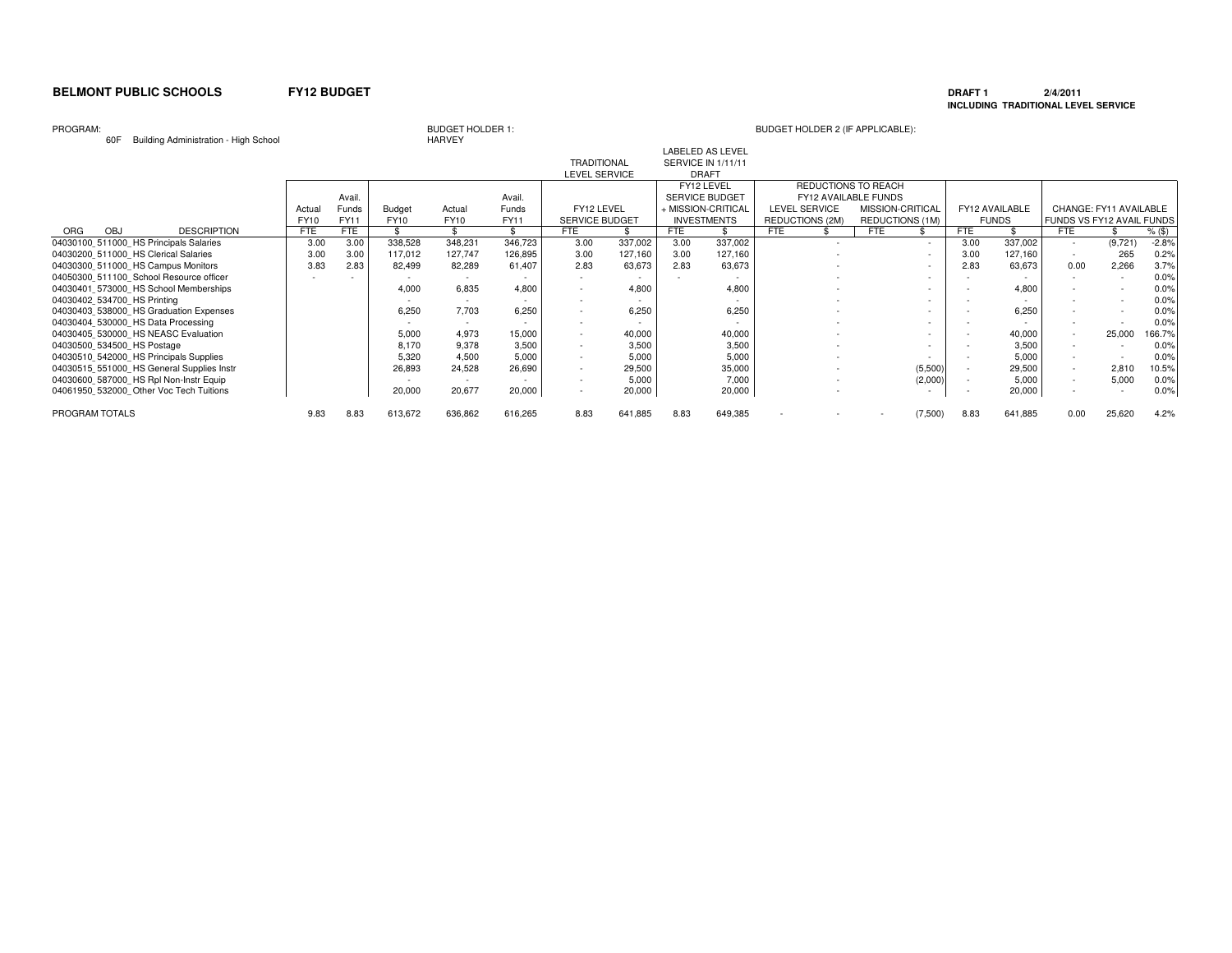### **DRAFT 1 2/4/2011 INCLUDING TRADITIONAL LEVEL SERVICE**

PROGRAM:

61 Central Administration

BUDGET HOLDER 1:<br>ENTWISTLE

### BUDGET HOLDER 2 (IF APPLICABLE):

LABELED AS LEVEL

|                                                |            |       |         |             |         | <b>TRADITIONAL</b>    |         |            | SERVICE IN 1/11/11    |                        |                      |           |        |                |                           |           |           |
|------------------------------------------------|------------|-------|---------|-------------|---------|-----------------------|---------|------------|-----------------------|------------------------|----------------------|-----------|--------|----------------|---------------------------|-----------|-----------|
|                                                |            |       |         |             |         | LEVEL SERVICE         |         |            | <b>DRAFT</b>          |                        |                      |           |        |                |                           |           |           |
|                                                |            |       |         |             |         |                       |         |            | FY12 LEVEL            |                        | REDUCTIONS TO REACH  |           |        |                |                           |           |           |
|                                                |            | Avail |         |             | Avail.  |                       |         |            | <b>SERVICE BUDGET</b> |                        | FY12 AVAILABLE FUNDS |           |        |                |                           |           |           |
|                                                | Actua      | Funds | Budget  | Actual      | Funds   | FY12 LEVEL            |         |            | + MISSION-CRITICAI    | <b>LEVEL SERVICE</b>   | MISSION-CRITICAL     |           |        | FY12 AVAILABLE | CHANGE: FY11 AVAILABLE    |           |           |
|                                                | FY10       | FY11  | FY10    | <b>FY10</b> | FY11    | <b>SERVICE BUDGET</b> |         |            | <b>INVESTMENTS</b>    | <b>REDUCTIONS (2M)</b> | REDUCTIONS (1M)      |           |        | <b>FUNDS</b>   | FUNDS VS FY12 AVAIL FUNDS |           |           |
| ORG<br><b>OBJ</b><br><b>DESCRIPTION</b>        | <b>FTE</b> | FTE   |         | \$.         | \$      | FTE                   | \$      | <b>FTE</b> |                       | <b>FTE</b>             | <b>FTE</b>           |           | FTE    |                | <b>FTE</b>                |           | $%$ (\$)  |
| 04150101_511000_COA Superintendent Salary      | 1.00       | 1.00  | 184,500 | 185,173     | 184,500 | 1.00                  | 186,000 | 1.00       | 186,000               |                        |                      |           | 1.00   | 186,000        |                           | 1,500     | 0.8%      |
| 04150102 511001 COA Asst Supt Salary           |            |       |         |             |         |                       |         |            |                       |                        |                      |           |        |                |                           |           | 0.0%      |
| 04150103 511002 COA Business Admin Salary      | 1.00       | 1.00  | 143,573 | 177,328     | 120,000 | 1.00                  | 120,000 | 1.00       | 120,000               |                        |                      |           | 1.00   | 120,000        |                           |           | 0.0%      |
| 04150104 511002 COA Human Resources Admin Sala | 1.00       | 0.40  | 95.069  | 100,858     | 35,069  | 1.00                  | 42,300  | 1.00       | 42,300                |                        |                      |           | 1.00   | 42.300         | 0.60                      | 7.231     | 20.6%     |
| 04150201 511004 COA Supt Office Clerical Salar | 1.00       | 1.00  | 58,995  | 77,325      | 58,995  | 1.00                  | 59.880  | 1.00       | 59,880                |                        | (1.00)               | (59, 880) | $\sim$ |                | (1.00)                    | (58, 995) | $-100.0%$ |
| 04150202 511005 COA Asst Supt Office Clerical  | 1.00       | 1.00  | 43.771  | 43,510      | 45.100  | 1.00                  | 50,000  | 1.00       | 50,000                |                        |                      |           | 1.00   | 50,000         |                           | 4,900     | 10.9%     |
| 04150203 511006 COA Business Office Clerical   | 3.00       | 3.00  | 186.212 | 170,394     | 186,287 | 4.10                  | 219,302 | 4.10       | 219,302               |                        | (0.70)               | (16, 825) | 3.40   | 202,477        | 0.40                      | 16,190    | 8.7%      |
| 04150204 511007 COA HR Office Clerical Salary  | 0.70       | 0.70  | 31.745  | 31.742      | 31.745  |                       |         |            |                       |                        |                      |           |        |                | (0.70)                    | (31, 745) | $-100.0%$ |
| 04150400_573000_COA Professional Dues          |            |       | 3,000   | 9,371       | 3,000   |                       | 3,000   |            | 3,000                 |                        |                      |           |        | 3,000          |                           |           | 0.0%      |
| 04150401 543000 COA Equipment Repair           |            |       | 5.000   | 6,003       | 5.000   |                       | 5,000   |            | 5,000                 |                        |                      |           |        | 5,000          |                           |           | 0.0%      |
| 04150402 531900 COA Advertising Recruiting     |            |       | 25,000  | 13,501      | 25,000  |                       | 25,000  |            | 25,000                |                        |                      |           |        | 25,000         |                           |           | 0.0%      |
| 04150403_534700_COA_Printing                   |            |       | 6,000   | 4,824       | 4,500   |                       | 4,500   |            | 4,500                 |                        |                      |           |        | 4,500          |                           |           | 0.0%      |
| 04150404 530000 COA Software Contract          |            |       | 20,000  | 17,334      | 20,000  |                       | 70,000  |            | 70,000                |                        |                      |           |        | 70,000         |                           | 50,000    | 250.0%    |
| 04150405 530000 COA DOE EOY Report Audit       |            |       | 6.000   | 6.000       | 6.000   |                       | 6,000   |            | 6,000                 |                        |                      |           |        | 6.000          | ۰.                        |           | 0.0%      |
| 04150500 552900 COA Books and Periodicals      |            |       |         | 593         | 1.000   |                       | 1,000   |            | 1,000                 |                        |                      |           |        | 1.000          |                           |           | 0.0%      |
| 04150505 534500 COA Postage                    |            |       | 11.000  | 11.272      | 10.000  |                       | 11.000  |            | 11,000                |                        |                      |           |        | 11.000         |                           | 1,000     | 10.0%     |
| 04150510 542000 COA Supplies                   |            |       | 9,600   | 16,956      | 10,000  |                       | 10,000  |            | 10,000                |                        |                      |           |        | 10,000         |                           |           | 0.0%      |
| 04150600 587000 COA Equipment                  |            |       |         |             |         |                       |         |            |                       |                        |                      |           |        |                |                           |           | 0.0%      |
| 04150601_573000_COA Travel and Conf            |            |       | 2,250   | 3.853       | 2,250   |                       | 2.250   |            | 2,250                 |                        |                      |           |        | 2,250          |                           |           | 0.0%      |
| 04150602 573000 Supt's Travel & Conferences    |            |       | 4,000   | 225         | 4,000   |                       | 2,500   |            | 2,500                 |                        |                      | $\sim$    |        | 2,500          | $\sim$                    | (1,500)   | $-37.5%$  |
| PROGRAM TOTALS                                 | 8.70       | 8.10  | 835,715 | 876,260     | 752,446 | 9.10                  | 817.732 | 9.10       | 817,732               |                        | (1.70)               | (76, 705) | 7.40   | 741,027        | (0.70)                    | (11.419)  | $-1.5%$   |
|                                                |            |       |         |             |         |                       |         |            |                       |                        |                      |           |        |                |                           |           |           |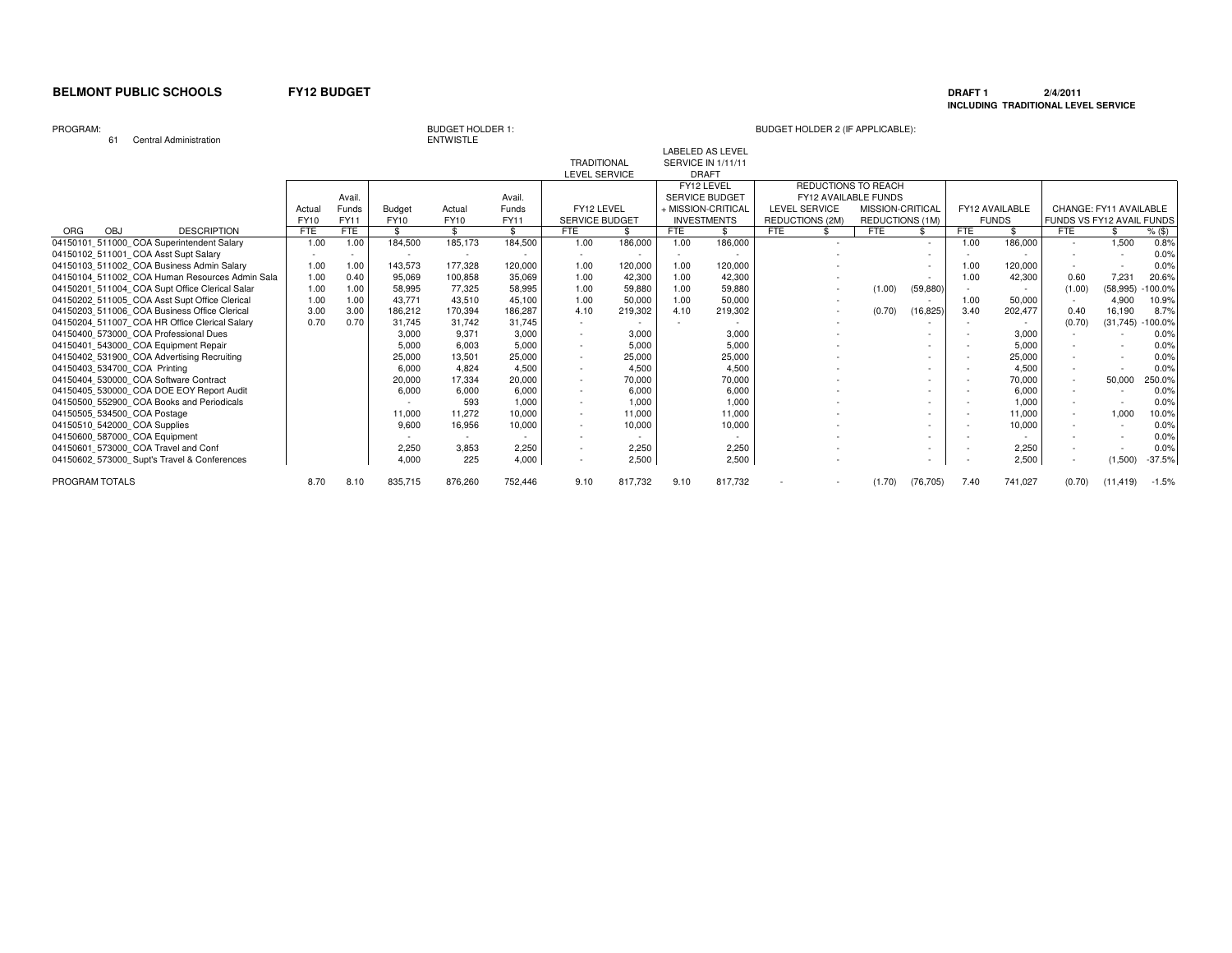### **DRAFT 1 2/4/2011 INCLUDING TRADITIONAL LEVEL SERVICE**

| PROGRAM:<br><b>Legal Services</b><br>62  |             |             |         | <b>BUDGET HOLDER 1:</b><br><b>ENTWISTLE</b> |             |                       |         |                    |                                               |                      | BUDGET HOLDER 2 (IF APPLICABLE): |     |                  |                          |                |                           |                          |          |
|------------------------------------------|-------------|-------------|---------|---------------------------------------------|-------------|-----------------------|---------|--------------------|-----------------------------------------------|----------------------|----------------------------------|-----|------------------|--------------------------|----------------|---------------------------|--------------------------|----------|
|                                          |             |             |         |                                             |             | <b>TRADITIONAL</b>    |         |                    | <b>LABELED AS LEVEL</b><br>SERVICE IN 1/11/11 |                      |                                  |     |                  |                          |                |                           |                          |          |
|                                          |             |             |         |                                             |             | <b>LEVEL SERVICE</b>  |         |                    | <b>DRAFT</b>                                  |                      |                                  |     |                  |                          |                |                           |                          |          |
|                                          |             |             |         |                                             |             |                       |         |                    | FY12 LEVEL                                    |                      | REDUCTIONS TO REACH              |     |                  |                          |                |                           |                          |          |
|                                          |             | Avail.      |         |                                             | Avail.      |                       |         |                    | <b>SERVICE BUDGET</b>                         |                      | FY12 AVAILABLE FUNDS             |     |                  |                          |                |                           |                          |          |
|                                          | Actual      | Funds       | Budget  | Actual                                      | Funds       | FY12 LEVEL            |         | + MISSION-CRITICAL |                                               | <b>LEVEL SERVICE</b> |                                  |     | MISSION-CRITICAL |                          | FY12 AVAILABLE |                           | CHANGE: FY11 AVAILABLE   |          |
|                                          | <b>FY10</b> | <b>FY11</b> | FY10    | <b>FY10</b>                                 | <b>FY11</b> | <b>SERVICE BUDGET</b> |         | <b>INVESTMENTS</b> |                                               | REDUCTIONS (2M)      |                                  |     | REDUCTIONS (1M)  |                          | <b>FUNDS</b>   | FUNDS VS FY12 AVAIL FUNDS |                          |          |
| OBJ<br><b>ORG</b><br><b>DESCRIPTION</b>  | <b>FTE</b>  | FTE         |         |                                             |             | FTE                   |         | FTE                |                                               | <b>FTE</b>           |                                  | FTE |                  | FTE                      |                | <b>FTE</b>                |                          | $%$ (\$) |
| 04250400 530100 Legal Service Bargaining |             |             | 50,000  | 50,000                                      | 50,000      |                       | 50.000  |                    | 50,000                                        |                      |                                  |     |                  |                          | 50,000         |                           |                          | 0.0%     |
| 04250401 530101 Legal Service Other      |             |             | 50,000  | 54,910                                      | 55,000      |                       | 55,000  |                    | 55,000                                        |                      |                                  |     |                  |                          | 55,000         |                           |                          | 0.0%     |
| PROGRAM TOTALS                           |             |             | 100,000 | 104,910                                     | 105,000     | $\sim$                | 105,000 |                    | 105,000                                       |                      |                                  |     |                  | $\overline{\phantom{a}}$ | 105,000        |                           | $\overline{\phantom{a}}$ | 0.0%     |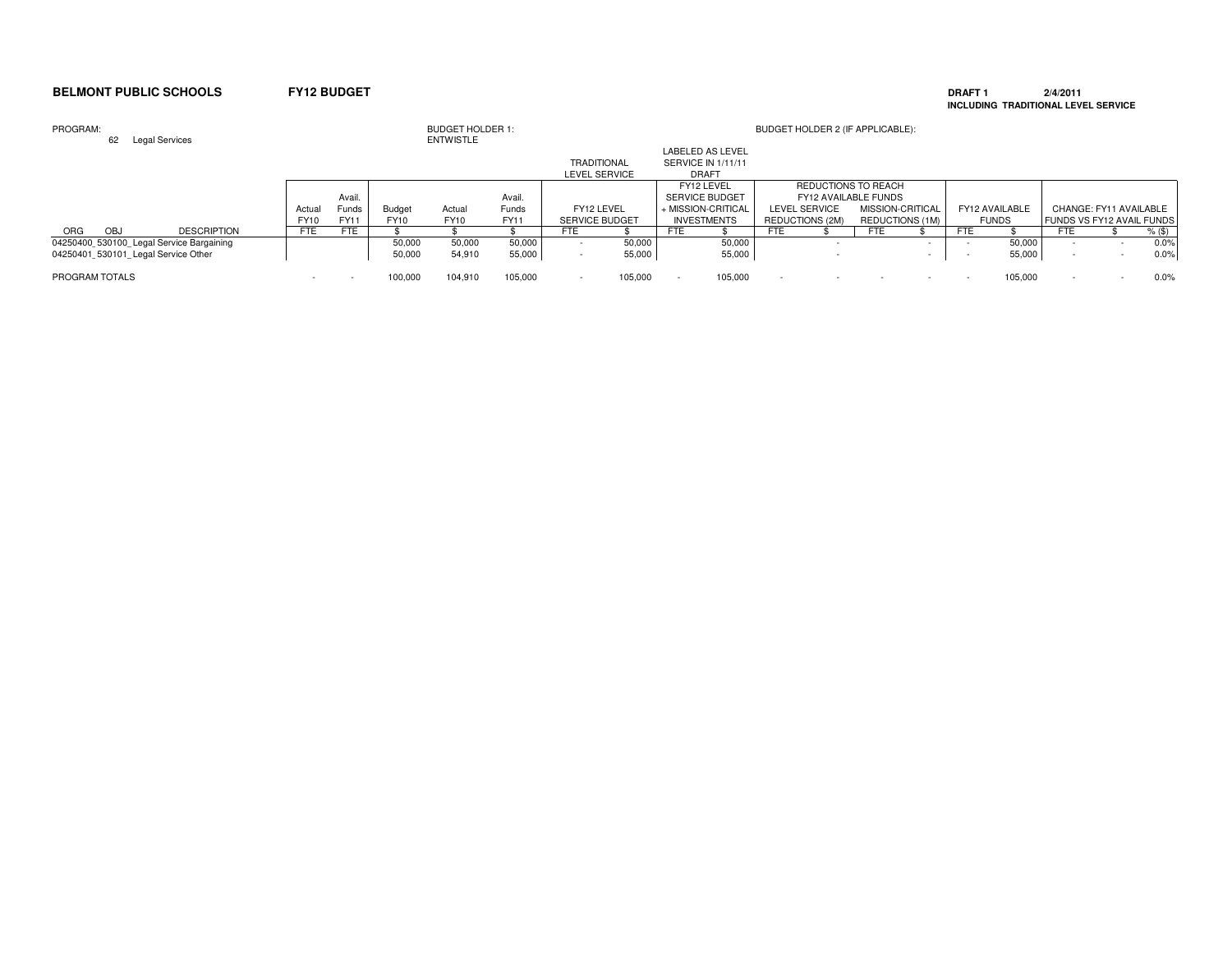### **DRAFT 1 2/4/2011 INCLUDING TRADITIONAL LEVEL SERVICE**

### PROGRAM:

63 School Committee

| <b>BUDGET HOLDER 1:</b> |  |
|-------------------------|--|
| <b>ENTWISTLE</b>        |  |

|                                          |            |             |               |             |             |                       |        | <b>LABELED AS LEVEL</b> |        |                      |                             |      |                |     |                                  |        |
|------------------------------------------|------------|-------------|---------------|-------------|-------------|-----------------------|--------|-------------------------|--------|----------------------|-----------------------------|------|----------------|-----|----------------------------------|--------|
|                                          |            |             |               |             |             | <b>TRADITIONAL</b>    |        | SERVICE IN 1/11/11      |        |                      |                             |      |                |     |                                  |        |
|                                          |            |             |               |             |             | LEVEL SERVICE         |        | <b>DRAFT</b>            |        |                      |                             |      |                |     |                                  |        |
|                                          |            |             |               |             |             |                       |        | FY12 LEVEL              |        |                      | REDUCTIONS TO REACH         |      |                |     |                                  |        |
|                                          |            | Avail.      |               |             | Avail.      |                       |        | <b>SERVICE BUDGET</b>   |        |                      | <b>FY12 AVAILABLE FUNDS</b> |      |                |     |                                  |        |
|                                          | Actual     | Funds       | <b>Budget</b> | Actual      | Funds       | FY12 LEVEL            |        | + MISSION-CRITICAL      |        | <b>LEVEL SERVICE</b> | MISSION-CRITICAL            |      | FY12 AVAILABLE |     | CHANGE: FY11 AVAILABLE           |        |
|                                          | FY10       | <b>FY11</b> | FY10          | <b>FY10</b> | <b>FY11</b> | <b>SERVICE BUDGET</b> |        | <b>INVESTMENTS</b>      |        | REDUCTIONS (2M)      | REDUCTIONS (1M)             |      | <b>FUNDS</b>   |     | <b>FUNDS VS FY12 AVAIL FUNDS</b> |        |
| <b>DESCRIPTION</b><br>ORG<br><b>OBJ</b>  | <b>FTE</b> | <b>FTE</b>  |               |             |             | FTE                   |        | <b>FTE</b>              |        | <b>FTE</b>           | FTE                         | FTE. |                | FTE |                                  | % (\$) |
| 04350200 511100 Sch Comm Clerical Salary |            |             |               |             |             |                       |        |                         |        |                      |                             |      |                |     |                                  | 0.0%   |
| 04350400 573000 Sch Comm Dues            |            |             | 6,500         | 4.904       | 7,000       |                       | 7.000  |                         | 7,000  |                      |                             |      | 7,000          |     |                                  | 0.0%   |
| 04350401 534700 Sch Comm Priniting       |            |             | 2.000         | 63          | 2.000       |                       | 2.000  |                         | 2,000  |                      |                             |      | 2.000          |     |                                  | 0.0%   |
| 04350500 552900 Sch Comm Books and Per   |            |             |               | 118         |             |                       |        |                         |        |                      |                             |      |                |     |                                  | 0.0%   |
| 04350505 534500 Sch Comm Postage         |            |             | 5,500         | 5,000       | 5,500       |                       | 5.500  |                         | 5,500  |                      |                             |      | 5,500          |     |                                  | 0.0%   |
| 04350510 542000 Sch Comm Supplies        |            |             | 3,600         | 6.667       | 3,600       |                       | 3,600  |                         | 3,600  |                      |                             |      | 3,600          |     |                                  | 0.0%   |
| 04350600 573000 Sch Comm Conf and Travel |            |             | 1,000         | 1,906       | 1,500       |                       | 1,500  |                         | 1,500  |                      |                             |      | 1,500          |     |                                  | 0.0%   |
| PROGRAM TOTALS                           |            |             | 18,600        | 18,658      | 19,600      |                       | 19,600 |                         | 19,600 |                      |                             |      | 19,600         |     |                                  | 0.0%   |
|                                          |            |             |               |             |             |                       |        |                         |        |                      |                             |      |                |     |                                  |        |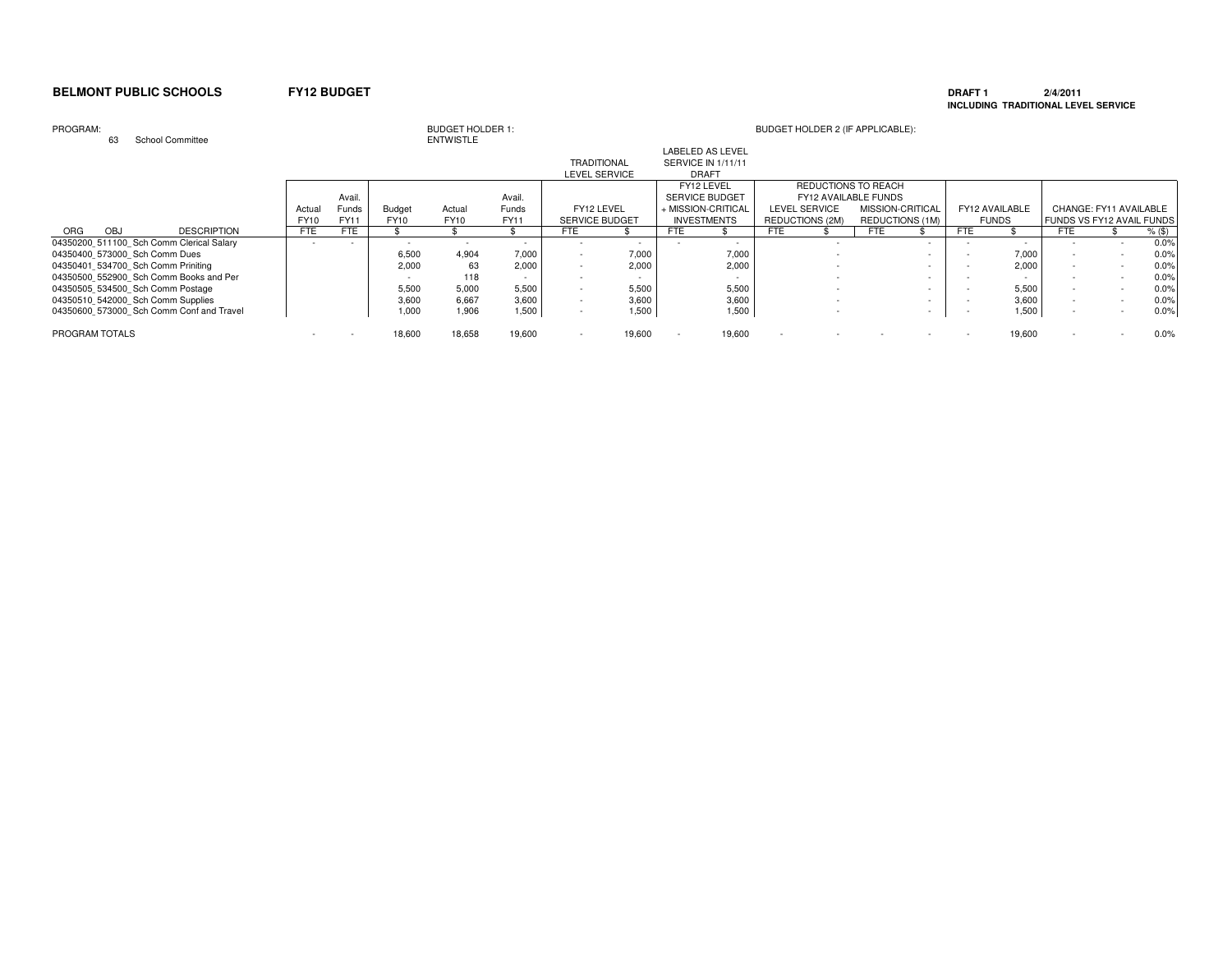### **DRAFT 1 2/4/2011 INCLUDING TRADITIONAL LEVEL SERVICE**

### PROGRAM:

70 Contractual Allowance

|                |            |                                            |             |            |               |             |         |                       |         |                    | <b>LABELED AS LEVEL</b> |                 |                      |                 |                  |              |                |                                  |                        |          |
|----------------|------------|--------------------------------------------|-------------|------------|---------------|-------------|---------|-----------------------|---------|--------------------|-------------------------|-----------------|----------------------|-----------------|------------------|--------------|----------------|----------------------------------|------------------------|----------|
|                |            |                                            |             |            |               |             |         | <b>TRADITIONAL</b>    |         |                    | SERVICE IN 1/11/11      |                 |                      |                 |                  |              |                |                                  |                        |          |
|                |            |                                            |             |            | LEVEL SERVICE |             |         | <b>DRAFT</b>          |         |                    |                         |                 |                      |                 |                  |              |                |                                  |                        |          |
|                |            |                                            |             |            |               |             |         |                       |         |                    | FY12 LEVEL              |                 | REDUCTIONS TO REACH  |                 |                  |              |                |                                  |                        |          |
|                |            |                                            |             | Avail.     |               |             | Avail.  |                       |         |                    | SERVICE BUDGET          |                 | FY12 AVAILABLE FUNDS |                 |                  |              |                |                                  |                        |          |
|                |            |                                            | Actual      | Funds      | <b>Budget</b> | Actual      | Funds   | FY12 LEVEL            |         |                    | + MISSION-CRITICAL      |                 | LEVEL SERVICE        |                 | MISSION-CRITICAL |              | FY12 AVAILABLE |                                  | CHANGE: FY11 AVAILABLE |          |
|                |            |                                            | <b>FY10</b> | FY11       | FY10          | <b>FY10</b> | FY11    | <b>SERVICE BUDGET</b> |         | <b>INVESTMENTS</b> |                         | REDUCTIONS (2M) |                      | REDUCTIONS (1M) |                  | <b>FUNDS</b> |                | <b>FUNDS VS FY12 AVAIL FUNDS</b> |                        |          |
| ORG            | <b>OBJ</b> | <b>DESCRIPTION</b>                         | <b>FTE</b>  | <b>FTE</b> |               |             |         | FTE                   |         | <b>FTE</b>         |                         | FTE.            |                      | <b>FTE</b>      |                  | <b>FTE</b>   |                | FTE                              |                        | $%$ (\$) |
|                |            | 05050100 511000 Contr Allow Bargaining     |             |            |               |             | 120,891 |                       | 120.891 |                    | 120,891                 |                 |                      |                 |                  |              | 120,891        |                                  |                        | 0.0%     |
|                |            | 05050101 511000 Contr Allow Admin Merit    |             |            |               |             | 8.206   |                       | 8,206   |                    | 8.206                   |                 |                      |                 |                  |              | 8.206          |                                  |                        | 0.0%     |
|                |            | 05050102 511000 Contr Allow Unit B Merit   |             |            | 46,109        |             |         |                       |         |                    |                         |                 |                      |                 |                  |              |                |                                  |                        | 0.0%     |
|                |            | 05050103 511000 Contr Allow Prin Merit     |             |            |               |             | 11.952  |                       | 11.952  |                    | 11.952                  |                 |                      |                 |                  |              | 11,952         |                                  |                        | 0.0%     |
|                |            | 05050300 511100 Contr Allow Non-Bargaining |             |            |               |             | 27,544  |                       | 27.544  |                    | 27,544                  |                 |                      |                 |                  |              | 27,544         |                                  |                        | 0.0%     |
|                |            | 05050301 514050 Contr Allow Degree Changes |             |            | 40,000        | $\sim$      | 40,000  |                       | 40,000  |                    | 40,000                  |                 |                      |                 |                  |              | 40,000         |                                  |                        | 0.0%     |
| PROGRAM TOTALS |            |                                            |             |            | 86,109        |             | 208,593 |                       | 208,593 |                    | 208,593                 |                 |                      |                 |                  |              | 208,593        |                                  |                        | 0.0%     |